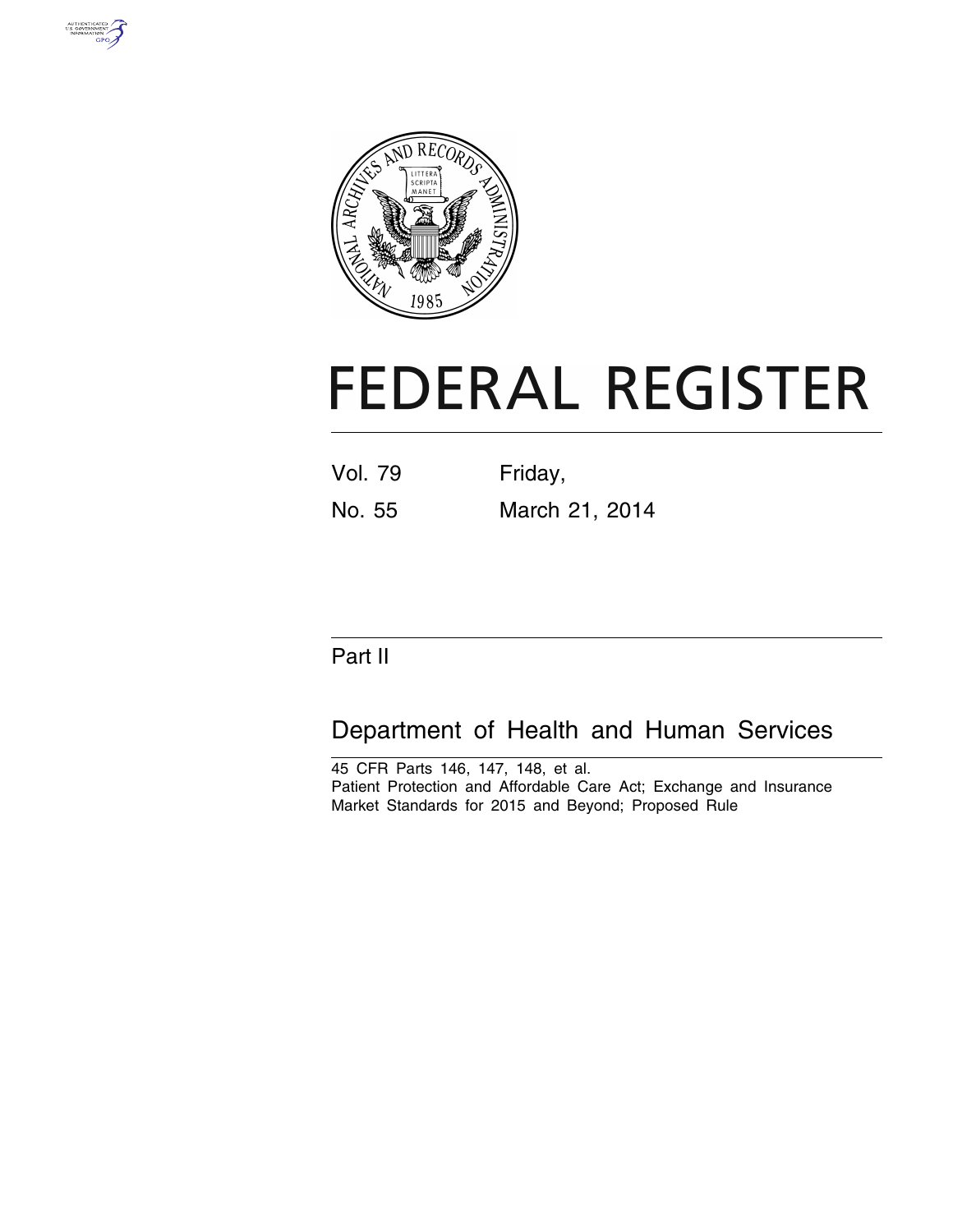#### **DEPARTMENT OF HEALTH AND HUMAN SERVICES**

**45 CFR Parts 146, 147, 148, 153, 155, 156, and 158** 

**[CMS–9949–P]** 

**RIN 0938–AS02** 

#### **Patient Protection and Affordable Care Act; Exchange and Insurance Market Standards for 2015 and Beyond**

**AGENCY:** Centers for Medicare & Medicaid Services (CMS), Department of Health and Human Services (HHS). **ACTION:** Proposed rule.

**SUMMARY:** This proposed rule addresses various requirements applicable to health insurance issuers, Affordable Insurance Exchanges (''Exchanges''), Navigators, non-Navigator assistance personnel, and other entities under the Patient Protection and Affordable Care Act and the Health Care and Education Reconciliation Act of 2010 (collectively referred to as the Affordable Care Act). Specifically, the rule proposes standards related to product discontinuation and renewal, quality reporting, nondiscrimination standards, minimum certification standards and responsibilities of qualified health plan (QHP) issuers, the Small Business Health Options Program, and enforcement remedies in Federallyfacilitated Exchanges. It also proposes: A modification of HHS's allocation of reinsurance contributions collected if those contributions do not meet our projections; certain changes to the ceiling on allowable administrative expenses in the risk corridors calculation; modifications to the way we calculate certain cost-sharing parameters so that we round those parameters down to the nearest \$50 increment; certain approaches we are considering to index the required contribution used to determine eligibility for an exemption from the shared responsibility payment under section 5000A of the Internal Revenue Code; grounds for imposing civil money penalties on persons who provide false or fraudulent information to the Exchange and on persons who improperly use or disclose information; updated standards for the consumer assistance programs; standards related to the opt-out provisions for self-funded, non-Federal governmental plans and the individual market provisions under the Health Insurance Portability and Accountability Act of 1996; standards for recognition of certain types of foreign group health coverage as minimum essential coverage;

amendments to Exchange appeals standards and coverage enrollment and termination standards; and time-limited adjustments to the standards relating to the medical loss ratio program. **DATES:** To be assured consideration, comments must be received at one of the addresses provided below no later than 5 p.m. on April 21, 2014.

**ADDRESSES:** In commenting, please refer to file code CMS–9949–P. Because of staff and resource limitations, we cannot accept comments by facsimile (FAX) transmission.

You may submit comments in one of four ways (please choose only one of the ways listed):

1. *Electronically.* You may submit electronic comments on this regulation to *[http://www.regulations.gov.](http://www.regulations.gov)* Follow the ''Submit a comment'' instructions.

2. *By regular mail.* You may mail written comments to the following address ONLY: Centers for Medicare & Medicaid Services, Department of Health and Human Services, Attention: CMS–9949–P, P.O. Box 8016, Baltimore, MD 21244–8016.

Please allow sufficient time for mailed comments to be received before the close of the comment period.

3. *By express or overnight mail.* You may send written comments to the following address ONLY: Centers for Medicare & Medicaid Services, Department of Health and Human Services, Attention: CMS–9949–P, Mail Stop C4–26–05, 7500 Security Boulevard, Baltimore, MD 21244–1850.

4. *By hand or courier.* Alternatively, you may deliver (by hand or courier) your written comments ONLY to the following addresses prior to the close of the comment period:

a. For delivery in Washington, DC— Centers for Medicare & Medicaid Services, Department of Health and Human Services, Room 445–G, Hubert H. Humphrey Building, 200 Independence Avenue SW., Washington, DC 20201.

(Because access to the interior of the Hubert H. Humphrey Building is not readily available to persons without Federal government identification, commenters are encouraged to leave their comments in the CMS drop slots located in the main lobby of the building. A stamp-in clock is available for persons wishing to retain a proof of filing by stamping in and retaining an extra copy of the comments being filed.)

b. For delivery in Baltimore, MD— Centers for Medicare & Medicaid Services, Department of Health and Human Services, 7500 Security Boulevard, Baltimore, MD 21244–1850.

If you intend to deliver your comments to the Baltimore address, call telephone number (410) 786–9994 in advance to schedule your arrival with one of our staff members.

Comments erroneously mailed to the addresses indicated as appropriate for hand or courier delivery may be delayed and received after the comment period.

For information on viewing public comments, see the beginning of the **SUPPLEMENTARY INFORMATION** section.

**FOR FURTHER INFORMATION CONTACT:** For general matters and matters related to Parts 146 through 148: Jacob Ackerman, (301) 492–4179.

For matters related to reinsurance, under Part 153: Adrianne Glasgow, (410) 786–0686.

For matters related to risk corridors, under Part 153: Jaya Ghildiyal, (301) 492–5149.

For matters related to noninterference with Federal law and nondiscrimination standards, and Navigator, non-Navigator assistance personnel, and certified application counselor program standards, under Part 155, subparts B and C: Joan Matlack, (301) 492–4223.

For matters related to civil money penalties and consumer authorization forms, under Part 155, subpart C: Emily Ames, (301) 492–4246.

For matters related to civil money penalties for false or fraudulent information or improper use of information, under Part 155, subpart C: Julia Cassidy, (301) 492–4412.

For matters related to enrollment of a qualified individual, under Part 155, subpart E: Jack Lavelle, (410) 786–0639.

For matters related to special enrollment periods and exemptions under Part 155, subparts D and G, and matters related to eligibility appeals, under Part 155, subparts F and H: Christine Hammer, (301) 492–4431.

For matters related to the Small Business Health Options Program, under Part 155, subpart H: Christelle Jang, (410) 786–8438.

For matters related to the required contribution percentage for affordability exemptions, under Part 155, subpart G: Ariel Novick, (301) 492–4309.

For matters related to cost sharing, under Part 156, subpart B: Pat Meisol, (410) 786–1917.

For matters related to quality standards, under Parts 155 and 156: Nidhi Singh Shah, (301) 492–5110.

For matters related to minimum essential coverage, under Part 156, subpart G: Cam Clemmons, (410) 786– 1565.

For all other matters related to Parts 155 and 156: Leigha Basini, (301) 492– 4380.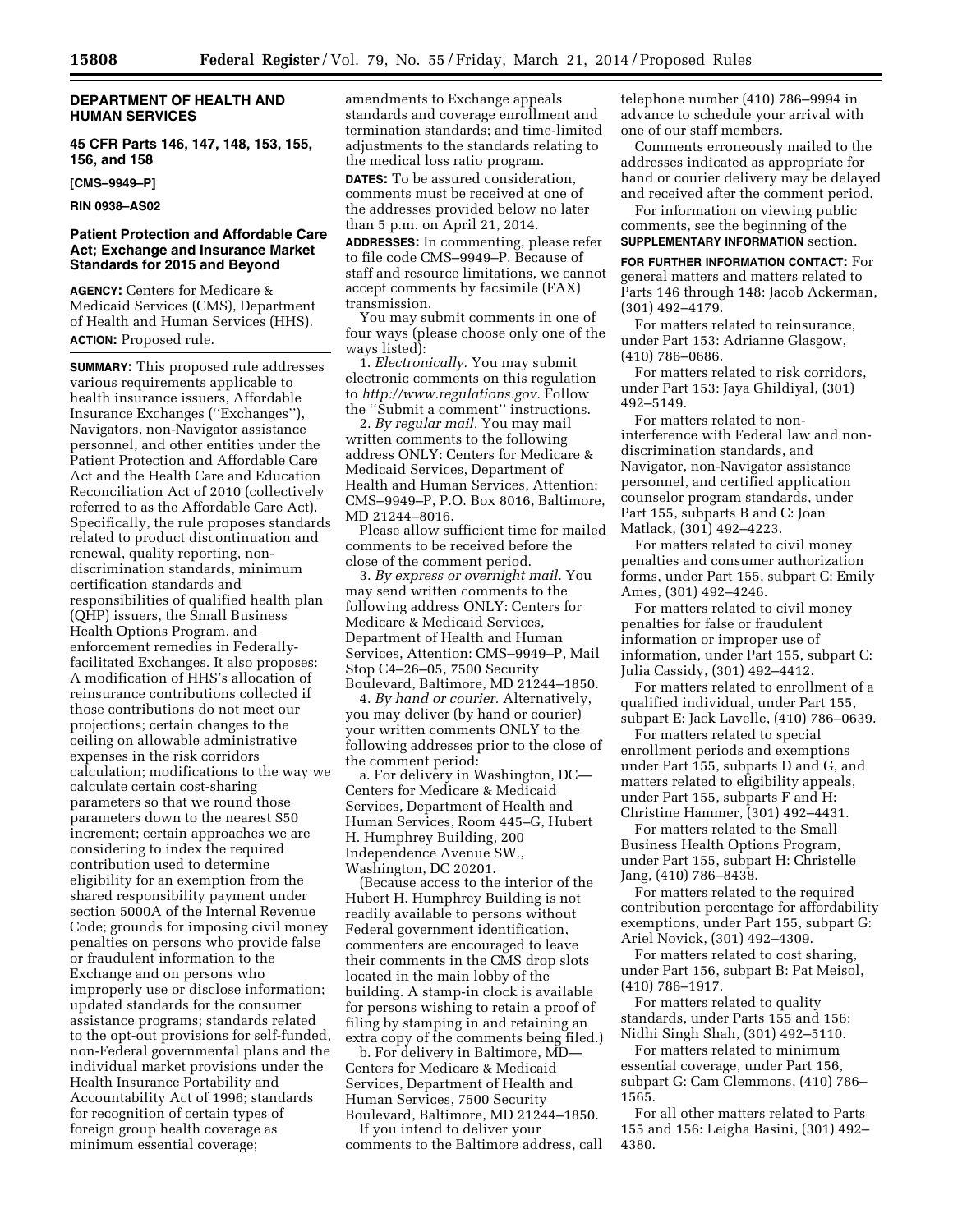For matters related to the medical loss ratio program, under Part 158: Julie McCune, (301) 492–4196.

#### **SUPPLEMENTARY INFORMATION:**

#### **Electronic Access**

This **Federal Register** document is also available from the **Federal Register**  online database through *Federal Digital System (FDsys),* a service of the U.S. Government Printing Office. This database can be accessed via the internet at *[http://www.gpo.gov/fdsys.](http://www.gpo.gov/fdsys)* 

*Inspection of Public Comments:* All comments received before the close of the comment period are available for viewing by the public, including any personally identifiable or confidential business information that is included in a comment. We post all comments received before the close of the comment period on the following Web site as soon as possible after they have been received: *[http://](http://www.regulations.gov)*

*[www.regulations.gov.](http://www.regulations.gov)* Follow the search instructions on that Web site to view public comments.

Comments received timely will also be available for public inspection as they are received, generally beginning approximately 3 weeks after publication of a document, at the headquarters of the Centers for Medicare & Medicaid Services, 7500 Security Boulevard, Baltimore, Maryland 21244, Monday through Friday of each week from 8:30 a.m. to 4 p.m. To schedule an appointment to view public comments, phone 1–800–743–3951.

#### **Table of Contents**

- I. Executive Summary
- II. Background
	- A. Legislative Overview
	- B. Stakeholder Consultation and Input
- C. Structure of Proposed Rule
- III. Provisions of the Proposed Rule A. Part 146—Requirements for the Group Health Insurance Market
	- 1. HIPAA Opt-Out Provisions for Plan Sponsors of Self-Funded, Non-Federal Governmental Plans (§ 146.180)
	- B. Part 147—Health Insurance Reform Requirements for the Group and Individual Health Insurance Markets
	- 1. Guaranteed Availability and Guaranteed Renewability of Coverage (§§ 147.104 and 147.106)
	- a. No Effect on Other Laws
	- b. Product Withdrawal and Uniform Modification of Coverage Exceptions to Guaranteed Renewability Requirements
	- C. Part 148—Requirements for the Individual Health Insurance Market
	- 1. Conforming Changes to Individual Market Regulations (§§ 148.101 Through 148.128)
	- 2. Fixed Indemnity Insurance in the Individual Health Insurance Market (§ 148.220)
	- D. Part 153—Standards Related to Reinsurance, Risk Corridors, and Risk

Adjustment Under the Affordable Care Act

- 1. Provisions and Parameters for the Transitional Reinsurance Program (§ 153.405)
- 2. Provisions for the Temporary Risk Corridors Program (§ 153.500)
- E. Part 155—Exchange Establishment Standards and Other Related Standards Under the Affordable Care Act
- 1. Subpart B—General Standards Related to the Establishment of the Exchange
- a. Non-Interference With Federal Law and Non-Discrimination Standards (§ 155.120)
- 2. Subpart C—General Functions of an Exchange
- a. Civil Money Penalties for Violations of Applicable Exchange Standards by Consumer Assistance Entities in Federally-Facilitated Exchanges (§ 155.206)
- b. Navigator, Non-Navigator Assistance Personnel, and Certified Application Counselor Program Standards (§§ 155.210, 155.215, and 155.225)
- c. Certified Application Counselors (§ 155.225)
- d. Payment of Premiums (§ 155.240)
- e. Privacy and Security of Personally Identifiable Information (§ 155.260)
- f. Bases and Process for Imposing Civil Money Penalties for Provision of False or Fraudulent Information to an Exchange or Improper Use or Disclosure of Information (§ 155.285)
- 3. Subpart D—Exchange Functions in the Individual Market: Eligibility Determinations for Exchange Participation and Insurance Affordability Programs
- a. Verification of Eligibility for Minimum Essential Coverage Other Than Through an Eligible Employer-Sponsored Plan (§ 155.320)
- b. Eligibility Redetermination During a Benefit Year (§ 155.330)
- 4. Subpart E—Exchange Functions in the Individual Market: Enrollment in Qualified Health Plans
- a. Enrollment of Qualified Individuals in a QHP (§ 155.400)
- b. Initial and Annual Open Enrollment Periods (§ 155.410)
- c. Special Enrollment Periods (§ 155.420)
- d. Termination of Coverage (§ 155.430)
- 5. Subpart F—Appeals of Eligibility Determinations for Exchange Participation and Insurance Affordability Programs
- a. General Eligibility Appeals Requirements (§ 155.505)
- b. Dismissals (§ 155.530)
- c. Employer Appeals Process (§ 155.555)
- 6. Subpart G—Exchange Functions in the Individual Market: Eligibility Determinations for Exemptions
- a. Required Contribution Percentage
- b. Options for Conducting Eligibility Determinations for Exemptions (§ 155.625)
- 7. Subpart H—Exchange Functions: Small Business Health Options Program
- a. Functions of a SHOP (§ 155.705)
- b. Enrollment Periods Under SHOP (§ 155.725)
- c. SHOP Employer and Employee Eligibility Appeals Requirements (§ 155.740)
- 8. Subpart O—Quality Standards for Exchanges
- a. Quality Rating System (§ 155.1400)
- b. Enrollee Satisfaction Survey System (§ 155.1405)
- F. Part 156—Health Insurance Issuer Standards Under the Affordable Care Act, Including Standards Related to Exchanges
- 1. Subpart B—Essential Health Benefits Package
- a. Prescription Drug Benefits (§ 156.122)
- b. Cost-Sharing Requirements (§ 156.130)
- 2. Subpart C—General Functions of an Exchange
- a. QHP Issuer Participation Standards (§ 156.200)
- 3. Subpart G—Minimum Essential Coverage
- a. Other Coverage That Qualifies as Minimum Essential Coverage (§ 156.602)
- b. Requirements for Recognition as Minimum Essential Coverage for Types of Coverage Not Otherwise Designated Minimum Essential Coverage in the Statute or This Subpart (§ 156.604)
- 4. Subpart I—Enforcement Remedies in Federally-Facilitated Exchanges
- a. Available Remedies; Scope (§ 156.800)
- b. Bases and Process for Imposing Civil Money Penalties in Federally-Facilitated Exchanges (§ 156.805)
- c. Bases and Process for Decertification of a QHP Offered by an Issuer Through a Federally-Facilitated Exchange (§ 156.810)
- 5. Subpart L—Quality Standards
- a. Establishment of Standards for HHS-Approved Enrollee Satisfaction Survey Vendors for Use by QHP Issuers in Exchanges (§ 156.1105)
- b. Quality Rating System (§ 156.1120)
- c. Enrollee Satisfaction Survey (§ 156.1125)
- G. Part 158—Issuer Use of Premium Revenue: Reporting and Rebate Requirements
- 1. Subpart A—Disclosure and Reporting
- a. ICD–10 Conversion Expenses (§ 158.150)
- 2. Subpart B—Calculating and Providing the Rebate
- a. MLR and Rebate Calculations in States With Merged Individual and Small Group Markets (§§ 158.211, 158.220, 158.231)
- b. Accounting for Special Circumstances (§ 158.221)
- c. Distribution of *de Minimis* Rebates (§ 158.243)
- IV. Collection of Information Requirements
	- A. ICRs Regarding Recertification for Certified Application Counselors (§ 155.225)
	- B. ICRs Regarding Consumer Authorization (§§ 155.210 and 155.215)
	- C. ICRs Regarding Enrollee Satisfaction & Marketplace Surveys (§§ 155.1200, 156.1105, and 156.1125)
	- D. ICR Regarding Quality Rating System (§ 156.1120)
	- E. ICRs Regarding Quality Standards for Exchanges (§§ 155.1400 and 155.1405)
	- F. ICR Regarding Medical Loss Ratio Requirements (§§ 158.150, 158.211, 158.220, 158.221, 158.231, and 158.243)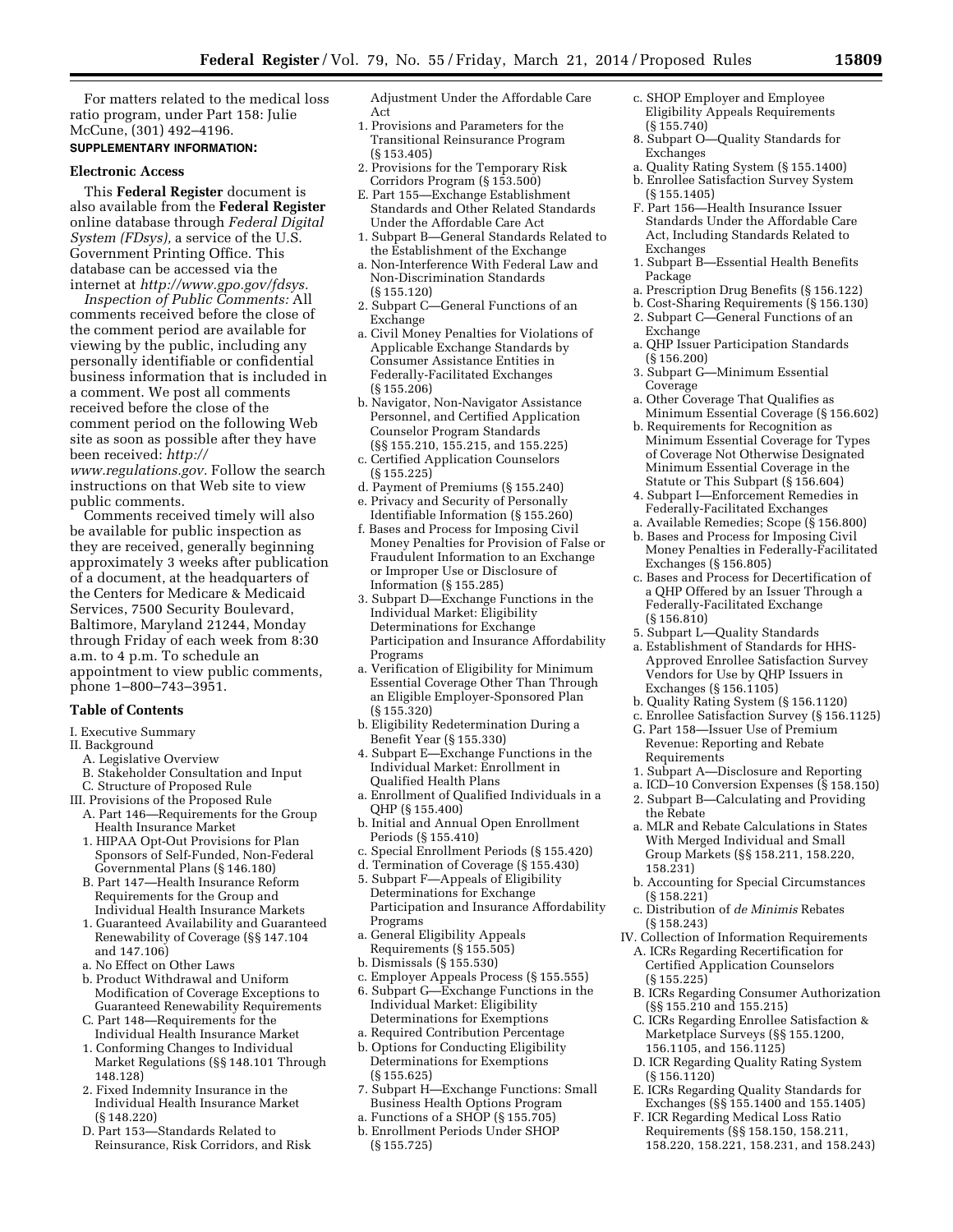- G. ICRs Regarding Civil Money Penalties (§§ 155.206 and 155.285)
- H. ICRs regarding Fixed Indemnity Plans, Minimum Essential Coverage, Certifications of Creditable Coverage and HIPAA Opt-Out Election Notice, Notice of Discontinuation, Notice of Renewal (§§ 146.152, 146.180, 147.106, 148.122, 148.220, and 156.602)
- V. Regulatory Impact Analysis
- A. Summary
- B. Executive Orders 13563 and 12866
- 1. Need for Regulatory Action
- 2. Summary of Impacts
- 3. Anticipated Benefits, Costs and Transfers
- 
- C. Regulatory Alternatives 1. Collecting ESS Data at the Product Level
- Instead of Each Product per Metal Tier 2. Using Medicaid CAHPS as Is Instead of
- Adding Additional and New Questions to the ESS
- 3. Collecting QRS Data for Each Product per Metal Tier Instead of at the Product Level
- 4. Using the Medicare Advantage (MA) CAHPS Instrument and Star System
- D. Regulatory Flexibility Act
- E. Unfunded Mandates Reform Act
- F. Federalism
- G. Congressional Review Act VI. Regulations Text

### **Abbreviations**

Affordable Care Act The collective term for the Patient Protection and Affordable Care Act (Pub. L. 111–148) and the Health Care and Education Reconciliation Act of 2010 (Pub. L. 111–152)

AV Actuarial Value

- CAC Certified Application Counselor CAHPS® Consumer Assessment of
- Healthcare Providers and Systems
- CFR Code of Federal Regulations
- CMP Civil Money Penalty
- CMS Centers for Medicare & Medicaid Services
- CSR Cost-Sharing Reductions
- DSH Disproportionate Share Hospital
- EHB Essential Health Benefits
- ERISA Employee Retirement Income Security Act of 1974 (Pub. L. 93–406)
- ESS Enrollee Satisfaction Survey
- FFE Federally-facilitated Exchange
- FF–SHOP Federally-facilitated Small
- Business Health Options Program
- FQHC Federally Qualified Health Center
- HHS United States Department of Health and Human Services
- HIPAA Health Insurance Portability and Accountability Act of 1996 (Pub. L. 104– 191)
- IRS Internal Revenue Service
- MLR Medical Loss Ratio
- NAIC National Association of Insurance Commissioners
- OMB Office of Management and Budget OPM United States Office of Personnel Management
- PHS Act Public Health Service Act
- PRA Paperwork Reduction Act of 1995
- PSO Patient Safety Organization
- QHP Qualified health plan
- QRS Quality Rating System
- SHOP Small Business Health Options Program

The Code Internal Revenue Code of 1986 URL Uniform Resource Locator

#### **I. Executive Summary**

Since January 1, 2014, qualified individuals and small employers have been able to obtain private health insurance through Affordable Insurance Exchanges, or ''Exchanges'' (also known as Health Insurance Marketplaces, or ''Marketplaces'').1 The Exchanges provide competitive marketplaces where individuals and small employers can compare available private health insurance options on the basis of price, quality, and other factors. The Exchanges help enhance competition in the health insurance market, improve choice of affordable health insurance, and give small businesses the same purchasing power as large businesses.

Individuals who enroll in qualified health plans (QHPs) through individual market Exchanges may be eligible to receive premium tax credits to make health insurance purchased through an Exchange more affordable and costsharing reductions that lower out-ofpocket expenses for health care services. The premium tax credits, combined with the new insurance reforms, will significantly increase the number of individuals with health insurance coverage. Premium stabilization programs—risk adjustment, reinsurance, and risk corridors—protect against adverse selection in the newly enrolled population. These programs, in combination with the medical loss ratio program and market reforms extending guaranteed availability (also known as guaranteed issue) protections, prohibiting the use of factors such as health status, medical history, gender, and industry of employment to set premium rates, will help to ensure that every American has access to high quality, affordable health insurance.

This proposed rule would address various requirements applicable to health insurance issuers, Exchanges, Navigators, non-Navigator assistance personnel, and other entities under the Affordable Care Act. Specifically, the rule proposes standards related to product discontinuation and renewal, quality reporting, non-discrimination standards, minimum certification standards and responsibilities of qualified health plan (QHP) issuers, the Small Business Health Options Program,

and enforcement remedies in Federallyfacilitated Exchanges. It also proposes: A modification of HHS's allocation of reinsurance contributions collected if those contributions do not meet our projections; certain changes to the ceiling on allowable administrative expenses in the risk corridors calculation; modifications to the way we calculate certain cost-sharing parameters so that we round those parameters down to the nearest \$50 increment; certain approaches we are considering to index the required contribution used to determine eligibility for an exemption from the shared responsibility payment under section 5000A of the Internal Revenue Code; grounds for imposing civil money penalties on persons who provide false or fraudulent information to the Exchange and on persons who improperly use or disclose information; updated standards for the consumer assistance programs; standards related to the opt-out provisions for self-funded, non-Federal governmental plans and the individual market provisions under the Health Insurance Portability and Accountability Act of 1996; standards for recognition of certain types of foreign group health coverage as minimum essential coverage; amendments to Exchange appeals standards and coverage enrollment and termination standards; and time-limited adjustments to the standards relating to the medical loss ratio program. Nearly all of these proposed policies were described in the preamble to the final rule titled, HHS Notice of Benefit and Payment Parameters for 2015, published on March 11, 2014 (79 FR 13744) (2015 Payment Notice).2

*Product Withdrawal and Uniform Modification of Coverage Exceptions to Guaranteed Renewability Requirements:*  Under sections 2702 and 2703 of the Public Health Service Act (PHS Act), as added by the Affordable Care Act, health insurance issuers in the group and individual markets must guarantee the availability and renewability of coverage unless an exception applies. In this proposed rule, we propose criteria for determining when modifications made by an issuer to the health insurance coverage for a product would and would not constitute the discontinuation of an existing product and the creation of a new product. We also propose that issuers use standard consumer notices in a format designated by the Secretary when discontinuing or renewing a product in the group or

<sup>&</sup>lt;sup>1</sup>The word "Exchanges" refers to both State Exchanges, also called State-based Exchanges, and Federally-facilitated Exchanges (FFEs). In this proposed rule, we use the terms ''State Exchange'' or ''FFE'' when we are referring to a particular type of Exchange. When we refer to ''FFEs,'' we are also referring to State Partnership Exchanges, which are a form of FFEs.

<sup>2</sup>Patient Protection and Affordable Care Act; HHS Notice of Benefit and Payment Parameters for 2015, 79 FR 13744 (March 11, 2014).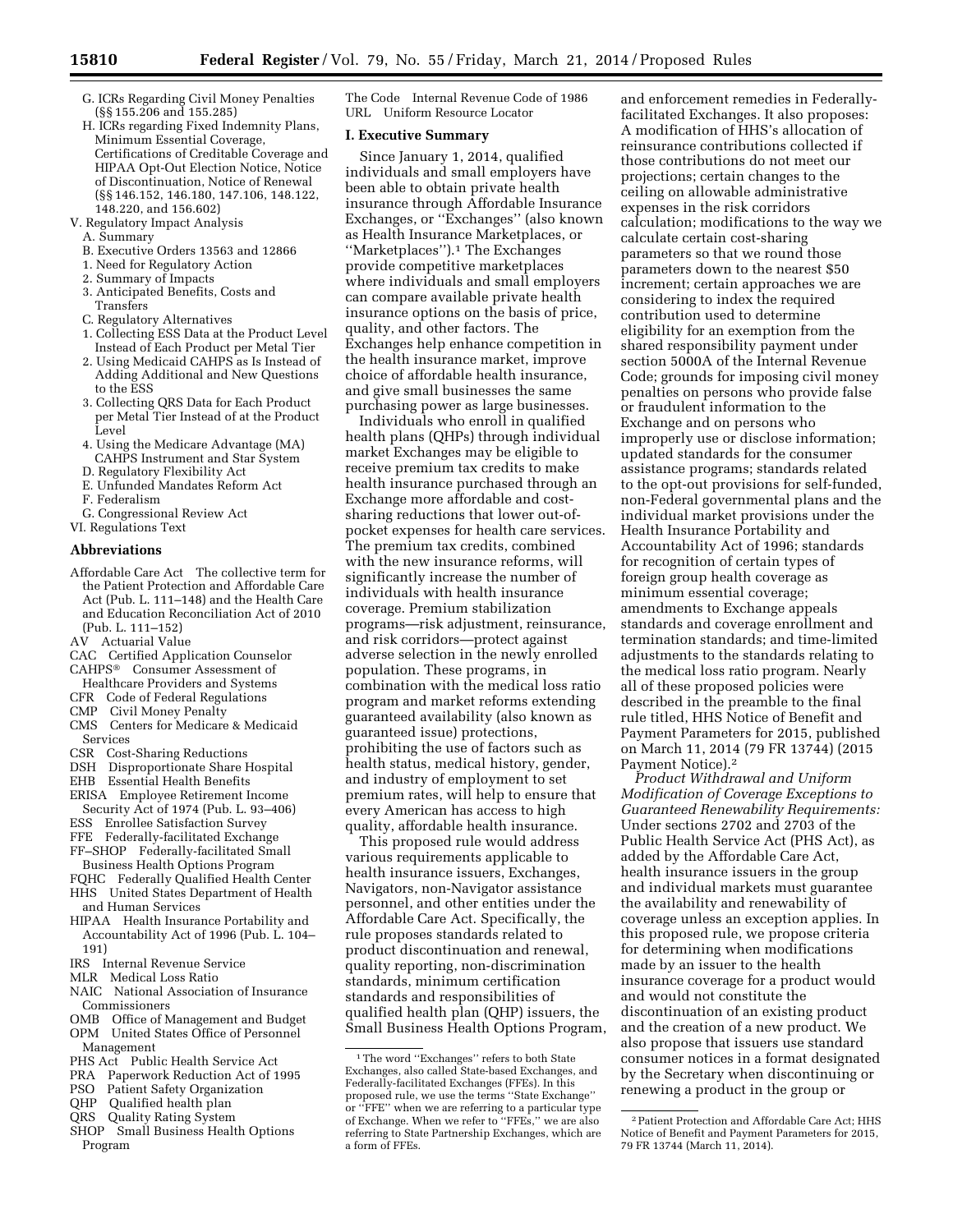individual market. Additionally, we propose to clarify that the guaranteed availability and renewability requirements should not be construed to supersede other provisions of Federal law in certain circumstances.

*Conforming Changes to Individual Market Provisions:* Sections 2741 through 2744 of the PHS Act were added by HIPAA to improve the portability and continuity of coverage in the individual health insurance market. These provisions are implemented through regulations in 45 CFR Part 148. In this proposed rule, we propose to amend the individual market provisions in Part 148 to reflect the amendments made by the Affordable Care Act. These amendments are for clarity only.

*Fixed Indemnity Insurance in the Individual Market:* Consistent with previously released guidance, we propose to amend the criteria for fixed indemnity insurance to be treated as an excepted benefit in the individual health insurance market.<sup>3</sup> The proposed amendments would eliminate the requirement that individual fixed indemnity insurance must pay on a perperiod basis (as opposed to a per-service basis), and instead require, among other things, that it be sold only as secondary to other health coverage that is minimum essential coverage to be considered an excepted benefit.

*HIPAA Opt-Out for Self-Funded, Non-Federal Governmental Plans:* Prior to enactment of the Affordable Care Act, sponsors of self-funded, non-Federal governmental plans were permitted to elect to exempt those plans from (''opt out of'') certain provisions of title XXVII of the PHS Act. Consistent with previously released guidance, we propose amendments to the non-Federal governmental plan regulations (45 CFR 146.180) to reflect the amendments made by the Affordable Care Act to these provisions.4

*Premium Stabilization Programs:* The Affordable Care Act establishes three premium stabilization programs—risk adjustment, reinsurance, and risk corridors—to protect against adverse selection. The goal of the permanent risk adjustment program is to mitigate the impacts of possible adverse

selection and stabilize the premiums in the individual and small group markets as and after insurance market reforms are implemented. The Affordable Care Act also directs that a transitional reinsurance program be established in each State to help stabilize premiums for coverage by helping to pay the cost of treating high-cost enrollees in the individual market from 2014 through 2016.

Both the reinsurance and risk adjustment programs are subject to the fiscal year 2015 sequestration. The risk adjustment and reinsurance programs will be sequestered at a rate of 7.3 percent in fiscal year 2015. The Federal government's 2015 fiscal year begins on October 1, 2014. HHS, in coordination with the OMB, has determined that, pursuant to section 256(k)(6) of the Balanced Budget and Emergency Deficit Control Act of 1985 as amended, and the underlying authority for these programs, funds that are sequestered in fiscal year 2015 from the reinsurance and risk adjustment programs will become available for payment to issuers in fiscal year 2016 without further Congressional action. HHS is still working through operational questions regarding the structure and timing of these payments, but aims to make payments of sequestered fiscal year 2015 funding for the reinsurance and risk adjustment programs, which would have otherwise been paid in the summer of 2015, as soon as practicably possible in fiscal year 2016, which begins on October 1, 2015. Should Congress fail to enact deficit reduction that replaces the Joint Committee reductions, these programs would be sequestered in future fiscal years, and any sequestered funding would become available in the fiscal year following that in which it was sequestered.

In this proposed rule, we solicit feedback on potential revisions to the allocation of reinsurance contributions collected and we suggest an approach such that the contributions collected under that program are allocated first to the reinsurance pool and administrative expenses, and second to the U.S. Treasury. In addition, we invite comment on alternative allocation approaches to maximize the premium stabilization benefits of the program.

We also propose changing the limit on allowable administrative costs to 22 percent and the limit on profits to 5 percent in the risk corridors calculation, in recognition of the ongoing uncertainty and changes in the market in 2015; we expect to implement this change in a budget neutral way.

*Exchange Establishment and QHP Issuer Standards:* The rule proposes

amending oversight standards regarding QHP decertification and CMPs. It also proposes that QHP issuers provide enrollees with an annual notice of coverage changes. This rule proposes a process for survey vendors to appeal an HHS decision not to approve its application to become an enrollee satisfaction survey (ESS) vendor, as well as standards for revoking HHS-approval of ESS vendors. Finally, it proposes standards for the ESS and quality rating system (QRS) related to the display of such information by Exchanges and the submission of validated data by QHP issuers.

We propose to align the start of annual employer election periods in all SHOPs for plan years beginning in 2015 with the start of open enrollment in the corresponding individual market Exchange for the 2015 benefit year and to eliminate the 30-day minimum time frames for the employer and employee annual election periods. We also propose to allow State departments of insurance to recommend that, in 2015, a SHOP not provide employers with the option of selecting a level of coverage as described in section 1302(d)(1) of the Affordable Care Act, and making all QHPs at that level of coverage available to their employees if making that option available would result in significant adverse selection in the State's small group market resulting in market disruptions that could not be addressed by the premium stabilization programs or single risk pool, or if there would be insufficient issuers of qualified health plans or qualified stand-alone dental plans to allow for meaningful choice among plans. We propose to allow the opportunity for a person appealing a determination of SHOP eligibility to withdraw an appeal by telephone, if the appeals entity is capable of accepting telephonic signatures.

*Civil Money Penalties for False Information or Improper Use of Information:* The proposed rule specifies the grounds for imposing civil money penalties on persons who provide false or fraudulent information to the Exchange and on persons who use or disclose information in violation of section 1411(g) of the Affordable Care Act. The grounds for imposing a penalty include: negligent failure to provide correct information, knowing and willful provision of false or fraudulent information, and knowing and willful use or disclosure of information in violation of section 1411(g). This section proposes the factors used to determine the amount of the CMP to be imposed against a person. The section also provides for the requirements for notices which must be provided to a

<sup>3</sup>FAQs about Affordable Care Act Implementation (Part XVIII) and Mental Health Parity Implementation, Q11 (January 9, 2014). Available at: *[http://www.cms.gov/CCIIO/Resources/](http://www.cms.gov/CCIIO/Resources/Fact-Sheets-and-FAQs/aca_implementation_faqs18.html)  [Fact-Sheets-and-FAQs/aca](http://www.cms.gov/CCIIO/Resources/Fact-Sheets-and-FAQs/aca_implementation_faqs18.html)*\_*implementation*\_ *[faqs18.html](http://www.cms.gov/CCIIO/Resources/Fact-Sheets-and-FAQs/aca_implementation_faqs18.html)* and *[http://www.dol.gov/ebsa/faqs/faq](http://www.dol.gov/ebsa/faqs/faq-aca18.html)[aca18.html.](http://www.dol.gov/ebsa/faqs/faq-aca18.html)* 

<sup>4</sup>Amendments to the HIPAA opt-out provision (formerly section 2721(b)(2) of the Public Health Service Act) made by the Affordable Care Act (September 21, 2010). Available at: *[http://](http://www.cms.gov/CCIIO/Resources/Files/Downloads/opt_out_memo.pdf) [www.cms.gov/CCIIO/Resources/Files/Downloads/](http://www.cms.gov/CCIIO/Resources/Files/Downloads/opt_out_memo.pdf) opt*\_*out*\_*[memo.pdf.](http://www.cms.gov/CCIIO/Resources/Files/Downloads/opt_out_memo.pdf)*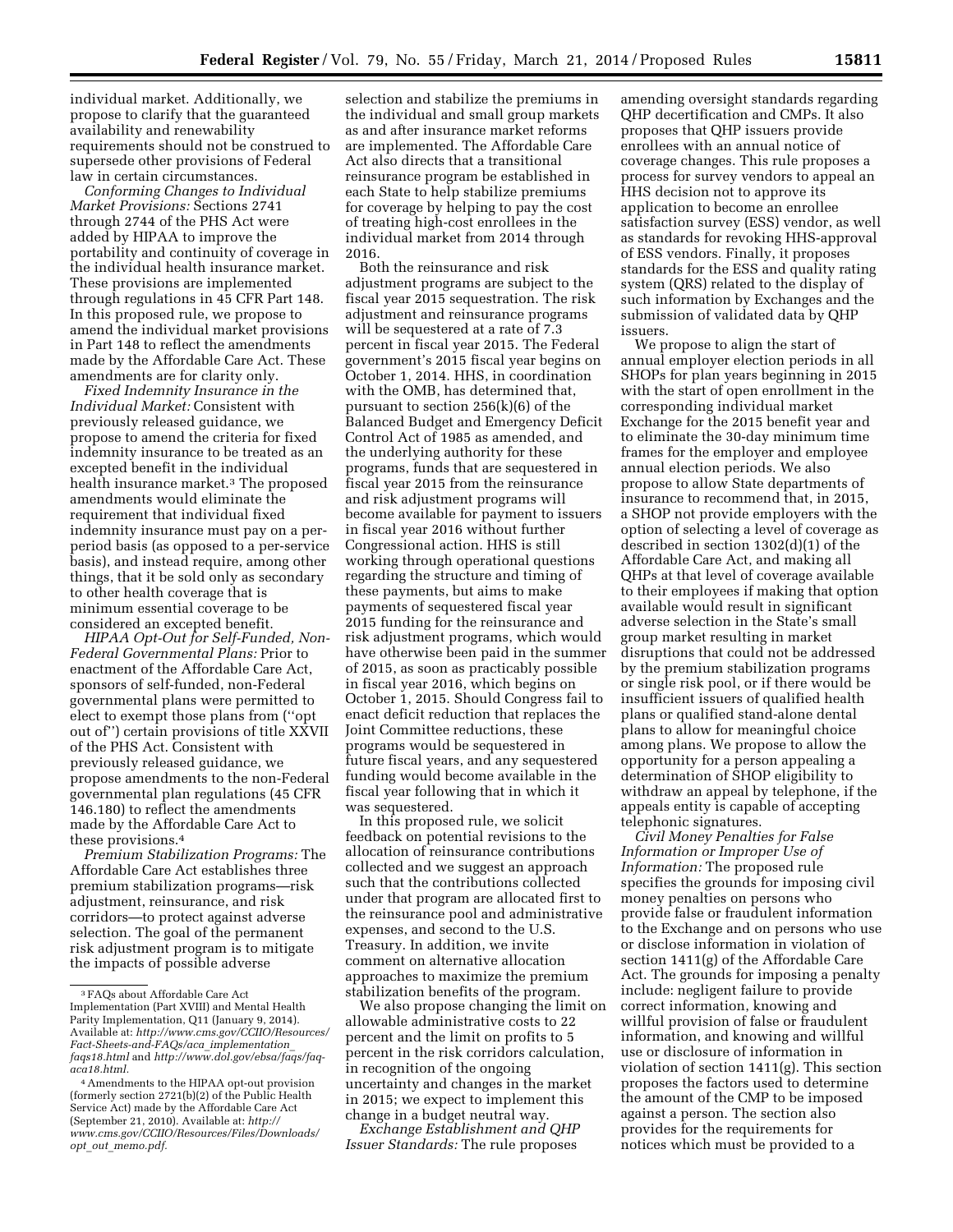person if HHS proposes to impose a CMP, and the processes a person may follow should the person wish to challenge HHS' determination that a CMP should be imposed, including a process pursuant to which a person may request a hearing before an administrative law judge. We also propose to amend current privacy and security regulations at 45 CFR 155.260 to reference the new CMP provisions associated with knowingly and willfully using or disclosing information in violation of section 1411(g) of the Affordable Care Act.

*Civil Money Penalties for Consumer Assistance Entities:* The proposed rule would provide that HHS may impose CMPs against Navigators, non-Navigator assistance personnel, certified application counselor designated organizations, and certified application counselors in FFEs, if these entities and/ or individuals violate Federal requirements applicable to their activities.

*Navigator, Non-Navigator Assistance Personnel, and Certified Application Counselor Program Standards:* In this proposed rule, we propose to specify certain types of State laws applicable to Navigators, non-Navigator assistance personnel, and certified application counselors that HHS considers to conflict with or prevent the application of the provisions of title I of the Affordable Care Act within the meaning of section 1321(d) of the Affordable Care Act. We would also make several changes to update the standards applicable to these consumer assistance entities and individuals, such as prohibiting them from specified marketing or solicitation activities. We propose to require Navigators and non-Navigator assistance personnel to obtain authorization before accessing a consumer's personally identifiable information and to prohibit them from charging consumers for their services. We also propose to require that certified application counselors be recertified on at least an annual basis, and propose to prohibit certified application counselors and certified application counselor designated organizations from receiving consideration, directly or indirectly, from health insurance issuers or stop loss insurance issuers in connection with the enrollment of consumers in QHPs or non-QHPs. We further propose that, in specific circumstances, certified application counselor designated organizations can serve targeted populations without violating the broad non-discrimination requirement related to Exchange functions.

*Indexing of Cost-Sharing Requirements:* Under § 156.130(a), the

annual limitation on cost sharing and the annual limitation on deductibles in the small group market for years after 2014 are to be indexed by the premium adjustment percentage. We established our methodology for calculating the premium adjustment percentage in the 2015 Payment Notice. In this rule, we propose calculating these limitations based on the premium adjustment percentage by rounding down to the nearest \$50 increment.

*Required Contribution Percentage:*  Under section 5000A of the Code, an applicable individual must maintain minimum essential coverage for each month, qualify for an exemption, or make a shared responsibility payment. An individual may qualify for an exemption from the shared responsibility payment if the amount that he or she would be required to pay towards minimum essential coverage (required contribution) exceeds a particular percentage (the required contribution percentage) of his or her household income. Under section 5000A of the Code, the required contribution percentage for 2014 is 8 percent, and for each plan year beginning in a calendar year after 2014, the percentage, as determined by the Secretary of Health and Human Services (the Secretary), that reflects the excess of the rate of premium growth between the preceding calendar year and 2013 over the rate of income growth for the same period. In this preamble to this proposed rule, we describe issues related to possible methodologies for determining the percentage reflecting the excess of the rate of premium growth over the rate of income growth for plan years after 2014.

*Eligibility Appeals:* This rule proposes to amend standards related to eligibility appeals provisions in subparts F and H of Part 155. To facilitate the efficient conclusion of an appeal at the request of the appellant, we propose to amend the withdrawal procedure to permit withdrawals made via telephonic signature.

*Minimum Essential Coverage:* On October 31, 2013, we published guidance indicating that certain types of foreign group health coverage are recognized as minimum essential coverage.5 In this proposed rule, we propose amendments codifying the treatment of foreign group coverage as described in the October 31, 2013 guidance. We also clarify that entities

other than plan sponsors (for example, issuers) can apply for their coverage to be recognized as minimum essential coverage, pursuant to the process outlined in 45 CFR 156.604 and guidance thereunder.

*Medical Loss Ratio:* The MLR program created pursuant to the Affordable Care Act generally requires issuers to rebate a portion of premiums if their MLR fails to meet the applicable MLR standard in a State and market for the applicable reporting year. An issuer's MLR is the ratio of claims plus quality improvement activities to premium revenue, with the premium adjusted by the amounts paid for taxes, licensing and regulatory fees, and the premium stabilization programs. On December 1, 2010, we published an interim final rule entitled ''Health Insurance Issuers Implementing Medical Loss Ratio (MLR) Requirements under the Patient Protection and Affordable Care Act'' (75 FR 74864), which established standards for the MLR program. Since then, we have made several revisions and technical corrections to those rules. In this proposed rule, we propose to modify the timeframe for which issuers can include their ICD–10 conversion costs in their MLR calculation. We also propose to modify the regulation to clarify how issuers would calculate MLRs and rebates in States that require the individual and small group markets to be merged. We note that the standards for ICD–10 conversion costs and merged markets would also apply to the risk corridors program. Further, we propose to modify the regulation to account for the special circumstances of the issuers affected by the CMS November 2013 transitional policy and the issuers impacted by systems challenges during the implementation of the Exchanges. We also propose to amend the requirements for distribution of *de minimis* rebates.

#### **II. Background**

#### *A. Legislative Overview*

The Patient Protection and Affordable Care Act (Pub. L. 111–148) was enacted on March 23, 2010. The Health Care and Education Reconciliation Act of 2010 (Pub. L. 111–152), which amended and revised several provisions of the Patient Protection and Affordable Care Act, was enacted on March 30, 2010. In this proposed rule, we refer to the two statutes collectively as the ''Affordable Care Act.''

The Affordable Care Act reorganizes, amends, and adds to the provisions of title XXVII of the PHS Act relating to group health plans and health insurance

<sup>5</sup>See CCIIO Sub-Regulatory Guidance: Process for Obtaining Recognition as Minimum Essential Coverage (October 31, 2013). Available at: *[http://](http://www.cms.gov/CCIIO/Resources/Regulations-and-Guidance/Downloads/mec-guidance-10-31-2013.pdf) [www.cms.gov/CCIIO/Resources/Regulations-and-](http://www.cms.gov/CCIIO/Resources/Regulations-and-Guidance/Downloads/mec-guidance-10-31-2013.pdf)[Guidance/Downloads/mec-guidance-10-31-](http://www.cms.gov/CCIIO/Resources/Regulations-and-Guidance/Downloads/mec-guidance-10-31-2013.pdf)  [2013.pdf.](http://www.cms.gov/CCIIO/Resources/Regulations-and-Guidance/Downloads/mec-guidance-10-31-2013.pdf)*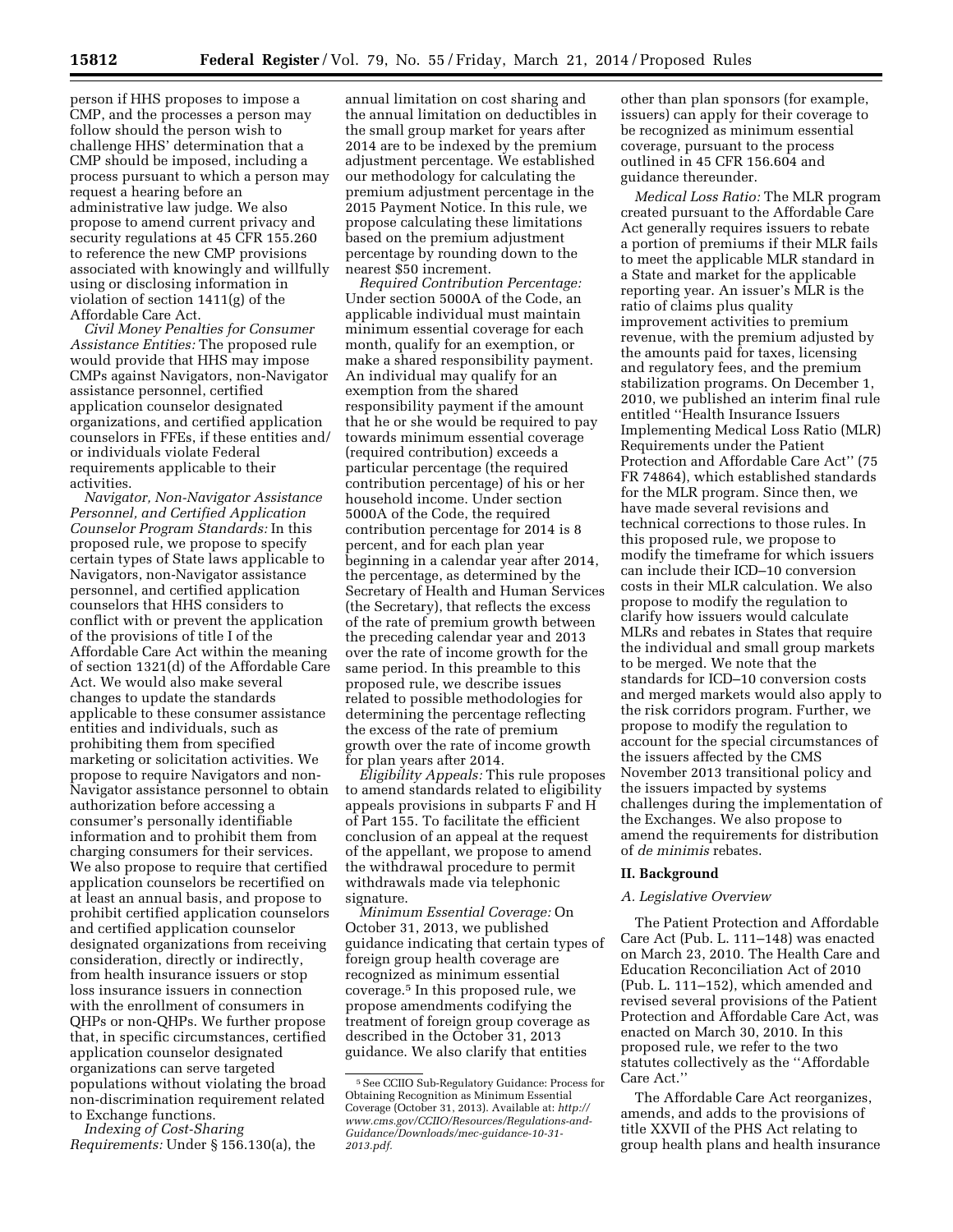issuers in the group and individual markets.

Section 1201 of the Affordable Care Act added sections 2702 and 2703 of the PHS Act. Section 2702 of the PHS Act generally requires an issuer that offers health insurance coverage in the individual or group market in a State to offer coverage to and accept every individual or employer in the State that applies for such coverage. Section 2703 of the PHS Act generally requires an issuer to renew or continue in force coverage in the group or individual market at the option of the plan sponsor or the individual.

Prior to enactment of the Affordable Care Act, HIPAA amended the PHS Act to improve access to individual health insurance coverage for certain eligible individuals who previously had group coverage, and to guarantee the renewability of all coverage in the individual market. These reforms were added as sections 2741 through 2744 of the PHS Act.

HIPAA also added PHS Act provisions permitting sponsors of selffunded, non-Federal governmental plans to elect to exempt those plans from (''opt out of'') certain provisions of title XXVII of the PHS Act. This election was authorized under section 2721(b)(2) of the PHS Act, which is now designated as section 2722(a)(2) of the PHS Act by the Affordable Care Act.

Section 2718 of the PHS Act, as added by the Affordable Care Act, generally requires health insurance issuers to submit an annual MLR report to HHS and provide rebates to consumers if they do not achieve specified MLRs.

Sections 2722 and 2763 of the PHS Act, as implemented in 45 CFR 146.145(b) and 148.220, provide that the requirements of parts A and B of title XXVII of the PHS Act shall not apply to any individual coverage or any group health plan (or group health insurance coverage) in relation to its provision of excepted benefits. Excepted benefits are described in section 2791(c) of the PHS Act. One category of excepted benefits, called ''noncoordinated excepted benefits,'' includes coverage for only a specified disease or illness, and hospital indemnity or other fixed indemnity insurance. Benefits in this category are excepted only if they meet certain conditions specified in the statute and regulations.

Section 1302(c) of the Affordable Care Act establishes an annual limitation on cost sharing and an annual limitation on deductibles in the small group market for 2014, and provides that those limitations are to be increased for each year after 2014 by the percentage by which the average per capita premium

for health insurance coverage in the United States for the preceding year exceeds the average per capita premium for 2013. Under section 1302(c), those limitations are to be rounded to the next lowest multiple of \$50.

Section 1311(b) of the Affordable Care Act provides that each State has the opportunity to establish an Exchange that: (1) Facilitates the purchase of insurance coverage by qualified individuals through QHPs; (2) provides for the establishment of a SHOP designed to assist qualified employers in the enrollment of their qualified employees in QHPs; and (3) meets other requirements specified in the Affordable Care Act.

Section 1311(c)(3) of the Affordable Care Act requires the Secretary to develop a rating system to rate QHPs offered through an Exchange on the basis of quality and price. Section 1311(c)(4) of the Affordable Care Act directs the Secretary to establish an ESS system that would evaluate the level of enrollee satisfaction of members in QHPs offered through an Exchange, for each QHP with more than 500 enrollees in the previous year. Sections 1311(c)(3) and 1311(c)(4) of the Affordable Care Act further require an Exchange to provide information to individuals and employers from the rating and ESS systems on the Exchange's Web site. We have already promulgated regulations in 45 CFR 155.200(d) that direct Exchanges to oversee implementation of ESSs and ratings of health care quality and outcomes, and 45 CFR 156.200(b)(5) 6 that directs QHP issuers that participate in Exchanges to report health care quality and outcomes information and to implement an ESS consistent with the Affordable Care Act.

Sections 1311(d)(4)(K) and 1311(i) of the Affordable Care Act direct all Exchanges to establish a Navigator program.

Section 1321(a) of the Affordable Care Act provides broad authority for the Secretary to establish standards and regulations to implement the statutory requirements related to Exchanges, QHPs and other components of title I of the Affordable Care Act. Section 1321(a)(1) directs the Secretary to issue regulations that set standards for meeting the requirements of title I of the Affordable Care Act with respect to, among other things, the establishment and operation of Exchanges. Section 1321(a)(2) requires the Secretary to engage in consultation to ensure

balanced representation among interested parties.

Section 1321 of the Affordable Care Act provides for State flexibility in the operation and enforcement of Exchanges and related requirements. Section 1321(d) provides that nothing in title I of the Affordable Care Act shall be construed to preempt any State law that does not prevent the application of title I of the Affordable Care Act. Section 1311(k) specifies that Exchanges may not establish rules that conflict with or prevent the application of regulations promulgated by the Secretary.

Section 1321(c)(1) requires the Secretary of HHS (referred to throughout this rule as the Secretary) to establish and operate an FFE within States that either: (1) Did not elect to establish an Exchange; or (2) as determined by the Secretary, did not have any required Exchange operational by January 1, 2014.

Section 1321(c)(2) of the Affordable Care Act provides that the provisions of section 2723(b) of the PHS Act<sup>7</sup> shall apply to the enforcement under section 1321(c)(1) of requirements of section 1321(a)(1), without regard to any limitation on the application of those provisions to group health plans. Section 2723(b) of the PHS Act authorizes the Secretary to impose CMPs as a means of enforcing the individual and group market reforms contained in Part A of title XXVII of the PHS Act when, in the Secretary's determination, a State fails to substantially enforce these provisions.

Section 1341 of the Affordable Care Act requires the establishment of a transitional reinsurance program in each State to help pay the cost of treating high-cost enrollees in the individual market from 2014 through 2016. Section 1342 of the Affordable Care Act directs the Secretary to establish a temporary risk corridors program that provides for the sharing in gains or losses resulting from inaccurate rate setting from 2014 through 2016 between the Federal government and certain participating health plans.

Section 1411(f)(1) of the Affordable Care Act provides that the Secretary, in consultation with the Secretary of the Treasury, the Secretary of Homeland Security, and the Commissioner of Social Security, shall establish procedures by which the Secretary or one of such other Federal officers hears and makes decisions with respect to

<sup>6</sup>Patient Protection and Affordable Care Act; Establishment of Exchanges and Qualified Health Plans; Exchange Standards for Employers; Final Rule, 77 FR 18310 (Mar. 27, 2012) (to be codified at 45 CFR parts 155, 156, & 157).

<sup>7</sup>Section 1321(c) of the Affordable Care Act erroneously cites to section 2736(b) of the PHS Act instead of 2723(b) of the PHS Act. This was clearly a typographical error, and we have interpreted section 1321(c) of the Affordable Care Act to incorporate section 2723(b) of the PHS Act.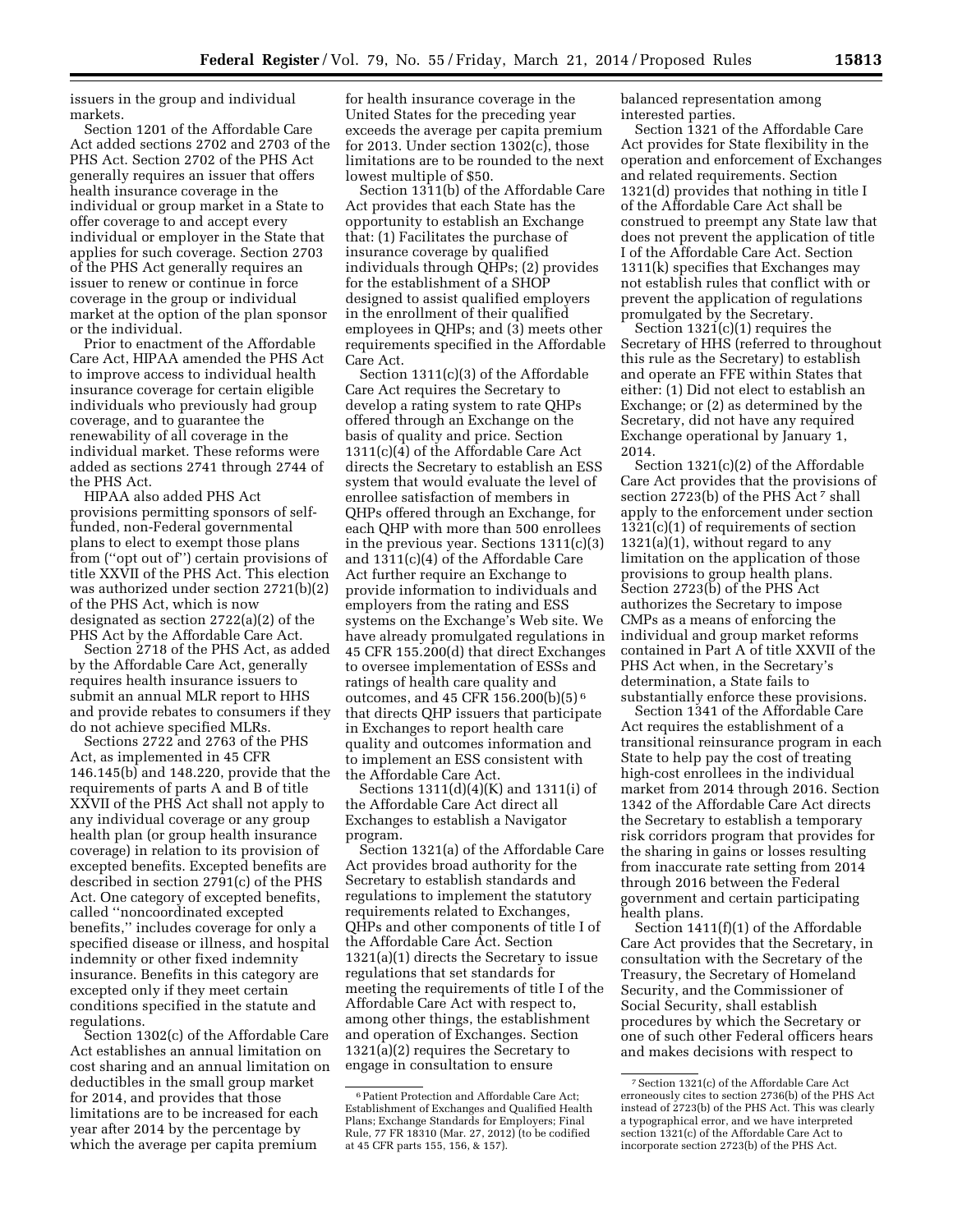appeals of any determination under subsection (e) and redetermines eligibility on a periodic basis in appropriate circumstances. Section 1411(f)(2) of the Affordable Care Act provides that the Secretary shall establish a separate appeals process for employers who are notified under section 1411(e)(4)(C) of the Affordable Care Act that the employer may be liable for a tax imposed by section 4980H of the Internal Revenue Code of 1986 (the Code) with respect to an employee because of a determination that the employer does not provide minimum essential coverage through an employer-sponsored plan or that the employer does provide that coverage but it is not affordable coverage with respect to an employee.

Section 1411(h) of the Affordable Care Act sets forth CMPs to which any person may be subject if that person provides inaccurate information as part of an Exchange application or improperly uses or discloses an applicant's information.

Section 1501(b) of the Affordable Care Act added section 5000A to the Code. That section, as amended by the TRICARE Affirmation Act of 2010 (Pub. L. 111–159, 124 Stat. 1123) and Public Law 111–173 (124 Stat. 1215), requires nonexempt individuals to either maintain minimum essential coverage or make a shared responsibility payment for each month beginning in 2014. It also describes categories of individuals who may qualify for an exemption from the individual shared responsibility payment. Section 1311(d)(4)(H) of the Affordable Care Act specifies that the Exchange will, subject to section 1411 of the Affordable Care Act, grant certifications of exemption from the individual shared responsibility payment specified in section 5000A of the Code. Standards relating to these provisions were established in IRS regulations titled, Shared Responsibility Payment for Not Maintaining Minimum Essential Coverage Final Rule published in the August 30, 2013 **Federal Register**  (78 FR 53646) (IRS Minimum Essential Coverage Final Rule) and HHS regulations titled, Exchange Functions: Eligibility for Exemptions; Miscellaneous Minimum Essential Coverage Provisions Final Rule published in the July 1, 2013 **Federal Register** (78 FR 39494) (HHS Minimum Essential Coverage Final Rule).

#### *B. Stakeholder Consultation and Input*

HHS has consulted with stakeholders on policies related to the operation of Exchanges, including the SHOP and the premium stabilization programs. HHS has held a number of listening sessions

with consumers, providers, employers, health plans, the actuarial community, and State representatives to gather public input. HHS consulted with stakeholders through regular meetings with the National Association of Insurance Commissioners (NAIC), regular contact with States through the Exchange Establishment grant and Exchange Blueprint approval processes, technical health care quality measurement experts, health care survey development experts, and meetings with Tribal leaders and representatives, health insurance issuers, trade groups, consumer advocates, employers, and other interested parties. In addition, HHS received public comment on various notices published in the **Federal Register** relating to health care quality in the Exchanges,<sup>8</sup> enrollee experience measures and domains,9 and the quality rating system, which provided valuable feedback on quality reporting and quality rating requirements.10 We considered all of the public input as we developed the policies in this proposed rule.

#### *C. Structure of Proposed Rule*

The regulations outlined in this proposed rule would be codified in 45 CFR parts 146, 147, 148, 153, 155, 156, and 158. Part 146 outlines the group health insurance market requirements of the PHS Act added by HIPAA and other laws, including guaranteed renewability standards and opt-out provisions for sponsors of self-funded, non-Federal governmental plans. Part 147 outlines health insurance reform requirements for the group and individual markets added by the Affordable Care Act, including standards related to guaranteed availability and guaranteed renewability of coverage. Part 148 outlines the individual health insurance market requirements of the PHS Act added by HIPAA and other laws, including standards related to guaranteed availability with respect to certain eligible individuals and guaranteed renewability for all individuals. Part 153 outlines standards related to reinsurance program and risk

corridors programs. Part 155 outlines standards related to the operations and functions of an Exchange, including standards related to non-discrimination, accessibility, and enforcement remedies; standards applicable to the consumer assistance functions performed by Navigators, non-Navigator assistance personnel, and certified application counselors; standards related to eligibility appeals; standards related to exemptions; standards related to quality reporting; and standards related to SHOP. Part 156 outlines health insurance issuer responsibilities, including the methodology for calculating the annual limit on costsharing and deductibles for years after 2014; minimum certification standards; standards for recognition of certain types of foreign group health coverage as minimum essential coverage; quality standards for QHPs; and other QHP issuer responsibilities. Part 158 outlines standards related to the medical loss ratio program, including standards related to treatment of ICD–10 conversion costs, standards related to adjustments for issuers affected by the November 2013 CMS transitional policy and issuers that incurred costs due to the technical problems during the implementation of the Exchanges, standards related to MLR reporting and rebate calculations in States with merged individual and small group markets, and standards related to distribution of *de minimis* rebates.

#### **III. Provisions of the Proposed Rule**

*A. Part 146—Requirements for the Group Health Insurance Market* 

1. HIPAA Opt-Out Provisions for Plan Sponsors of Self-Funded, Non-Federal Governmental Plans (§ 146.180)

Prior to enactment of the Affordable Care Act, sponsors of self-funded, non-Federal governmental plans were permitted to elect to exempt those plans from (''opt out of'') certain provisions of title XXVII of the PHS Act. This election was authorized under section 2721(b)(2) of the PHS Act. Sponsors of those plans could elect to opt out of all or any of the following title XXVII requirement categories:

1. Limitations on preexisting condition exclusion periods under section 2701 of the PHS Act (redesignated as section 2704 by the Affordable Care Act).

2. Requirements for special enrollment periods under section 2701 of the PHS Act (redesignated as section 2704 by the Affordable Care Act).

3. Prohibitions against discriminating against individual participants and beneficiaries based on health status (but

<sup>8</sup>Request for Information Regarding Health Care Quality for Exchanges: *[http://www.gpo.gov/fdsys/](http://www.gpo.gov/fdsys/pkg/FR-2012-11-27/pdf/2012-28473.pdf) [pkg/FR-2012-11-27/pdf/2012-28473.pdf](http://www.gpo.gov/fdsys/pkg/FR-2012-11-27/pdf/2012-28473.pdf)*.

<sup>9</sup>Request for Domains, Instruments, and Measures for Development of a Standardized Instrument for Use in Public Reporting of Enrollee Satisfaction With Their Qualified Health Plan and Exchange: *[http://www.gpo.gov/fdsys/pkg/FR-2012-](http://www.gpo.gov/fdsys/pkg/FR-2012-06-21/html/2012-15162.htm) [06-21/html/2012-15162.htm](http://www.gpo.gov/fdsys/pkg/FR-2012-06-21/html/2012-15162.htm)*.

<sup>10</sup>Patient Protection and Affordable Care Act; Exchanges and Qualified Health Plans, Quality Rating System (QRS) Framework, Measures and Methodology; Notice with Comment, 78 FR 69418 (Nov. 19, 2013).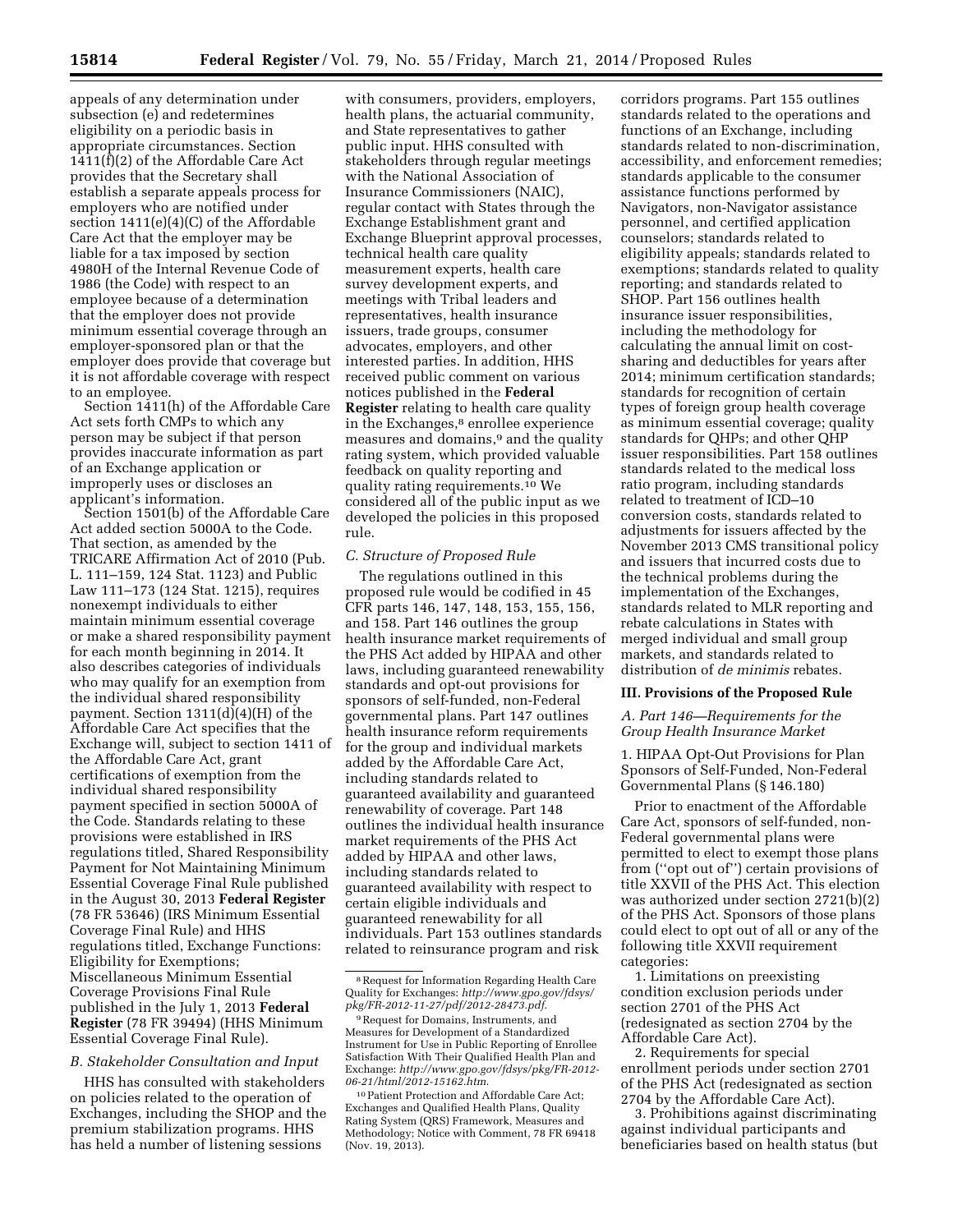not including provisions added by the Genetic Information Nondiscrimination Act of 2008) under 2702 of the PHS Act (redesignated as section 2705 by the

Affordable Care Act). 4. Standards relating to benefits for newborns and mothers under section 2704 of the PHS Act (redesignated as section 2725 by the Affordable Care Act).

5. Parity in the application of certain limits to mental health and substance use disorder benefits (including requirements of the Mental Health Parity and Addiction Equity Act of 2008) under section 2705 of the PHS Act (redesignated as section 2726 by the Affordable Care Act).

6. Required coverage for reconstructive surgery following mastectomies under section 2706 of the PHS Act (redesignated as section 2727 of the PHS Act).

7. Coverage of dependent students on a medically necessary leave of absence under section 2707 of the PHS Act (redesignated as section 2728 by the Affordable Care Act).

The Affordable Care Act made a number of changes, with the result that sponsors of self-funded, non-Federal governmental plans can no longer opt out of as many requirements of title XXVII. First, PHS Act section 2721 was redesignated as section 2722. The new section 2722(a)(2) no longer allows a sponsor of a self-funded, non-Federal governmental plan to exempt that plan from the first 3 requirement categories listed above, but may continue to exempt the plan from requirement categories 4 through 7.

In response to the Affordable Care Act amendments, HHS issued guidance on September 21, 2010 indicating that, for plan years beginning on or after September 23, 2010, plan sponsors of non-collectively bargained plans can only elect to be exempt from provisions 4–7 and that provisions 1–3 are no longer available for exemption.<sup>11</sup> Group health plans maintained pursuant to a collective bargaining agreement that was ratified before March 23, 2010, and that has been exempted from any of the first 3 requirement categories listed above, would not have to come into compliance with those provisions until the commencement of the first plan year following the expiration of the last plan year governed by the collective bargaining agreement. Because of the timing of the guidance, HHS elected not

to take any enforcement actions with respect to opt-out elections for plan years beginning prior to April 1, 2011 on the provisions 1–3.

We propose to revise the provisions of § 146.180 to reflect the amendments of the Affordable Care Act and the September 21, 2010 guidance. While the proposed rule restates the current rule in the procedures for filing an opt-out election with CMS, the following revisions are being proposed primarily to reflect the Affordable Care Act amendments: identification of PHS Act provisions subject to the opt-out election as noted above; deletion of references to the notice of creditable coverage requirement since that requirement has been superseded; and the deletion of examples referencing provisions that are no longer available for opt-out elections.

Additionally, we propose to replace the address for submitting the election documents with language indicating that opt-out elections must be submitted in an electronic format as specified by the Secretary in guidance. We believe that electronic submissions will be easier and more efficient for both the plan sponsors and for CMS to track the submissions. We welcome comments on improving the election process in order for elections to be submitted electronically. Until the issuance of final regulations, elections will be accepted via U.S. Mail or facsimile. The current address for the submission, as noted on the CMS/CCIIO Web site, is Centers for Medicare & Medicaid Services (CMS), Center for Consumer Information and Insurance Oversight (CCIIO), Attn: HIPAA Opt-Out, 200 Independence Avenue SW., Room 733H–02, Washington, DC 20201. Elections can also be submitted via facsimile at 301–492–4462. Questions regarding the opt-out process can be submitted to CMS at *[HIPAAOptOut@](mailto:HIPAAOptOut@cms.hhs.gov) [cms.hhs.gov](mailto:HIPAAOptOut@cms.hhs.gov)*. CMS makes publicly available on its Web site a list of selffunded, non-Federal governmental plans that have submitted an opt-out election and the PHS Act provisions subject to the election.<sup>12</sup>

The proposed rule would clarify that plan sponsors of self-funded, non-Federal governmental plans offering health coverage subject to a collectively bargained agreement that was ratified before March 23, 2010 can continue to be exempt from any of the 7 original provisions for which a timely election was filed with CMS until the expiration of the last plan year subject to the agreement.

These proposed amendments would generally become applicable upon the effective date of the final rule. Comments are welcome on the proposed revisions and on any aspect of the proposed rule, including the provisions unchanged from the current regulation.

Finally, we note that some plan administrators have been submitting one opt-out election to CMS for multiple group health plans. While this is permitted for plans subject to the same collective bargaining agreement, single elections have been received for multiple plans not under a collective bargaining agreement. The current regulations expressly require a separate election for each group health plan not subject to collective bargaining. We request comments on whether the regulation should be modified to allow a single opt-out submission for multiple group health plans not subject to collective bargaining. We are also considering requiring, as part of the optout election document, that sponsors of plans subject to a collective bargaining agreement be required to list all plans subject to the agreement. We welcome comments on this proposal.

#### *B. Part 147—Health Insurance Reform Requirements for the Group and Individual Health Insurance Markets*

#### 1. Guaranteed Availability and Guaranteed Renewability of Coverage (§§ 147.104 and 147.106)

#### a. No Effect on Other Laws

Section 2702 of the PHS Act generally requires a health insurance issuer that offers health insurance coverage in the individual or group market in a State to offer coverage to and accept every individual or employer in the State that applies for coverage. Section 2703 of the PHS Act generally requires a health insurance issuer to renew or continue in force 13 coverage in the group or individual market at the option of the plan sponsor or the individual. These sections are implemented by regulations at 45 CFR 147.104 and 147.106, respectively. They apply to health plans offered both through and outside of an Exchange.

There are several exceptions to these requirements. In addition to statutorily specified exceptions set forth in sections 2702 and 2703 of the PHS Act, other Federal laws restrict the products that are available to certain individuals. For example, section 1882(d) of the Social

<sup>11</sup>Amendments to the HIPAA opt-out provision (formerly section 2721(b)(2) of the Public Health Service Act) made by the Affordable Care Act (September 21, 2010). Available at: *[http://](http://www.cms.gov/CCIIO/Resources/Files/Downloads/opt_out_memo.pdf) [www.cms.gov/CCIIO/Resources/Files/Downloads/](http://www.cms.gov/CCIIO/Resources/Files/Downloads/opt_out_memo.pdf) opt*\_*out*\_*[memo.pdf](http://www.cms.gov/CCIIO/Resources/Files/Downloads/opt_out_memo.pdf)*.

<sup>12</sup>*See* List of HIPAA Opt-Out Elections for Self-Funded Non-Federal Governmental Plans. Available at: *[http://www.cms.gov/CCIIO/Resources/](http://www.cms.gov/CCIIO/Resources/Files/Downloads/hipaa-nfgp-list-7-9-2013.pdf)  [Files/Downloads/hipaa-nfgp-list-7-9-2013.pdf](http://www.cms.gov/CCIIO/Resources/Files/Downloads/hipaa-nfgp-list-7-9-2013.pdf)*.

<sup>13</sup> ''Continue in force'' means that the issuer maintains the same policy form that the plan sponsor or individual purchased.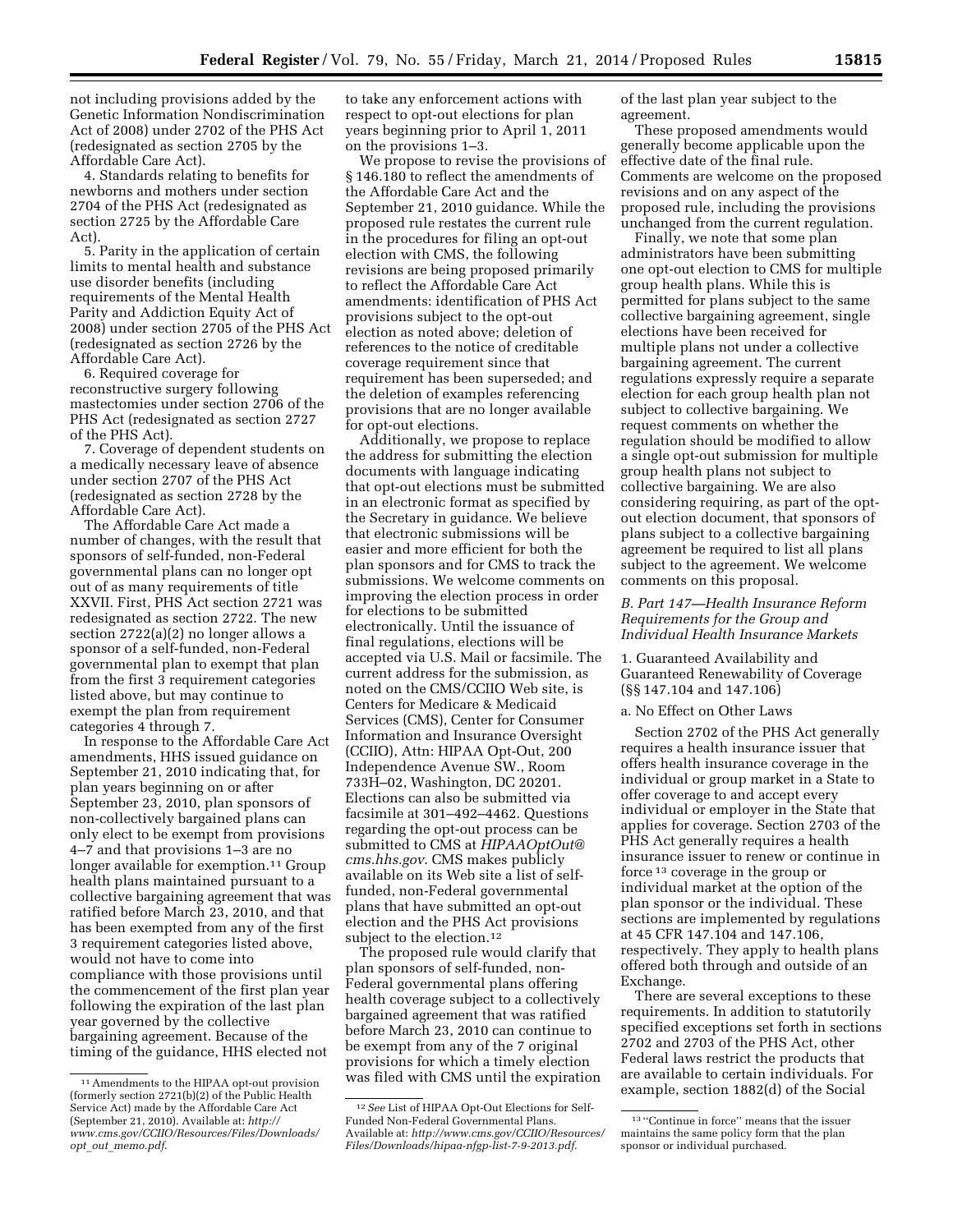Security Act establishes an antiduplication provision that makes it unlawful for an issuer to knowingly sell to an individual entitled to benefits under Medicare part A or enrolled under Medicare part B an individual health insurance policy that duplicates Medicare benefits; sections 1311(d)(2) and 1312(f) of the Affordable Care Act limit access of an individual market QHP offered through an Exchange to citizens and lawful residents; 14 and section 1302(e) of the Affordable Care Act provides that only individuals under age 30, and individuals who are certified as exempt from the requirement to maintain minimum essential coverage based on lack of affordable coverage or hardship, are eligible to enroll in catastrophic plans. Consistent with the canons of statutory construction, which provide that specific statutory language ordinarily trumps conflicting general language,15 the guaranteed availability and renewability requirements are subordinated to these and other Federal law requirements limiting access to coverage. As a result, issuers of coverage subject to specific Federal statutes that conflict with PHS Act sections 2702 and 2703 could deny enrollment or reenrollment in coverage where doing otherwise is contrary to law.

We propose to amend the guaranteed availability and renewability regulations to codify this interpretation in regulation text. We propose to add new paragraph (h) in § 147.104 providing that nothing in the guaranteed availability requirements should be construed to require an issuer to offer coverage where other Federal laws operate to prohibit the issuance of such coverage. Similarly, we propose to redesignate paragraphs (g) and (h) as (h) and (i), and add new paragraph (g) in § 147.106 providing that nothing in the

15*See Fourco Glass Co.* v. *Transmirra Products Corp.,* 353 U.S. 222, 228 (1957) (citations omitted) (providing that, ''However inclusive may be the general language of a statute, it will not be held to apply to a matter specifically dealt with in another part of the same enactment.'' The same principle is used to resolve conflict between two statutes. *See*  also, e.g., *United States* v. *Estate of Romani,* 523 U.S. 517, 532 (1998) (later, more specific statute governs). *See* also *Morton* v. *Mancari*, 417 U.S. 535, 550–51 (1974) (a general statute will not be held to have repealed by implication a more specific one unless there is ''clear intention otherwise'').

guaranteed renewability requirements should be construed to require an issuer to renew or continue in force coverage for which continued eligibility would otherwise be prohibited under applicable Federal law. We believe that these regulatory changes are consistent with current market practice and will cause no disruption in the health insurance market. We solicit comment on these and other clarifications that may be helpful. We note that only Federal laws, not State laws, can create exceptions to the Federal guaranteed availability and renewability requirements.

We also note that, due to a formatting error in the interim final rule with comment period titled, Patient Protection and Affordable Care Act; Maximizing January 1, 2014 Coverage Opportunities (78 FR 76212), the regulation text at  $\S 147.104(b)(1)(i)$ contains a duplicate reference to the SHOP regulation at § 155.725. We propose to correct the duplicate reference in this proposed rule, and to make other minor regulatory revisions in this paragraph for clarity.

b. Product Withdrawal and Uniform Modification of Coverage Exceptions to Guaranteed Renewability Requirements

The PHS Act provisions enacted by HIPAA and the Affordable Care Act require health insurance issuers to guarantee the renewal of coverage unless at least one of several listed exceptions applies.16 One exception to the guaranteed renewability requirements permits an issuer to cease offering a particular product in a market and to discontinuing existing blocks of business with respect to that product (product withdrawal). This may be done, in accordance with State law, provided certain other requirements are met. The PHS Act also provides for issuers, only at the time of coverage renewal, to modify the health insurance coverage for a product offered to a group health plan or an individual in the individual market, if the modification is consistent with State law and effective uniformly for all group health plans or individuals with that product (uniform modification of coverage). The law contemplates that a uniform modification does not alter a policyholder's right to renewability, and

that such modifications do not in effect result in the termination of the existing policy under the product withdrawal rules.

In this proposed rule, we propose standards defining whether certain modifications to a policy would constitute ''uniform modifications'' within the meaning of the PHS Act, or would constitute the withdrawal of the existing product and the creation of a new product. These provisions would be codified in each of the guaranteed renewability regulations at 45 CFR 146.152, 147.106, and 148.122, and would therefore apply to both grandfathered and non-grandfathered coverage in the group and individual markets.17

#### Definition of Uniform Modification of Coverage

We propose that a modification made solely pursuant to applicable Federal or State law would be considered a modification of coverage rather than a product withdrawal. These modifications could include changes required to comply with Affordable Care Act standards (such as elimination of a prohibited annual limit) and changes permitted based on updated standards (such as increasing an annual limitation on cost sharing based on the annual increase in the limit permitted as a result of the application of the premium adjustment percentage). Additionally, we propose that if an issuer makes changes to the health insurance coverage for a product that are not pursuant to applicable Federal or State law, the modifications would constitute a uniform modification of coverage for purposes of the guaranteed renewability requirements under the PHS Act if the product that has been modified meets all of the following criteria:

• The product is offered by the same health insurance issuer (within the meaning of section 2791(b)(2) of the PHS Act);

• The product is offered as the same product type (e.g., preferred provider organization (PPO) or health maintenance organization (HMO));

• The product covers a majority of the same counties in its service area;

<sup>14</sup>Although the Affordable Care Act creates a limited exception to the guaranteed availability requirements for qualified individuals purchasing coverage through an Exchange, if an individual declines or is ineligible to enroll through an Exchange and seeks enrollment directly with the issuer, issuers of coverage subject to the guaranteed availability requirements of section 2702 of the PHS Act must accept every individual in the State that applies for such coverage unless an exception applies.

<sup>16</sup>*See* PHS Act sections 2703 (applicable to nongrandfathered health plans in the group and individual markets), section 2712 as codified prior to enactment of the Affordable Care Act (applicable to grandfathered health plans in the group market), and section 2742 (applicable to both grandfathered and non-grandfathered health plans in the individual market), as implemented in 45 CFR 146.152, 147.106, and 148.122.

<sup>17</sup>While the Affordable Care Act amended section 2703 of the PHS Act to generally apply to health insurance issuers in the group and individual markets, the uniform modification of coverage exception in section 2703(d) of the PHS Act addresses only the large and small group markets. Section 2742 of the PHS Act and the regulations at § 148.122(g) contain parallel provisions allowing for the uniform modification of coverage in the individual market. For ease of reference and to facilitate compliance, we propose to add a provision in  $\frac{1}{5}$ 147.106(e)(1) reiterating the uniform modification of coverage exception for nongrandfathered coverage in the individual market.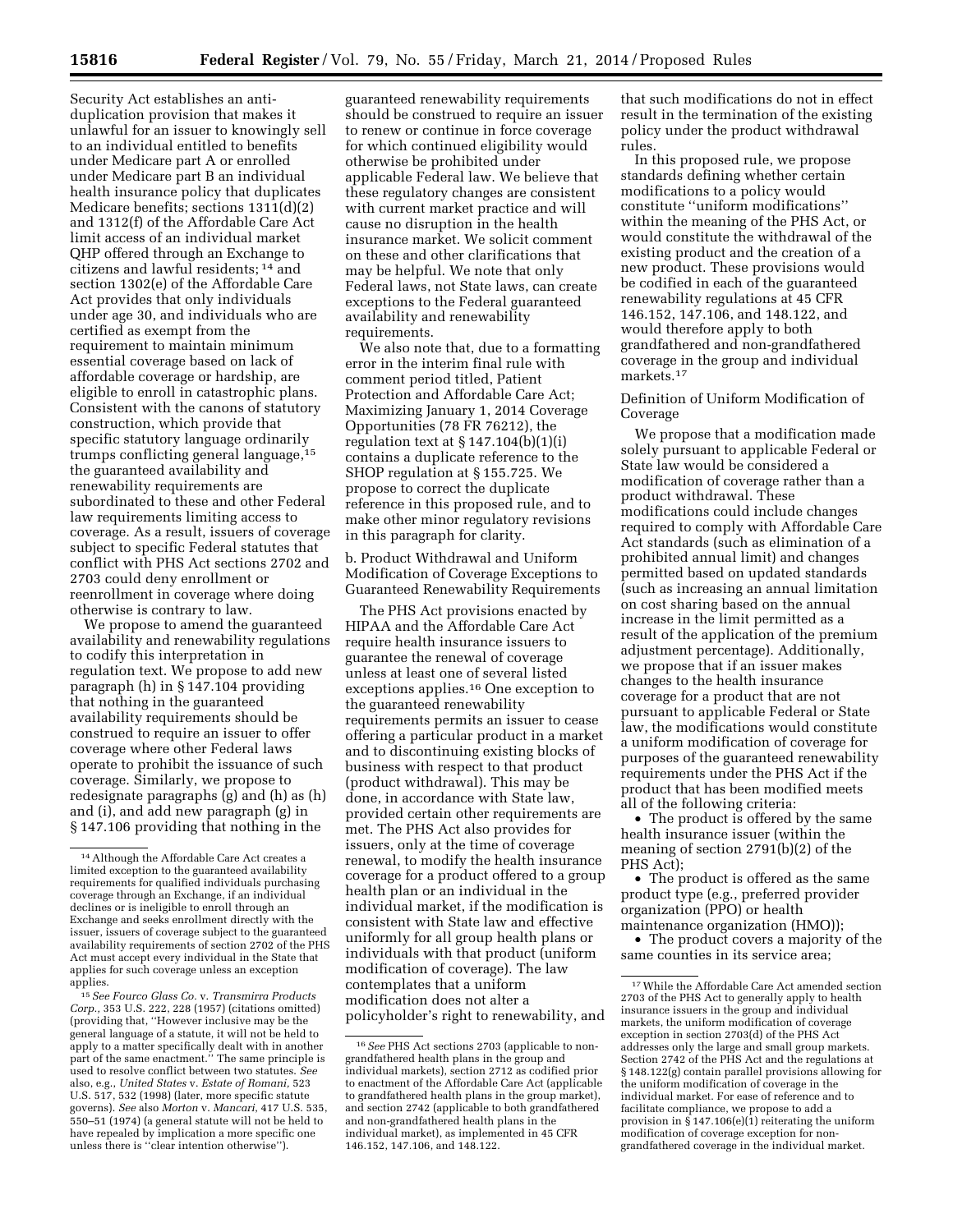• The product has the same costsharing structure, except for variation in cost sharing solely related to changes in cost and utilization of medical care, or to maintain the same level of coverage described in sections  $1302(d)$  and  $(e)$  of the Affordable Care Act (e.g., bronze, silver, gold, platinum or catastrophic);

and • The product provides the same covered benefits, except for changes in benefits that cumulatively impact the rate for the product by no more than 2 percent (not including changes required by applicable Federal or State law).

Under this proposal, if an issuer modifies the coverage for a product and the resulting product is consistent with the above criteria, the issuer would be considered under the PHS Act to have made a uniform modification of coverage and therefore not to have withdrawn the product from that market. Conversely, if an issuer modifies the coverage for a product in a manner that results in a product that differs from the above criteria, the issuer would be considered to have changed the coverage to such extent that the issuer has withdrawn the existing product and created a new product.<sup>18</sup>

These criteria, if finalized, would establish minimum Federal standards determining whether coverage modifications constitute the continuance of an existing product in a market within a State for products offered both through and outside of an Exchange. We believe these proposed standards will minimize unnecessary terminations of coverage, ensuring predictability and continuity for consumers, while reasonably providing issuers the flexibility to make necessary adjustments to coverage.

We recognize that some States may have different definitions of what changes to a health insurance product constitute modifications and what changes constitute withdrawals and refilings of new products. The definitions proposed here would preempt any conflicting State definitions. We acknowledge that the guaranteed renewability sections of the PHS Act provide that a uniform modification of coverage must, among other things, be ''consistent with State law.'' We interpret this statutory language as governing the extent or type of modifications that may legally be made

under State law. As discussed in the preamble to the final rule published on February 27, 2013 under section 2703 of the PHS Act (78 FR 13419), State laws that prevent issuers from uniformly modifying coverage to comply with Federal law requirements would, in effect, prevent the application of such requirements and therefore be preempted.19 Accordingly, under the approach we are proposing, States would have the flexibility to apply additional criteria that broaden the scope of what would be considered a uniform modification, but not narrow its scope.

We request comment on all aspects of this proposal.

Standard Consumer Notices When Discontinuing or Renewing a Product in the Group or Individual Market

To reduce confusion and ensure consumers receive clear, accurate, and consistent information about their coverage options, we are also proposing standard notice requirements when issuers discontinue or renew coverage in the group and individual markets.

First, under the current regulations, issuers electing to discontinue offering a particular product in a market must provide to each plan sponsor or individual provided that product (and to all participants and beneficiaries covered under such coverage) at least 90 calendar days' notice of the discontinuation in writing. We propose that, to satisfy this requirement, the issuer must provide notice ''in a form and manner specified by the Secretary.''

Second, we propose to establish a new notice requirement when issuers provide the option to renew coverage, including a renewal of coverage with modifications. We propose the issuer in this situation must provide written notice of the renewal to each plan sponsor in the small or large group market and to each individual policyholder in the individual market (as applicable). We propose this notice must also be provided in a form and manner specified by the Secretary.

We request comment on these proposals. Concurrently with the issuance of this proposed rule, we are publishing four draft notices in guidance that would be required to be used when issuers elect to discontinue or renew a product, consistent with the above discussion.20 We solicit

comments on the draft notices as described in the guidance.

#### Rate Review

Section 2794 of the PHS Act, and regulations at 45 CFR Part 154, establish a process whereby CMS or the applicable State will review rate increases of health insurance coverage that meet or exceed specified thresholds to determine if the rate increases are unreasonable. It has come to our attention, however, that some issuers may attempt to avoid review of rate increases by withdrawing a product(s) offered in the individual or small group market in a State and re-filing the product(s) as a ''new'' product(s) the following year. Under § 154.102, a ''rate increase'' is defined as ''any increase of the rates for a specific product offered in the individual or small group market,'' and a ''product'' is defined as ''a package of health insurance coverage benefits with a discrete set of rating and pricing methodologies that a health insurance issuer offers in a State.''

CMS intends to apply the criteria outlined above regarding product discontinuation and renewal to determine whether the rate filing is subject to review under 45 CFR Part 154. Specifically, if an issuer withdraws a product in a market in a State and, within a 12-month period, reintroduces a product in that market with modifications of the discontinued product that do not differ from the above criteria, we would consider the issuer to be continuing to offer the same ''product'' within the meaning of that term under § 154.102. As such, the rate filing for the product would be subject to the annual review of rate increases of health insurance coverage should it meet or exceed the specified thresholds to determine if the rate increase is unreasonable. CMS will consider compliance with the proposed criteria to constitute compliance with PHS Act section 2794 until this rulemaking is finalized.

We request comment on whether this clarification, or a cross-reference to the proposed definition of a uniform modification of coverage in § 147.106 of this proposed rule, should be added to Part 154.

#### *C. Part 148—Requirements for the Individual Health Insurance Market*

1. Conforming Changes to Individual Market Regulations (§§ 148.101 through 148.128)

The Health Insurance Portability and Accountability Act of 1996 (HIPAA),

 $^{\rm 18}$  Whether an issuer is considered to offer the same product for purposes of this proposal is unrelated to and would not determine whether a plan maintains status as a grandfathered health plan under section 1251 of the Affordable Care Act and its implementing regulations. 26 CFR 54.9815– 1251T, 29 CFR 2590.715–1251, and 45 CFR 147.140.

<sup>19</sup>Patient Protection and Affordable Care Act; Health Insurance Market Rules; Rate Review, 78 FR 13406 (February 27, 2013).

<sup>20</sup>Standard Notices When Discontinuing or Renewing a Particular Product in the Group or Individual Market (March 14, 2014). Available at: *[http://www.cms.gov/CCIIO/Resources/Files/](http://www.cms.gov/CCIIO/Resources/Files/Downloads/draft-notice-renewal-discontinuation-bulletin-3-14-2014.pdf)*

*[Downloads/draft-notice-renewal-discontinuation](http://www.cms.gov/CCIIO/Resources/Files/Downloads/draft-notice-renewal-discontinuation-bulletin-3-14-2014.pdf)[bulletin-3-14-2014.pdf](http://www.cms.gov/CCIIO/Resources/Files/Downloads/draft-notice-renewal-discontinuation-bulletin-3-14-2014.pdf)*.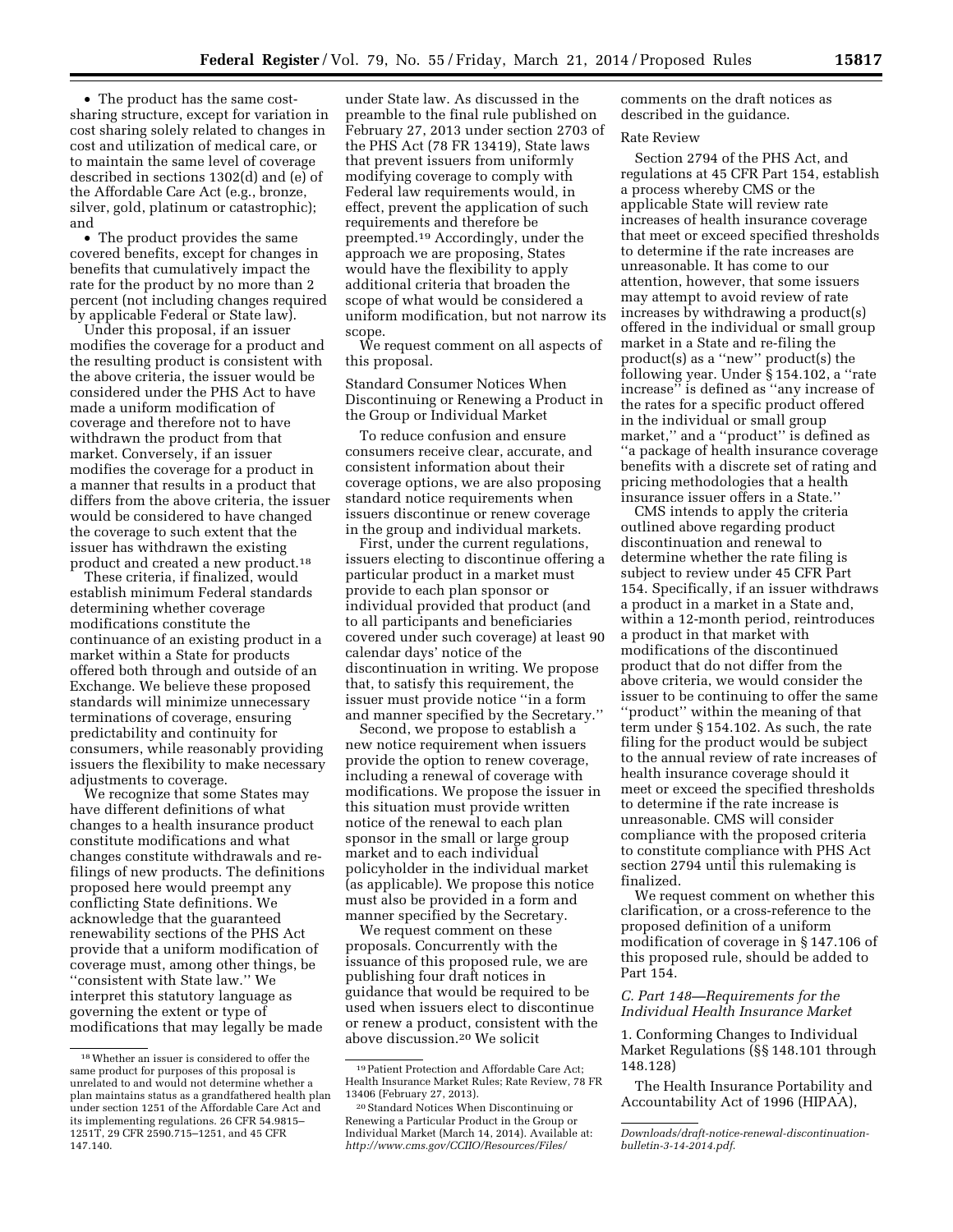Public Law 104–191, was enacted in 1996 to provide for, among other things, improved portability and continuity of coverage in both the group and individual health insurance markets. Section 111 of HIPAA added sections 2741 through 2744 of the PHS Act to improve availability and renewability in the individual market. HIPAA also added provisions of the Code, the Employee Retirement Income Security Act of 1974 (ERISA), and the PHS Act governing the group health insurance market and group health plan coverage provided in connection with employment. These provisions

permitted limited exclusions of coverage under certain circumstances based on preexisting conditions. The individual health insurance market provisions of HIPAA are implemented in 45 CFR Part 148. These

provisions guarantee the availability of individual health insurance coverage without preexisting condition exclusions for certain eligible individuals who lose group health insurance coverage; require issuance of certificates of creditable coverage; guarantee the renewability of individual health insurance coverage for all individuals; and set forth procedures for States that choose to implement an alternative mechanism under State law with respect to guaranteed availability for eligible individuals.

The Affordable Care Act added a new section 2704 of the PHS Act, which renumbered and amended the HIPAA requirements relating to preexisting condition exclusions.21 In general, the new PHS Act section 2704 provides that a group health plan and a health insurance issuer offering group or individual health insurance coverage may not impose any preexisting condition exclusions. Section 2704 and the regulations under that section are generally effective for plan years (in the individual market, policy years) beginning on or after January 1, 2014, but for enrollees under the age of 19, the prohibition became effective for plan years (in the individual market, policy years) beginning on or after September 23, 2010.22

This proposed rule would make conforming amendments to the individual market provisions contained in Part 148 by removing provisions concerning preexisting condition exclusions that are superseded by new section 2704 of the PHS Act. These amendments would generally become applicable upon the effective date of the final rule. However, the proposed amendment to eliminate the requirement to issue certificates of creditable coverage is proposed to apply December 31, 2014, so that individuals needing to offset a preexisting condition exclusion under a group health plan that will become subject to the prohibition on preexisting condition exclusions starting with a plan year beginning on December 31, 2014, would still have access to the certificate for proof of coverage until that time. These proposed amendments are consistent with rulemaking amending the group market regulations under HIPAA<sup>23</sup> and with previously released guidance addressing the maintenance of State alternative mechanisms.24

We solicit comment on this proposal. 2. Fixed Indemnity Insurance in the Individual Health Insurance Market

(§ 148.220)

Pursuant to PHS Act sections 2722(c)(2), 2763(b) and 2791(c)(3)(B), insurance that pays a fixed amount under specified conditions without regard to other insurance (''fixed indemnity insurance'') is considered to be an excepted benefit, exempt from many of the provisions of title XXVII of the PHS Act for the group and individual markets, if it meets all of the following conditions: (1) The benefits are be provided under a separate policy, certificate or contract of insurance; (2) there is no coordination between the provision of such benefits and any exclusion of benefits under any group health plan maintained by the same plan sponsor; and (3) such benefits are paid with respect to an event without regard to whether benefits are provided with respect to such event under any group health plan maintained by the same plan sponsor.

These statutory requirements are reflected in regulations at 45 CFR

146.145(b)(4) and 148.220(b)(3). In addition, under § 146.145(b)(4), incorporated through § 148.220(b)(3), benefits of fixed indemnity insurance in the group and individual markets must be paid on a fixed amount basis without regard to the cost of the item or service and can only be paid on a per-period basis as opposed to on a per-service basis in order to be treated as an excepted benefit.

The primary reason fixed indemnity insurance is considered to be an excepted benefit if it meets the statutory and regulatory criteria is that its primary purpose is not to provide major medical coverage but to provide a cashreplacement benefit for those individuals with other health coverage. Since the issuance of the regulations, however, various situations have come to the attention of HHS, the Department of Labor, and the Department of the Treasury (the Departments) where a health insurance policy is advertised as fixed indemnity coverage but pays a fixed amount based not on a period of time, but if a particular service is received. For example, the fixed indemnity coverage pays a fixed \$50 per visit for doctors' visits, or \$100 for a day of hospitalization, different fixed dollar amounts for other various surgical procedures, and/or a fixed \$15 per prescription without regard to cost. In all cases, these fixed amounts are paid under these policies without regard to costs, and without regard to other insurance payments that may cover the same services. In such circumstances, the fixed payments for doctors' visits, surgery, and prescription drugs are not made not on a per-period basis, but instead based on the type of procedure or item, such as the surgery or doctor visit actually performed or the drug prescribed, and the amount of payment varies widely based on the type of surgery or the cost of the drug. Because these payments are not based on a ''fixed dollar amount per day (or per other period),'' such a policy is not an excepted benefit under the current regulations.

The Departments issued a frequently asked question (FAQ) on January 24, 2013 affirming that under the current regulations, for fixed indemnity insurance to be an excepted benefit, payment based on an event must be paid on a per-period basis as opposed to on a per-service basis.25 While the FAQ only addressed fixed indemnity insurance sold in the group health

<sup>21</sup>The Affordable Care Act adds section 715(a)(1) of ERISA and section 9815(a)(1) of the Code to incorporate the provisions of part A of title XXVII of the PHS Act, including section 2704 of the PHS Act, into ERISA and the Code, and to make them applicable to group health plans and health insurance issuers providing health insurance coverage in connection with group health plans.

<sup>22</sup>PHS Act section 2704 applies to grandfathered and non-grandfathered group health plans and group health insurance coverage, and nongrandfathered individual health insurance coverage. It does not apply to grandfathered individual health insurance coverage. For more information on

grandfathered health plans, *see* section 1251 of the Affordable Care Act and its implementing regulations at 26 CFR 54.9815–1251T, 29 CFR 2590.715–1251, and 45 CFR 147.140.

<sup>23</sup>*See* Ninety-Day Waiting Period Limitation and Technical Amendments to Certain Health Coverage Requirements Under the Affordable Care Act, 78 FR 10296 (February 24, 2014).

<sup>24</sup>*See* Questions and Answers Related to Health Insurance Market Rules, Q2. Available at: *[http://](http://www.cms.gov/CCIIO/Resources/Fact-Sheets-and-FAQs/qa_hmr.html) [www.cms.gov/CCIIO/Resources/Fact-Sheets-and-](http://www.cms.gov/CCIIO/Resources/Fact-Sheets-and-FAQs/qa_hmr.html)FAQs/qa*\_*[hmr.html.](http://www.cms.gov/CCIIO/Resources/Fact-Sheets-and-FAQs/qa_hmr.html)* 

<sup>25</sup>*See* FAQs about Affordable Care Act Implementation (Part XI), Q7, available at *[http://](http://www.cms.gov/CCIIO/Resources/Fact-Sheets-and-FAQs/aca_implementation_faqs11.html) [www.cms.gov/CCIIO/Resources/Fact-Sheets-and-](http://www.cms.gov/CCIIO/Resources/Fact-Sheets-and-FAQs/aca_implementation_faqs11.html)FAQs/aca*\_*[implementation](http://www.cms.gov/CCIIO/Resources/Fact-Sheets-and-FAQs/aca_implementation_faqs11.html)*\_*faqs11.html* and *[http://](http://www.dol.gov/ebsa/faqs/faq-aca11.html) [www.dol.gov/ebsa/faqs/faq-aca11.html.](http://www.dol.gov/ebsa/faqs/faq-aca11.html)*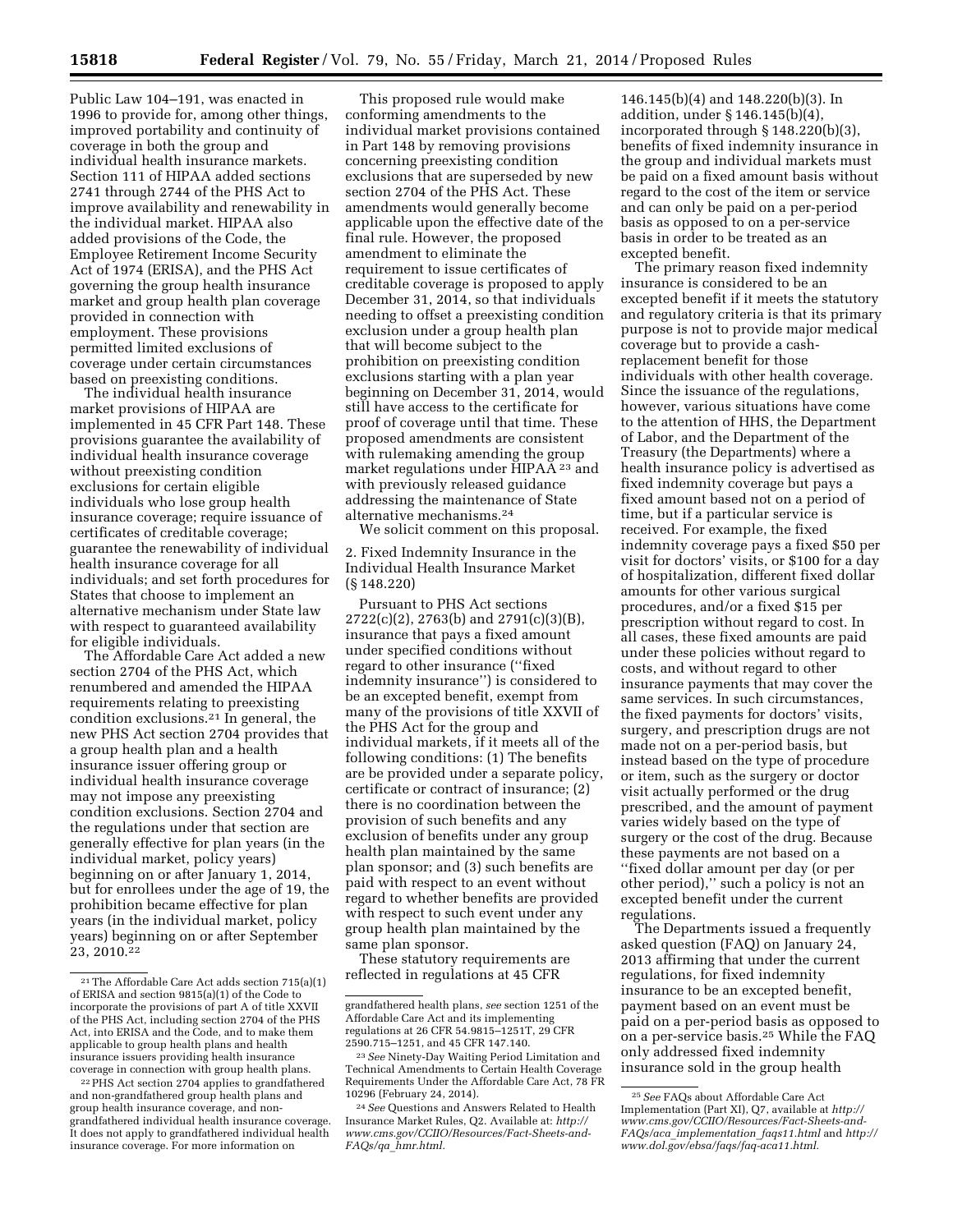insurance market, the same analysis also applies to fixed indemnity insurance sold in the individual health insurance market, as noted above.

Since the issuance of the January 24, 2013 FAQ, however, stakeholders have expressed concerns over the distinction made under the current regulations between payment on a per-period basis (which is permitted) and payment on a per-service basis (which is not permitted). State insurance regulators indicated that they have for years been approving policies as fixed indemnity insurance that pay on a per-service basis and treating such coverage as an excepted benefit. In an August 27, 2013 letter to the Secretaries of the Departments on behalf of the National Association of Insurance Commissioners (NAIC), it was stated that ''state regulators believe hospital and other fixed indemnity coverage with variable fixed amounts based on service types could provide important options for consumers as supplemental coverage. Consumers who purchase major medical coverage that meets the definition of 'minimum essential coverage' may still want to buy fixed indemnity coverage to help meet out-of-pocket medical and other costs.'' Industry groups representing health insurance issuers have also expressed similar concerns.

Based on the feedback from stakeholders and the fact that, starting in 2014, most individuals are required to have minimum essential coverage in order to satisfy the individual shared responsibility requirement under section 5000A of the Code, CMS agrees that it is appropriate to revise the current regulatory criteria for individual market fixed indemnity coverage to be treated as an excepted benefit by (1) eliminating the current requirement that payment be made on a per-period basis and not on a per-service basis, and (2) among other things, imposing a new requirement that fixed indemnity insurance be sold only as secondary to other health coverage that meets the definition of minimum essential coverage.26

On January 9, 2014, the Departments published an FAQ stating that, ''HHS intends to propose amendments to 45 CFR  $148.220(b)(3)$  that would allow fixed indemnity coverage sold in the

individual health insurance market to be considered to be an excepted benefit if it meets the following conditions: (1) It is sold only to individuals who have other health coverage that is minimum essential coverage within the meaning of section 5000A(f) of the Code; (2) there is no coordination between the provision of benefits and an exclusion of benefits under any other health coverage; (3) the benefits are paid in a fixed dollar amount regardless of the amount of expenses incurred and without regard to the amount of benefits provided with respect to an event or service under any other health coverage; and (4) a notice is displayed prominently in the plan materials informing policyholders that the coverage does not meet the definition of minimum essential coverage and will not satisfy the individual responsibility requirements of section 5000A of the Code.'' 27 The FAQ further provided that, ''Until HHS finalizes this rulemaking related to these proposed amendments, HHS will treat fixed indemnity coverage in the individual market as excepted benefits for enforcement purposes if it meets the conditions above in States where HHS has direct enforcement authority. For States with primary enforcement authority, HHS encourages those States to also treat this coverage as an excepted benefit and will not consider that a State is not substantially enforcing the individual market requirements merely because it does so.''

Consistent with the January 9, 2014 FAQ, we are proposing the following revised criteria for fixed indemnity insurance to be treated as an excepted benefit in the individual health insurance market: (1) The benefits are provided only to individuals who have other health coverage that is minimum essential coverage within the meaning of section  $5000\text{\AA}$ (f) of the Code; (2) there is no coordination between the provision of benefits and an exclusion of benefits under any other health coverage; (3) the benefits are paid in a fixed dollar amount per day of hospitalization or illness or per service (for example, \$100/day or \$50/visit) regardless of the amount of expenses incurred and without regard to the amount of benefits provided with respect to the event or service under any other health coverage; and (4) a notice is displayed prominently in the plan

materials in at least 14 point type that has the following language: ''THIS IS A SUPPLEMENT TO HEALTH INSURANCE AND IS NOT A SUBSTITUTE FOR MAJOR MEDICAL COVERAGE. LACK OF MAJOR MEDICAL COVERAGE (OR OTHER MINIMUM ESSENTIAL COVERAGE) MAY RESULT IN AN ADDITIONAL PAYMENT WITH YOUR TAXES.''

CMS is aware of at least one State law that requires fixed indemnity insurance to be sold as secondary to major medical insurance in order to be treated as an excepted benefit. We welcome comments on this approach including the language in the required notice. We also solicit comments on whether the requirement for individuals to have other minimum essential coverage in order to be sold fixed indemnity insurance is sufficient protection, especially given the fact that a group health plan that provides minimum benefits can be minimum essential coverage. For example, we solicit comment on whether to require that fixed indemnity insurance must only be sold to individuals with other health coverage that meets the EHB requirements. To meet the standard that fixed indemnity insurance must be sold on a secondary basis, an issuer of fixed indemnity insurance would have to be reasonably assured that an individual has obtained other health coverage that is minimum essential coverage. We seek comments on the extent of verification issuers should require from applicants to be reasonably assured that they have minimum essential coverage, including whether an attestation included in the application is sufficient.

The current regulation requires fixed indemnity insurance to be sold under a separate policy, certificate or contract of insurance but does not require that it be provided by an issuer other than the issuer providing the major medical coverage to the enrollees of the fixed indemnity insurance. The Departments previously released guidance establishing a safe harbor under which supplemental health insurance coverage will be considered to be an excepted benefit.28 In the guidance, one of the criteria for the safe harbor is that the supplemental coverage has to be issued by an entity that does not provide the primary coverage under the plan in

<sup>26</sup>Fixed indemnity plans paying fixed amounts per service that meet these requirements to be excepted benefits do not qualify as permitted insurance that can be provided in addition to a High Deductible Health plan to an eligible individual under section 223(c)(3) of the Code. The statutory language for permitted hospitalization insurance specifically refers to ''insurance paying a fixed amount per day (or other period) of hospitalization'' rather than ''hospital indemnity or other fixed indemnity insurance.

<sup>27</sup>FAQs about Affordable Care Act Implementation (Part XVIII) and Mental Health Parity Implementation, Q11 (January 9, 2014). Available at: *[http://www.cms.gov/CCIIO/Resources/](http://www.cms.gov/CCIIO/Resources/Fact-Sheets-and-FAQs/aca_implementation_faqs18.html)  [Fact-Sheets-and-FAQs/aca](http://www.cms.gov/CCIIO/Resources/Fact-Sheets-and-FAQs/aca_implementation_faqs18.html)*\_ *[implementation](http://www.cms.gov/CCIIO/Resources/Fact-Sheets-and-FAQs/aca_implementation_faqs18.html)*\_*faqs18.html* and *[http://](http://www.dol.gov/ebsa/faqs/faq-aca18.html) [www.dol.gov/ebsa/faqs/faq-aca18.html.](http://www.dol.gov/ebsa/faqs/faq-aca18.html)* 

<sup>28</sup>*See* CMS Insurance Standards Bulletin 08–01 (available at *[http://www.cms.gov/CCIIO/Resources/](http://www.cms.gov/CCIIO/Resources/Files/Downloads/hipaa_08_01_508.pdf) [Files/Downloads/hipaa](http://www.cms.gov/CCIIO/Resources/Files/Downloads/hipaa_08_01_508.pdf)*\_*08*\_*01*\_*508.pdf*); the Department of Labor's Employee Benefits Security Administration's Field Assistance Bulletin No. 2007–04 (available at *[http://www.dol.gov/ebsa/pdf/](http://www.dol.gov/ebsa/pdf/fab2007-4.pdf) [fab2007-4.pdf](http://www.dol.gov/ebsa/pdf/fab2007-4.pdf)*); and Internal Revenue Service Notice 2008–23 (available at *[http://www.irs.gov/irb/](http://www.irs.gov/irb/2008-07_IRB/ar09.html)  2008-07*\_*[IRB/ar09.html](http://www.irs.gov/irb/2008-07_IRB/ar09.html)*).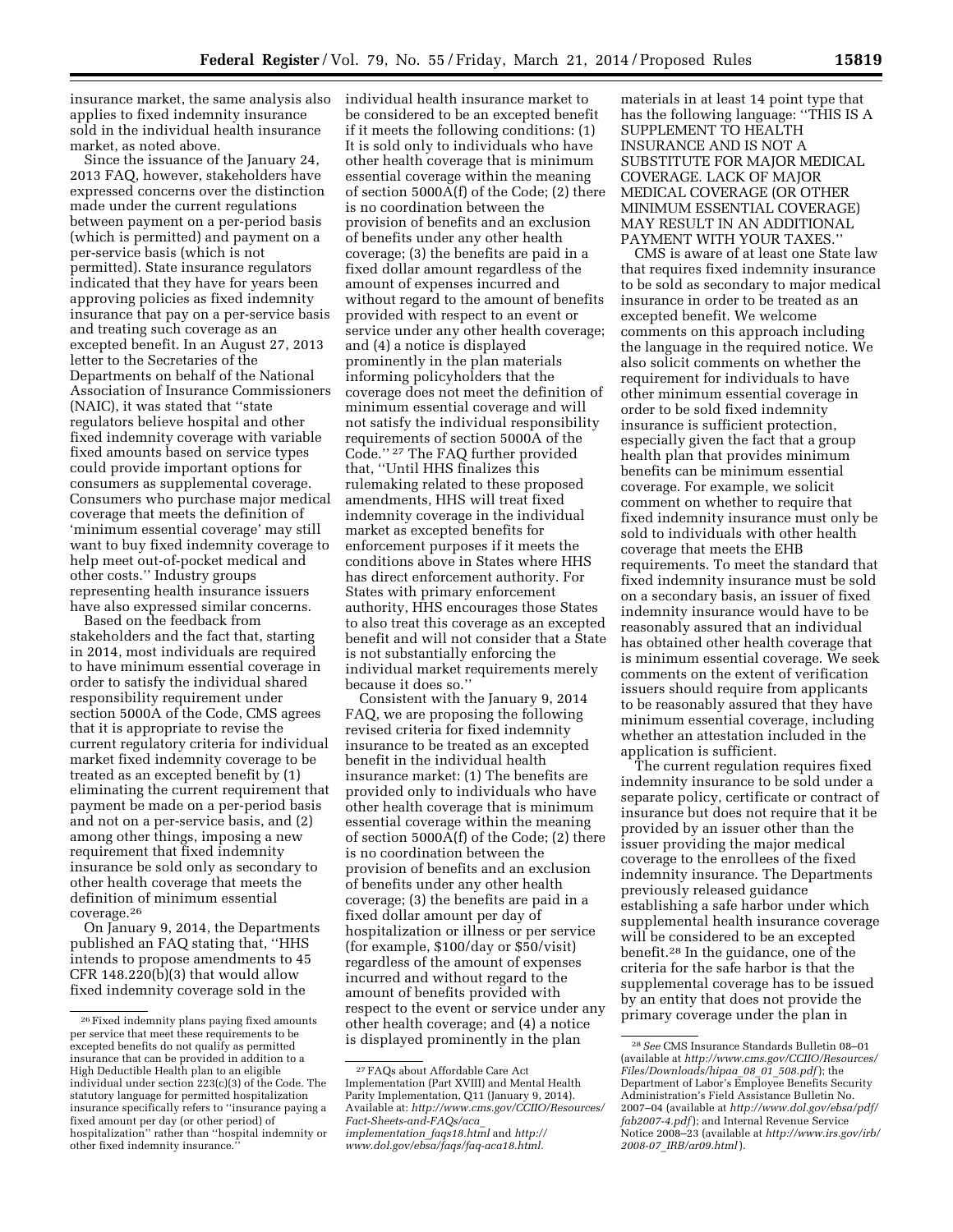order for the supplemental coverage to be an excepted benefit. This prevents an issuer from carving out certain benefits from its major medical coverage and packaging those benefits with the major medical coverage as a supplemental excepted benefit. We are considering adding the same protection for fixed indemnity insurance sold in the individual market and welcome comments on this approach.

This proposal only addresses fixed indemnity insurance sold in the individual market. For fixed indemnity insurance sold in the group health insurance market, see the FAQ published by the Departments on January 9, 2014.

We believe that most fixed indemnity products in the individual market today will largely satisfy these criteria and we welcome comment on how this proposal would affect existing market arrangements. If these proposals are finalized, they would apply for policy years beginning on or after January 1, 2015. We welcome comments on whether this would provide a sufficient transition period. We also solicit comments on whether the existing regulatory criteria for fixed indemnity insurance to be an excepted benefit (as interpreted in our January 24, 2013 FAQ) should instead remain in place on a permanent basis or at least on a temporary basis to ensure a sufficient transition that avoids market disruption.

*D. Part 153—Standards Related to Reinsurance, Risk Corridors, and Risk Adjustment under the Affordable Care Act* 

1. Provisions and Parameters for the Transitional Reinsurance Program (§ 153.405)

The Affordable Care Act directs that a transitional reinsurance program be

established in each State to help stabilize premiums for coverage in the individual market from 2014 through 2016. In the 2014 Payment Notice and the 2015 Payment Notice, we expanded on the standards set forth in subparts C and E of the Premium Stabilization Rule, and established the reinsurance payment parameters and uniform reinsurance contribution rate for the 2014 and 2015 benefit years. In this proposed rule, we solicit feedback on a potential revision to the allocation of reinsurance contributions collected for all benefit years such that reinsurance contributions collected are allocated first to the reinsurance payment pool and administrative expenses and second to payments to the U.S. Treasury.

Section  $1341(b)(3)(B)(iii)$  of the Affordable Care Act specifies the total contribution amounts to be collected from contributing entities for the reinsurance payment pool as \$10 billion for 2014, \$6 billion for 2015, and \$4 billion for 2016. Sections 1341(b)(3)(B)(iv) and 1341(b)(4) of the Affordable Care Act direct the collection of funds for contribution to the U.S. Treasury in the amounts of \$2 billion for 2014, \$2 billion for 2015, and \$1 billion for 2016. Section 1341(b)(3)(B)(ii) of the Affordable Care Act allows for the collection of additional amounts for administrative expenses. Taken together, these three components make up the total dollar amount to be collected from contributing entities for each of the three years of the reinsurance program under a national per capita contribution rate. For 2014, to collect \$12.02 billion, HHS set a per capita contribution rate of \$63; for 2015, to collect \$8.025 billion, HHS set a per capita contribution rate of \$44.

In the 2014 and 2015 Payment Notices, we provided that if total

contributions collected for 2014 and 2015 exceed \$12.02 billion and \$8.025 billion, respectively, we would allocate \$2 billion to the U.S. Treasury, \$20.3 or \$25.4 million, as applicable, to administrative expenses, and would allocate all remaining contributions for reinsurance payments, thus prioritizing excess contributions towards reinsurance contributions. Due to the uncertainty in our estimates of reinsurance contributions to be collected, and to help assure that the reinsurance payment pool is sufficient to provide the premium stabilization benefits intended by the statute, we propose to revise our allocation of reinsurance contributions collected and adopt a similar prioritization in the event that reinsurance collections fall short of our estimates. Specifically, if collections fall short of our estimates for a particular benefit year, we propose to alter the allocation so that the reinsurance contributions that are collected are allocated first to the reinsurance pool and administrative expenses, and are allocated to the U.S. Treasury once the targets for reinsurance payments and administrative expenses are met. For example, as Table 1 provides, in 2014, reinsurance contributions would go first to the reinsurance payment pool and administrative expenses, up to \$10.02 billion, and any additional contributions collected would be allocated to the U.S. Treasury, up to the total \$12.02 billion.

TABLE 1—PROPORTION OF REINSURANCE CONTRIBUTIONS COLLECTED UNDER THE UNIFORM REINSURANCE CONTRIBU-TION RATE FOR THE 2014 BENEFIT YEAR FOR REINSURANCE PAYMENTS, PAYMENTS TO THE U.S. TREASURY, AND ADMINISTRATIVE EXPENSES

| Proportion or<br>amount for:      | If total contribution collections under<br>the 2014 uniform reinsurance contribu-<br>tion rate are less than or equal to<br>\$10.02 billion | If total contribution collections under<br>the 2014 uniform reinsurance contribu-<br>tion rate are more than \$10.02 billion,<br>but less than or equal to \$12.02 billion | If total contribution collections under<br>the 2014 uniform reinsurance contribu-<br>tion rate are more than \$12.02 billion |
|-----------------------------------|---------------------------------------------------------------------------------------------------------------------------------------------|----------------------------------------------------------------------------------------------------------------------------------------------------------------------------|------------------------------------------------------------------------------------------------------------------------------|
| Reinsurance pay-<br>ments.        | 99.9 percent (\$10 billion/\$10.02 billion)                                                                                                 |                                                                                                                                                                            | less \$2.02 billion<br>Total collections<br>(U.S. Treasury and administrative<br>expenses).                                  |
| Payments to the<br>U.S. Treasury. |                                                                                                                                             | Total collections less \$10.02 billion                                                                                                                                     | \$2 billion.                                                                                                                 |
| Administrative ex-<br>penses.     | 0.1 percent (\$20.3 million/\$10.02 bil-<br>lion).                                                                                          |                                                                                                                                                                            | \$20.3 million.                                                                                                              |

Therefore, if we collect \$11 billion instead of \$12.02 billion for 2014, we propose to fully fund the reinsurance

payment pool and administrative expenses, and to pay to the U.S. Treasury \$0.98 billion.

Similarly, for 2015, reinsurance contributions would go first to the reinsurance payment pool and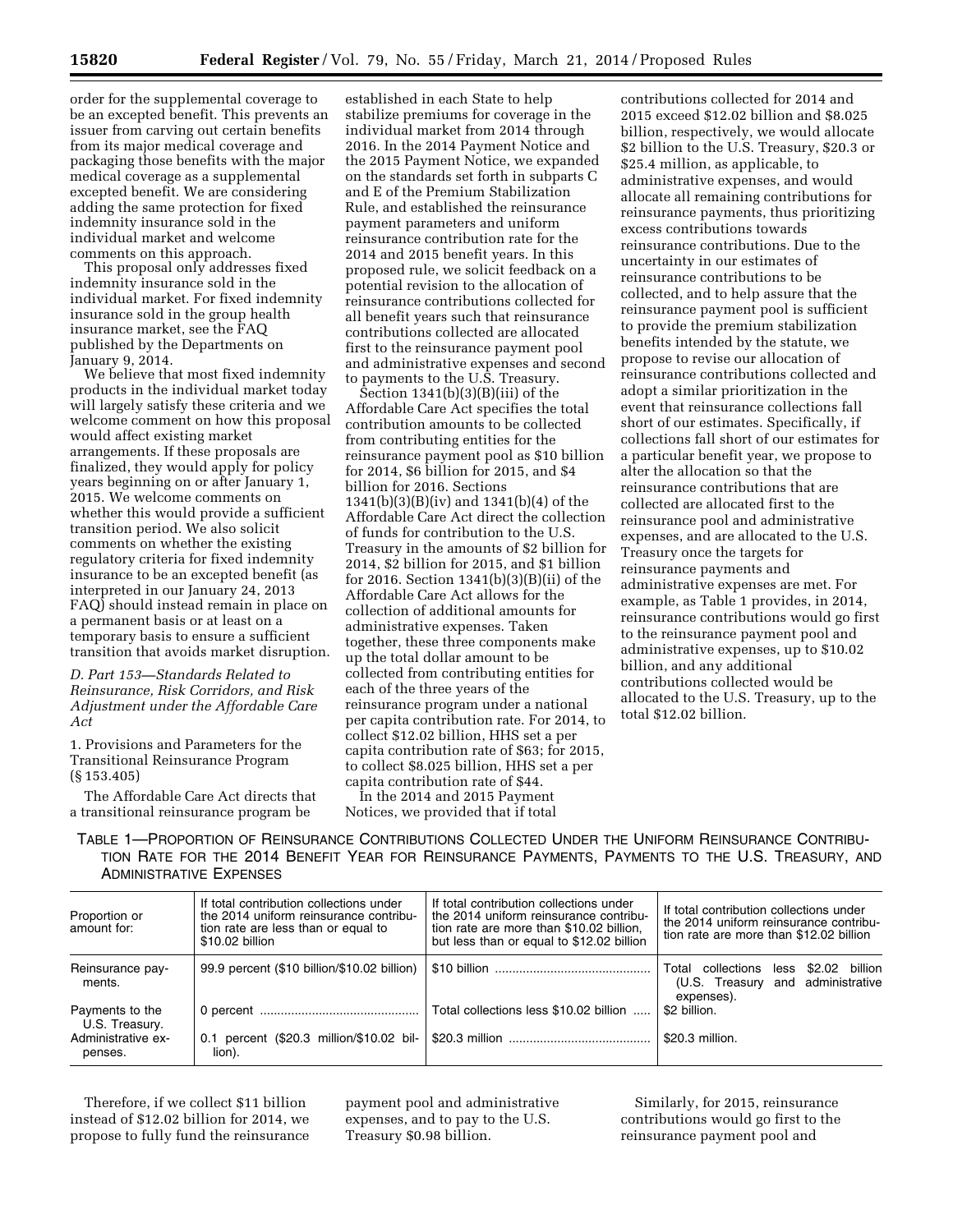administrative expenses, up to \$6.025 billion, and any additional contributions collected would be

allocated to the U.S. Treasury, up to the total \$8.025 billion.

TABLE 2—PROPORTION OF REINSURANCE CONTRIBUTIONS COLLECTED UNDER THE UNIFORM REINSURANCE CONTRIBU-TION RATE FOR THE 2015 BENEFIT YEAR FOR REINSURANCE PAYMENTS, PAYMENTS TO THE U.S. TREASURY, AND ADMINISTRATIVE EXPENSES

| Proportion or<br>amount for:      | If total contribution collections under<br>the 2015 uniform reinsurance contribu-<br>tion rate are less than or equal to<br>\$6,025 billion | If total contribution collections under<br>the 2015 uniform reinsurance contribu-<br>tion rate are more than \$6.025 billion.<br>but less than or equal to \$8.025 billion | If total contribution collections under<br>the 2015 uniform reinsurance contribu-<br>tion rate are more than \$8.025 billion |
|-----------------------------------|---------------------------------------------------------------------------------------------------------------------------------------------|----------------------------------------------------------------------------------------------------------------------------------------------------------------------------|------------------------------------------------------------------------------------------------------------------------------|
| Reinsurance pay-<br>ments.        | 99.9 percent (\$6 billion/\$6.025 billion)                                                                                                  |                                                                                                                                                                            | Total collections less \$2.025 billion<br>(U.S. Treasury and administrative<br>expenses).                                    |
| Payments to the<br>U.S. Treasury. |                                                                                                                                             | Total collections less \$6.025 billion                                                                                                                                     | \$2 billion.                                                                                                                 |
| Administrative ex-<br>penses.     | 0.1 percent (\$25.4 million/\$6.025 bil-<br>lion).                                                                                          |                                                                                                                                                                            | \$25.4 million.                                                                                                              |

Therefore, if we collect \$7 billion instead of \$8.025 billion in 2015, we propose to fully fund the reinsurance payment pool and administrative expenses, and to pay to the U.S. Treasury \$0.975 billion.

We note that in the 2015 Payment Notice, we amended 45 CFR 153.405(c) to provide a bifurcated contribution collection schedule, under which contributing entities would submit reinsurance contributions via two payments. The first payment would cover the contribution amount allocated to reinsurance payments and administrative expenses; the second payment would cover the contribution amount allocated to payments to the U.S. Treasury for the applicable benefit year. In light of our proposed allocation policy, we note that contributions collected in the second collection would be allocated for reinsurance payments and administrative expenses if the first collection does not fully provide for the target reinsurance pool and administrative expenses. Therefore, for 2014, if the first collection resulted in a total collection of \$9 billion, any contribution collected via the second collection up to \$1.02 billion would be allocated for reinsurance payments and administrative expenses.

We seek comment on this allocation proposal, including on the legal authority to implement a prioritization of reinsurance contributions to reinsurance payments over payments to the U.S. Treasury. We also seek comment on the appropriate and permissible prioritization of reinsurance administrative expenses, and whether those expenses should have the same or different priority as reinsurance payments or payments to the U.S. Treasury. In addition, we seek comment on alternative allocation approaches to provide the premium stabilization

benefits of the reinsurance program, as intended by the statute.

2. Provisions for the Temporary Risk Corridors Program (§ 153.500)

In the 2015 Payment Notice, we indicated that we would consider additional adjustments to the risk corridors program for benefit year 2015. We did so recognizing that issuers of QHPs may face additional administrative costs, risk pool effects, and uncertainty for that benefit year related to State extensions of renewals of plans that do not comply with 2014 market reforms, including the rating rules, the additional time it will take to fully assess the risk profile of 2014 enrollees given the six-month initial open enrollment period, protracted phase-outs of high-risk pools, and the scheduled decline in the reinsurance program payments. We also recognize that issuers of QHPs may face additional costs from other transitions to the 2014 market rules, including the infrastructure requirements around Exchanges, and the distributed data collection methodology for risk adjustment and reinsurance. We note that these uncertainties will continue through the summer of 2014, while issuers are in the process of setting their rates for the 2015 benefit year. Therefore, for the 2015 benefit year, we are considering further adjustments to the risk corridors formula that would help to mitigate these additional administrative costs and uncertainties around operations and the risk pool, and to stabilize the market as it continues to transition to full compliance with Affordable Care Act provisions.

We propose to implement an adjustment to the risk corridors formula set forth in subpart F of part 153 for each of the individual and small group

markets by increasing the ceiling on allowable administrative costs (currently set at 20 percent, plus the adjustment percentage, of after-tax premiums). Such an adjustment could increase a QHP issuer's risk corridors ratio if administrative expenses are unexpectedly high or claims costs are unexpectedly low, thereby increasing risk corridors payments or decreasing risk corridors charges. We propose to raise the administrative cost ceiling by 2 percentage points, from 20 percent to 22 percent. We also propose to increase the profit margin floor in the risk corridors formula (currently set at 3 percent, plus the adjustment percentage, of after-tax premiums). Such an adjustment could increase a QHP issuer's risk corridors ratio if claims costs are unexpectedly high, thereby increasing risk corridors payments or decreasing risk corridors charges. We propose to raise the profit margin floor by 2 percentage points, from 3 percent to 5 percent.

We are proposing to implement this proposed increase to the administrative cost ceiling and profit floor in a manner similar to the risk corridors adjustment percentage set forth in the 2015 Payment Notice. In the 2015 Payment Notice, we provided for an adjustment that would increase the administrative cost ceiling and profit floor in the risk corridors formula for QHP issuers in transitional States, in order to account for the effects of the transitional policy. In this proposed rule, we are proposing to increase the administrative cost and profit floor for 2015 for QHP issuers in every State for the reasons described below.

We note that, because the risk corridors program applies only to certain plans defined to be qualified health plans at 45 CFR 153.500, the extent to which an issuer may receive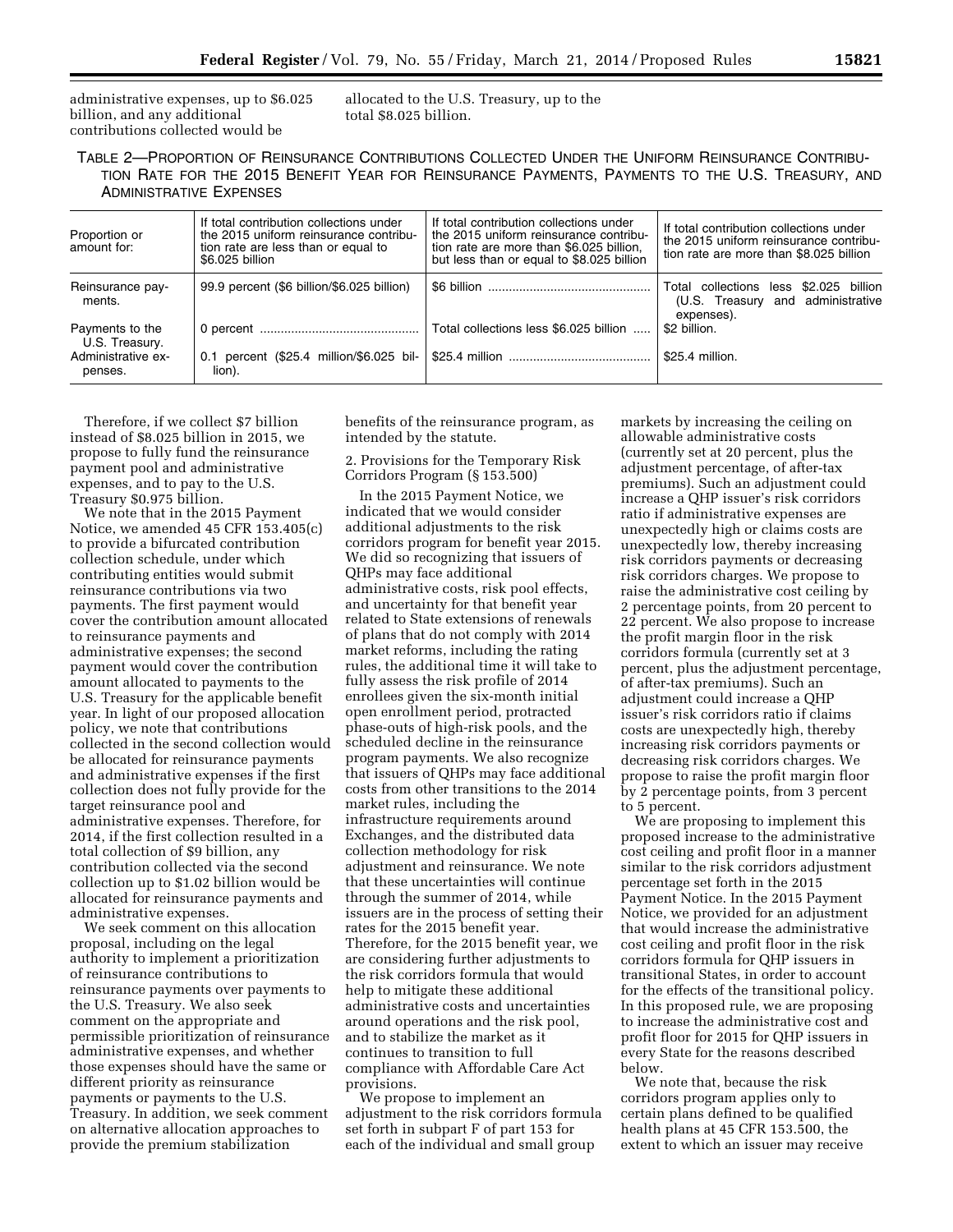the full effect of this adjustment would depend upon the portion of an issuer's individual and small group enrollees in plans subject to risk corridors. We intend to implement this program in a budget neutral manner, and may make future adjustments to program parameters, upwards or downwards, as necessary to achieve this goal.

We are proposing that these adjustments apply on a national basis for the 2015 benefit year because we believe that these additional transitional costs and uncertainties will be faced by issuers in all States, not just States adopting the transitional policy. Because many of these costs and uncertainties are difficult to measure, we believe it would be difficult to estimate them on an issuer-by-issuer or State-by-State basis. Additionally, we believe that a national adjustment would be administratively simple for issuers.

For example, issuers will continue to face administrative expenses in seeking to measure the extent to which issuers will extend renewals of plans through the 2015 rate-setting period. They will continue to accrue additional expenses monitoring the risk profile of 2014 enrollees during this period, particularly with the protracted phaseouts of high-risk pools. And they will continue to face uncertainty and administrative costs in measuring likely payouts from the reinsurance program. These costs were not anticipated when we established the 20 percent ceiling on administrative expenses; and we believe that these uncertainties will be difficult to accommodate as part of 2015 rate setting.

Although the adjustments that we are considering would affect each issuer differently, depending on its particular experience and administrative cost rate, we believe that, on average, the adjustment could suitably offset some of these increased costs.

We also propose that the medical loss ratio formula not take into account any additional risk corridors payments resulting from this adjustment, under our authority under section 2718(c) of the PHS Act to ''take into account the special circumstances of smaller plans, different types of plans, and newer plans.'' This proposed approach is similar to the policy established forth in the 2015 Payment Notice, which removes the effect of the risk corridors adjustment percentage from an issuer's MLR calculation.

We request comment on all aspects of this proposal. In particular, we request comment on the specific administrative costs associated with each of these policies, and other types of additional

administrative or other expenses that will be incurred by issuers of QHP in 2015. We seek comment on the magnitude of these expenses, and whether these expenses could have been fairly estimated and included in premium rating. We seek comment on whether the administrative ceiling or the profit floor should be raised (or both), and in each case, by how much, to account for these costs and uncertainties. We also seek comment on alternate ways of implementing adjustments to the risk corridors program, including whether raising the administrative cost ceiling or raising the profit floor would alone be sufficient to help offset issuer's unexpected administrative expenses. Finally, we seek comment on whether certain limitations or conditions should be placed on the adjustment, and whether the adjustment should be limited to certain types of plans or should apply only in certain States.

#### *E. Part 155—Exchange Establishment Standards and Other Related Standards Under the Affordable Care Act*

1. Subpart B—General Standards Related to the Establishment of the Exchange

a. Non-Interference with Federal Law and Non-Discrimination Standards (§ 155.120)

In section 45 CFR 155.120(c), we established the requirement that the State and the Exchange, when carrying out the requirements of Part 155, must comply with any applicable nondiscrimination statutes, and must not discriminate on the basis of race, color, national origin, disability, age, sex, gender identity or sexual orientation. We stated that the non-discrimination provisions of § 155.120(c) apply not just to the Exchanges themselves, but to Exchange contractors and all Exchange activities (including but not limited to marketing, outreach and enrollment), Navigators, non-Navigator assistance personnel, certified application counselors, and organizations designated to certify their staff and volunteers as certified application counselors (78 FR 42829). We also established in 45 CFR 155.105(f) that this non-discrimination requirement applies to the Federally-facilitated Exchanges.

We now propose to re-designate the introductory language in existing  $§ 155.120(c)$  as a new section § 155.120(c)(1), re-designate existing  $\S 155.120(c)(1)$  as a new § 155.120(c)(1)(i), and re-designate existing  $$155.120(c)(2)$  as a new  $§ 155.120(c)(1)(ii)$ . We are proposing to

make these technical changes to existing § 155.120(c) so that we can add a new paragraph  $(c)(2)$  to § 155.120 that creates a limited exception to the nondiscrimination provisions in existing § 155.120(c)(1) and (c)(2). Under this proposed exception, an organization receiving Federal funds to provide services to a defined population under the terms of Federal legal authorities (for example, a Ryan White HIV/AIDS Program or an Indian health provider) that participates in the certified application counselor program under 45 CFR 155.225 may limit its provision of certified application counselor services to the same defined population without violating the non-discrimination provisions in existing § 155.120(c). We are proposing to adopt this exception to the non-discrimination provisions in order to allow such organizations to provide certified application counselor services and assist their defined populations in enrolling in health coverage offered through the Exchanges consistent with the Federal legal authorities under which such organizations operate.

To the extent that one of these organizations decides to take advantage of this exception, but is approached for certified application counselor services by an individual who is not included in the defined population that the organization serves, we propose that the organization must refer the individual to other Exchange-approved resources, such as the toll-free Exchange call center, a Navigator, non-Navigator assistance personnel, or another designated certified application counselor organization, that are able to provide assistance to the individual.

However, to the extent that one of these organizations decides that it will not take advantage of this proposed exception, we propose that the nondiscrimination provisions in existing § 155.120(c) would continue to apply. That is, if an organization decides that it will provide certified application counselor services to individuals that are not included in the defined population that it serves, it must provide those services to all individuals consistent with the non-discrimination provisions in existing § 155.120(c).

2. Subpart C—General Functions of an Exchange

a. Civil Money Penalties for Violations of Applicable Exchange Standards by Consumer Assistance Entities in Federally-Facilitated Exchanges (§ 155.206)

In a new § 155.206, as part of HHS's enforcement authority under section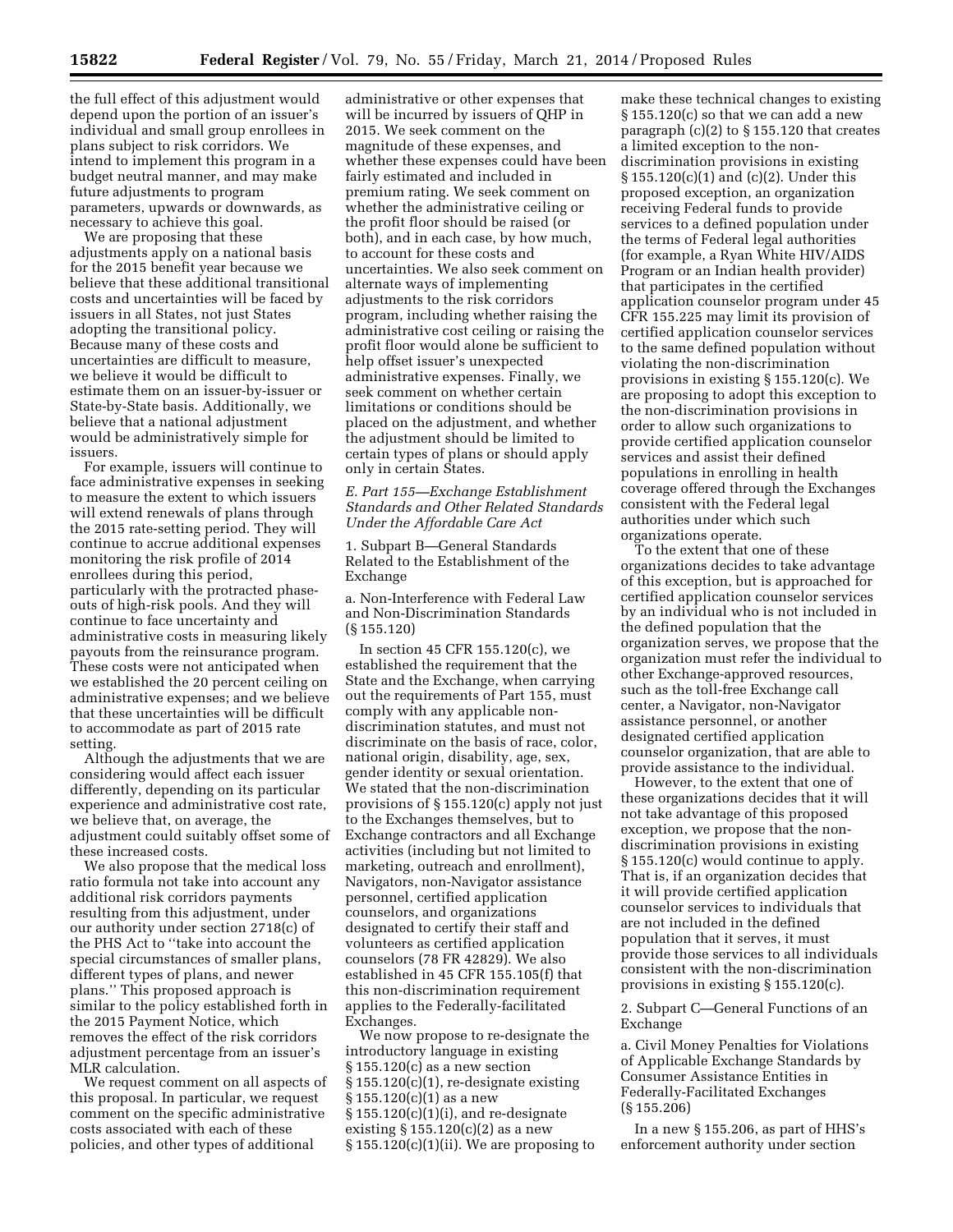1321(c)(2) of the Affordable Care Act, we propose to provide for the imposition of civil money penalties (CMPs) on Navigators, non-Navigator assistance personnel, and certified application counselors and certified application counselor designated organizations in FFEs and State Partnership Exchanges that do not comply with applicable Federal requirements. This proposal is designed to deter these entities and individuals from failing to comply with the Federal requirements that apply to them, and to ensure that consumers interacting with the Exchange receive high-quality assistance and robust consumer protection. As a general principle, while HHS proposes to establish authority to assess CMPs when appropriate, consistent with this proposed rule, we note that we also intend to continue to work collaboratively with consumer assistance entities and personnel to prevent noncompliance issues and address any that may arise before they might rise to the level where CMP would be assessed.

The Secretary, under the authority of sections 1311(i) and 1321(a)(1) of the Affordable Care Act, has previously established a range of consumer assistance programs to help consumers apply for and enroll in QHPs and insurance affordability programs through the Exchange. These consumer assistance programs include the Navigator program described at section 1311(i) of the Affordable Care Act and 45 CFR 155.210; the consumer assistance, outreach, and education functions authorized by section 1321(a)(1) of the Affordable Care Act and established at 45 CFR 155.205(d) and (e), which can include a non-Navigator assistance personnel program; and the certified application counselor program authorized by section 1321(a)(1) of the Affordable Care Act and set forth at 45 CFR 155.225. Under these authorities and the authority granted to the Secretary by section 1321(c)(1) of the Affordable Care Act, the FFE has implemented a Navigator and certified application counselor program in all States that did not elect to establish an Exchange, and has implemented a non-Navigator assistance program in some of those States, through an enrollment assistance contract.

Under section 1321(c)(2) of the Affordable Care Act, the provisions of section 2723(b) of the PHS Act 29 apply

to the Secretary's enforcement, under section 1321(c)(1) of the Affordable Care Act, of the standards established by the Secretary under section 1321(a)(1) of the Affordable Care Act for meeting the requirements under title I of the Affordable Care Act, including the establishment and operation of Exchanges, without regard to any limitation on the application of the provisions of section 2723(b) of the PHS Act to group health plans. Section 2723(b) of the PHS Act provides the Secretary with authority to assess CMPs against health insurance issuers that fail to meet certain Federal requirements set forth in the PHS Act that apply to group health plans, in circumstances where, in the Secretary's determination, the State that regulates the issuer has failed to ''substantially enforce'' those requirements. We interpret the crossreference to section 2723(b) of the PHS Act in section 1321(c)(2) of the Affordable Care Act as providing the Secretary with authority to assess CMPs to enforce requirements established under section 1321(a)(1) of the Affordable Care Act against any entity subject to those requirements, under circumstances where the Secretary is exercising her authority under 1321(c)(1) of the Affordable Care Act. For purposes of this proposal, we would consider that any State that has not elected to establish an Exchange, and in which the Secretary has therefore had to establish and operate an Exchange under section  $1321(c)(1)$ , is not ''substantially enforcing'' the requirements related to Exchanges that the Secretary has established under section 1321(a)(1).

Accordingly, HHS has the authority under section 1321(c)(2) of the Affordable Care Act to assess CMPs against Navigators, non-Navigator assistance personnel, and certified application counselors and certified application counselor designated organizations in FFEs, including State Partnership Exchanges, for violations of the requirements of the Navigator, non-Navigator, and certified application counselor programs that the Secretary established under section 1321(a)(1) of the Affordable Care Act. This proposal sets forth the circumstances under which the Secretary would exercise this authority. It is based on the enforcement scheme laid out in section 2723(b) of the PHS Act, and the implementing regulations at 45 CFR 150.301 *et seq.,*  but it does not follow that enforcement scheme exactly, in light of the differences between the circumstances

in which the Secretary would exercise her authority under PHS Act 2723(b) versus those under which she would exercise her authority under section 1321(c)(2) of the Affordable Care Act.

Proposed § 155.206(a) would establish the scope and purpose of the proposed CMP provisions and explains when and against whom HHS would assess a CMP under this proposal. At § 155.206(a)(2), we propose that HHS could permit an entity or individual to whom it has issued a notice of assessment of CMP to enter into a corrective action plan instead of paying the CMP. We specify that permitting an entity to enter into a corrective action plan would not limit HHS's authority to require payment of the assessed CMP if the corrective action plan is not followed. Under this proposal, the determination of whether HHS would enter into a corrective action plan in place of imposing a CMP would depend upon the factors proposed in § 155.206(h). We believe this approach would allow us not only to penalize violations if necessary, but also to prioritize working collaboratively with consumer assistance entities to ensure that improvements are made and future violations are prevented. We also believe this approach is consistent with the limitation on imposing CMPs that is set forth at PHS Act section 2723(b)(2)(C)(iii)(II), under which no CMP may be assessed for violations due to reasonable cause and not due to willful neglect, if the violation is corrected during the 30-day period beginning on the first day any of the entities against whom the penalty would be assessed knew, or exercising reasonable diligence would have known, that such failure existed.

We are considering whether to provide for an expedited process through which HHS may assess and impose CMPs, if extenuating circumstances exist or if necessary to protect the public. We believe HHS's ability to take swift action might be particularly useful in cases where HHS permits an entity to enter into a corrective action plan in lieu of a CMP, so that the entity would promptly begin remedial efforts under the corrective action plan without undue delay. We are considering an expedited process through which HHS would provide the consumer assistance entity less than the 30-day period provided for under proposed paragraph (e) to respond to the notice of investigation under proposed paragraph (e)(1), or possibly omit that period altogether. In all cases where an expedited process would apply, we anticipate that the entity against which a CMP is assessed would have an

<sup>29</sup>Section 1321(c)(2) of the Affordable Care Act erroneously cites to section 2736(b) of the PHS Act instead of 2723(b) of the PHS Act. This was clearly a typographical error, and we have therefore

interpreted section 1321(c)(2) of the Affordable Care Act to incorporate section 2723(b) of the PHS Act.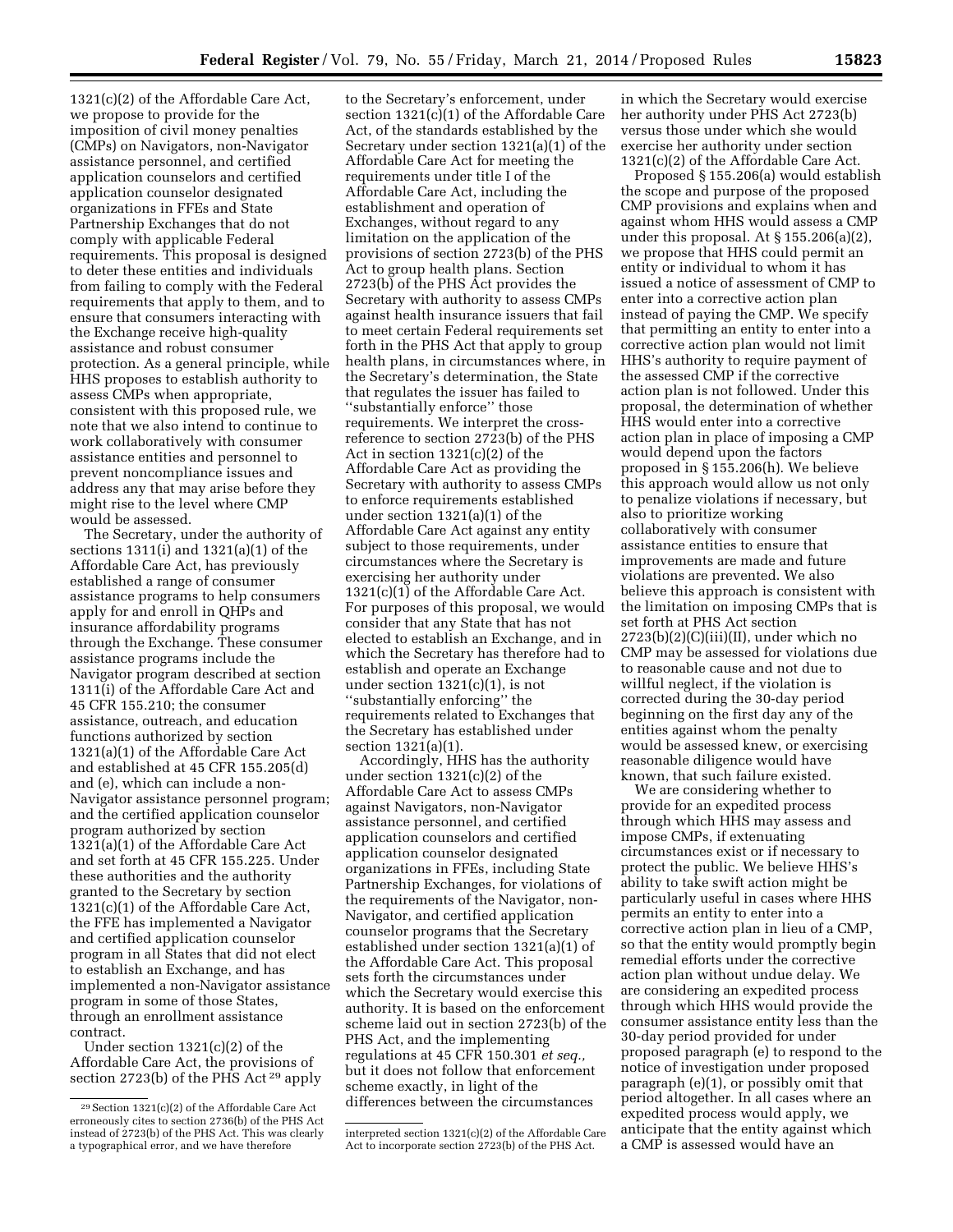opportunity to appeal the imposition of the penalty after it has been assessed. We seek comment on whether HHS should provide for such an expedited process and on all aspects of how it should be structured, including comments on how such an expedited process could provide sufficient protection to the public, comments on how such an expedited process could be sufficiently protective of the rights of entities and individuals that might be assessed a CMP, and comments on other ways through which the process for imposing CMPs under this proposal could be expedited if necessary to protect the public.

We are also considering implementing an approach that would give the HHS Office of Inspector General (OIG) concurrent authority with CMS to enforce violations under this section. Given OIG's expertise in investigating waste, fraud, and abuse in the Medicare and Medicaid programs, we are considering whether certain violations of an Exchange consumer assistance entity's program requirements might be most effectively investigated by OIG, or whether a more streamlined approach with a single enforcement authority would be preferable. In considering whether OIG should have concurrent enforcement authority under this proposed section, we are considering whether both CMS and OIG should use the procedures laid out in proposed § 155.206 for investigating potential violations and conducting administrative appeals, or whether and to what extent OIG should rely on its own enforcement procedures under 42 CFR, chapter V, subchapter B for either the investigative process or the administrative appeals process, or both, and whether some of the procedures outlined in OIG's enforcement procedures under those regulations should be incorporated into this section. We note that because our enforcement authority under section 1321(c)(2) of the Affordable Care Act requires compliance with the provisions of section 2723(b) of the PHS Act, any process used by OIG would have to comply with the requirements in those statutory provisions. We seek comment on whether OIG should have concurrent authority to enforce these proposed CMP provisions. In addition, we seek comment on what procedures we should use to determine which cases should fall under CMS or OIG enforcement authority, in the event OIG has concurrent authority. For example, we are considering providing that OIG would enforce only consumer assistance personnel or entity noncompliance

involving systemic fraud or gross misconduct, rather than isolated incidents. We invite comment on this issue, and how those determinations would be made, as well as comments on any other aspects of a concurrent authority scheme that we should consider.

In proposed § 155.206(b), we specify the individuals and entities that could be subject to HHS' enforcement authority under this proposal. These individuals and entities would include Navigators, non-Navigator assistance personnel (also referred to as in-person assistance personnel) authorized under § 155.205(d) and (e), and certified application counselors and organizations designated as certified application counselor organizations in FFEs, including in State Partnership Exchanges. We refer to these individuals and entities in the proposed rule as ''consumer assistance entities,'' but these proposed CMPs could be assessed against both entities and individuals. We seek comment on whether all of the individuals and entities listed in proposed § 155.205(b) should be subject to CMPs, and on whether other entities and individuals should be added to that list.

In  $\S 155.206(c)$ , we propose the grounds on which HHS could impose CMPs on the entities and individuals specified in § 155.206(b). Section 1321(c)(2) of the Affordable Care Act authorizes the Secretary to enforce the requirements of section 1321(a)(1) of the Affordable Care Act, which include the requirements established by the Secretary regarding Exchange consumer assistance functions. Under our proposal, this statutory provision would authorize HHS to assess a CMP or, in lieu of a CMP, a corrective action plan against Navigators, non-Navigator assistance personnel, certified application counselors, and certified application counselor organizations in FFEs if HHS determines that these individuals or entities are not in compliance with the Exchange standards applicable to them. These Exchange standards would include any applicable regulations implemented under title I of the Affordable Care Act, as interpreted through applicable HHS guidance, such as the regulations governing consumer assistance tools and programs of an Exchange at § 155.205; those governing Navigators at § 155.210 and Navigators in FFEs at § 155.215; those governing certified application counselors at § 155.225; and those under § 155.215 governing non-Navigator assistance personnel in FFEs. These standards would also include any applicable HHS guidance interpreting

an existing regulatory or statutory provision.

For example, § 155.215(b)(1)(i) requires FFE Navigators to obtain certification by the Exchange prior to carrying out any consumer assistance functions under § 155.210. Under this proposal, a Navigator who facilitates the selection of a QHP (a Navigator duty under § 155.210(e)(3)) prior to obtaining his or her Exchange certification might, depending on the circumstances, be subject to CMPs under § 155.206.

As another example, § 155.210(e)(2) requires Navigators to provide information and services in a fair, accurate, and impartial manner, and § 155.215(a)(2)(i) extends this duty to non-Navigator assistance personnel in FFEs. Any FFE Navigator or FFE non-Navigator assistance personnel who, while carrying out Exchange-related activities, furnishes information that he or she knew or should have known is false or fraudulent to consumers, the Exchange, or to HHS, would have violated these provisions and might, depending upon the circumstances, be subject to CMPs under proposed § 155.206. If a Navigator or any non-Navigator assistance personnel in a FFE encourages an applicant or enrollee to submit false information on an application for coverage though the Exchange, we would also consider that to be a violation of his or her duty to provide information in a fair, accurate, and impartial manner; and this violation might, depending on the circumstances, also subject the individual or entity to the proposed CMPs. Such a Navigator or non-Navigator assistance personnel would not be providing fair or accurate information to consumers, because in light of the penalties at section 1411(h) of the Affordable Care Act for providing false information on an Exchange application, it is not fair or accurate to state or imply that a consumer would be permitted to falsify application information.

As a final example, a certified application counselor in an FFE who steers consumers toward one particular QHP would not be acting in the best interest of consumers, as required by  $\S 155.225(d)(4)$ , and would not be giving consumers information about the full range of QHP options and insurance affordability programs for which they are eligible, as required by § 155.225(c)(1). Such a certified application counselor might, depending on the circumstances, be subject to CMPs under our proposed § 155.206.

We note that § 155.285 of this proposed rule would extend CMPs to consumer assistance entities who misuse or impermissibly disclose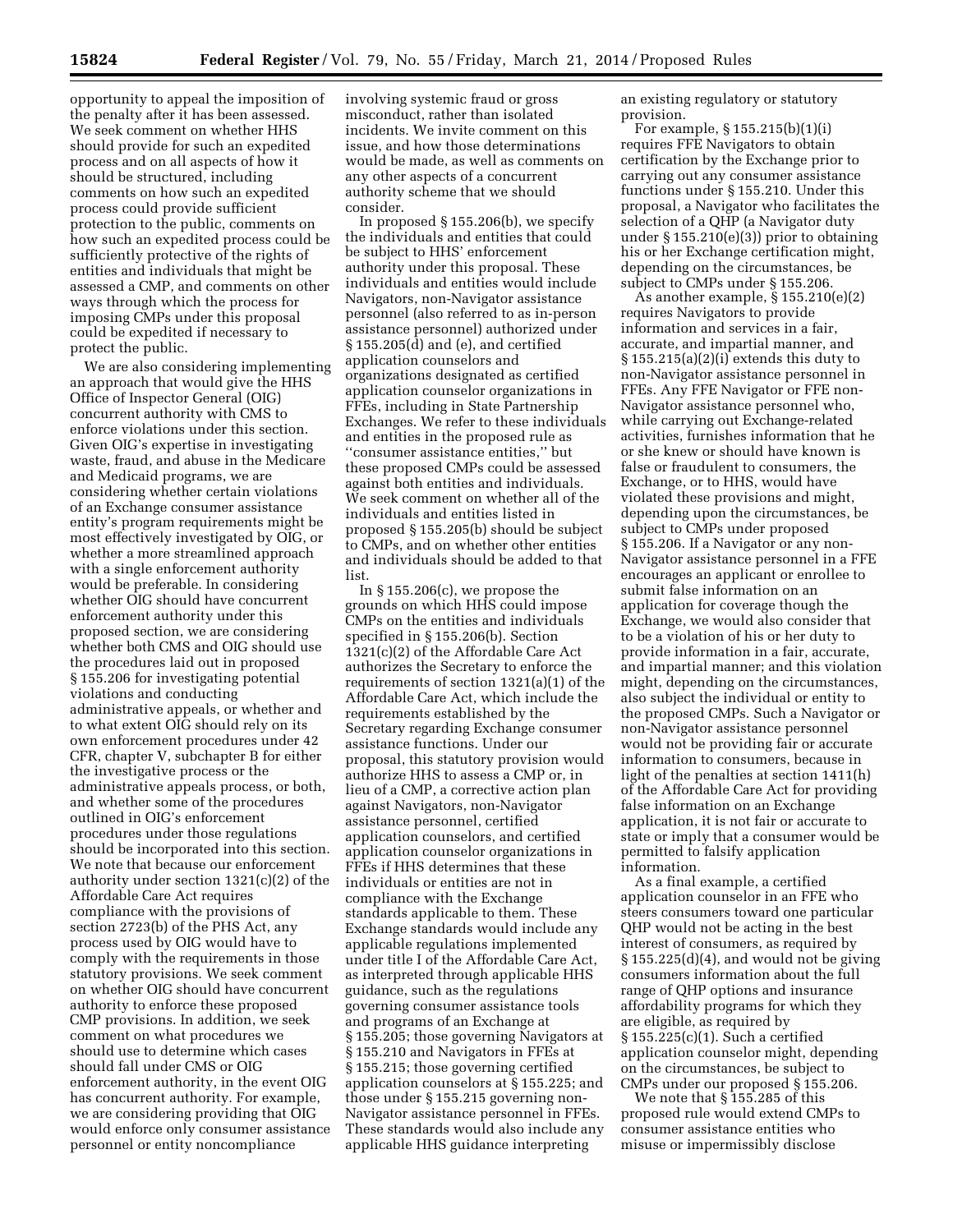personally identifiable information in violation of section 1411 of the Affordable Care Act. Therefore, we have not addressed penalties for those actions here. Some conduct by consumer assistance entities may warrant CMPs under either § 155.285 or § 155.206, and in such cases we believe HHS has discretion to determine whether to impose a CMP under this regulation or under § 155.285 of this subpart. However, we specify in proposed § 155.206(c) that HHS would not assess a CMP under this section if a CMP has already been assessed for the same conduct under § 155.285. Additionally, CMPs are not the only enforcement remedy that would apply to the entities and individuals who would be subject to proposed § 155.206. For instance, HHS could take other enforcement actions against FFE Navigators, which are Federal grantees, under the regulations governing HHS grants. Furthermore, some of the actions described above may subject consumer assistance entities to criminal liability under Federal or State law.

In  $\S 155.206(d)$ , we propose the basis for initiating an investigation of a potential violation. We propose that HHS could initiate an investigation based on any information it receives indicating that a consumer assistance entity might be in noncompliance with applicable Exchange standards. Such information could include consumer complaints, reports from State insurance departments and other Federal and State agencies, and any other information indicating such a violation. We also propose that any entity or individual could file such a complaint with HHS.

In  $\S 155.206(e)$ , (f) and (g), we propose to outline the process that HHS would follow to investigate potential violations in order to determine whether the consumer assistance entity has engaged in noncompliance of applicable Exchange standards. Under proposed § 155.206(e), if HHS learns of a potential violation through the means described in paragraph (d) in this section and determines that further investigation is warranted, HHS would provide written notice of its investigation to the consumer assistance entity. Such notice would describe the potential violation, provide 30 days from the date of the notice for the consumer assistance entity to respond and provide HHS with information and documents, including information and documents to refute an alleged violation, and would state that a CMP might be assessed if the consumer assistance entity fails to refute the allegations in HHS' determination.

In § 155.206(f), we propose a process for a consumer assistance entity to

request an extension from HHS when the entity cannot prepare a response to HHS's notice of investigation within the 30 days provided in the notice. Under our proposal, if HHS grants the extension, the responsible entity would be required to respond to the notice of investigation within the time frame specified in HHS's letter granting the extension of time, and failure to respond within 30 days, or within the extended time frame, could result in HHS's imposition of the CMP that would apply based upon HHS's initial determination of a potential violation as set forth in the notice of investigation under § 155.206(e).

In § 155.206(g), we propose that HHS could review and consider documents or information received or collected in accordance with paragraph (d)(1) of this section or provided by the consumer assistance entity in response to receiving a notice in accordance with paragraph (e)(2) of this section. We also propose that HHS may conduct an independent investigation into the alleged violation, which may include site visits and interviews, if applicable, and may consider the results of this investigation in its determination. The purpose of these proposed provisions is to ensure that HHS would follow reasonable procedures when investigating a potential violation, and to allow a consumer assistance entity a reasonable timeframe to provide evidence refuting the allegation or other information regarding the alleged violation, including its severity or mitigating circumstances.

In § 155.206(h), we propose the factors that HHS would use to determine the appropriate CMP amount, and to determine whether it would be appropriate to offer the entity or individual an opportunity to enter into a corrective action plan in place of the CMP. We intend that the CMP amount, and opportunity to enter into a corrective action plan, would vary based on our assessment of the consumer assistance entity's previous or ongoing record of compliance; the gravity of the violation, as determined in part by the frequency of the violation and the financial harm incurred by a consumer; and the culpability of the consumer assistance entity, as determined, in part, by whether the entity received payment for committing the violation. We believe these factors would allow us to tailor enforcement actions to specific violations, while maintaining robust enforcement authority in the interest of protecting consumers.

Section 2723(b)(2)(C) of the PHS Act limits the amount of CMPs authorized under section 1321(c)(2) of the

Affordable Care Act to \$100 for each day for each individual directly affected. Therefore in § 155.206(i), we propose that the maximum daily amount of penalty assessed for each violation would be \$100 for each day, for each consumer assistance entity, for each individual directly affected by the entity's non-compliance. Similar to our rules on the maximum penalty for noncompliant QHP issuers in 45 CFR 156.805(c), we anticipate that there might be situations where HHS cannot determine the number of individuals directly affected. Therefore, we propose, consistent with the approach under existing rules at 45 CFR 156.805(c), that in such situations HHS may reasonably estimate this number, based on available information, such as data from a Federal Navigator grantee's quarterly or weekly report concerning the number of consumers assisted. We also clarify that imposing \$100 for each day an individual is directly affected would mean that we would look at the entirety of time the consumer was affected by the noncompliance of the assistance entity. For example, if a certified application counselor in an FFE is found to be steering consumers into a specific plan without regard to the consumers' best interests in violation of § 155.225(d)(4), we might assess CMPs based on our reasonable estimate of the number of consumers affected by the conduct, as well as the entire time the conduct took place, including the time during which each consumer is enrolled in the plan to which he or she was improperly steered. Although we have proposed a maximum per day penalty, we have not proposed a cap on the total penalty that could be assessed by HHS, and we seek comment on whether we should propose such a cap.

In proposed § 155.206(j), we propose to clarify that nothing in this section limits HHS's authority to settle any issue or case described in the notice furnished in accordance with paragraph (e), or to compromise on any CMP provided for in this section. This provision is based on a similar provision in the HIPAA enforcement scheme at 45 CFR 150.325.

Section 2723(b)(2)(C) of the PHS Act places certain limitations on CMPs authorized under section 1321(c)(2) of the Affordable Care Act, including the limitation that HHS will not assess a CMP where the entity did not know, or exercising reasonable diligence would not have known, of the violation. We propose to implement these limitations in § 155.206(k). We believe these limitations would help balance the interests of HHS, the Exchange, and consumers to have consumer assistance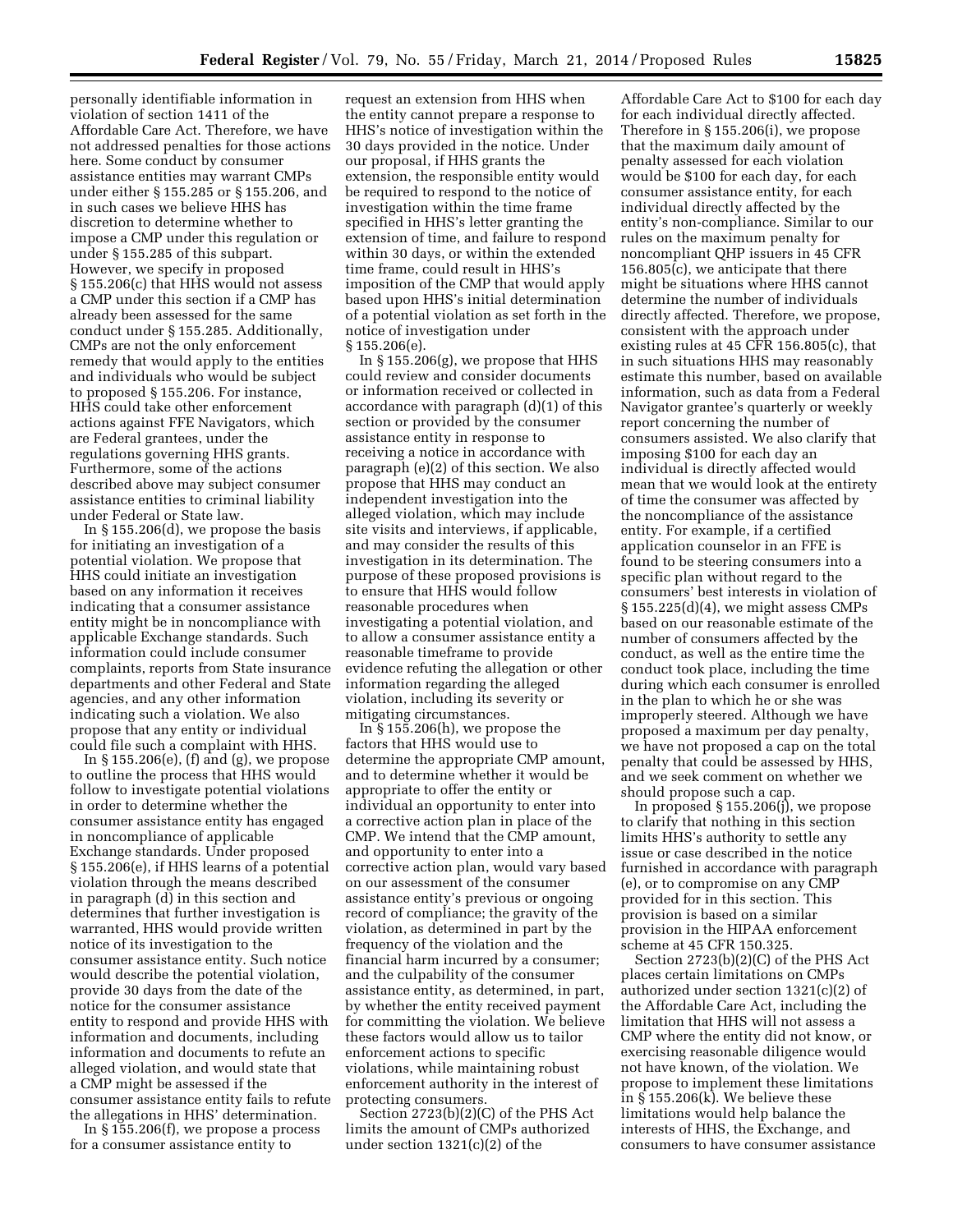entities exercise reasonable diligence in understanding and executing their obligations, while not unnecessarily penalizing consumer assistance entities who are acting in good faith. We also propose, based on the HIPAA enforcement structure at 45 CFR 150.341, that the burden is on the consumer assistance entity to establish that the circumstances triggering these limitations existed.

In § 155.206(l), we propose standards for notifying consumer assistance entities of the intent to assess a CMP, which notice would include an explanation of the entity's right to an appeal pursuant to the process set forth at 45 CFR Part 150, Subpart D, as provided in proposed § 155.206(m). We seek comment on whether all aspects of that process should be applicable to appeals of these CMPs. Finally, in § 155.205(n), we propose that HHS may require payment of the proposed CMP if the consumer assistance entity does not timely request a hearing.

We seek comment on all aspects of these proposals, including but not limited to whether other provisions of 45 CFR Part 150 should be adopted and made applicable to this proposed enforcement scheme, whether a specific limitations period should apply, and if so, what limitations period would be appropriate for violations of applicable Exchange standards by consumer assistance entities in FFEs.

b. Navigator, Non-Navigator Assistance Personnel, and Certified Application Counselor Program Standards (§§ 155.210, 155.215, and 155.225)

Sections 1311(d)(4)(K) and 1311(i) of the Affordable Care Act direct all Exchanges to establish a Navigator program. Section 1321(a)(1) of the Affordable Care Act directs the Secretary to issue regulations that set standards for meeting the requirements of title I of the Affordable Care Act, with respect to, among other things, the establishment and operation of Exchanges. Pursuant to the authority established in section 1321(a)(1), the Secretary issued 45 CFR 155.205(d) and (e), which authorize Exchanges to perform certain consumer service functions in addition to the Navigator program. 45 CFR 155.205(d) provides that each Exchange must conduct consumer assistance activities, and § 155.205(e) provides that each Exchange must conduct outreach and education activities to inform consumers about the Exchange and insurance affordability programs, to encourage participation.

The consumer assistance function authorized by § 155.205(d) includes the Navigator grant program established under section 1311(i) of the Affordable Care Act. Section 155.205(d) and (e) also allow for the establishment of a non-Navigator consumer assistance program. 45 CFR 155.215 establishes standards for non-Navigator assistance personnel in FFEs, including State Partnership Exchanges, and for non-Navigator assistance personnel in State Exchanges if they are funded with section 1311(a) Exchange Establishment grant funds. Also pursuant to the authority established in section 1321(a)(1), the Secretary issued 45 CFR 155.225, which establishes the certified application counselor program as a consumer assistance function of the Exchange, separate from and in addition to the functions described in §§ 155.205(d) and (e), 155.210, and 155.215.

Navigator duties and requirements for all Exchanges are set forth in section 1311(i) of the Affordable Care Act and 45 CFR 155.210. Additional duties and requirements for Navigators in Federally-facilitated and State Partnership Exchanges are set forth at 45 CFR 155.215. Section 155.215 also sets forth duties and requirements for non-Navigator assistance personnel in Federally-facilitated and State Partnership Exchanges, and for non-Navigator assistance personnel in State Exchanges if those personnel are funded with section 1311(a) Exchange Establishment grant funds. Certified application counselor duties and requirements for all Exchanges are set forth in 45 CFR 155.225.

In accordance with sections 1311(i)(4) and 1321(d) of the Affordable Care Act, we previously established in 45 CFR  $155.210(c)(1)(iii)$  that Navigators "must" meet any licensing, certification or other standards prescribed by the State or Exchange, if applicable, so long as such standards do not prevent the application of the provisions of title I of the Affordable Care Act.'' We have not established a similar requirement for the non-Navigator assistance personnel that are subject to 45 CFR 155.215. Nor did we finalize a proposed requirement that would have required certified application counselors to comply with State law as a condition of certification. However, we noted in the preamble to the rulemaking establishing the certified application counselor program that section 1321(d) of the Affordable Care Act provides that State laws that do not prevent the application of the provisions of title I of the Affordable Care Act are not preempted.30 These

preemption principles apply to all of the Federal standards and duties that apply to Navigators, non-Navigator assistance personnel and certified application counselors, since these have been authorized and established under title I of the Affordable Care Act.

We now propose to specify certain non-Federal requirements that would prevent the application of provisions of title I of the Affordable Care Act with respect to the Navigator, non-Navigator assistance personnel, and certified application counselor programs, within the meaning of section 1321(d) of the Affordable Care Act. This proposal does not purport to capture the complete universe of State requirements that might be preempted in this context, and we therefore recognize that a Federal court may also find other non-Federal requirements that we do not expressly mention in this proposed rule to be preempted.31

We propose amending  $\S 155.210(c)(1)(iii)$  by adding new paragraphs (A) through (F) to specify certain non-Federal requirements that would prevent the application of the provisions of title I of the Affordable Care Act, within the meaning of section 1321(d) of the Affordable Care Act, with respect to the Navigator program. We also propose to amend § 155.215(f) to make clear that we would consider the same types of non-Federal requirements listed in  $\S 155.210(c)(1)(iii)(A)$  through  $(F)$  (except for 155.210(c)(1)(iii)(D)) to prevent the application of the provisions of title I of the Affordable Care Act within the meaning of section 1321(d) of the Affordable Care Act, when applied to non-Navigator assistance personnel subject to § 155.215. Similarly, with respect to the certified application counselor program, we propose amending § 155.225(d) by adding a new paragraph (d)(8) to specify that certified application counselors must meet any licensing, certification or

31The U.S. District Court for the Western District of Missouri recently granted the plaintiff's motion for a preliminary injunction in litigation challenging a Missouri law regulating Navigators and other Exchange consumer assistance personnel on the grounds, *inter alia,* that certain provisions of the Missouri law are preempted by Federal law. The court concluded that ''state laws that make operation of the [Federally-facilitated Exchange] more difficult or onerous run afoul of the Affordable Care Act's purpose and are subject to preemption.'' *St. Louis Effort for AIDS, et al.* v. *Huff,* No. 13–4246–CV–C–ODS, 2014 WL 273201, at \*5 (W.D. Mo. Jan. 23, 2014) (order granting preliminary injunction). This decision is currently under appeal before the United States Court of Appeals for the Eighth Circuit, *St. Louis Effort for AIDS* v. *Huff,* No. 14–1520 (8th Cir. appeal docketed Mar. 6, 2014).

<sup>30</sup>Patient Protection and Affordable Care Act; Exchange Functions: Standards for Navigators and Non-Navigator Assistance Personnel; Consumer

Assistance Tools and Programs of an Exchange and Certified Application Counselors, 78 FR 42845 (finalized July 17, 2013).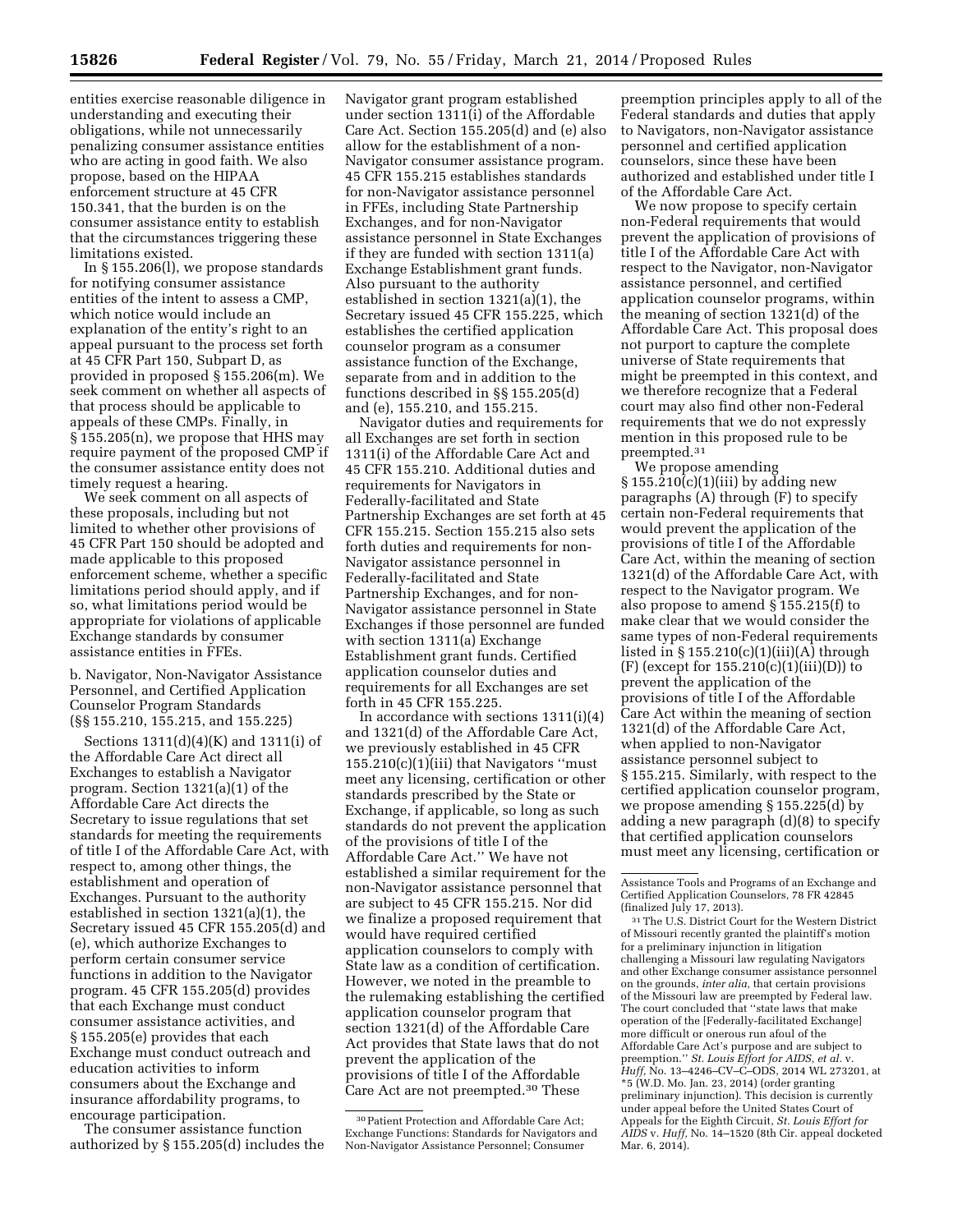other standards prescribed by the State or Exchange, if applicable, so long as such standards do not prevent the application of the provisions of title I of the Affordable Care Act within the meaning of section 1321(d) of the Affordable Care Act. New § 155.225(d)(8) would also make clear that we would consider non-Federal requirements similar to those listed in § 155.210(c)(1)(iii)(A) through (F) (except for  $155.210(c)(1)(iii)(D))$  to prevent the application of the provisions of title I of the Affordable Care Act within the meaning of section 1321(d) of the Affordable Care Act, when applied to certified application counselors.

As we discuss in greater detail below, these proposed amendments are directed at non-Federal requirements that conflict with Federal statutory or regulatory standards and that either, on their face, prevent assisters from performing their Federally required duties, or that would conflict with Federal standards in specific factual circumstances.

The purpose of these proposed provisions is to specify a nonexhaustive list of circumstances under which HHS would consider a non-Federal requirement applicable to Navigators, non-Navigator assistance personnel, or certified application counselors to prevent the application of provisions of title I of the Affordable Care Act, within the meaning of section 1321(d) of the Affordable Care Act. As a general principle, if a non-Federal requirement would, on its face, prevent Navigators, non-Navigator assistance personnel subject to § 155.215, or certified application counselors from carrying out Federally mandated duties or from otherwise meeting Federal standards that apply to them, or if a non-Federal requirement would make it impossible for an Exchange to implement those consumer assistance programs consistent with the Federal statutes and regulations governing those programs, then, in HHS's view, such a requirement would prevent the application of the provisions of title I of the Affordable Care Act.

These proposed preemption standards would not preclude a State from establishing or implementing additional State law protections for its consumers, so long as such laws do not prevent the application of Federal requirements for these consumer assistance programs. For example, a State may require these types of Exchange-approved assisters to undergo fingerprinting or background checks before they can operate in a State, so long as a State's implementation of these additional

requirements does not prevent the Exchange from implementing these consumer assistance programs in the State consistent with Federal standards or make it impossible for the assisters to perform their Federally required duties.

We propose to make some, but not all, of the proposed provisions applicable to Navigators, non-Navigator assistance personnel subject to 45 CFR 155.215, and certified application counselors (or certified application counselor designated organizations) that are operating in State Exchanges. Non-Federal requirements that would prevent these individuals or entities from carrying out their Federally mandated duties or from otherwise meeting applicable Federal statutory and regulatory standards and requirements would prevent the application of title I of the Affordable Care Act. Generally, for the reasons addressed below, proposed § 155.210(c)(1)(iii)(A) through (D) would apply to Navigators in State Exchanges; through the cross reference to § 155.210(c)(1)(iii), proposed § 155.215(f) would apply provisions  $§ 155.210(c)(1)(iii)(A)$  through (C) to non-Navigator assistance entities or individuals in State Exchanges that are funded through an Exchange Establishment Grant under section 1311(a) of the Affordable Care Act; and proposed  $\S 155.225(d)(8)(i)$  through (iii) would apply to certified application counselors and/or designated certified application counselor organizations in State Exchanges. In general, we believe that the provisions listed above should apply in a State Exchange because these provisions address requirements that, in HHS' view, would facially conflict with Federal requirements or standards established under Federal law, while the provisions that we propose would not apply in State Exchanges relate to how the State interacts with an FFE or implements State requirements for the relevant consumer assistance personnel. Based on our observations, a State Exchange has an enhanced ability to work with the State to establish its own standards and coordinate the implementation of State law applicable to assisters in a manner that does not conflict with Federal standards or prevent the State Exchange from implementing consumer assistance programs consistent with Federal requirements. We solicit comments on whether all the proposed provisions should apply in State Exchanges. We also seek comments on whether there are other types of non-Federal requirements for these types of assisters in a State Exchange that might prevent

the application of Federal law within the meaning of section 1321(d) of the Affordable Care Act.

In our proposal, we first propose that non-Federal laws or regulations which require Navigators, non-Navigator assistance personnel subject to § 155.215, and certified application counselors to refer consumers to agents or brokers, or to any other sources not required to provide them with impartial advice, would prevent the application of the provisions of title I of the Affordable Care Act. Non-Federal laws or regulations that require referrals to sources that are not required to provide impartial advice would, on their face, make it impossible for these assisters to comply with existing Federal statutory and regulatory duties and standards. Navigators are required to ''distribute fair and impartial information concerning enrollment in qualified health plans, and the availability of premium tax credits . . . and costsharing reductions . . .,'' under section 1311(i)(3)(B) of the Affordable Care Act. Additionally, section 1311(i)(5) of the Affordable Care Act requires the Secretary, in collaboration with States, to ''develop standards to ensure that information made available by [N]avigators is fair, accurate, and impartial.'' Accordingly, HHS regulations at § 155.210(e)(2) require Navigators in all Exchanges to provide ''information and services in a fair, accurate and impartial manner'' and HHS regulations at § 155.215(a)(1)(iii) require Navigators in Federallyfacilitated and State Partnership Exchanges to ''provide information to consumers about the full range of QHP options and insurance affordability programs for which they are eligible.'' HHS regulations at § 155.215(a)(2)(i) and (iv) impose the same requirements upon non-Navigator assistance personnel in Federally-facilitated and State Partnership Exchanges. Similarly, § 155.225(c)(1) requires certified application counselors to provide ''information to individuals and employees about the full range of QHP options and insurance affordability programs for which they are eligible'' and § 155.225(d)(4) requires certified application counselors to act in the best interest of the applicants assisted. If a non-Federal law or regulation requires Navigators or non-Navigator assistance personnel subject to § 155.215 to refer consumers to third parties that do not have a duty to provide consumers with information that is fair, accurate, and impartial or requires a certified application counselor to refer consumers to third parties that do not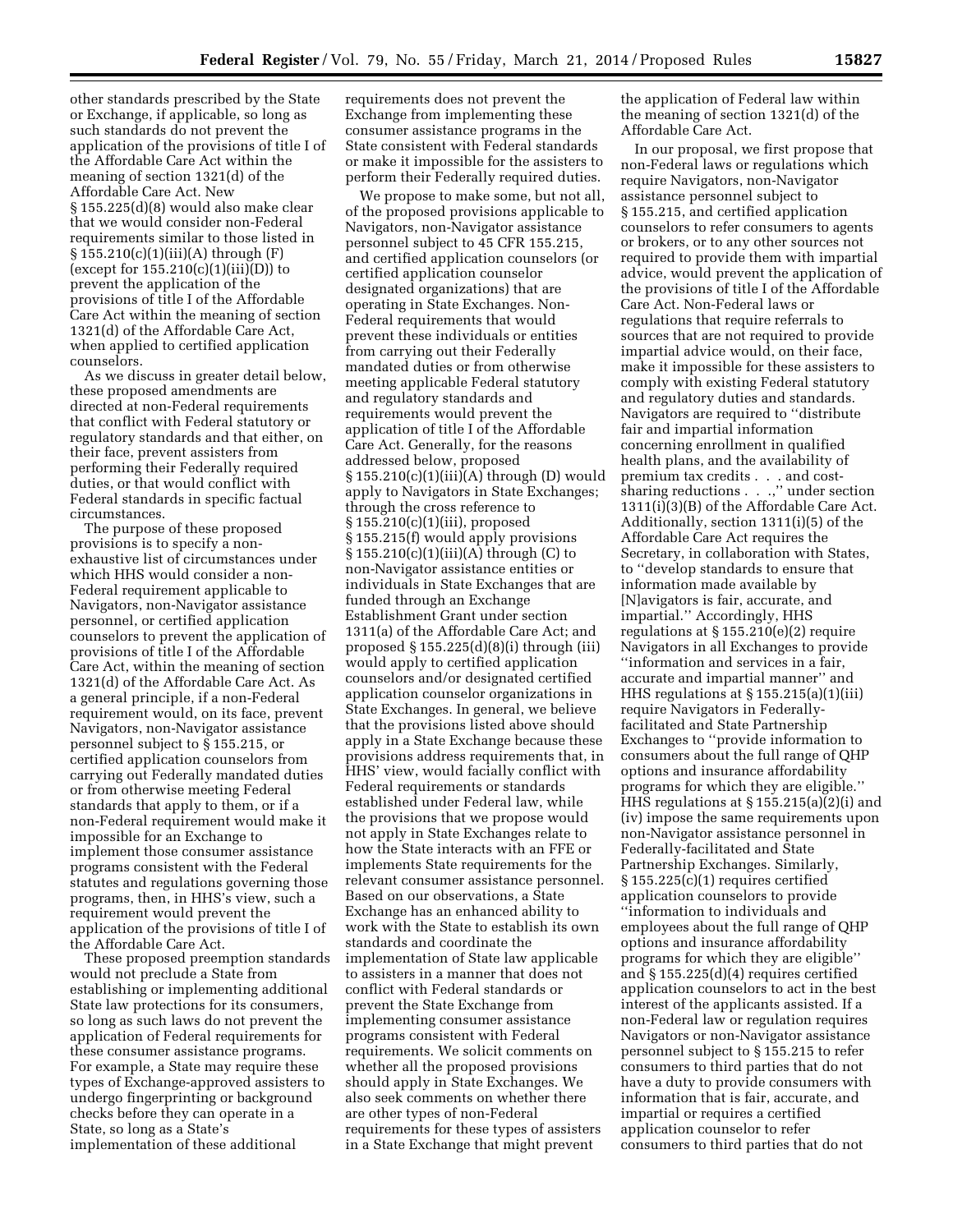have a duty to act in the consumer's best interest, that non-Federal law would prevent Navigators, non-Navigator assistance personnel, or certified application counselors from meeting the above-mentioned Federal requirements. This proposal would apply in all Exchanges, with the following limited exception for certain Navigators. Where a State has elected to establish and operate only a SHOP Exchange pursuant to 45 CFR 155.100(a)(2), and has opted under 45 CFR 155.705(d) to permit Navigator duties at § 155.210(e)(3) and (4) in the SHOP-only State Exchange to be fulfilled through referrals to agents and brokers, we would not consider State laws or regulations that permit the State to take the option at § 155.705(d) to prevent the application of the provisions of title I of the Affordable Care Act, since that option is authorized under Federal law.

We solicit comment on whether non-Federal requirements that obligate Navigators, non-Navigator assistance personnel subject to § 155.215, and certified application counselors to refer employers and employees in the small group market to agents and brokers should not be considered to prevent the application of the provisions of title I of the Affordable Care Act within the meaning of section 1321(d) of the Affordable Care Act.

Second, we propose that non-Federal laws or regulations that prevent Navigators, non-Navigator assistance personnel subject to § 155.215, and certified application counselors from providing services to all persons to whom they are required to provide assistance would also, on their face, prevent the application of the provisions of title I of the Affordable Care Act within the meaning of section 1321(d) of the Affordable Care Act. For example, if a non-Federal requirement prohibited Navigators and non-Navigator assistance personnel subject to § 155.215 from assisting an employer or employee regarding SHOP coverage or from acting as an intermediary between that employer and an issuer without being a licensed insurance agent or broker, then such a prohibition would prevent Navigators from performing their Federally required duties and would therefore prevent the application of the provisions of title I of the Affordable Care Act within the meaning of section 1321(d) of the Affordable Care Act. Specifically, such non-Federal requirements would prevent Navigators from providing ''information and services in a fair, accurate and impartial manner'' as required by 45 CFR 155.210(e)(2). They would also prevent non-Navigator

assistance personnel subject to 155.215 from complying with the same requirement, as is required by § 155.215(a)(2)(i). We interpret the requirement that Navigators and non-Navigator assistance personnel subject to § 155.215 provide information and services fairly and impartially as a requirement that these assisters provide their services to all consumers seeking assistance. As we have mentioned in prior rulemaking, Navigators and non-Navigator assistance personnel should have the ability to help any individual who presents him or herself for assistance (see 78 FR 42830). Further, these requirements would prevent Navigators and non-Navigator assistance personnel subject to § 155.215 from being prepared to serve both the individual Exchange and SHOP, as required by  $\S 155.215(b)(1)(v)$ . Similarly, with respect to certified application counselors and certified application counselor organizations, if a non-Federal requirement barred these individuals or entities from assisting an employee with SHOP coverage, then such a requirement would prevent them from performing their Federally required duty to provide information to employees about the full range of QHP options for which they are eligible and assist employees to apply for coverage in a QHP through the Exchange and for insurance affordability programs, as set forth under § 155.225(c)(1) and (2).

As another example, with respect to Navigators, non-Navigator assistance personnel subject to § 155.215, and certified application counselors and organizations, if a non-Federal law required these individuals or entities to either cease assisting a consumer or to discourage the consumer from seeking assistance from the assister whenever a consumer disclosed that he or she was currently insured or had previously purchased health insurance with the aid of an agent or broker (even if that consumer expresses to the assister that he or she does not want to be assisted by an agent or broker), then such a non-Federal requirement would prevent the application of the provisions of title I of the Affordable Care Act within the meaning of section 1321(d) of the Affordable Care Act. Specifically, these types of requirements would prevent Navigators from providing ''information and services in a fair, accurate and impartial manner'' as required by 45 CFR  $155.210(e)(2)$ . They would also prevent non-Navigator assistance personnel subject to 155.215 from complying with the same requirement, as is required by § 155.215(a)(2)(i). We interpret the requirement that

Navigators and non-Navigator assistance personnel subject to § 155.215 provide information and services fairly and impartially as a requirement that these assisters serve any consumer who presents him or herself for assistance, without regard to whether the consumer has existing health insurance coverage or previously had such coverage. Such a non-Federal requirement would also keep these assisters from performing their Federally required duty to be prepared to serve both the individual Exchange and SHOP, as required by § 155.215(b)(1)(v). With respect to certified application counselors, these types of requirements would prevent them from carrying out required duties under § 155.225(c)(1) and (2), which require that certified application counselors provide information to employees about the full range of QHP options for which they are eligible and assist employees to apply for coverage in a QHP through the Exchange. Requirements of this type would also potentially prevent certified application counselors from acting in the best interests of the applicants assisted, as required by § 155.225(d)(4), especially in circumstances where a consumer expresses a desire to not consult an agent or broker.

Where a State has elected to establish and operate only a SHOP Exchange pursuant to 45 CFR 155.100(a)(2), and has opted under 45 CFR 155.705(d) to permit Navigator duties at § 155.210(e)(3) and (4) in the SHOP-only State Exchange to be fulfilled through referrals to agents and brokers, we would not consider State laws or regulations that permit the State to take the option at § 155.705(d) to prevent the application of the provisions of title I of the Affordable Care Act, since that option is authorized under Federal law.

Third, we propose that non-Federal laws that prevent Navigators, non-Navigator assistance personnel subject to § 155.215, and certified application counselors from discussing the terms of coverage of any particular policy or plan, or from providing advice regarding substantive benefits or comparative benefits of different health plans, would also, on their face, prevent the application of the provisions of title I of the Affordable Care Act within the meaning of section 1321(d) of the Affordable Care Act. Such non-Federal requirements would prevent Navigators from fulfilling their statutory and regulatory duties under section 1311(i)(3) of the Affordable Care Act and 45 CFR 155.210(e)(2) and (3) to distribute fair and impartial information concerning enrollment in qualified health plans and to facilitate enrollment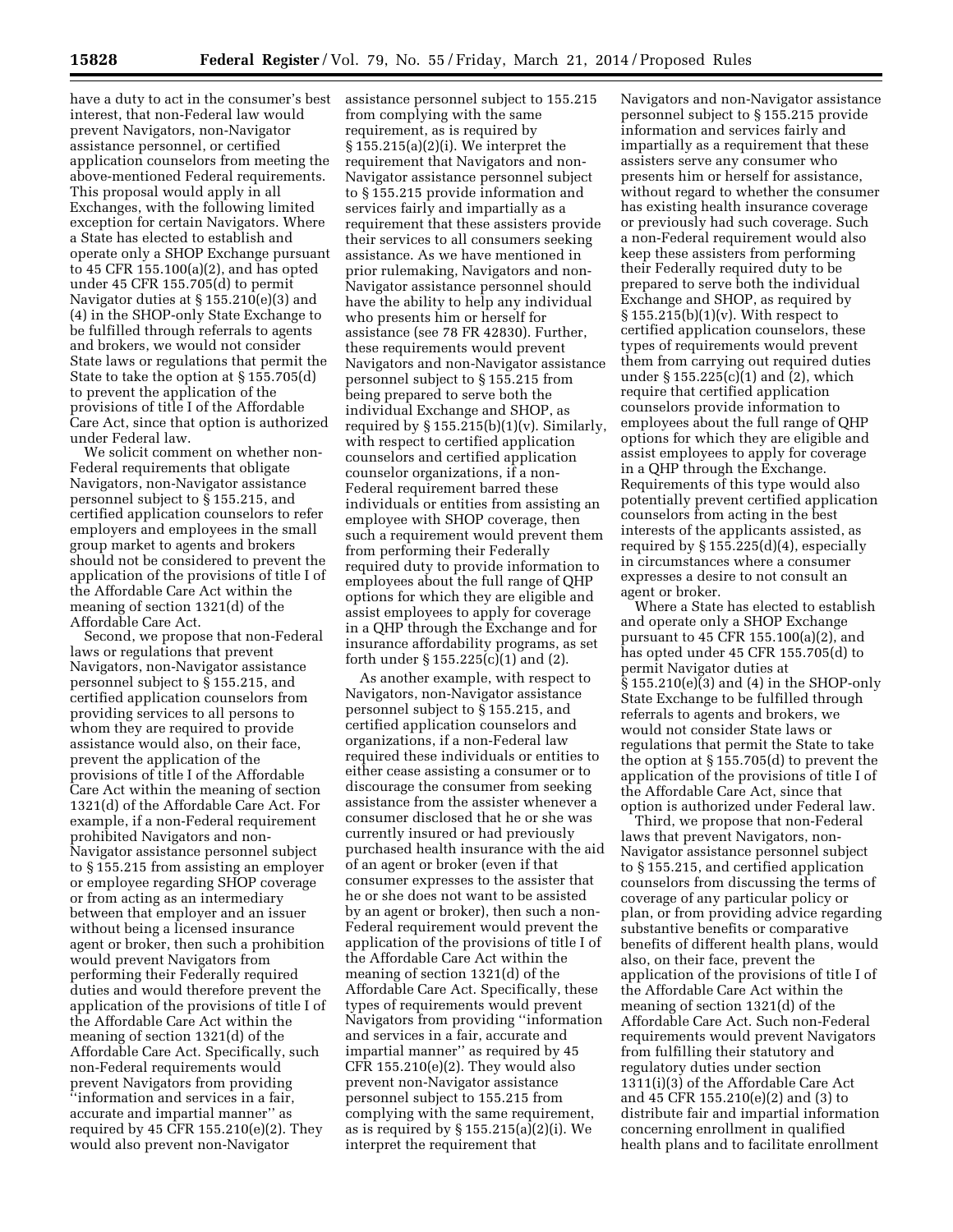in qualified health plans. Such non-Federal requirements would also prevent non-Navigator assistance personnel subject to § 155.215 from carrying out their required duties under  $§ 155.215(a)(2)(i)$ , which requires that they comply with  $\S 155.210(e)(2)$ . Finally, such non-Federal requirements would also prevent certified application counselors and organizations from fulfilling regulatory duties established under § 155.225(c) to provide information to individuals and employees about the full range of QHP options and insurance affordability programs for which they are eligible, assist individuals and employees to apply for coverage in a QHP through the Exchange and for insurance affordability programs, and help to facilitate enrollment of eligible individuals in QHPs and insurance affordability programs. CMS interprets these statutory and regulatory provisions to require Navigators, non-Navigator assistance personnel subject to § 155.215, and certified application counselors to be prepared to discuss the terms and features of any coverage for which a consumer is or might be eligible, consistent with each consumer's expressed interests and needs, including, for example, plan features such as deductibles, coinsurance and copayments, coverage limitations or exclusions, and/or whether a particular provider or hospital is included within a plan's network. CMS has always interpreted the statute and regulations to prohibit Navigators, non-Navigators, and certified application counselors from steering a consumer toward a particular plan or plans. However, under 45 CFR 155.210(e)(3) and 155.215(a)(2)(i), Navigators and non-Navigator assistance personnel subject to § 155.215 have a duty to ''facilitate selection of a QHP,'' and that duty includes providing information to consumers about the substantive benefits or particular features of a health plan. Similarly, certified application counselors are required to provide this same type of information to consumers, since they have a duty under 45 CFR 155.225(c)(3) to help to facilitate enrollment of eligible individuals in QHPs and insurance affordability programs. We therefore propose that non-Federal requirements that prevent assisters from describing or providing information about the substantive benefits or particular features of a health plan, including comparative information to facilitate a consumer's selection of a plan, would prevent the application of the provisions of title I of the Affordable

Care Act within the meaning of section 1321(d) of the Affordable Care Act.

Fourth, we propose to put into regulatory text a position we previously expressed in preamble, that a State or an Exchange must not require that all Navigators be agents or brokers or carry errors and omissions coverage. Section 1311(i)(2)(B) of the Affordable Care Act provides that various types of entities may serve as Navigators, and through § 155.210(c)(2), we established the requirement that in all Exchanges, at least two types of entities, including one community and consumer-focused nonprofit group, must serve as Navigators. Requiring that each Navigator be a licensed agent or broker or carry errors and omissions coverage (which is typically held only by licensed professionals such as agents and brokers) would mean that all Navigators would fall under only one type of entity listed in 155.210(c)(2), specifically, agents and brokers, and would therefore prevent the application of  $\S 155.210(c)(2)(i)$ . In other words, these types of non-Federal requirements would make it impossible for the Exchange in such States to fulfill the Federal requirement that at least two types of entities listed at 155.210(c)(2), including one community and consumer-focused nonprofit group, serve as Navigators. HHS has previously advised (see 77 FR 18310, 18331–32) that such requirements would prevent the application of  $\S 155.210(c)(2)$  within the meaning of section 1321(d) of the Affordable Care Act; this proposal makes this policy explicit in regulation text.

Fifth, we propose to specify that, in States with an FFE, non-Federal requirements may not, in effect, render ineligible any individuals or entities that the FFE would deem eligible under applicable Federal standards. Such non-Federal requirements would prevent the FFE from implementing the consumer assistance programs that they are required (or authorized) to implement under section 1311(i) of the Affordable Care Act, and 45 CFR 155.205, 155.210, 155.215, and 155.225, consistent with Federal requirements established for those programs.

For example, non-Federal requirements that prohibit Navigators, non-Navigator assistance personnel, or certified application counselors or organizations in an FFE from receiving any consideration, directly or indirectly, from a health insurance issuer offering health insurance coverage in or outside of an Exchange, even if not in connection with the enrollment of individuals into a QHP, go beyond Federal conflict of interest standards set

forth in section  $1311(i)(4)(A)(i)$  and (ii) of the Affordable Care Act and §§ 155.210(d)(4), 155.215(a) and 155.225(d)(2) and (4), as interpreted in Federal guidance, and would also go beyond the parallel conflict of interest standards proposed for certified application counselors in our proposed § 155.225(g)(2). For Navigators, section 1311(i)(4)(A)(i) and (ii) of the Affordable Care Act and 45 CFR 155.210(d)(4) together provide that a Navigator shall not be a health insurance or stop loss insurance issuer or receive any consideration directly or indirectly from a health insurance issuer or issuer of stop loss insurance in connection with the enrollment of any qualified individuals or employees of a qualified employer in a qualified health plan or a non-qualified health plan. Under 45 CFR 155.215(a)(2), a set of parallel conflict of interest standards apply in FFEs (including State Partnership Exchanges) to non-Navigator assistance personnel carrying out consumer assistance functions under 155.205(d) and (e), and to non-Navigator assistance personnel in a State Exchange funded through Federal Exchange Establishment grants.32 For certified application counselors, conflict of interest standards in § 155.225(d)(2) require that each staff member or volunteer seeking certification disclose to the organization, or to the Exchange if directly certified by an Exchange, and to potential applicants, any relationships the certified application counselor or sponsoring agency has with QHPs or insurance affordability programs, or other potential conflicts of interest.33

A non-Federal requirement that prohibits consumer assistance entities and individuals from receiving any

 $^{\rm 33}\!$  We have clarified in guidance that no conflict of interest should bar an otherwise eligible individual from serving as a certified application counselor, provided that they disclose any conflicts of interest, including but not limited to, any relationships with QHPs or insurance affordability programs, such as Medicaid plans and Medicaid managed care organizations (78 FR 42842).

<sup>32</sup>For Navigators and non-Navigator assistance personnel subject to 155.215, we have clarified in Federal guidance the scope of these conflict of interest standards. Specifically, conflict of interest standards do not apply to consideration received by a provider to support specific activities, such as the provision of medical services, if the consideration is not connected to the enrollment of individuals or employees in QHPs (78 FR 42831). In addition, Federal regulations do not inherently prohibit Navigators from receiving grants and other consideration from health insurance issuers for activities unrelated to enrollment into health plans (77 FR 18332); For example, entities such as chambers of commerce, that include as a constituent member an association that has members of or lobbies on behalf of the insurance industry, are not prohibited from serving as Navigator grantees (78 FR 42835).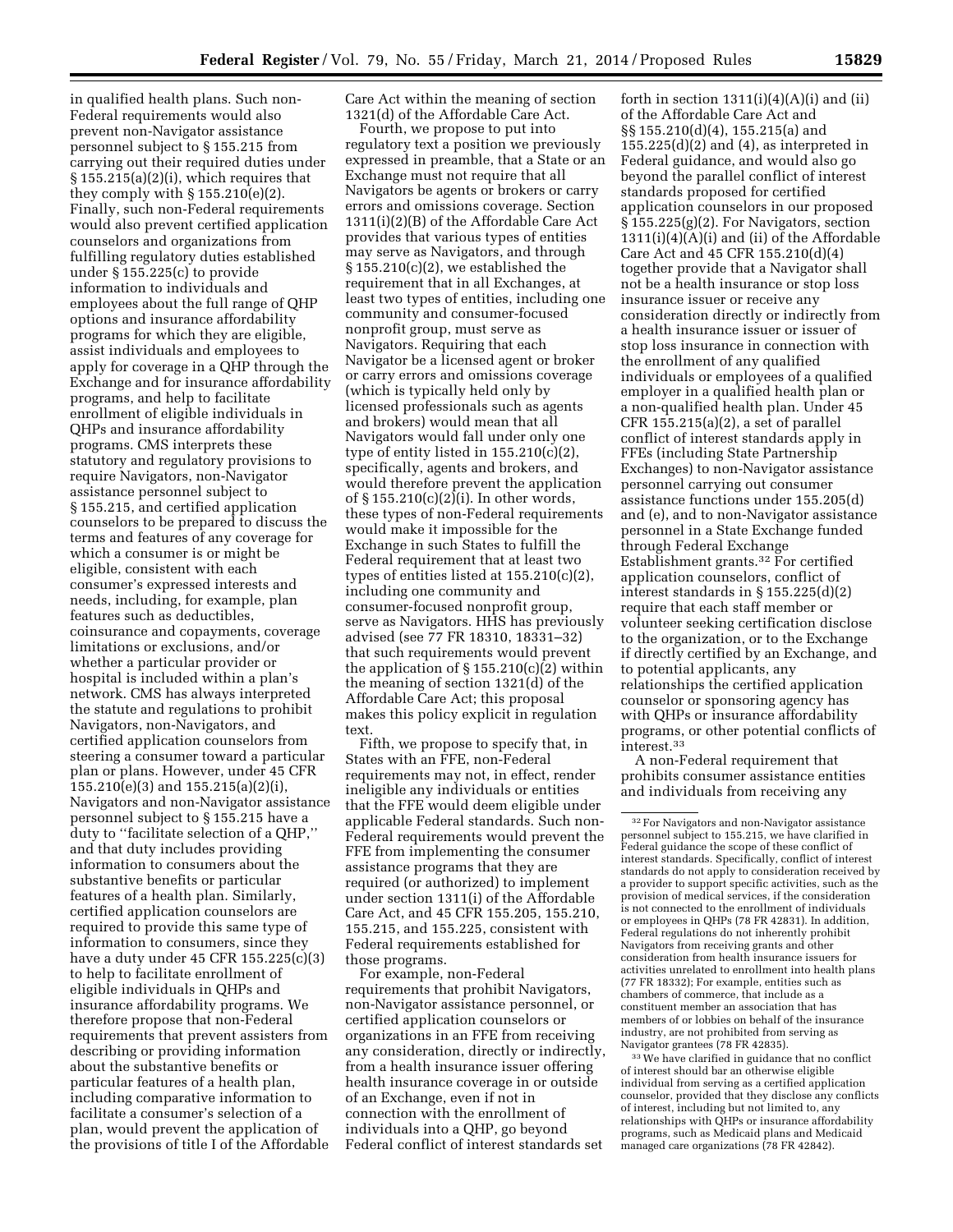consideration, directly or indirectly, from a health insurance issuer offering health insurance coverage in or outside of an Exchange, even if not in connection with the enrollment of individuals into a QHP, would prevent an FFE from approving as Navigators, non-Navigator assistance personnel, or certified application counselors and organizations certain entities, including hospitals and community health care clinics, that would otherwise be eligible to serve in those capacities. Further, with respect to the Navigator program, we further note that such a requirement could bar the FFE from awarding a grant to the most qualified applicants as required and therefore might prevent HHS from allocating Federal money in the most appropriate manner.

As another example, if a State with an FFE effectively prohibits an individual or organization from serving as a Navigator, non-Navigator assistance personnel or certified application counselor in the FFE merely because the individual or entity does not maintain its principal place of business in that State, that State could render ineligible individuals or entities that the FFE would deem eligible under applicable Federal standards. Such a standard would therefore prevent the FFE from implementing the consumer assistance programs that it is required (or authorized) to implement, within the meaning of section 1321(d) of the Affordable Care Act. We mean to address here only non-Federal requirements that would interpret ''principal place of business'' as meaning that a business could have only one principal place of business nationwide, in a single State (similar to the legal concept that may be used in determining corporate citizenship for purposes of establishing diversity jurisdiction in Federal court, as required under 28 U.S.C. 1332(c)). States may however, require organizations to register with or be incorporated in the State, which will allow States and Exchanges to work with these organizations to ensure that they are meeting the needs of their consumers.

Sixth and last, we propose to specify that in the FFEs, States may not impose requirements that, as applied or as implemented in the State, prevent the application of Federal standards applicable to Exchanges, Navigators, non-Navigator assistance personnel subject to § 155.215, and certified application counselors and designated organizations. For example, with respect to the Navigator program, if a State with an FFE implemented a requirement that prevented the only Navigator entity operating in the State from continuing

to perform its Federally required duties, then such a provision, as applied, would prevent the Exchange from operating a Navigator program in that State as section 1311(i)(1) of the Affordable Care Act and § 155.210(a) require. As another example, a State might impose requirements as mandatory conditions for continuing to perform any applicable Federally required duties, such as additional training or fingerprinting or background checks, which, on their face, we consider as generally permissible, but might also set a deadline for compliance that made it impossible for any of individual or entity approved by the FFE to comply on a timely basis, despite good faith efforts to comply. Under such circumstances these entities and individuals could not fulfill any of their Federally required duties, and the FFE could not operate the consumer assistance programs that it is required (or authorized) to implement under section 1311(i) of the Affordable Care Act, and 45 CFR 155.205, 155.210, 155.215, and 155.225.

We believe these proposals will provide additional clarity regarding HHS's position with respect to whether a non-exhaustive list of specific non-Federal requirements would prevent the application of Federal requirements applicable to Navigators, non-Navigator assistance personnel, and certified application counselors and Exchanges' operation of such programs, within the meaning of section 1321(d) of the Affordable Care Act. In advancing these proposals, HHS's intent is to accord all States the comity that they are due under section 1321(d) of the Affordable Care Act, while preserving the ability of Exchanges, and the individuals and entities approved by Exchanges, to carry out such programs. HHS proposes these provisions to ensure that it can establish and operate the consumer assistance functions of an FFE consistent with the Federal requirements set forth in section 1311(i) of the Affordable Care Act and 45 CFR 155.205, 155.210, 155.215, and 155.225. We solicit comments on all aspects of these proposals.

This proposed rule would also amend some of the current regulatory prohibitions on Navigator conduct. If these proposals are finalized, we expect that they would be effective on the date the final regulations are effective.

Section 155.210(d), among other things, currently prohibits Navigators from being health insurance issuers or stop-loss issuers. We propose to amend section 155.210(d) by adding a provision that would provide that Navigators may not charge consumers for performing any Navigator duties.

Our proposal would prohibit Navigators from requesting any form of remuneration from consumers for Navigator duties, such as charging fees, asking for favors in exchange for services provided, or requesting compensation from consumers for Navigator duties. As we previously explained in preamble when existing rules establishing a prohibition on charging fees by certified application counselors were finalized, HHS does not believe that it would be consistent with the purpose of the Navigator program or the consumer assistance, education, and outreach functions under § 155.205(d) and (e), for Navigators to charge consumers for their services. (78 FR 42829) The goal of the Navigator program is to provide consumers with information about and assistance with enrollment in coverage through the Exchange, without cost to the consumer. That is why the Affordable Care Act, at section 1311(i)(1), makes clear that Navigator duties must be funded by the Exchange through grants. We believe that having free assistance available to consumers helps further both the goals of the Navigator program and the Exchanges generally by supporting access for low-income individuals who might previously have been priced out of the health insurance market. We now propose to make this an express prohibition in our regulations, through the addition of a new provision at § 155.210(d)(5). If finalized, this prohibition would also apply to non-Navigator assistance personnel carrying out consumer assistance functions under §§ 155.205(d) and (e) in an FFE and to non-Navigator assistance personnel funded through an Exchange Establishment Grant, since existing rules at § 155.215(a)(2)(i) require that these entities must comply with the prohibitions on Navigator conduct set forth at § 155.210(d). We think the same rationale for the prohibition generally applies in the case of non-Navigator personnel. This proposal would also align the Navigator and non-Navigator assistance personnel provisions with the similar provision applicable to certified application counselors in existing § 155.225(g).

Our proposal would not prevent Navigators from charging for other, non-Navigator-related services the organization may offer, given that section 1311(i)(2) of the Affordable Care Act and implementing regulations at § 155.210(c)(2) allow for various commercial entities or associations to become Navigators.34 We do not intend

<sup>34</sup>Specifically, section 1311(i)(2)(B) and § 155.210(c)(2) provide that Navigator entities may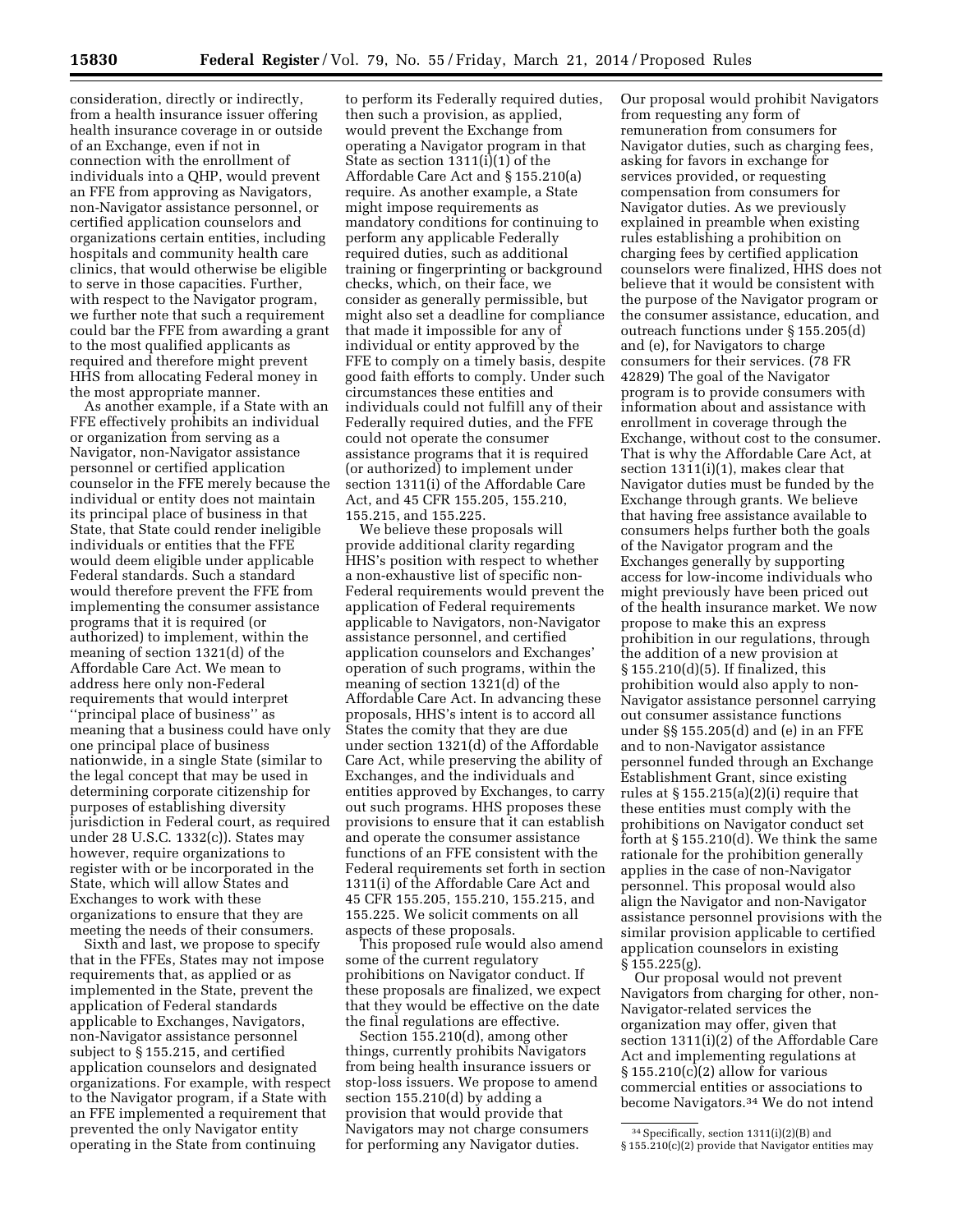to prevent a Navigator entity or individual Navigators from pursuing the normal course of their non-Navigatorrelated business or established non-Navigator-related programs. However, Navigators would not be permitted to solicit customers for their other, non-Navigator-related services in connection with their Navigator duties. For example, a hospital conducting outreach and education events as a Navigator would not be permitted to use these events as opportunities to solicit new patients.

We also propose to amend § 155.210(d) to provide that Navigator organizations would be prohibited from compensating individual Navigators on a per-application, per-person assisted, or per-enrollment basis. We believe that such practices create adverse incentives that may result in enrollment errors or even improper conduct on the part of the Navigator, such as favoring consumers who take less time to assist than other consumers, or pressuring consumers to make quick decisions about their health coverage, rather than ensuring that they are fully informed about the full range of their options. Additionally, such a compensation methodology is inconsistent with the statutory and regulatory scheme for Navigators. We request comment on whether this proposal would negatively affect existing Navigator programs, including whether it would present implementation challenges for these programs if it becomes effective before November 15, 2014.

The duties of a Navigator under section 1311(i)(3) of the Affordable Care Act and § 155.210(e) are not limited to facilitating selection of a QHP. Navigators' duties also include conducting public education activities; distributing fair and impartial information about qualified health plans and advance payments of the premium tax credit and cost-sharing reductions; providing appropriate referrals for consumers with complaints, questions, or grievances about their health plan, coverage, or a determination under such plan or coverage; and providing information in a manner that is culturally and linguistically appropriate and accessible to people with disabilities. We believe that compensating Navigators based on the number of successful applications or enrollments may create disincentives to

perform the full spectrum of required duties. To discourage improper conduct and ensure that Navigators fully perform each of their required duties, we propose to prohibit such compensation arrangements. Under the proposal, Navigators would be permitted to pay employees on a salaried basis, on a perhour basis, or any other way that is not tied to the numbers of consumers who apply or enroll successfully with the Navigator's assistance. Because § 155.210 applies to all Navigators, including those in States with State Exchanges, this prohibition would apply to Navigators in all States. We seek comment on this proposal and alternatives that build in rewards for performance without the unintended consequences previously described.

As with Navigators, we believe it is important that non-Navigator assistance personnel authorized under § 155.205(d) and (e) in FFEs and in State Exchanges if funded through section 1311(a) Exchange Establishment grants focus on providing full and accurate information rather than on meeting quotas. Because § 155.215(a)(2) applies the prohibitions on certain conduct established for Navigators in § 155.210(d) to non-Navigator assistance personnel in FFEs, State Partnership Exchanges, and in State Exchanges if funded with section 1311(a) Exchange Establishment grants, these prohibitions on Navigator conduct would also apply to these non-Navigator assistance personnel, and would help decrease the risk of creating adverse incentives that could potentially lead to improper conduct.

In  $\S 155.210(d)(7)$ , we propose that Navigators be prohibited from providing gifts to applicants or potential enrollees as an inducement for application assistance or enrollment, including gift cards or cash, unless they are of nominal value. We propose to define nominal value as a cash value of \$15 of less, or an item worth \$15 or less, based on the retail purchase price of the item regardless of the actual cost. This definition would be consistent with the definition used for nominal value in connection with prohibitions applicable to the marketing of Medicare Advantage and Medicare Part D plans. (See 73 FR 54236) CMS proposes that it would update the definition of nominal value in guidance as necessary to account for inflation and other relevant factors. We seek comment on how nominal value should be defined in this context.

We also propose in § 155.210(d)(7) to prohibit Navigators from providing any applicant or potential enrollee with promotional items, that is, items that market or promote the products or services of a third party. There are

several reasons we are proposing these prohibitions. First, providing cash or gifts, other than those of nominal value, would not be an appropriate use of Navigator grant funds, which are intended to be used to support a Navigator's outreach, education, and application assistance activities. In addition, section 1311(d)(5)(B) of the Affordable Care Act prohibits an Exchange from utilizing any funds intended for the administrative and operational expenses of the Exchange, which would include the funds used to pay for the Exchange's grants to Navigators, to pay for promotional giveaways. Second, the provision of cash or gifts to potential applicants or enrollees may shift the focus of a Navigator's interaction with a potential applicant or enrollee away from its duties to provide information and services in a fair, accurate, and impartial manner and to facilitate selection of a QHP, in appropriate circumstances. Offering cash or gifts to potential applicants or enrollees could also cause some consumers to approach Navigators for reasons other than the receipt of information and Exchange application assistance. Third, providing to applicants or potential enrollees any promotional items that market or promote the products or services of a third party would be in conflict with the Navigator's duty to be fair and impartial in its dealings with consumers, since it introduces a third party's interests and marketing goals into the relationship between a Navigator and the consumers they serve. We believe that the duty of a Navigator to provide information and services in a fair, accurate and impartial manner make it inappropriate for a Navigator to engage in activities that give the appearance of promoting or marketing the products or services of third party business interests when it is performing Navigator activities and services.

We are also proposing in § 155.210(d)(8) and (9) new standards for Navigators with respect to their contacts and interaction with consumers, and the outreach and marketing practices they use when offering their services. In § 155.210(d)(8), we propose to prohibit Navigators from going door-to-door or using other unsolicited means of direct contact to help consumers fill out applications or enroll in health coverage, although these proposed rules would not prohibit a Navigator from going door-to-door to provide consumers with educational or outreach materials. This would include making cold calls to a consumer to provide

include, among others, trade, industry, and professional associations; commercial fishing industry organizations; ranching and farming organizations; community and consumer-focused nonprofit groups; chambers of commerce; unions, resource partners of the Small Business Administration; and licensed agents and brokers.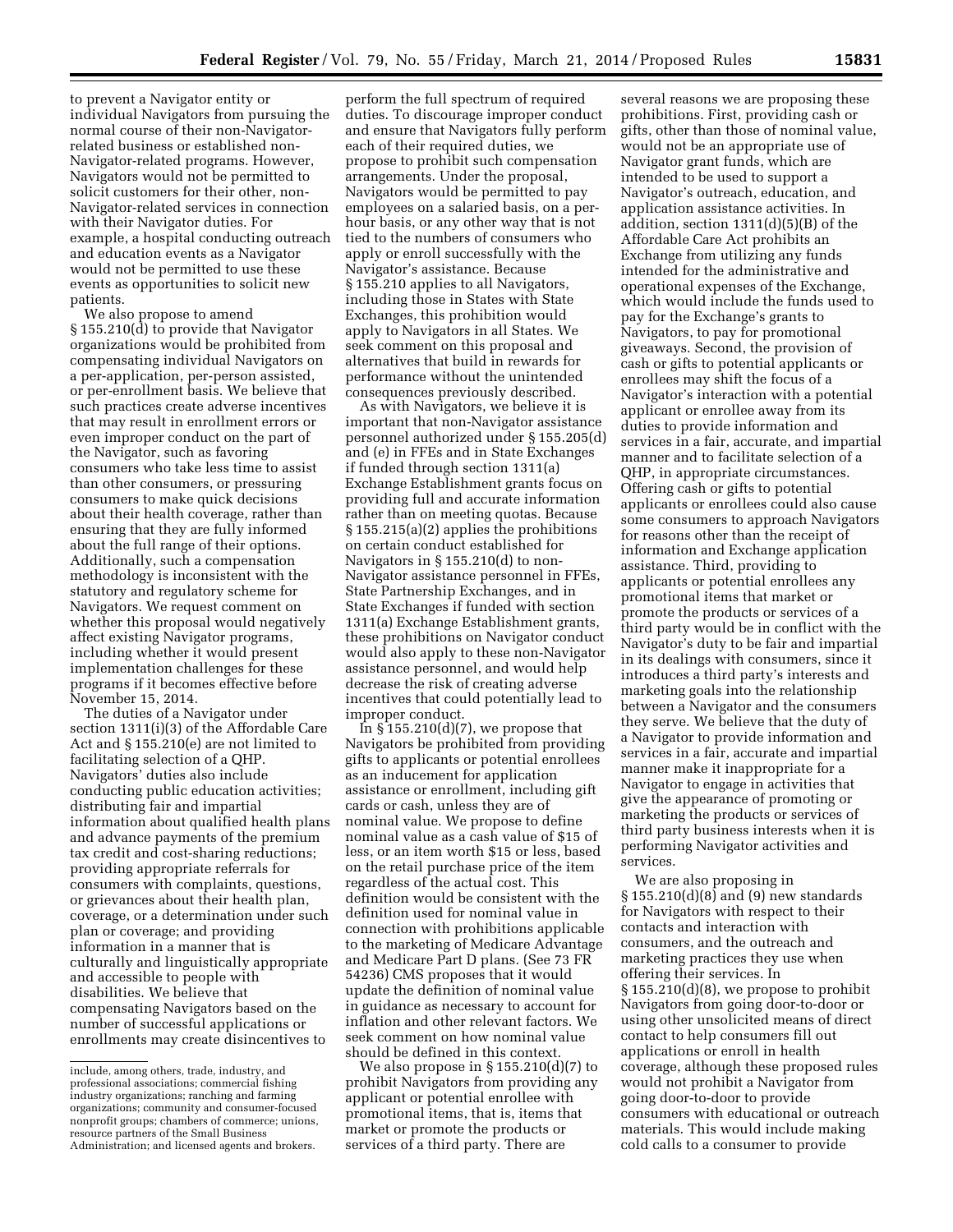application or enrollment assistance, without the consumer initiating the contact. In  $\S 155.210(d)(9)$ , we propose to prohibit Navigators from making robocalls, or calls that use an automatic telephone dialing system or an artificial or prerecorded voice, when initiating contact with consumers. We believe that these standards will ensure that Navigator practices are protective of the privacy and security interests of the consumers they serve, and will also provide important guidance and peace of mind to consumers, when they are faced with questions or concerns about what to expect in their interactions with individuals offering Exchange assistance. We seek comment about whether any of the activities and strategies that we propose to prohibit for Navigators are appropriate and consistent with section 1311(i) of the Affordable Care Act.

For the same reasons, the proposed standards established in § 155.210(d)(7), (8) and (9) would also apply to non-Navigator assistance personnel in FFEs, State Partnership Exchanges, and in State Exchanges if funded with section 1311(a) Exchange Establishment grants, through the reference in § 155.215(a)(2), which applies the prohibitions on conduct established for Navigators in § 155.210(d) to these types of non-Navigator assistance personnel.

In addition, we propose to amend paragraph (e), which describes the duties of a Navigator, by adding a new paragraph (e)(6) that would require Navigators to provide applicants and enrollees seeking their assistance with notice of the functions and responsibilities of Navigators, to obtain written authorization from those they are assisting, in a form determined by the Secretary, and to retain these authorization forms. We propose that Exchanges must establish a reasonable retention period for maintaining this authorization, and that in FFEs the retention period would be three years, unless a different retention period has already been provided in the administrative requirements for CMS grant and cooperative agreement recipients at 45 CFR 92.42 and 45 CFR 74.53 or in other applicable Federal law. We have considered specifying a retention period for all Exchanges, including specifying either a minimum retention period or a specified retention period ranging from three to five years, and solicit comments on the best approach. We also propose that consumers would be able to revoke this authorization at any time. These provisions would ensure that all consumers receive adequate notice of the role and duties of a Navigator and

that all consumers give their informed consent before sharing any personally identifiable information with the Navigator.

For the same reasons, we also propose to add a new § 155.215(g) applying these authorization provisions to non-Navigator assistance personnel authorized under § 155.205(d) and (e) in FFEs, State Partnership Exchanges, and in State Exchanges if funded through section 1311(a) Exchange Establishment grants.

Finally, we propose to add a new § 155.210(e)(7), requiring Navigators to maintain a physical presence in their Exchange service area, so that face-toface assistance can be provided to applicants and enrollees. Under this proposal, a Navigator would not be required to have its principal place of business in the State in which Navigator services are being provided. For the same reasons, we also propose to add a new § 155.215(g), to make the same provisions proposed for Navigators under § 155.205(e)(7), as outlined above, also applicable to non-Navigator assistance personnel subject to § 155.215.

We solicit comments on all aspects of these proposals.

c. Certified Application Counselors (§ 155.225)

Section 1321(a)(1) of the Affordable Care Act directs and authorizes the Secretary to issue regulations setting standards for meeting the requirements under title I of the Affordable Care Act, with respect to, among other things, the establishment and operation of Exchanges. Pursuant to this authority, the Secretary issued § 155.225, which establishes the certified application counselor program as a consumer assistance function of the Exchange separate from and in addition to the functions described in §§ 155.205(d) and (e), 155.210, and 155.215.

Section 155.225(b) establishes standards for the designation of a certified application counselor organization by an Exchange. We propose to add to these designation standards a new § 155.225(b)(iii) which would establish the requirement that certified application counselor organizations maintain a physical presence in the Exchange service area, so that face-to-face assistance would be provided to applicants and enrollees. This proposed requirement would also facilitate consumer protection efforts by a State. We note that, under this proposal, an entity designated as a certified application counselor organization would not be required to have its principal place of business in

the State in which certified application counselor services are being provided by the organization.

Section 155.225(d) currently sets forth CAC certification standards, including the successful completion of Exchangeapproved training. We propose to amend 45 CFR 155.225(d) to propose, in a new paragraph (d)(7), that individual certified application counselors would also be required to successfully complete Exchange-approved recertification training and be recertified on at least an annual basis. This proposal would ensure that certified application counselors keep up to date with current Exchange requirements and that they remain appropriately trained in order to best serve consumers. Under this proposal, each Exchange would establish its own recertification standards consistent with these requirements.

Existing  $\S 155.225(f)(2)$  provides that certified application counselor organizations, or, if applicable, an Exchange that certifies staff members or volunteers of organizations directly, must establish procedures to ensure that consumers provide authorization before a certified application counselor has access to the consumer's personally identifiable information, and that the organization or application counselor must maintain a record of the authorization. We propose to revise this paragraph to clarify the retention period of the authorization form. We propose that Exchanges would be required to establish a reasonable retention period for maintaining this authorization, and specify that in FFEs, the retention period would be three years. We based this period on the retention period in the current administrative requirements for CMS grant and cooperative agreement recipients at 45 CFR 92.42 and 45 CFR 74.53. Because certified application counselors perform similar duties to Navigators and are subject to similar privacy and security requirements, we believe a similar retention period should apply, even though certified application counselors would not necessarily be HHS grantees. We have considered specifying a retention period for all Exchanges, including specifying either a minimum retention period or a specified retention period ranging from three to five years, and solicit comments on the best approach.

Under existing regulations at 45 CFR 155.225(g), certified application counselors ''may not impose any charge on applicants for application or other assistance related to the Exchange.'' This was intended as a strict prohibition on the imposition of charges or fees by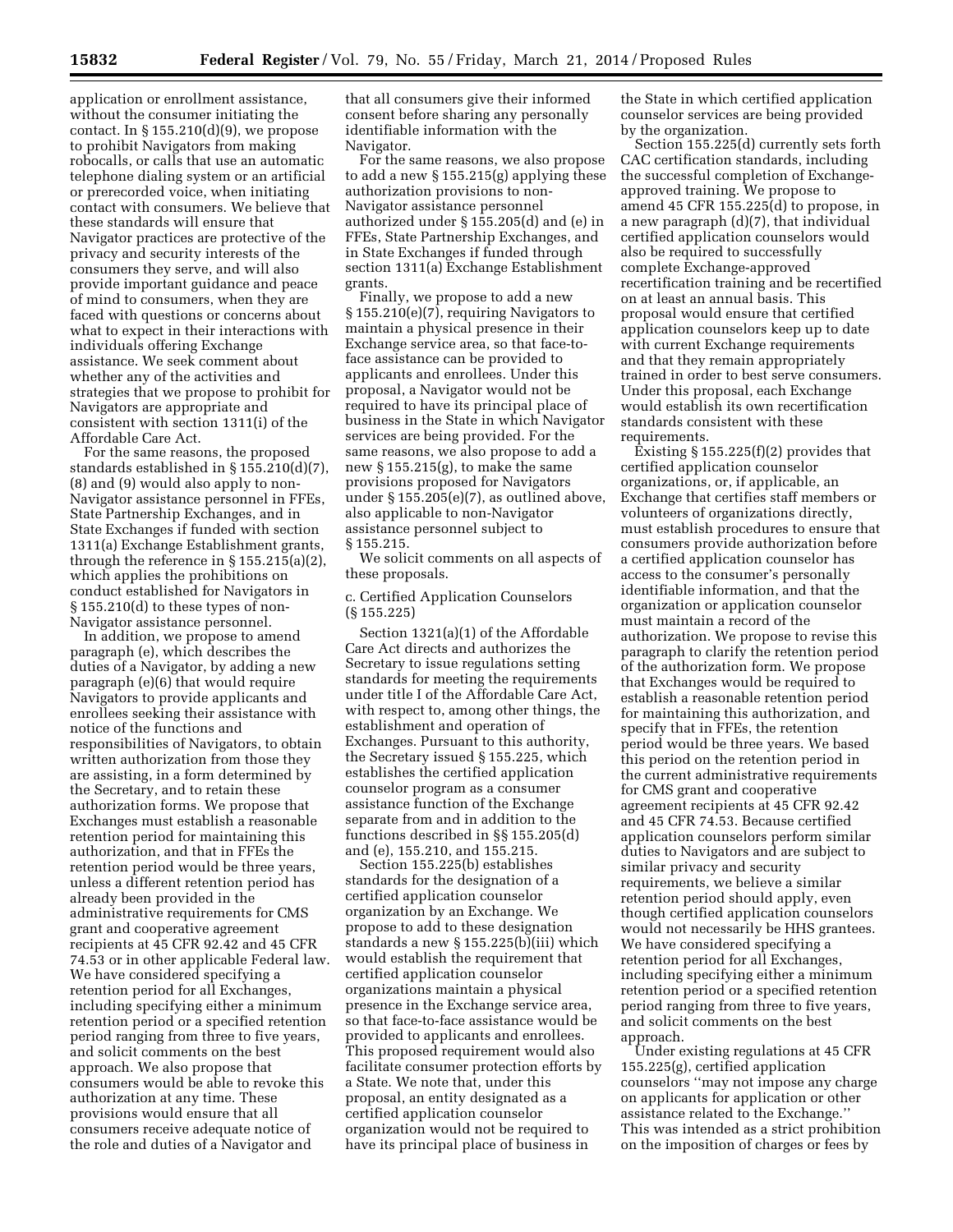certified application counselors. We now propose to amend § 155.225(g) to substitute ''must not'' for ''may not,'' so that there can be no doubt about the intent of this requirement.

We also propose to amend 45 CFR 155.225(g) to reorganize and renumber this section and to propose several additional standards for certified application counselors. We propose that what is now § 155.225(g) should be renamed as a section establishing standards related to ''fees, consideration, solicitation and marketing.'' We propose to redesignate amended § 155.225(g) as § 155.225(g)(1) and add the new prohibitions in this amended section to new §§ 155.225(g)(2) through (6).

In §  $155.225(g)(2)$ , we propose to expressly prohibit certified application counselors from receiving consideration, directly or indirectly, from health insurance issuers or stop loss issuers in connection with the enrollment of consumers in qualified health plans (QHPs) or non-QHPs. This proposed new requirement would align with the same standards of conduct applicable to Navigators and certain non-Navigator assistance personnel under 45 CFR 155.210(d)(4) and  $155.215(a)(2)(ii)$ , and would apply to individual certified application counselors as well as to the organizations that have been designated as certified application counselor organizations. The reason for this proposal is that, in our view, receiving commissions or other consideration for enrollment in QHPs or non-QHPs is not consistent with the purpose and scope of certified application counselor program activities. Under § 155.225(c), certified application counselors must act in the best interest of consumers they assist, inform consumers about the full range of health coverage options and affordability programs for which they are eligible, and help to facilitate enrollment of eligible individuals in QHPs and insurance affordability programs. As such, neither an individual certified application counselor nor his or her designated organization should have any personal financial incentive to recommend a particular health coverage option.

Under this proposed amendment, while an Exchange could certify individuals as certified application counselors who are agents or brokers, and a designated certified application counselor organization similarly could certify staff or volunteers as certified application counselors who are agents or brokers, those individuals and the certified application counselor organization itself would not be

permitted to receive compensation from health insurance or stop loss insurance issuers for enrolling individuals in QHPs or non-QHPs. Under this proposed amendment, in other words, certified application counselors and the certified application counselor designated organizations with which they are affiliated would not be strictly prohibited from being agents and brokers, as long as they do not receive any consideration in connection with enrollment of a consumer in a QHP or non-QHP. Therefore, agents and brokers who sell lines of insurance other than health insurance or stop loss insurance (for example, auto, life, and homeowners' policies) would not be prohibited from receiving consideration from the sale of those other lines of insurance while serving as a certified application counselor, provided they disclose the relationship to the consumer receiving assistance. We note that § 155.225(d)(2) requires a certified application counselor to disclose any relationship he or she or the sponsoring certified application counselor agency has with QHPs or insurance affordability programs, ''or other potential conflicts of interest,'' to the appropriate parties outlined in that provision. Consistent with the interpretation we advanced with respect to the Navigator program, we interpret ''other potential conflicts of interest'' in this context to include any private or personal interest sufficient to influence, or appear to influence, the objective exercise of a certified application counselor's or certified application counselor organization's official duties (see 77 FR 18330–31). In an FFE, we interpret ''other potential conflicts of interest'' to encompass any relationship with a certified application counselor which may have an influence on the information or scope of assistance being provided to the consumer during the course of the certified application counselor's assistance or any relationship that would confer benefits or indirect financial gain that could potentially compromise a certified application counselor's ability to act in the best interests of the consumer.

We also propose to add a new  $\S 155.225(g)(3)$ , which would prohibit individual certified application counselors from being compensated on a per-application, per-individualassisted, or per-enrollment basis. As with Navigators and non-Navigator assistance personnel, we believe that in order for application and enrollment assistance to be effective and appropriate for each consumer, perenrollment or per-application incentives

that might encourage certified application counselors to rush through sessions with consumers, or not to provide them with complete information or enough time to make complex and important health coverage decisions, should not be permitted. Such incentives would impede a certified application counselor's ability to act in the best in the best interests of consumers, as they are required to do under  $\S 155.225(d)(4)$ . This proposal would also help streamline requirements for these three types of assistance personnel. We seek comment on this proposal and alternatives that build in rewards for performance without the unintended consequences previously described.

We also propose to add a new paragraph (g)(4) to prohibit certified application counselors from providing applicants or potential enrollees any gifts, including gift cards or cash, unless they are of nominal value. As we also proposed in our earlier discussion with respect to Navigators, we propose to define nominal value consistent with the definition used for nominal value in connection with prohibitions applicable to the marketing of Medicare Advantage and Medicare Part D plans. (See 73 FR 54236) Specifically, nominal value would be defined as a cash value of \$15 of less, or an item worth \$15 or less, based on the retail purchase price of the item regardless of the actual cost. CMS proposes that it would update the definition of nominal value in guidance as necessary to account for inflation and other relevant factors. We seek comment on how nominal value should be defined in this context. We also propose in this section to prohibit certified application counselors from providing applicants and potential enrollees with promotional items that market or promote the products or services of a third party, in connection with, or as an inducement for application assistance or enrollment. We are proposing this prohibition for certified application counselors for similar reasons to those expressed above in connection with the prohibition in the Navigator and non-Navigator assistance programs. We are concerned that the provision of cash or gifts to potential applicants or enrollees might interfere with the duties of the individual providing assistance to that applicant or potential enrollee; and in the case of a certified application counselor, might shift the focus of a certified application counselor's interaction with a potential applicant or enrollee away from the certified application counselor's duties to act in the consumer's best interest and to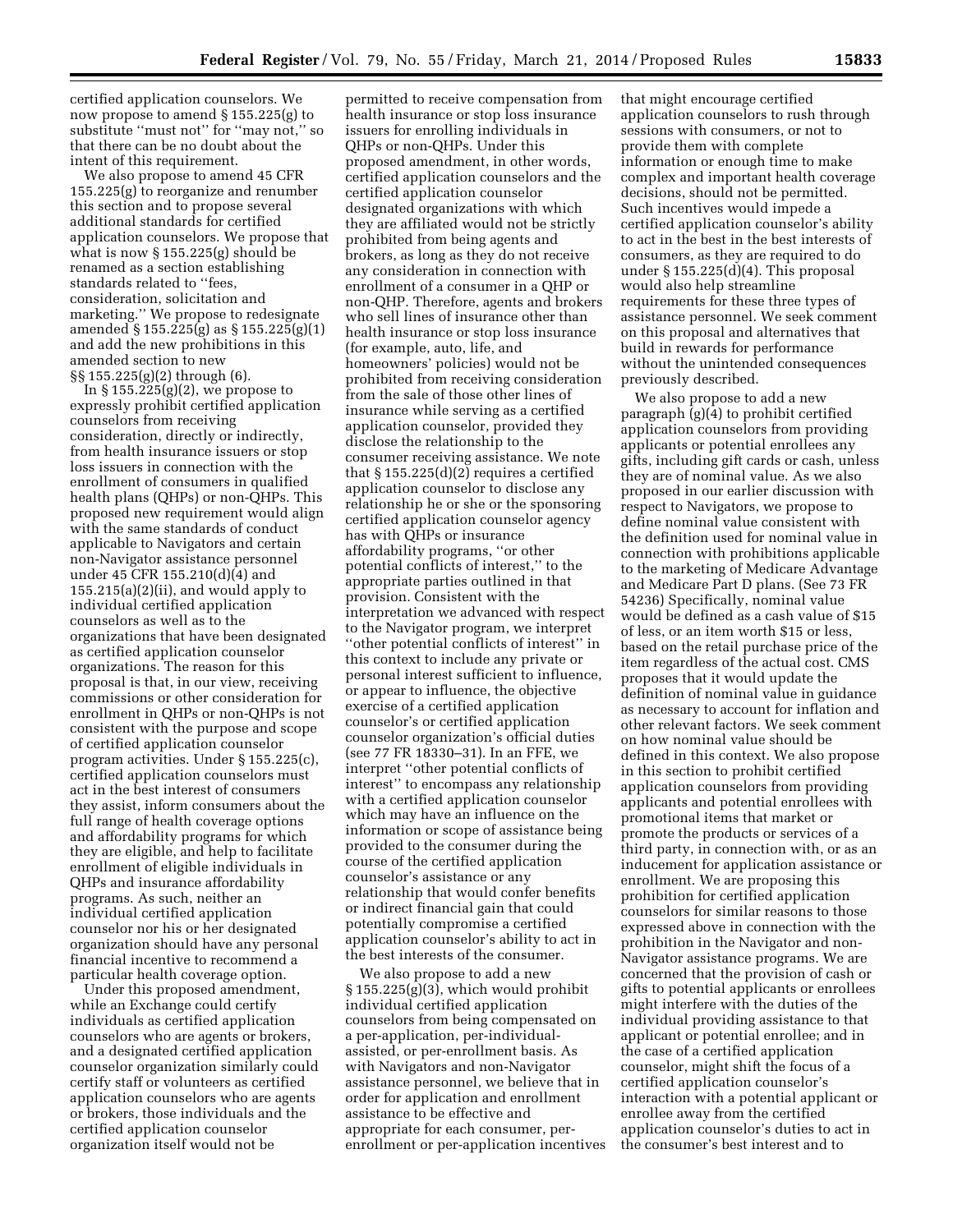facilitate selection of a QHP. In addition, if a certified application counselor provides promotional items that market or promote the products or services of a third party, this too would conflict with the duty of a certified application counselor to act in the best interest of the consumer, since it introduces a third party's interests and marketing goals into the relationship between the certified application counselor and the consumer they are assisting and may also cause consumers to approach certified application counselors for reasons unrelated to the receipt of information and Exchange application assistance.

In proposed section  $\S 155.225(g)(5)$ , we would establish a standard for certified application counselors that would prohibit them from soliciting consumers for application or enrollment assistance by going door-to-door to provide this assistance, or to use other unsolicited means of direct contact, including calling a consumer, to provide application or enrollment assistance without the consumer initiating the contact. We also propose in a new § 155.225(g)(6) to prohibit certified application counselors from making robocalls to consumers, such as those that are initiated to a consumer using an automatic telephone dialing system or an artificial or prerecorded voice. As we explained earlier in this preamble in relation to the parallel proposed standard for Navigators and non-Navigator assistance personnel, we believe restrictions on door-to-door solicitation and cold-calling would ensure that certified application counselors use practices that are protective of the privacy and security interests of the consumers they serve, and give those consumers the greatest peace of mind. We also believe that these standards would provide important guidance to consumers about what to expect in their interactions with certified application counselors. As with the parallel proposal for Navigators and non-Navigator assistance personnel, we clarify that this proposal would not prohibit a certified application counselor from going door-to-door to provide consumers with information about the availability of application assistance services, or other educational or outreach materials,35 We seek comment about whether any of the activities and strategies that we propose to prohibit are appropriate and consistent with Federal requirements.

We solicit public comments on all aspects of these proposals.

#### d. Payment of Premiums (§ 155.240)

There are a limited number of circumstances in which an individual will be enrolled in a qualified health plan through the Exchange for less than a full month. In particular, these include situations in which a child is born, adopted, placed for adoption, or placed for foster care, or when an individual voluntarily terminates enrollment. Currently, there are no Federal standards for how premiums are prorated in these limited situations. In order to provide flexibility for Exchanges to establish a standardized methodology for partial month premiums or rely on issuers to prorate premiums in accordance with State law and issuer policies, we propose in § 155.240(e) that the Exchange may establish one or more standard processes for premium calculation. Further, consistent with the methodology finalized for the FF–SHOP at § 155.705(b)(4)(ii)(B) in the 2015 Payment Notice, in paragraph (e)(1), we propose that for the Federally-facilitated Exchange, the premium for coverage lasting less than one month must equal the product of the premium for one month of coverage divided by the number of days in the month and the number of days for which coverage is being provided in the month described in paragraph (e)(1)(i) of this section. Adopting this policy for the Federallyfacilitated Exchange will address situations in which enrollees have midmonth changes in enrollment. For example, the proposed policy will also address mid-month births or adoptions and prevent these enrollees from paying for coverage on days they were not enrolled in coverage. In addition, the proposed policy will eliminate issues where consumers who transition to Medicaid are charged premiums for days on which they are enrolled in Medicaid. Although it is not a new occurrence for consumers to transition from private health insurance to Medicaid without the benefit of premiums that are prorated precisely to the last day of private health insurance and the first day of Medicaid coverage, we anticipate that the expansion of private health insurance through the Exchange will increase the number of individuals who will be able to move between coverage types. We believe that the proposed policy will benefit this broadening group. This policy will also be consistent with proposed 26 CFR 1.36B–3(d)(2), which specifies that when coverage is terminated before the last day of the month, and the issuer

reduces or refunds a portion of the monthly premium, the premium tax credit is adjusted using the same methodology described in this regulation for the FF–SHOP. Aligning with the premium tax credit calculation will provide a cohesive policy across the Federally-facilitated Exchange for handling mid-month changes in enrollment, and will simplify the calculation of net premiums. Finally, the proposed Federally-facilitated Exchange policy will protect consumers and prevent them from paying premiums for days in which they are not enrolled in coverage. We intend to work closely with QHP issuers to implement this provision in the Federally-facilitated Exchange as soon as is reasonably possible.

We seek comment on this proposed amendment.

e. Privacy and Security of Personally Identifiable Information (§ 155.260)

We propose amending § 155.260(g) to add a reference to § 155.285, which is being proposed as part of this proposed rule. Section 155.285 proposes to specify the grounds for imposing civil money penalties, the notice required to be given to a person when a civil money penalty is assessed, and factors to be used to determine the amount of civil money penalties assessed, as well as some aspects of the process for imposing civil money penalties. We propose this addition to § 155.260(g) to clearly link these two regulatory provisions and to ensure that readers fully understand how civil money penalties will be assessed for any improper use or disclosure of information.

f. Bases and Process for Imposing Civil Money Penalties for Provision of False or Fraudulent Information to an Exchange or Improper Use or Disclosure of Information (§ 155.285)

Section 1411 of the Affordable Care Act sets forth the procedures for determining eligibility for Exchange participation, premium tax credits and reduced cost-sharing, and the individual responsibility exemptions. Section 1411(b) specifies minimum information required to be provided by an applicant, including name, address, date of birth, social security number (if applicable, based on the applicant's citizenship or immigration status), and immigration status. For applicants seeking eligibility for advance payment of the premium tax credit or cost sharing reductions, section 1411(b) also specifies that the applicant must provide information regarding income and family size, and information regarding employer sponsored coverage.

<sup>35</sup>We note that certified application counselors are not required to perform outreach activities. (see 78 FR 42826).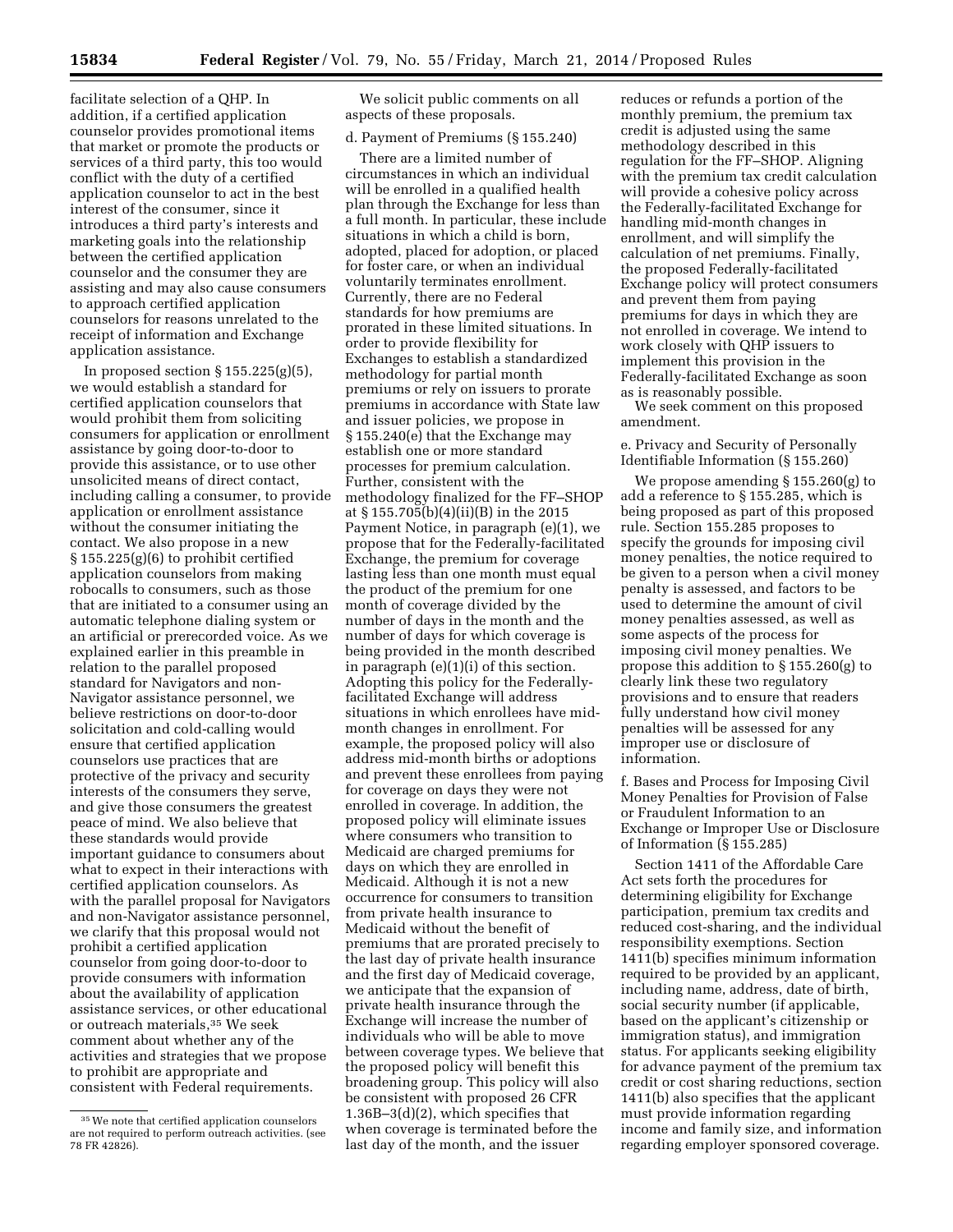For applicants for an exemption from the shared responsibility payment for failure to maintain minimum essential coverage, section 1411(b) also requires submission of information relevant to the specific exemption sought by the applicant. In addition, section 1411(g) of the Affordable Care Act also requires that any person who receives information provided by an applicant under section 1411(b), whether directly from the applicant, by another person at the request of the applicant, or from a Federal agency may use the information only for the purposes of, and to the extent necessary in, ensuring the efficient operation of the Exchange. Finally, section 1411(h) specifies the civil money penalties which can be imposed for the provision of false or fraudulent information as well as for the improper use and disclosure of information. In § 155.285, we propose to regulate on this statutory authority to impose civil money penalties for the provision of false and fraudulent information in violation of section 1411(h)(1) of the Affordable Care Act and the improper use and disclosure of information in violation of section 1411(g) of the Affordable Care Act.

In § 155.285(a), in accordance with the grounds on which penalties may be imposed as specified in section 1411(h) of the Affordable Care Act, we propose the circumstances in which HHS may impose civil money penalties (CMPs) on a person if HHS determines that the person has provided false or fraudulent information as prohibited by section 1411(h)(1) or improperly used or disclosed information in violation of section 1411(g). We want to ensure that any person who does not comply with relevant statutory and regulatory provisions, which limit the ways in which information provided by an applicant or from a Federal agency can be used, may be appropriately penalized. HHS may impose CMPs for three specific types of actions related to the provision of false or fraudulent information and the improper use of information. HHS intends to work in collaboration with States to oversee, monitor, and enforce compliance with § 155.285 in order to protect consumers, avoid duplication of efforts, and provide consistent enforcement practices.

Section 1411(b) specifies the information that is required to be provided by an applicant for enrollment in a QHP offered through an Exchange in the individual market, for premium tax credits or cost sharing reductions, or for an exemption from the individual shared responsibility payment based on the individual's status as a member of an exempt religious sect or division, as

an Indian, or as an individual eligible for a hardship exemption, or based on the individual's lack of affordable coverage or the individual's status as a taxpayer with household income less than 100 percent of the poverty line. In  $\S 155.285(a)(1)(i)$ , we propose that if any person (as defined at proposed § 155.285(a)(2)) fails to provide correct information under section 1411(b) of the Affordable Care Act and such failure is attributable to negligence or disregard of any regulations of the Secretary, the person may be subject to a CMP. For purposes of this subsection, the terms ''negligence'' and ''disregard'' have the same meaning as those in section 6662 of the Code. Thus, we propose that ''negligence'' includes any failure to make a reasonable attempt to provide accurate, complete, and comprehensive information, and the term ''disregard'' includes any careless, reckless, or intentional disregard for any rules or regulations of the Secretary. Under proposed § 155.285(a)(1)(i), if a person fails to make a reasonable attempt to provide accurate, complete and comprehensive information and as a result provides incorrect information, the person may be subject to a CMP.

Second, in § 155.285(a)(1)(ii), we propose that if a person knowingly and willfully provides false or fraudulent information under section 1411(b) of the Affordable Care Act, the person may be subject to a CMP. Here, HHS must find that a person provided false or fraudulent information ''knowingly and willfully.'' This provision aims to ensure that any person who intentionally provides information required under section 1411(b) of the Affordable Care Act that the person knew to be false could be subject to a CMP. In addition, if consumer assistance personnel such as an agent, broker, Navigator, certified application counselor, or non-Navigator assistance personnel, were to in some manner directly provide false or incorrect information required under section 1411(b), they may also be subject to a CMP. If consumer assistance personnel subject to § 155.206 of this subpart were to engage in this type of behavior, we propose that it should be left to HHS' discretion to determine whether it was appropriate to impose a CMP under this regulation, or under § 155.206 of this subpart, if applicable. We note that § 155.206 would only apply to Navigators, certified application counselors, and non-Navigator assistance personnel in a Federallyfacilitated Exchange and that violations of § 155.285 may not necessarily also constitute violations of § 155.206. In

such instances where consumer assistance personnel may be subject to a CMP under both §§ 155.206 and 155.285, we have considered specifying that HHS may only impose a CMP under § 155.285. However, we propose that it should be left to HHS' discretion to determine whether it would be appropriate to impose a CMP under § 155.206 or § 155.285. We seek comment on this proposal and whether any alternative approaches should be used.

Third, in § 155.285(a)(1)(iii), we propose that if a person knowingly and willfully uses or discloses information in violation of Affordable Care Act section 1411(g), the person may be subject to a CMP. Section 1411(g) of the Affordable Care Act specifies that any person who receives information required to be provided by an applicant, whether the person receives the information directly or by another person at the request of the applicant, or receives information from a Federal agency that has been verified as being consistent or inconsistent with the records of that Federal agency, may use the information only for the purposes of, and to the extent necessary in, ensuring the efficient operation of the Exchange. We will refer to the personally identifiable information (PII) described in the previous sentence as ''Exchange PII'' for the purposes of this section. Section 1411(g) of the Affordable Care Act also specifies that any person who receives Exchange PII may not disclose the information to any other person except as provided in section 1411 of the Affordable Care Act. Section 155.260(a)(1) and (2) implement section 1411(g) of the Affordable Care Act by specifying that an Exchange may only use or disclose Exchange PII to carry out the functions described at § 155.200 or to carry out additional functions which the Secretary has determined ensure the efficient operation of the Exchange and for which the individual has provided consent for his or her information to be so used or disclosed.

In  $\S 155.285(a)(1)(iii)(A)$  through (C), we propose types of activities that would be in violation of section 1411(g) of the Affordable Care Act. Because § 155.260 further describes the limitations on the use and disclosure of Exchange PII, we propose that any use or disclosure of Exchange PII that violates relevant privacy and security standards established by the Exchange pursuant to § 155.260 of this subpart may constitute a violation of section 1411(g) of the Affordable Care Act. We also propose that any other use or disclosure that has not been determined by the Secretary to ensure the efficient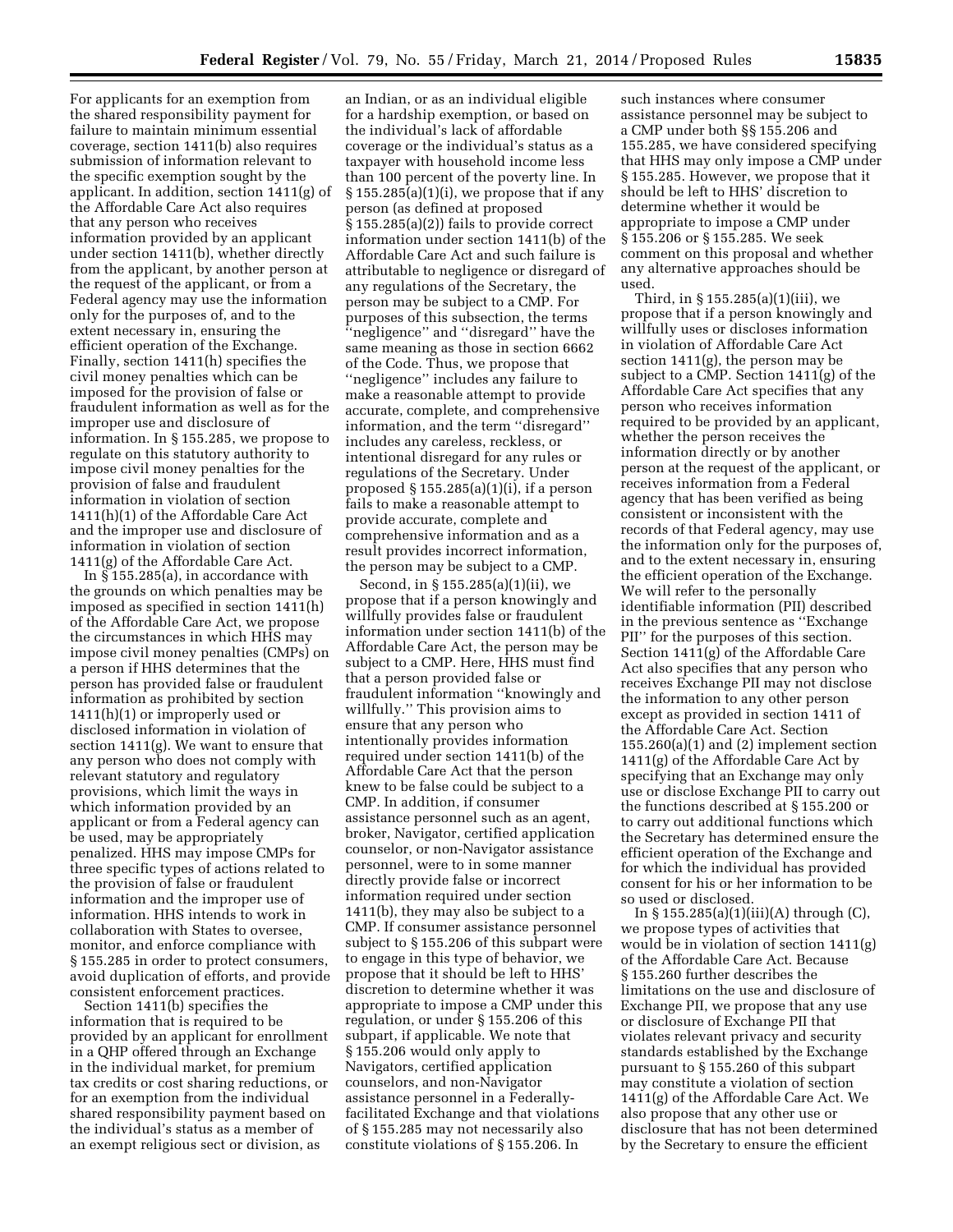operation of the Exchange be compliant with section  $1411(g)(2)(A)$  of the Affordable Care Act pursuant to § 155.260(a), and which is not necessary to carry out a function described in a contract with a non-Exchange entity executed pursuant to § 155.260(b)(2) of this subpart, may constitute a violation of section 1411(g) Affordable Care Act. More specific examples of activities that would violate section 1411(g) Affordable Care Act include a person selling lists of Exchange PII belonging to individuals who apply for enrollment or enroll in an Exchange qualified health plan, or a non-Exchange entity using the PII of individuals who sought enrollment in an Exchange qualified health plan to market products or services to those individuals. We note that without the express, specific consent of the consumer for their PII to be used for marketing purposes, use of Exchange PII for marketing purposes is prohibited by section 1411(g). In addition, we note that any person who obtains specific consent from an applicant or enrollee to use PII for marketing purposes must clearly inform the applicant or enrollee that the marketing activities have no relationship to or bearing on an eligibility determination for or enrollment in the Exchange. To the extent any person plans to obtain such consent to market products to Exchange applicants and enrollees, the person should be prepared to provide proof of consent upon request by the agency during the course of the agency's normal oversight activities.

In § 155.285(a)(2), we propose a definition of the term ''person.'' We propose that for purposes of this regulation, the term ''person'' should be defined to include, but should not be limited to, all individuals; corporations; Exchanges; Medicaid and CHIP agencies; other entities gaining access to PII submitted to an Exchange to carry out additional functions which the Secretary has determined ensure the efficient operation of the Exchange pursuant to  $155.260(a)(1)$ ; and non-Exchange entities as defined in § 155.260(b) of this subsection, which includes agents, brokers, Web-brokers, QHP issuers, Navigators, certified application counselors, in-person assistors, and other third party contractors. The term ''person'' would also include the employees of the aforementioned entities. We propose to define the term very broadly because there are several different types of individuals and entities that could engage in the actions enumerated in § 155.285(a)(1), and we hope to ensure

that all such individuals and entities are aware of the penalties they could incur. We seek comment on these proposals.

In § 155.285(b), we propose the factors that HHS may take into consideration when determining the amount of CMPs to impose. We propose in § 155.285(b)(1) that HHS may take into account factors that include, but are not limited to, the following factors: the nature and circumstances of the conduct including the number of individual violations; the severity of the violations; the person's history with the Exchange, including any prior violations that would indicate whether the violation is an isolated occurrence or represents a pattern of behavior; the length of time during which the violation(s) occurred; the number of individuals affected or potentially affected; and the extent to which the person received compensation or other consideration associated with the violation. We also propose in § 155.285(b)(2) that HHS take into account the nature and extent of the harm resulting from the action, including the number of individuals affected; whether the violation resulted in financial harm; whether there was harm to an individual's reputation; whether the violation hindered or could have hindered an individual's ability to obtain health care coverage; the actual or potential impact of the provision of false or fraudulent information or of the improper use or disclosure of information; and whether any person received a more favorable eligibility determination for enrollment in a QHP or insurance affordability program, such as greater advance payment of the premium tax credits or cost-sharing reduction than he or she would be eligible for if the correct information had been provided.

In  $\S 155.285(b)(3)$ , we implement the reasonable cause exception of section 1411(h)(1)(A)(ii) of the Affordable Care Act pursuant to which no penalty will be imposed under § 155.285(a)(1)(i) if HHS determines that there was a reasonable cause for the failure to provide correct information required on an Exchange application and that the person acted in good faith. We feel that this reasonable cause exception is very important to ensure that no CMP may be imposed for a situation in which a person was acting in good faith.

In § 155.285(c), we propose maximum penalties for each different type of violation, in accordance with the statutory limitations set forth in section 1411(h) of the Affordable Care Act. Section 155.285(c)(1) addresses maximum penalties for provision of incorrect information, where such failure is attributable to negligence or

disregard of any rules or regulations of the Secretary, and for knowing and willful provision of false or fraudulent information in violation of section 1411(h) of the Affordable Care Act. We propose that the maximum penalty may be imposed on a per application basis, as defined at proposed § 155.285(c)(1)(iii), during a single ''plan year.'' We propose to use the definition for ''plan year'' at § 155.20, where a ''plan year'' means a consecutive 12 month period during which a health plan provides coverage for health benefits and which may be a calendar year or otherwise. In  $\S 155.285(c)(1)(i)$ , we propose that any person who fails to provide correct information as specified in § 155.285(a)(1)(i) may be subject to a maximum CMP, as specified in section 1411(h)(1)(A)(i) of the Affordable Care Act, for each ''application'' on which the person fails to provide correct information. In  $\S 155.285(c)(1)(ii)$ , we propose that any person who knowingly and willfully provides false information as specified in  $\S 155.285(a)(1)(ii)$  may be subject to a maximum CMP, as specified in section  $1411(h)(1)(A)(i)$  of the Affordable Care Act, for each application on which the person knowingly and willfully provides false information. Since we are proposing that we would impose a penalty on a plan year basis, if a person were to elect to use the same information which he or she entered on an initial application for the subsequent plan year, and the person had knowingly and willfully entered false information on an application as described in § 155.285(c)(1)(ii), the person may be subject to two CMPs, each up to the maximum CMP specified in section 1411(h)(1)(A)(i) of the Affordable Care Act, based on the provision of false information for two plan years.

In  $§ 155.285(c)(1)(iii)$ , we propose that for the purposes of this subsection, an ''application'' is defined as a submission of information whether submitted through an online portal, over the telephone through a call center, or through a paper submission process. This submission of information is provided in relation to any of the following: An eligibility determination; an eligibility redetermination based on a change in an individual's circumstances; or an annual eligibility redetermination for either enrollment in a qualified health plan, for premium tax credits or cost sharing reductions, or for an exemption from the individual shared responsibility payment. By proposing this definition of application, we intend for each submission of information, regardless of the means of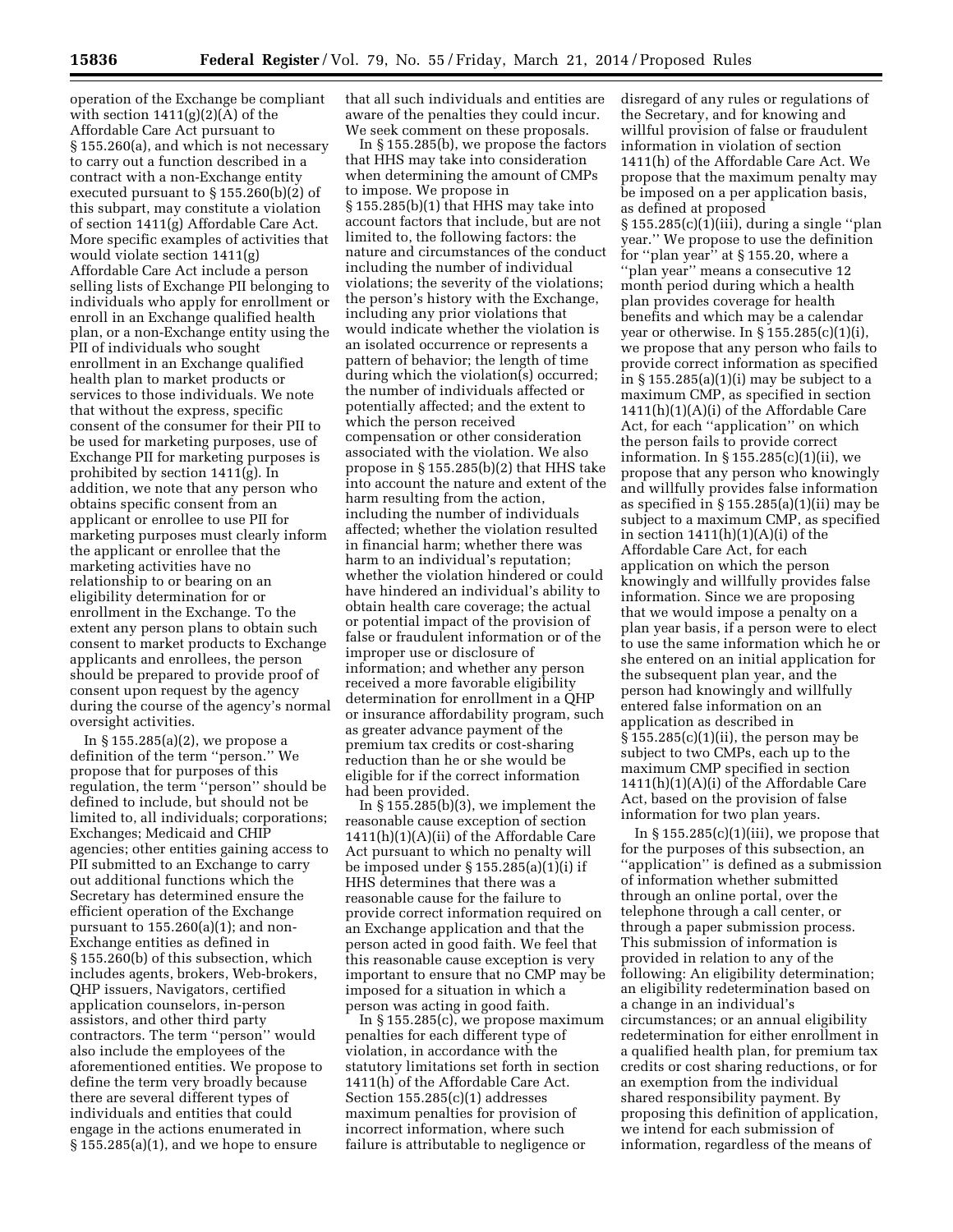submission, to be considered a distinct application. For example, where a person submits an initial application for enrollment in a QHP, and later updates his or her information to reflect a change in circumstance, we propose that this person would have submitted two applications. We anticipate that there may be situations where a person submits a false piece of information on an initial application for coverage, and this false information could be seen as re-submitted on a second application in the same plan year. We propose to provide HHS flexibility in such situations as that described above so that HHS may, in its discretion, and depending on the particular facts of the case, determine the number of incorrect pieces of information submitted, and therefore determine the appropriate penalty for this situation. We solicit comment on this proposal as well as on alternate methods through which HHS could determine the appropriate amount of penalties to impose.

In § 155.285(c)(2), we propose that any person who knowingly or willfully uses or discloses information as specified in  $\S 155.285(a)(1)(iii)$  may be subject to a CMP. We propose in § 155.285(c)(2)(i) that a person may be subject to a maximum CMP, as specified in section 1411(h)(2) of the Affordable Care Act, for each use or disclosure described in paragraph (a)(1)(iii) of this section, per use or disclosure. We also propose to define, in § 155.285(d)(2)(ii) that a use or disclosure includes one separate use or disclosure of a single individual's PII that the person against whom a civil money penalty may be imposed has made. For example, if an agent were to sell a list of 100 consumers' names and other identifiable information to another entity, the proposed definition of a use or disclosure would mean that HHS could impose a total of 100 CMPs, each with a maximum penalty of the amount specified in section1411(h)(2) of the Affordable Care Act because the agent had disclosed the PII of 100 individuals. In  $\S 155.285(c)(3)$ , we also propose that these penalties may be imposed in addition to any other penalties that may be prescribed by law.

In § 155.285(d), we propose standards for a notice of intent to issue a CMP that HHS must send to the person against whom the CMP is being imposed. We propose that the written notice will be either hand delivered, sent by certified mail, return receipt requested, or sent by overnight delivery service with signature upon delivery required. In § 155.285(d)(1)(i)–(viii), we propose eight elements that must be included in the notice. The elements which must be

included are as follows: (1) A description of the findings of fact regarding the violations with respect to which the CMP is proposed; (2) the basis and reasons why the findings of fact subject the person to a penalty; (3) any circumstances described in § 155.285(c) that were considered in determining the amount of the proposed penalty; (4) the amount of the proposed penalty; (5) an explanation of the person's right to a hearing under any applicable administrative hearing process; (6) a statement that the failure to request a hearing within 60 calendar days after the date of the notice permits the assessment of the proposed penalty; and (7) information explaining how to file a request for a hearing and the address to which the hearing request must be sent. We propose that the person may request a hearing before an ALJ on the proposed penalty by filing a request pursuant to the procedure that will be outlined in the notice of intent to issue a penalty that the person receives.

In § 155.285(e), we propose the consequences for a person who fails to request a hearing in a timely manner. We propose that HHS may assess the proposed CMP 60 calendar days after the date of issuance printed on the notice of intent to issue a CMP. In  $\S 155.285(e)(1)$ , we propose that HHS will notify the person in writing of any penalty that has been imposed, the means by which the person can satisfy the penalty, and the date on which the penalty is due. We propose in § 155.285(e)(2) that a person has no right to appeal a penalty with respect to which the person has not timely requested a hearing. We believe 60 days is a sufficient period for a person to request a hearing. We seek comment on these proposals.

In § 155.285(f), we propose to use the existing appeals framework in regulation at 45 CFR Part 150, Subpart D. We propose to exclude §§ 150.461, 150.463, and 150.465 based on their lack of applicability to § 155.285. In § 155.285(g), we propose that CMS and OIG will share enforcement authority to impose the CMPs in § 155.285. In  $\S 155.285(g)(1)$ , we propose that CMS may impose CMPs for any of the violations at § 155.285(a). In  $\S 155.285(g)(2)$ , we propose that OIG may impose CMPs for violations specified at § 155.285(a)(1)(ii) and (iii) in place of imposition of penalties by CMS. We believe OIG has the investigative capabilities which would be necessary to determine whether a person performed an action knowingly and willfully, a finding which would be required before imposing a CMP for the

violations specified at § 155.285(a)(1)(ii) and (iii). In light of our proposal to allow OIG to impose CMPs for violations specified at § 155.285(a)(1)(ii) and (iii), we anticipate that OIG would amend its regulations at part 1003 of Chapter V of title 42 to encompass the standards set forth in this section. We seek comment on the proposed use of the regulatory framework for appeals at 45 CFR Part 150, Subpart D and on the question of whether any other regulatory framework used by HHS for appeals presents a more appropriate framework.

In  $\S 155.285(h)$ , we propose a settlement authority provision to ensure CMS is able to settle any issue or case described in § 155.285(a) if necessary. Finally, in § 155.285(i), we propose a six year statute of limitations, beginning from the date on which the violation occurred, within which HHS may impose a CMP against a person. We seek comment on the proposed 6 year statute of limitations.

3. Subpart D—Exchange Functions in the Individual Market: Eligibility Determinations for Exchange Participation and Insurance Affordability Programs

a. Verification of Eligibility for Minimum Essential Coverage Other Than Through an Eligible Employer-Sponsored Plan (§ 155.320)

In  $\S 155.320(d)(4)$ , we established an option under which a State Exchange could rely on HHS to conduct verifications of enrollment in an eligible employer-sponsored plan and eligibility for qualifying coverage in an eligible employer-sponsored plan for purposes of eligibility for advance payments of the premium tax credit. This option was made available for eligibility determinations that are effective on or after January 1, 2015. Under this option, a State Exchange would need to develop an interface through which to transfer information to HHS, HHS would need to develop a way to receive and process the information, check data sources, potentially communicate with consumers, and then return information to the State Exchange, and the State Exchange would need to modify systems to integrate this response into what should otherwise be a near-realtime eligibility process. Responsibilities for customer service would likely be split across the State Exchange and HHS, which would be difficult to coordinate and increase administrative costs.

Accordingly, we have determined that the benefit gained by having HHS provide this function is far outweighed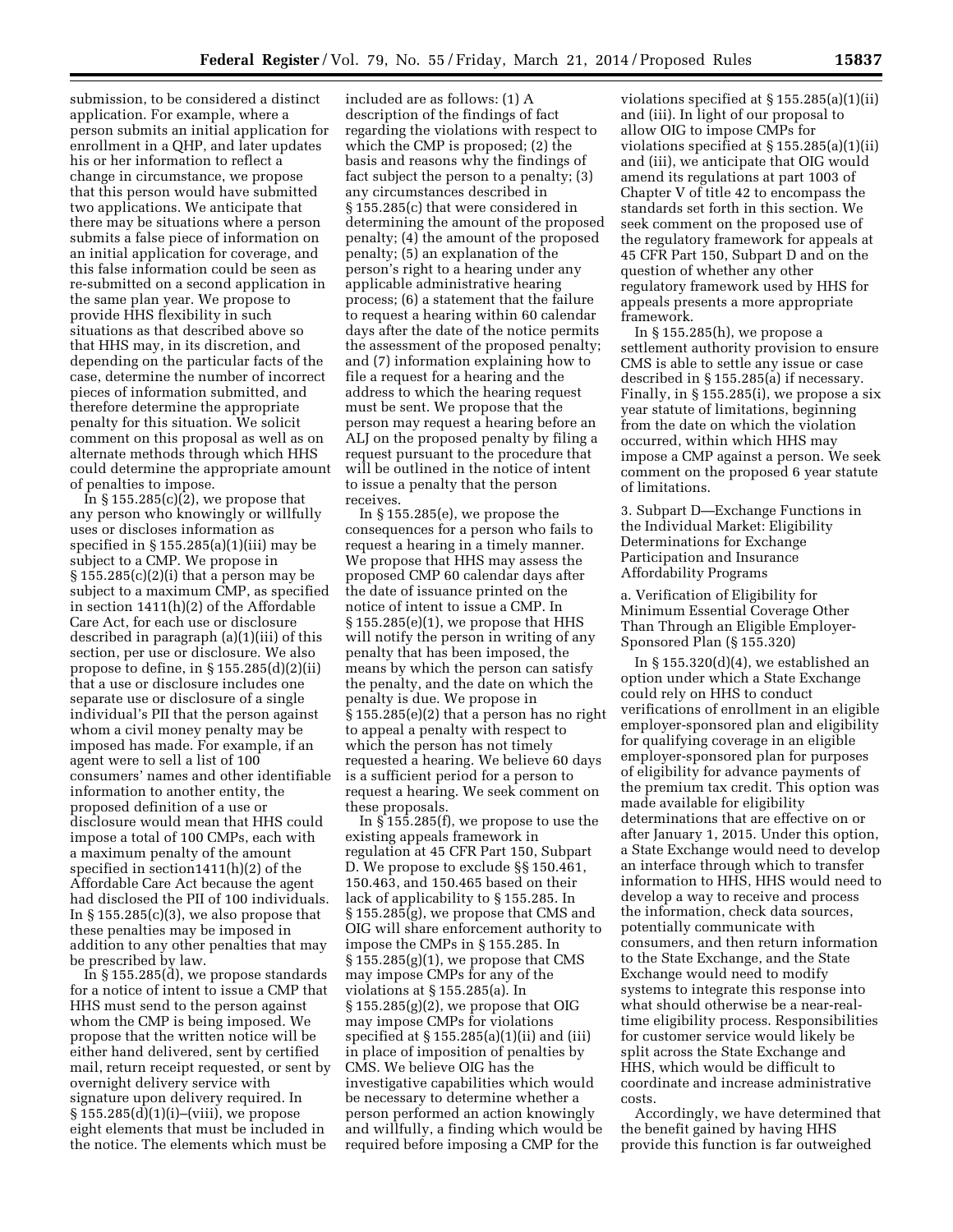by the information technology development and administrative and consumer complexity that would be introduced for a State through this approach. As such, we propose to strike paragraph (d)(4). We remain committed to working with State Exchanges to develop effective solutions for verifying enrollment in an eligible employersponsored plan and eligibility for qualifying coverage in an eligible employer-sponsored plan, and will work to make any additional electronic data sources that are accessible to HHS equally available to State Exchanges. We note that this proposed modification does not change the substantive rules regarding the verification of enrollment in an eligible employer-sponsored plan and eligibility for qualifying coverage in an eligible employer-sponsored plan. Therefore, the change does not affect program integrity.

b. Eligibility Redetermination During a Benefit Year (§ 155.330)

We propose a technical correction in paragraph (d)(2)(ii) to remove the reference to paragraph (e)(3) of this section. In the final rule titled, ''Medicaid and Children's Health Insurance Programs: Essential Health Benefits in Alternative Benefit Plans, Eligibility Notices, Fair Hearing and Appeal Processes, and Premiums and Cost Sharing; Exchanges: Eligibility and Enrollment'', 78 FR 32319, we previously removed paragraph (e)(3) from this section. As such, we now clarify that paragraph (d)(2)(ii) should only refer to the standards specified in paragraph (e)(2) of this section.

4. Subpart E—Exchange Functions in the Individual Market: Enrollment in Qualified Health Plans

a. Enrollment of Qualified Individuals in a QHP (§ 155.400)

In § 155.400, we propose to add paragraph (e). In this paragraph, we propose to establish that the Exchange would provide instructions to issuers regarding payment of the first month's premium for enrollments. Additionally, in § 156.265 we propose to establish a requirement for issuers in the Federallyfacilitated Exchanges regarding payment due dates to collect premiums no later than the day before the coverage effective date. Our intention is to give the Exchange the flexibility to establish policy and process rules regarding premium payment.

We also propose to add paragraph (f), which would authorize Exchanges to provide requirements to QHP issuers regarding the instructions for processing electronic enrollment-related transactions.

b. Initial and Annual Open Enrollment Periods (§ 155.410)

In 45 CFR 155.410 $(d)$ , we specify that starting in 2014, the Exchange must provide a written annual open enrollment notification to each enrollee no earlier than September 1, and no later than September 30. In 45 CFR 155.335(d), we specify that notice of annual redetermination for coverage effective January 1, 2015 be provided as a single, consolidated notice with the notice specified in 45 CFR 155.410(d). In the 2015 Payment Notice, we amended 45 CFR 155.410(e) to specify that for the benefit year beginning on January 1, 2015, the annual open enrollment period begins on November 15, 2014. Accordingly, we believe that it is appropriate to modify the timing of the notice of annual open enrollment and annual redetermination. Two options we could consider for this notice include, but are not limited to: (1) Shifting the period during which the notice would be sent by a month, so that the notice would be sent no earlier than October 1, and no later than October 31; and (2) shifting the period during which the notice would be sent by a month and lengthening this period so that the notice would be sent no earlier than October 1, and no later than November 15, provided that electronic notices are available for any consumer who contacts the Exchange on November 15. We solicit comment on which of these options we should implement, or if we should implement another option.

c. Special Enrollment Periods (§ 155.420)

In 45 CFR 155.420, we set forth provisions for special enrollment periods. We now propose amending  $\S 155.420(b)(2)(ii)$ , (d)(1), (d)(6)(iii) and (e), which pertain to the special enrollment period for loss of coverage; § 155.420(b)(2)(i) and (iii), which pertain to effective dates for certain special enrollment periods; and § 155.420(c), to address the length of the special enrollment periods.

In paragraph  $(b)(2)(i)$ , we propose to provide flexibility for coverage effective dates in the case of birth, adoption, placement for adoption, or placement in foster care. We continue to require the Exchange to ensure that coverage is effective for a qualified individual or enrollee on the date of birth, adoption, placement for adoption, or placement in foster care, but we allow Exchanges to permit the qualified individual or enrollee to elect a later coverage effective date. If the Exchange permits

the qualified individual or enrollee to elect a later coverage effective date, the Exchange must ensure coverage is effective on the date elected by the qualified individual or enrollee. We are considering establishing parameters for the dates that may be chosen by the qualified individual or enrollee.

In  $\S 147.104(b)(2)$ , we specified that, ''a health insurance issuer in the individual market must provide, with respect to individuals enrolled in noncalendar year individual health insurance policies, a limited open enrollment period . . .'' Accordingly, in order to align Exchange regulations with those of the broader insurance market, in paragraph (d)(1), we propose that the Exchange permit qualified individuals and their dependents to enroll in or change from one QHP to another if they are enrolled in a non-calendar year individual health insurance policy in 2014 described in § 147.104(b)(2), even if such non-calendar year policies are renewing. Thus, consumers whose individual health insurance policies that renew outside the Exchange open enrollment period have an opportunity to enroll in an Exchange, just as they would if their policies renewed during the Exchange open enrollment period. Without this addition, consumers with individual health insurance policies renewing outside the Exchange open enrollment period would be required to renew such policies, and wait to terminate the policies during the Exchange open enrollment period, should they wish to enroll in the Exchange, thus disadvantaging these consumers as compared to consumers enrolled in calendar year individual market policies.

In 26 CFR 1.5000A–2(b)(1)(ii)(C), the Secretary of the Treasury specified that coverage of pregnancy-related services under section  $1902(a)(10)(A)(i)(IV)$  and (a)(10)(A)(ii)(IX) of the Social Security Act (42 U.S.C. 1396a(a)(10)(A)(i)(IV),  $(a)(10)(A)(ii)(IX)$  was not minimum essential coverage. In order to ensure that women losing eligibility for coverage of pregnancy-related services as described above are not left without an option to enroll in a QHP after the conclusion of Medicaid eligibility, in paragraph (d)(1), we propose that the Exchange permit qualified individuals and their dependents to enroll in a new QHP if they lose eligibility for such pregnancy-related services. We note that HHS may designate certain specific pregnancy-related programs to be minimum essential coverage under section  $5000A(f)(1)(E)$  of the Affordable Care Act, though we propose to require this special enrollment period, regardless. We solicit comments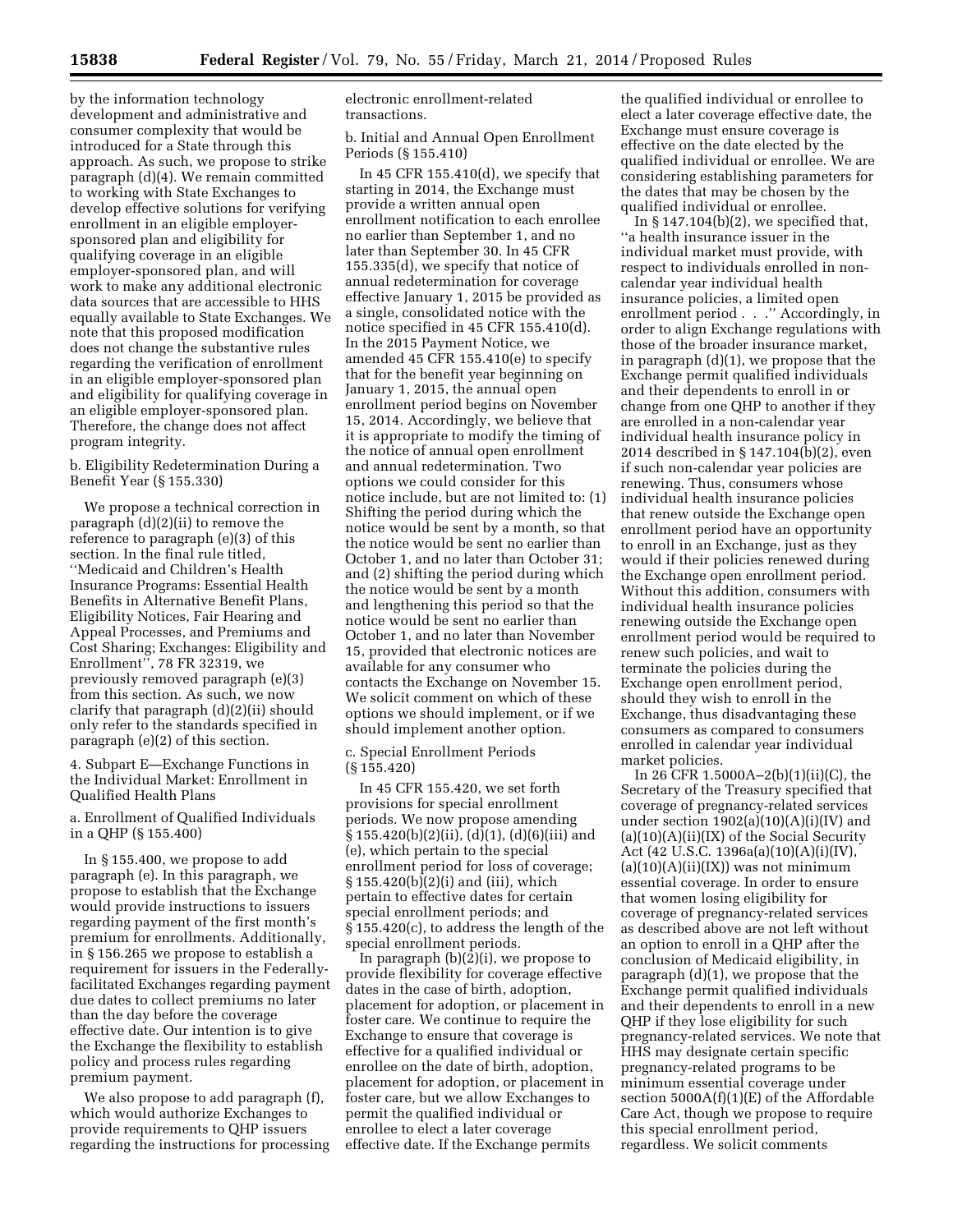regarding whether there are other situations in which an individual loses coverage that is not defined as minimum essential coverage, such as AmeriCorps coverage, and should be provided with a special enrollment period.

We propose to add to paragraph (c) to specify that the Exchange must permit qualified individuals and their dependents to access the special enrollment periods described in paragraph (d)(1) for up to 60 days prior to the end of the qualified individual's or his or her dependent's existing coverage. This is consistent with existing regulations in paragraph (d)(6)(iii) that are specific to an individual who is enrolled in an eligible employer-sponsored plan who is determined newly eligible for advance payments of the premium tax credit based in part on a finding that such individual is ineligible for qualifying coverage in an eligible employersponsored plan. To improve the clarity and structure of this rule, we propose to move the language in paragraph (d)(6)(iii) regarding the 60 days prior access to the SEP to paragraph (c). The proposed change, to paragraph (d)(1) that would expand the ability to report a change in advance to all individuals who are described in paragraph  $(d)(1)$  is designed to allow an individual who is losing eligibility for coverage outside the Exchange to transition to coverage offered through an Exchange without a gap in coverage, but with protections to ensure that advance payments of the premium tax credit are not provided in advance of the loss of eligibility for minimum essential coverage outside the Exchange. Accordingly, we note that individuals are not eligible for advance payments of the premium tax credit until they are no longer enrolled in minimum essential coverage outside the Exchange. Lastly, we propose to make conforming changes to paragraphs (b)(2)(ii) and (e) to align with the changes in terminology proposed in paragraph (d)(1).

In paragraphs  $(d)(4)$ ,  $(d)(5)$ ,  $(d)(9)$  and (d)(10), we provide special enrollment periods for errors, contract violations, exceptional circumstances and misconduct. Existing paragraph (b)(2)(iii) specifies that for a plan selection made during one of the special enrollment periods under paragraphs  $(d)(4)$ ,  $(d)(5)$ , and  $(d)(9)$ , coverage must be effective on an appropriate date based on the circumstances of the special enrollment period, in accordance with guidelines issued by HHS, and provides two options for that effective date. We propose to add special enrollment periods triggered

under paragraph (d)(10) to those special enrollment periods for which these special coverage effective dates are available. In order to ensure that the Exchange has sufficient flexibility with which to address the types of scenarios that may trigger these special enrollment periods, we propose to amend paragraph (b)(2)(iii) to remove the restriction to these two options. The resulting regulatory text would allow the Exchange to set an effective date based on what is appropriate to the circumstances, in accordance with any guidelines issued by HHS. Similarly, in order to ensure that the Exchange sets the length of these same special enrollment periods to be appropriate to the circumstances of the specific enrollment period, we propose to modify paragraph (c) to specify that the Exchange may define the length of these special enrollment periods as appropriate based on the circumstances of the special enrollment period, in accordance with any guidelines issued by HHS. We believe that this flexibility is important to ensure that the special enrollment periods can be implemented as intended.

Section 155.420(e) clarifies what qualifies as loss of coverage for purposes of the special enrollment period described in paragraph (d)(1). We propose to modify this paragraph to clarify that voluntary termination does not qualify as loss of coverage for purposes of a special enrollment period, since the intent of this special enrollment period is to ensure that an individual who is losing coverage can transition to the Exchange without interruption, and not to allow an individual to switch from another form of coverage to the Exchange during the year when the other form of coverage remains available and he or she does not qualify for another special enrollment period described in this section. We solicit comments regarding this clarification.

#### d. Termination of Coverage (§ 155.430)

We propose to add paragraph (e) to § 155.430 to establish the difference between a termination and a cancellation and establish the significance of a reinstatement action in the context of QHP coverage offered through an Exchange. Specifically, we propose to specify that a cancellation is a specific type of termination action taken either prior to or after the effective date of coverage that ends a qualified individual's coverage on or before the effective date, thus rendering coverage as never effective. In contrast, a termination is an action taken after the effective date of coverage that ends an

enrollee's coverage effective on a date after the coverage effective date. In a cancellation, the effect of the QHP's action would be that a qualified individual never receives coverage from the QHP, whereas in a termination the QHP covers the enrollee for some period of time and would be liable for covered services that the enrollee received during the time period between the coverage effective date and the termination date, under the terms of the coverage. A reinstatement action is a correction of an erroneous termination or cancellation action resulting in restoration of an enrollment with no break in coverage.

In addition to establishing the difference between cancellations and terminations, we also propose that an Exchange may establish operational standards for QHP issuers for implementing terminations, cancellations, and reinstatements. Enrollment systems for both SBEs and the FFE continue to evolve, and we believe that the Exchange's ability to issue operational instructions will enable both the Exchange and the issuer community to respond more effectively to changing systems and changing processes. We believe the effectiveness of this approach has been demonstrated in other programs administered by CMS, specifically the Medicare Advantage and Medicare Part D programs.

Further, we are proposing to clarify in paragraph (d)(6) that the termination effective date being the day before the effective date of coverage in the new QHP would also apply in cases of retroactive enrollments. This could occur when a consumer is granted a special enrollment period to change QHPs with a retroactive coverage effective date under 155.420(b)(2)(iii). For coverage that is terminated retroactively, CMS will adjust any applicable payments to the original QHP issuer based on the retroactive termination date, in order to recoup any advance payments of the premium tax credit and cost-sharing reductions made to the former issuer for the enrollee. The Exchange would be required to ensure that the former issuer refunds or credits any premium paid to the issuer by the enrollee, reversing claim payments, and ensuring the provision of refunds for out-of-pocket payments made by or for the enrollee for covered benefits and services incurred, during the retroactive coverage period. We seek comment on whether to add a specific requirement to this effect on issuers in Part 156.

Conversely, in the case of a retroactive coverage date, CMS will provide the gaining issuer any applicable advance payments of the premium tax credit and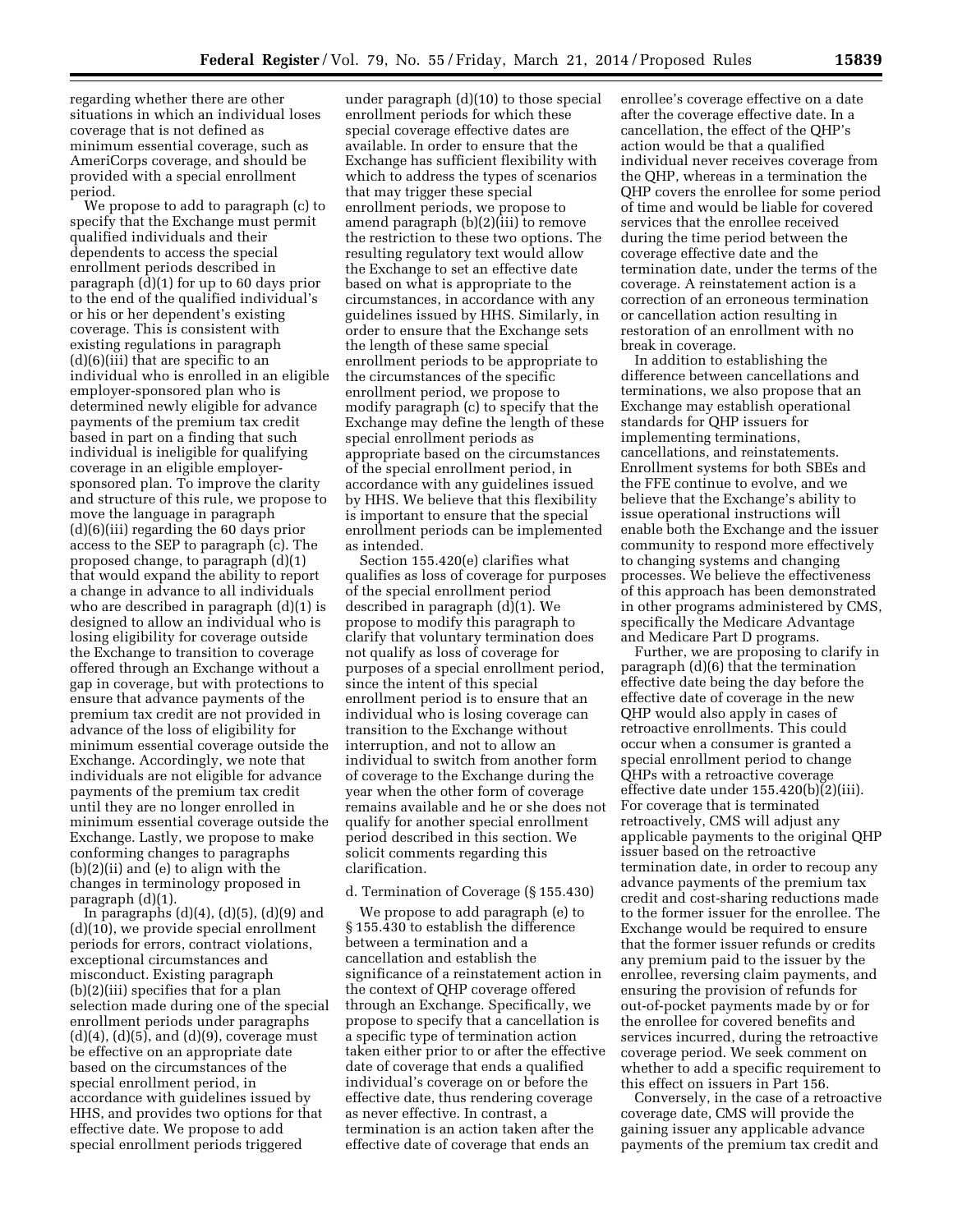cost-sharing reductions based on the retroactive coverage effective date. Costsharing reduction reconciliation will occur for all cost-sharing reductions provided beginning with the retroactive coverage date. The gaining issuer would collect the enrollee's portion of the premium for all months of coverage and will be required to adjudicate the enrollee's claims incurred during the retroactive period, and provide any applicable cost-sharing reductions.

5. Subpart F—Appeals of Eligibility Determinations for Exchange Participation and Insurance Affordability Programs

a. General Eligibility Appeals Requirements (§ 155.505)

In § 155.505, we propose a technical correction to paragraph (b)(4) by removing ''; and'' at the end of the paragraph and adding a period in its place.

#### b. Dismissals (§ 155.530)

In § 155.530, we propose to amend paragraph (a)(1) to provide an additional method for appellants to withdraw appeal requests. The existing provision requires an appellant who wishes to withdraw his or her appeal request to do so in writing (hard copy or electronic). We are proposing to include the alternative for an appellant to withdraw his or her appeal by telephone, if the appeals entity is capable of accepting telephonic withdrawals. In paragraphs  $(a)(1)(i)(A)$  and  $(B)$ , we propose the requirements for providing a telephonic withdrawal process. Specifically, we propose that the appeals entity must record in full the appellant's statement and telephonic signature made under penalty of perjury, and provide a written (in hard copy or electronically) confirmation to the appellant documenting the telephonic interaction. This written confirmation can be captured in the dismissal notice required in the case of a withdrawal under § 155.530(b). We note that a telephonic signature is a verbal acknowledgement in place of a written signature.

The intent of this proposed amendment is to provide a more efficient and convenient method for appellants and appeals entities to conclude an appeal at the request of the appellant. For example, under the current rules, an appeals entity must keep an appeal open and proceed to hearing following an informal resolution in every case where the appellant has not communicated his or her wish to withdraw the appeal in writing, even if the appellant is satisfied with the

informal resolution decision. Because we anticipate that many appellants will not take the step of withdrawing their appeal requests in writing in this scenario, we believe the proposed amendment will provide appellants an easier process through which they can indicate their wish to end the appeals process. In addition, we believe the proposed amendment will also benefit appeals entities by reducing administrative burden, such as the requirement to convene unnecessary hearings described in the example above. The telephonic signature process provides a verifiable record of the appellant's intention to withdraw the appeal and end the appeals process, including where the appellant is satisfied with a result he or she has obtained without fully exhausting the appeals process.

We request comments on this proposed amendment, including the proposed requirements for accepting telephonic withdrawals. We also note that, although the proposed amendments to this provision will put the Exchange rules for withdrawal of an appeal request out of alignment with the Medicaid fair hearing rules, and we seek comment specifically on the impacts of this proposed change. Finally, we note that this proposed amendment also impacts withdrawal procedures for an employer appeal through the crossreference in  $\S 155.555(f)(1)$ , which currently requires withdrawals in writing.

#### c. Employer Appeals Process (§ 155.555)

We propose to amend § 155.555 by redesignating paragraphs (d)(1) through (d)(4) to more clearly delineate between the requirements associated with valid appeal requests versus invalid appeal requests. We note that under this proposed redesignation, paragraph (d)(4) would become new paragraph (d)(2), stating that upon receipt of an invalid appeal request, the appeals entity must promptly and without undue delay send written notice to the employer that the appeal request is not valid because it fails to meet the requirements of this section. New paragraph (d)(2) would also provide introductory language for the requirements provided in paragraphs (d)(2)(i) through (iv). The result of this proposed revisions would be to separate the requirements for valid appeal requests in redesignated paragraph (d)(1) and the requirements for invalid appeal requests in new paragraph (d)(2). 6. Subpart G—Exchange Functions in the Individual Market: Eligibility Determinations for Exemptions

#### a. Required Contribution Percentage

Under section 5000A of the Code, an individual must maintain minimum essential coverage for each month, qualify for an exemption, or make a shared responsibility payment. Sections 5000A(d) and (e) provide for nine categories of exemptions, and authorize the Secretary to determine individuals' eligibility for some of the exemptions, including the hardship exemption. Sections 1.5000A–3(a) through (h) of 26 CFR enumerate the circumstances in which an individual may be exempt from the shared responsibility payment. These grounds for exemption include: (1) Under 26 CFR 1.5000A–3(e), the individual lacks affordable coverage because the individual's annualized required contribution for minimum essential coverage for the month exceeds the required contribution percentage of the individual's household income; (2) the individual has in effect a hardship exemption certification described in 26 CFR 1.5000A–3(h) and issued by an Exchange, as described in 26 CFR 1.5000A–3(h) and, based on the individual's projected household income, will have no affordable coverage; and (3) the individual and one or more employed members of his or her family has been determined eligible for affordable self-only employer-sponsored coverage through their respective employers, but the aggregate cost of employer-sponsored coverage for all the employed members of the family exceeds 8 percent of household income for that calendar year, as described in 45 CFR 155.605(g)(5). Determining eligibility for these exemptions requires comparison between the individual's share of the costs for obtaining minimum essential coverage and a certain percentage of the individual's household income, actual or projected, for the taxable year. Under section 5000A(e)(1)(A) of the Code, the percentage of the individual's household income is 8 percent. Section 5000A(e)(1)(D) of the Code and 26 CFR 1.5000A–3(e)(2)(ii) further provide that, for plan years beginning in any calendar year after 2014, the percentage is determined by the Secretary to reflect the excess of the rate of premium growth between the preceding calendar year and 2013 over the rate of income growth for the period.

Below, we outline and request comments on issues related to various methodologies we are considering for determining the excess of the rate of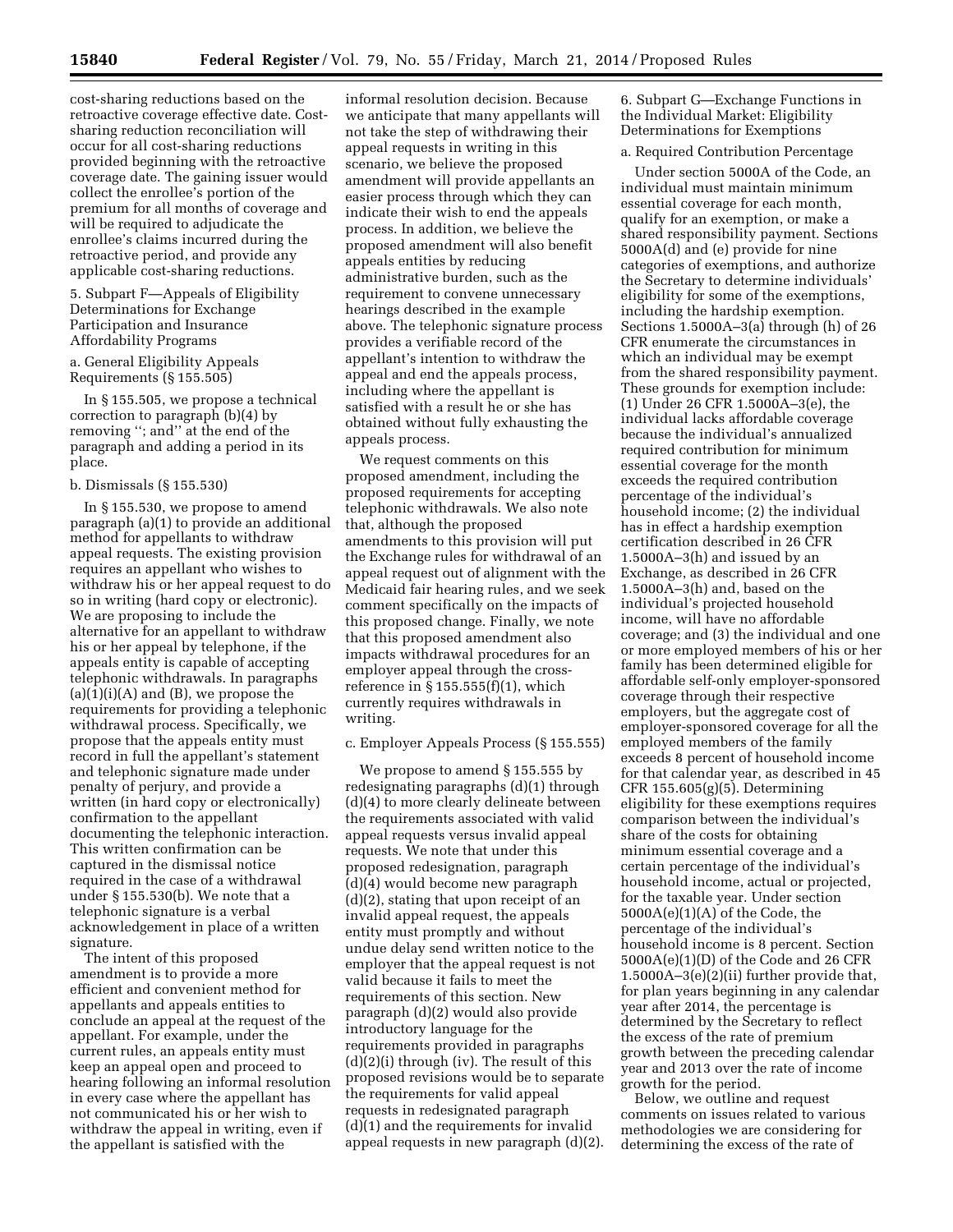premium growth over the rate of income growth. We are considering publishing the excess of the rate of premium growth over the rate of income growth for calendar years after 2015 in the annual HHS notice of benefit and payment parameters. We are also considering modifying § 155.605(g)(5), which currently sets the required contribution percentage at 8 percent, so that the required contribution percentage for this exemption in future years reflects the required contribution percentage for the applicable calendar year.

Methodology for Determining the Excess of Rate of Premium Growth Over Rate of Income Growth

As one possibility, we are considering establishing the rate of premium growth over the rate of income growth for a particular calendar year as the quotient of (x) one plus the rate of premium growth between the preceding calendar year and 2013, carried out to ten significant digits, over (y) one plus the rate of income growth between the preceding calendar year and 2013, carried out to ten significant digits. (To avoid magnifying rounding errors, any ratio of this sort would also be carried out to ten significant digits.) This would be multiplied by the required contribution percentage for 2014, for ease of application, and the result would be rounded to the nearest hundredth of a percent to yield the required contribution percentage for the calendar year. We note that this methodology would lead to a reduction in the required contribution percentage if the ratio of premium growth to income growth is less than one. Allowing for such a possibility would help ensure that changes in the required contribution standard are proportional to changes in the ratio of premiums over income observed in the private market as a whole. In contrast, we are also considering constraining this ratio, the excess of premium growth over income growth, to be greater than or equal to one. In addition, as discussed in further detail below, we are considering constraining the rate of premium growth and/or the rate of income growth to be equal to or greater than zero in any given year, and seek comment of the impact of these constraints on the excess of the rate of premium growth over the rate of income growth. We welcome comment on approaches for determining the excess of the rate of premium growth over the rate of income growth. In particular, we seek comment on whether the excess of the rate of premium growth over income growth should be calculated based on the

difference between the growth rates, the ratio of the growth rates, or through other methods, and whether the result should be subject to other adjustments.

*Premium Growth:* We are considering setting the rate of premium growth for a calendar year to be the premium adjustment percentage for the year. We provided in the 2015 Payment Notice that the premium adjustment percentage, described at 45 CFR 156.130(e), will be published each year in the HHS notice of benefit and payment parameters, and will be used to adjust certain cost-sharing parameters established by the Affordable Care Act. As discussed in the 2015 Payment Notice, the premium adjustment percentage is calculated based on projections of average per enrollee employer-sponsored insurance premiums from the National Health Expenditure Accounts (NHEA), which are calculated by the CMS Office of the Actuary. After the initial years of implementation of market reforms, once the premium trend is more stable, we may propose to change the methodology for calculating the premium adjustment percentage. For 2015, the premium adjustment percentage is 4.213431463 percent. We note that incorporating the premium adjustment percentage into the methodology for determining the required contribution percentage will ensure that adjustments for premium growth are made in a consistent manner across programs established by the Affordable Care Act. We welcome comment on whether we should use the premium adjustment percentage as a measure of premium growth for the purpose of calculating the contribution percentage index. We also seek comment on whether adjustments, such as ceilings or floors, should be made to that index. For example, we are also considering constraining the rate of premium growth to be equal to or greater than zero in any given year. We note the language of section 5000A(e)(1)(D) of the Code could be read to support such an interpretation. That section uses the term ''premium growth,'' which could be read to mean that the statute envisions an adjustment of the required contribution percentage to only incorporate an increase in premiums. However, for purposes of this calculation, we seek comment on whether growth should be interpreted to refer to both positive and negative growth. We also seek comment on whether other data sources or methods should be used, such as alternative NHEA data sources, premium data from the Federal Employee Health Benefits Program, or any of the data sources

discussed in connection with our proposal for the premium adjustment percentage index in the proposed 2015 Payment Notice.

*Income Growth:* We are contemplating calculating the rate of income growth for a calendar year as the percentage by which the per capita GDP for the preceding calendar year exceeds the per capita GDP for 2013, carried out to ten significant digits. In alignment with the premium adjustment percentage, we are considering using the projections of per capita GDP used for the NHEA.36 If we were to use the projection of per capita GDP used for the NHEA as a measure of income growth, the rate of income growth for 2015 would be 3.608458790 percent. We note that GDP is a commonly used measure of income growth, but we are also considering other measures of income, such as indices of wages and salaries, and measures of personal income. We welcome comment on our proposed method for calculating the rate of income growth as well as alternative sources of income data that we should consider. In particular, we request comment on whether adjustments should be made to our data source or methodology, such as ceilings or floors. For example, similar to our discussion of ''premium growth'' above, we note that section 5000A(e)(1)(D) of the Code refers to ''the rate of income growth.'' Again, seek comment on whether growth should be interpreted to refer to both positive and negative growth. We also seek comment on whether we should seek to measure growth in GDP per person under the age of 65 or per worker, or growth in some other form of income index only for persons under the age of 65 or per worker, which may align more closely with certain measures of premium growth.

We seek comment on all aspects of these potential approaches.

b. Options for Conducting Eligibility Determinations for Exemptions (§ 155.625)

In § 155.625, we established an option under which a State Exchange could adopt an eligibility determination for an exemption from the shared responsibility payment that was made by HHS, provided that certain conditions were met. Section 1311(d)(4)(H) of the Affordable Care Act specifies that one of the minimum functions of an Exchange is to, "... grant a certification attesting that . . .

<sup>36</sup>*See* Table 1 in *[http://www.cms.gov/Research-](http://www.cms.gov/Research-Statistics-Data-and-Systems/Statistics-Trends-and-Reports/NationalHealthExpendData/Downloads/Proj2012.pdf)[Statistics-Data-and-Systems/Statistics-Trends-and-](http://www.cms.gov/Research-Statistics-Data-and-Systems/Statistics-Trends-and-Reports/NationalHealthExpendData/Downloads/Proj2012.pdf)[Reports/NationalHealthExpendData/Downloads/](http://www.cms.gov/Research-Statistics-Data-and-Systems/Statistics-Trends-and-Reports/NationalHealthExpendData/Downloads/Proj2012.pdf) [Proj2012.pdf.](http://www.cms.gov/Research-Statistics-Data-and-Systems/Statistics-Trends-and-Reports/NationalHealthExpendData/Downloads/Proj2012.pdf)*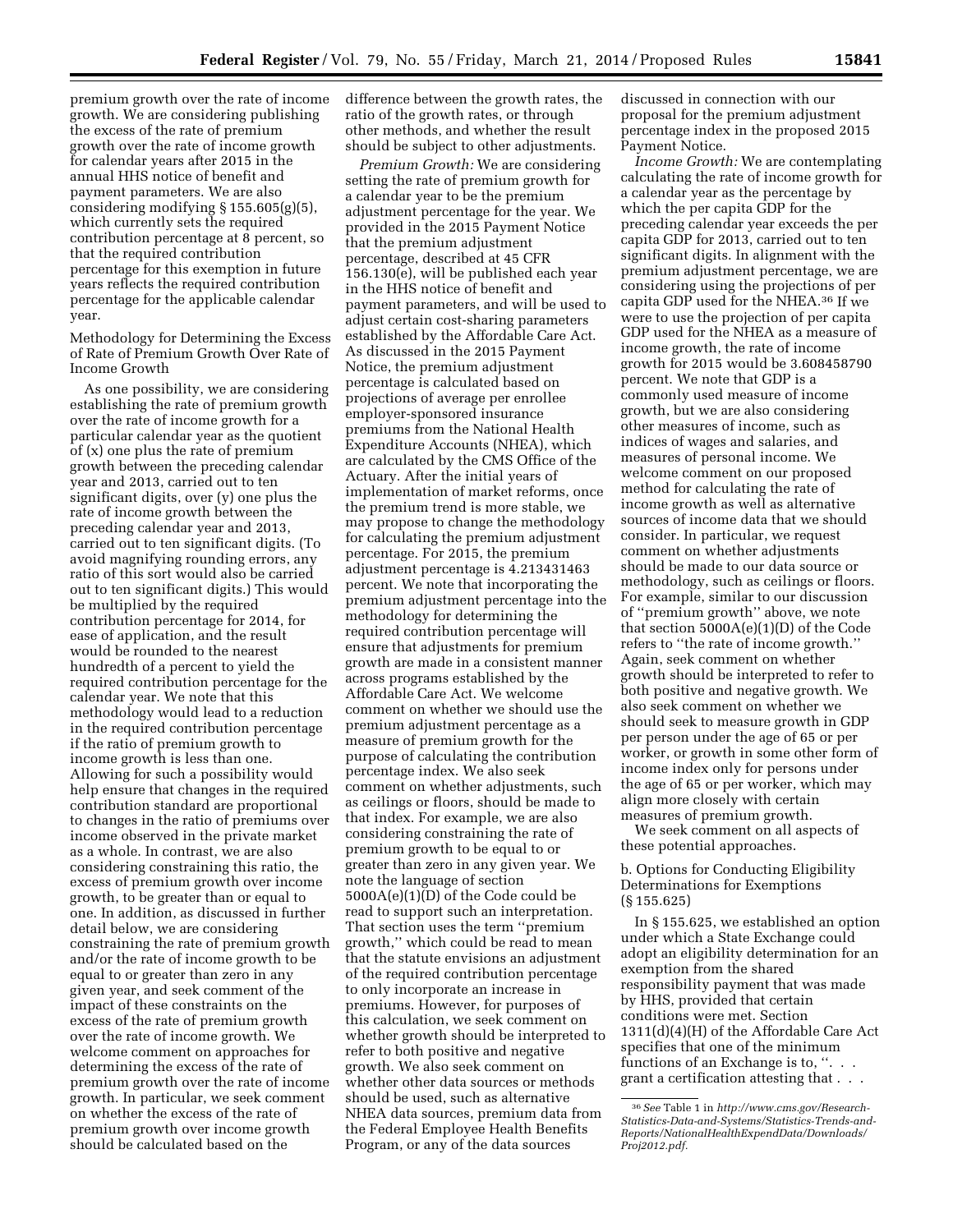an individual is exempt . . .'' Accordingly, § 155.625(b)(2) specified that under this option, effective October 15, 2014, the Exchange would need to accept the exemption application, transmit it securely to HHS, receive the result, and notify the consumer. This process introduces significant information technology development and administrative burden into a process that could otherwise be executed at a single entity. In particular, such an arrangement would require a split of customer service responsibilities, which could make it very difficult for consumers to navigate the process. It also creates challenges for exemptions that involve information that can only be obtained through the eligibility process for insurance affordability programs, like the cost of the lowest-cost bronze plan net of advance payments of the premium tax credit, which is a component of one of the hardship exemptions described in this subpart, and is only available through a State Exchange.

Accordingly, we propose to revise § 155.625 to remove the option for a State Exchange to adopt an eligibility determination for an exemption from the shared responsibility payment made by HHS for applications submitted on or after November 15, 2014 and, for applications submitted before November 15, 2014, to retain the conditions currently imposed for adopting an eligibility determination for an exemption from the shared responsibility payment that was made by HHS under paragraph (b)(1). Under this proposal, HHS would continue to provide support in this area for applications up until that date. HHS has developed and released a set of model paper applications that can be adopted by State Exchanges, and is committed to providing technical assistance to assist State Exchanges in developing the capability to handle the minimum function of granting certificates of exemption.

7. Subpart H—Exchange Functions: Small Business Health Options Program

a. Functions of a SHOP (§ 155.705) Section 155.705(b)(2) and (3) currently provide that, for plan years beginning on or after January 1, 2015, all SHOPs must make available to qualified employers the option of selecting an actuarial value level of coverage as described in section 1302(d)(1) of the Affordable Care Act and making all qualified health plans at that level available to qualified employees (''employee choice''). Based on communications with issuers and State insurance commissioners, HHS has

become concerned that, in some circumstances, implementing employee choice in 2015 might significantly disrupt some small group markets, and might therefore have a negative effect on the ability of small business owners to access coverage. HHS is specifically concerned that in certain circumstances, employee choice might lead to sicker people enrolling in disproportionate numbers in certain plans, which could have the effect of discouraging issuers from participating in the SHOP or causing adverse selection in the market that cannot be fully addressed by the single risk pool provisions of the statute or the premium stabilization programs. We have also heard concerns from issuers and State insurance commissioners that requiring employee choice might reduce issuer participation, leading to minimal value to consumers when there is not broad participation among issuers in the SHOP. At the same time, HHS does not anticipate that these conditions will apply in most markets, and HHS is continuing to work toward implementing employee choice in all SHOPs, because in the long run employee choice will bring significant benefits to small business owners and their employees. Not implementing employee choice may also disrupt the implementation efforts that issuers, States, Exchanges, and other stakeholders have already undertaken.

To address these concerns, we propose to amend § 155.705(b)(2) and (3) to provide for a one year transition policy under which a SHOP would be permitted to not implement employee choice in 2015 under specific circumstances: (1) If employee choice would result in significant adverse selection in the State's small group market that could not be fully remediated by the single risk pool or premium stabilization programs; or (2) if there is an insufficient number of issuers offering qualified health plans or qualified stand-alone dental plans to allow for meaningful plan choice among qualified health plans or qualified stand-alone dental plans for all actuarial value levels in the State's SHOP. We believe that meaningful choice means sufficient competition in the market to allow for participation in the SHOP from multiple issuers throughout the State. Meaningful choice provides affordable, quality plan options throughout the State's SHOP for all actuarial value levels.

Under this proposal, a State regulatory agency, such as the State department of insurance, would submit a recommendation to the SHOP (or in the case of an FF–SHOP, to the

Secretary) in support of either circumstance for plan years beginning in 2015. We are considering whether such a recommendation by the State regulatory agency should include a mitigation plan describing the process the State regulatory agency will take to ensure that full implementation of employee choice in 2016 would not result in the occurrence of either aforementioned circumstance, and seek comment on whether such a plan should be included with the recommendation. We expect that the State would be required to provide in the recommendation to the SHOP concrete evidence that employee choice would result in significant adverse selection in the State's small group market that cannot be remediated through the premium stabilization programs or the single risk pool, or that there would not be a meaningful choice of QHPs and/or stand-alone dental plans in the State's SHOP. The SHOP would then evaluate the State's recommendation and request and determine whether the State's small group market would be significantly adversely affected by the implementation of employee choice. In the FF–SHOPs, CMS would seek public comment on the State's request regarding employee choice before making this determination. We seek comment on all aspects of the process SHOPs should follow in making this determination.

We seek comment on all aspects of this proposal, including, but not limited to: (1) The effect of such a policy on all SHOPs; (2) the effect of such a policy on each State's small group market; (3) the effect of such a policy on small employers and their employees and dependents; (4) the information the State regulatory agency should provide in support of any recommendation; (5) the criteria the SHOP (including, in the case of an FF–SHOP, the Secretary) should use in assessing a State regulatory agency recommendation; (6) whether all SHOPs should seek public comment on the State's request regarding employee choice; (7) whether employee choice would have to exist for both medical QHPs and stand-alone dental plans, or for neither; and (8) whether other provisions of the HHS regulations applicable to SHOPs should also be subject to a transition in SHOPs that exercise the proposed option. In particular, we seek comments on what should qualify as a significant risk of adverse selection, what should qualify as a lack of meaningful plan choice, and how both these conditions should be measured.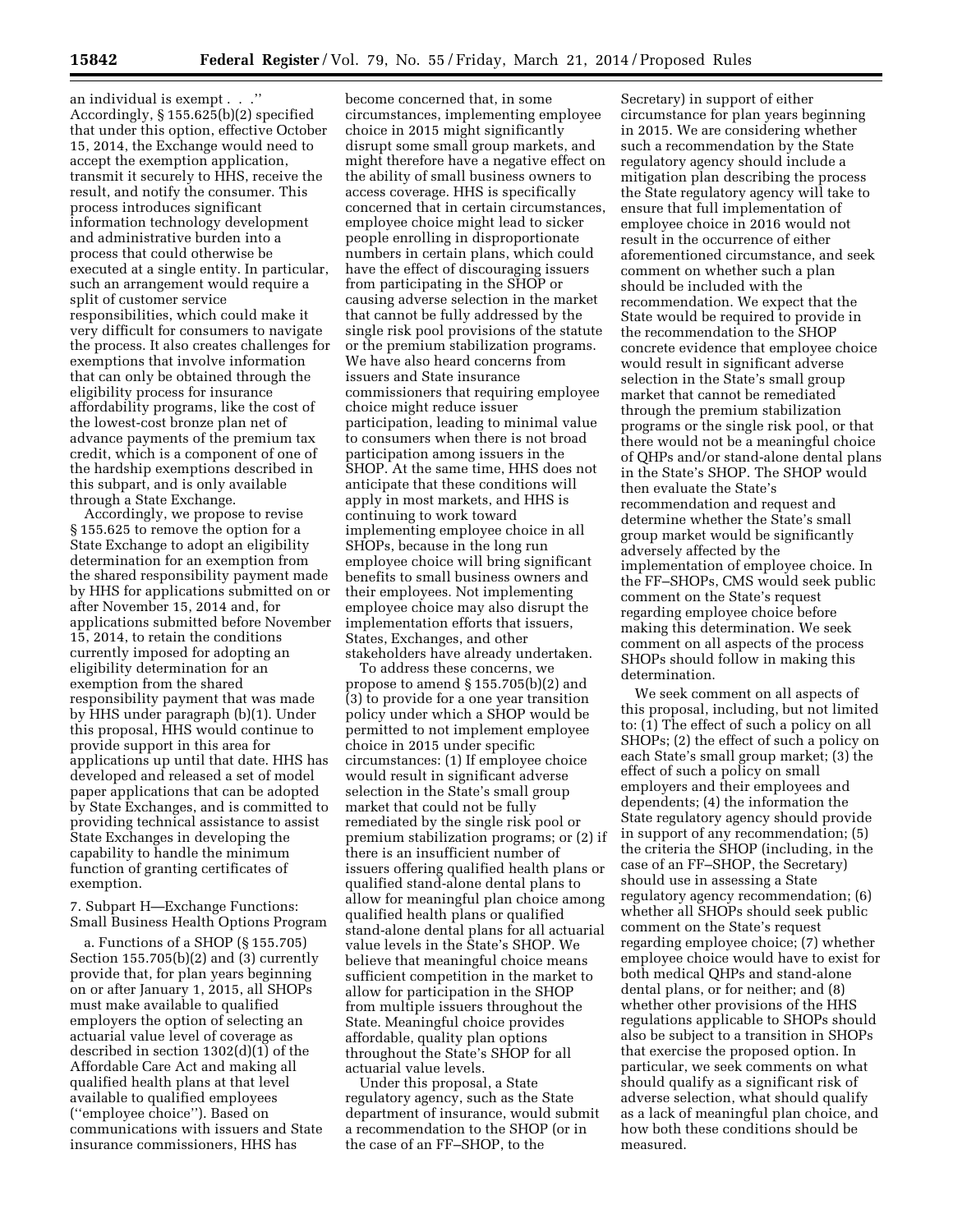employee open enrollment periods in advance of such periods. The lack of alignment of the start of annual employer election periods in the SHOP for plan years beginning in 2015

the timing of a State regulatory agency's recommendation and the SHOP's decision regarding employee choice under this proposal. Whether or not employee choice is available in a SHOP may be relevant information for issuers to consider as they make QHP submissions, but State regulatory agencies also need time to evaluate market dynamics before they can make a recommendation about whether the SHOP should not implement employee choice in 2015. We are considering establishing a deadline for the State regulatory agency's recommendation to the SHOP. One option we are considering is that State regulatory agencies would make recommendations prior to the close of the initial QHP application window, with sufficient time for issuers to decide whether or not to participate in SHOP for the following plan year. Another option would be as follows: (1) All issuers interested in participating in SHOP would apply during the initial application window; (2) state regulatory agencies then would have a specific window of time within which to make a recommendation regarding whether to not implement employee choice in 2015 based on the applications received; (3) the SHOP would then have a specific window of time within which to make a decision about not implementing employee choice in 2015 based on that recommendation; (4) issuers could, based upon the SHOP's decision, decide whether to maintain, modify, or withdraw their QHP applications. In the FF–SHOPs, under this second scenario, we do not anticipate that issuers would be able to submit applications after the initial deadline to apply for QHP certification had passed. We solicit comment on these two options for timing the State regulatory agency's recommendation and the SHOP's decision, and also solicit additional, alternative suggestions for how best to operationalize this proposal. Generally, we request comment on the appropriate time for State regulatory agencies to submit a request to the Exchange regarding employee choice, on the appropriate time for the Exchange to make a decision on those requests, and on the effect of the timing of the decision making process on the QHP certification timeline as described in HHS regulations and guidance (including in the 2015 Annual Issuer Letter).37 In any event, we expect that

We also recognize the importance of

SHOPs would reach a decision about employee choice no later than early Fall 2014. We also seek comment on whether adverse selection could be avoided by allowing an employer to provide employee choice under the following circumstances: (1) Within a single issuer's plan offerings within an actuarial value level; (2) for all plans from a single issuer across two contiguous actuarial value levels; and (3) for all plans, all actuarial value levels, from a single issuer. These circumstances are transitional policies and do not reflect the full implementation of employee choice; we seek comment on how the proposed provisions would apply in these circumstances.

b. Enrollment Periods Under SHOP (§ 155.725)

We propose amendments to § 155.725(c) and (e) to amend the dates for the annual open enrollment periods for qualified employers and qualified employees in all SHOPs, both Statebased or Federally-facilitated. In proposed §§ 155.725(c)(1), we propose to align the start of annual employer election periods in all SHOPs for plan years beginning in 2015 with the start of open enrollment in the corresponding individual market Exchange for the 2015 benefit year, as amended in the 2015 Payment Notice. In accordance with this proposal, we propose to modify paragraph (e) of this section to remove the reference to a period of no less than 30 days for the annual employee open enrollment period. Under this proposal, the annual employer and employee election periods would begin no sooner than November 15, 2014 with employers making selections first, followed by employees. The employer's annual election period will end when the employer makes relevant decisions about the coming year's participation. Qualified employers and qualified employees would still have adequate time to perform plan selection for plan years beginning in 2015 under this proposal. SHOPs would benefit from having the same amount of time to complete the QHP certification process for the SHOP as they have to complete this process for the individual Exchange. Notification standards described in paragraph (d) and (f) of this section would still apply, as the standards merely require the SHOP to notify qualified employers of annual employer election periods and to notify qualified employees of the annual

with the start of open enrollment in the individual market Exchange for 2015 would place a burden on SHOPs and QHP issuers. Many Exchanges rely on the same technology solutions for plan management and other minimum functions of Exchanges in both the individual and small group markets. Aligning the start dates for the employer election period with the start of individual market Exchange open enrollment for 2015 would provide Exchanges with a uniform timeline for improving and launching Exchange services for 2015. Additionally, a uniform QHP filing and review timeline for both markets for 2015 would reduce confusion and provide efficiencies to scale in review, providing potential resource savings to Exchanges and QHP issuers. These efficiencies would still exist even if the SHOP and individual market Exchange were operated by different entities (such where a State has exercised the option at § 155.100(a)(2) to establish and operate only a SHOP, as many QHP issuers seek QHP certification in both markets.

We note that pursuant to § 147.104(b)(1)(i), group coverage purchased in the SHOP between November 15 and December 15 of each year is not subject to employer contribution or group participation rules as defined in § 147.106(b)(3). FF–SHOPs do not enforce minimum participation requirements between November 15 and December 15 of each year, but they are enforced upon initial enrollment outside of this window and at renewal. Aligning the annual employer election period to the start of the individual market Exchange to begin no sooner than November 15, 2014 will provide qualified employers and employees with a period of time to enroll for 2015 coverage when the FF–SHOP minimum participation provisions are not enforced.

We request comments on whether the proposed policy concerning aligning the timing of the SHOP employer election period for 2015 with the individual market annual open enrollment period would pose challenges for State-Based SHOPs as well as comments on any special circumstances that they would face in implementing the proposed policy. If implementing the proposed policy would disrupt the operations of State-Based SHOPs, we request comments on what flexibilities or adjustments to the proposed policy may be necessary to address these concerns.

<sup>37</sup> 2015 Letter to Issuers in the Federallyfacilitated Marketplaces (March 14, 2014). Available at: *[http://www.cms.gov/CCIIO/Resources/](http://www.cms.gov/CCIIO/Resources/Regulations-and-Guidance/Downloads/2015-final-issuer-letter-3-14-2014.pdf)*

*[Regulations-and-Guidance/Downloads/2015-final](http://www.cms.gov/CCIIO/Resources/Regulations-and-Guidance/Downloads/2015-final-issuer-letter-3-14-2014.pdf)[issuer-letter-3-14-2014.pdf.](http://www.cms.gov/CCIIO/Resources/Regulations-and-Guidance/Downloads/2015-final-issuer-letter-3-14-2014.pdf)*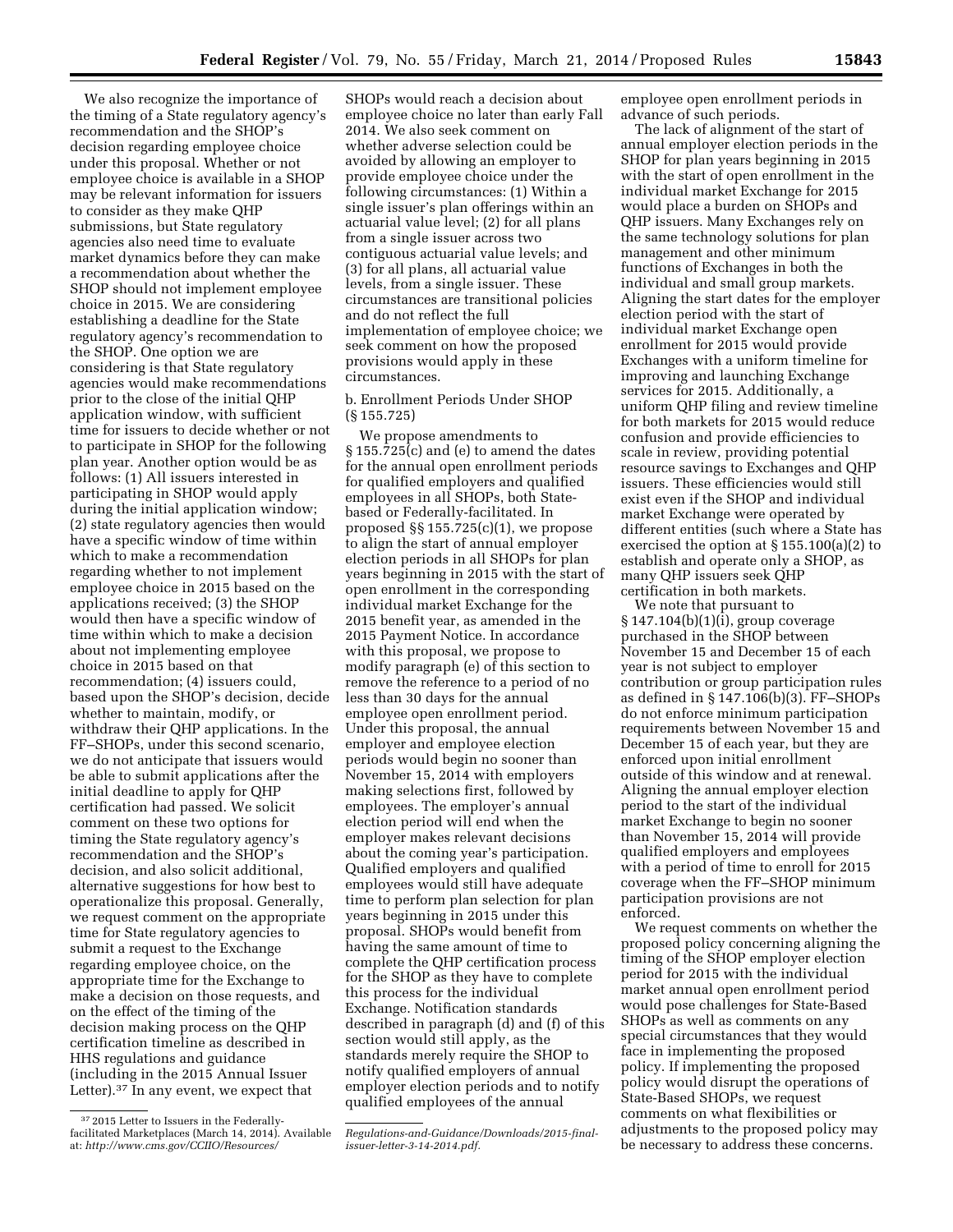For example, a State-based SHOP might have a 2015 small group market QHP certification process under which QHPs for 2015 coverage would be available sooner than November 15, 2014, such that the State-based SHOP's annual employer election period could start earlier than that date.

In §§ 155.725(c)(2) and 155.725(e), we propose to remove the required minimum lengths of both the employer election period and the employee open enrollment period to provide additional flexibility to SHOPs and qualified employers. The existing minimum standards may make it difficult for groups participating in the SHOP to renew coverage in a timely manner, as under the current regulations, the entire process could take as many as 75 days or longer to complete: up to 30 days for the employer's election, 30 days for the employees to enroll, and, depending on when in a given month that enrollment occurs, 15 or more days before coverage becomes effective. Further, this timeframe is not feasible in light of the proposal above to align the earliest date that an employer election period could begin in all SHOPs for plan years beginning in 2015 with the start of open enrollment in the corresponding individual market Exchange for the 2015 benefit year.

This proposal to remove the existing minimum timeframes for qualified employer and qualified employee enrollment decisions will permit SHOPs and qualified employers to act more quickly to renew coverage. Additionally, the existing minimum lengths for the employer election and employee open enrollment periods further complicate the renewal process for qualified employers renewing throughout the calendar year in SHOPs that permit the quarterly update of rates for QHPs. In many States, the updated rate may be published fewer than 45 days prior to the rate taking effect. Therefore, under the existing minimum standard, a qualified employer might not be able to consider the most up-todate rate information for the coverage it intends to offer. Instead, such rate information might only become available during the employee open enrollment period, in which case the qualified employer may need to reopen either the employer election period or the employee open enrollment period to determine whether the selected QHPs still meet their needs under the new rates. This proposal will ameliorate this concern by permitting SHOPs to complete the entire election and enrollment processes in fewer than 45 days.

We seek comment on all aspects of these proposals.

c. SHOP Employer and Employee Eligibility Appeals Requirements (§ 155.740)

We propose to amend § 155.740(g) by redesignating paragraphs (g)(1) through (g)(3) to more clearly delineate between the requirements associated with valid appeals and those associated with invalid appeals.

In  $\S 155.740(i)(1)(i)$ , we propose to amend the provision by crossreferencing the withdrawal standards proposed in the individual market at § 155.530(a)(1). Under current rules, an appellant who wishes to withdraw his or her appeal request must do so in writing (hard copy or electronic). The amended provision would allow an appellant to withdraw his or her appeal request in writing or by telephone, if the appeals entity is capable of accepting telephonic withdrawals. As noted above in the preamble to § 155.530(a), appeals entities that wish to provide telephonic withdrawals must record, in full, the appellant's statement and telephonic signature made under penalty of perjury and provide a written (in hard copy or electronically) confirmation to the appellant documenting the telephonic interaction. Written confirmation can be captured in the dismissal notice required in the case of a withdrawal under § 155.740(i)(2). Like the proposal in the individual market, this amendment is intended to provide greater efficiency and convenience for an appellant and appeals entity to close an appeal in accordance with the appellant's wishes. We seek comment on this proposal.

8. Subpart O—Quality Reporting Standards for Exchanges

a. Quality Rating System (§ 155.1400)

To implement section 1311(c)(3) of the Affordable Care Act, we propose standards for data collection by QHP issuers and the public reporting by Exchanges of quality rating information. We intend to have a beta testing period in 2015 to provide early feedback to Exchanges and QHP issuers and begin public reporting of quality rating information and enrollee satisfaction survey information in 2016. We believe that it is important that the QRS provide QHP ratings that are based on health care quality, health outcomes, consumer experience, accessibility of care and affordability of care, which is information that is essential to inform consumer choices and to perform certain required functions of an Exchange. As outlined in the November

19, 2013 **Federal Register** Notice with Comment 38 on the QRS framework (QRS Notice), in the initial years, HHS aims to align the measures included in the QRS, to the extent possible, with measures health plans currently report in the commercial markets and public programs. The general functions of an Exchange outlined in 45 CFR 155.200(d) already include a requirement for an Exchange to oversee implementation of quality activities, including the ESS and QRS, and to ensure the reporting of data for these quality activities.

In § 155.1400, we propose that the Exchange must prominently display on its Web site, in accordance with 45 CFR  $155.205(b)(1)(v)$ , quality rating information assigned for each QHP under the QRS, as calculated by HHS and in a form and manner specified by HHS, starting in 2016. The standards for QHP issuers regarding the collection and submission of validated quality measures data for the QRS are described in Part 156, Subpart L of this proposed rule. The list of proposed individual quality measures and the proposed organization of the QRS measure sets are described in the QRS Notice. In addition, we intend to release the proposed methodology for calculating quality ratings as well as details regarding measure specifications and data validation processes in technical guidance in 2014.

We believe that the proposed approach where each Exchange displays quality ratings calculated by HHS based on a standard scoring methodology allows for reliable, uniform, and comparable QHP ratings across Exchanges. Therefore, HHS intends to calculate the quality ratings and provide the ratings to Exchanges for prominent display of quality rating information for each QHP offered in the Exchange. We encourage State Exchanges to have a plan review period, similar to what we intend to offer QHP issuers that participate in the Federally-facilitated Exchange, to allow issuers to review their QHPs' quality rating information before the data become public and to identify any discrepancies or errors with the data submitted, as appropriate. We have not incorporated specific criteria for public display by the Exchanges of the QHP quality rating information in proposed § 155.1400. However, we intend to do so in future technical guidance and are considering modeling the display of QHP quality ratings in a consistent manner with existing CMS

<sup>38</sup>Patient Protection and Affordable Care Act; Exchanges and Qualified Health Plans, Quality Rating System (QRS) Framework, Measures and Methodology; Notice with Comment, 78 FR 69418 (Nov. 19, 2013).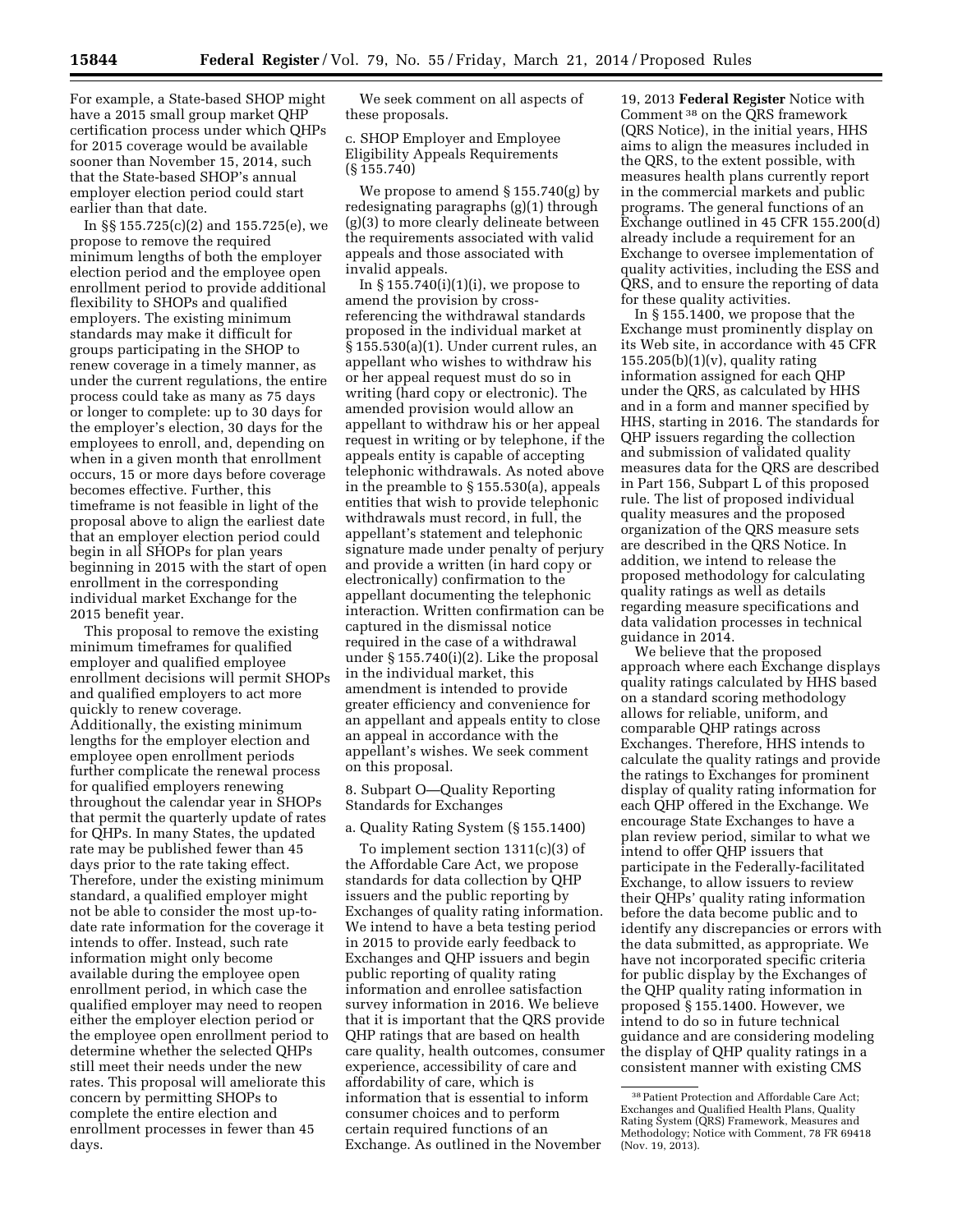programs. As outlined in the QRS Notice, we intend to implement a methodology that would assign a quality rating to a QHP using a five star scale. The star ratings would be displayed in a similar style and format to that of Medicare Advantage and Prescription Drug Plan ratings. We believe that the five star quality rating display of Medicare Advantage health plans offers reliable data that is understandable for consumers. HHS anticipates providing the calculated rating information, as proposed in § 155.1400, for display on an Exchange Web site on an annual basis for the open enrollment period. We seek comment on the display of quality ratings of QHPs offered in an Exchange for consumers and employers, which aids comprehension of QHP quality information and which facilitates plan selection.

HHS recognizes that some States already have requirements for and publicly report health plan quality and outcomes data, and we want to encourage State flexibility and innovation, consistent with the Affordable Care Act. In addition to prominently displaying quality rating information for each QHP, as calculated by HHS in accordance with the QRS, a State Exchange may display additional QHP quality-related information, as appropriate, to enhance the consumer experience and help consumers compare QHPs being offered in an Exchange. We believe this proposed approach ensures that standardized information on the quality of health care will be collected and displayed across Exchanges but also provides flexibility for State Exchanges to incorporate additional information on their Web sites to support the plan comparison and selection process by consumers. We also are considering allowing State Exchanges the flexibility to display the QRS rating information, and satisfy the obligation under 45 CFR  $155.205(b)(1)(v)$ , by prominently displaying a link to the Federallyfacilitated Exchange Web site that would present the Federal quality rating information. We seek comment on this approach including effective ways to display quality rating information to help consumers compare and select QHPs offered in an Exchange.

b. Enrollee Satisfaction Survey System (§ 155.1405)

Similar to the display requirement for the QRS, we propose a display requirement for the Exchange in § 155.1405 relating to the Enrollee Satisfaction Survey (ESS) to implement section 1311(c)(4) of the Affordable Care Act. We propose that the Exchange

would prominently display results from the ESS on its Web site, in accordance with  $\S 155.205(b)(1)(iv)$ , as calculated by HHS, and in a form and manner specified by HHS, starting in 2016. The standards for QHP issuers regarding the collection and submission of validated data for the ESS are described in Part 156, Subpart L of this proposed rule. Because we believe that information regarding enrollee experience with the QHP is a fundamental aspect of the overall quality rating, HHS intends to incorporate enrollee experience data from the results of the ESS into the quality rating for each QHP. Research<sup>39</sup> has shown that synthesizing and simplifying health plan quality information presented to consumers eases consumer comprehension; therefore, we have developed a methodology to incorporate enrollee experience data as part of the quality rating information. We intend for the display of quality ratings, including the member experience data from the ESS, to be capable of drilling down to the results for individual quality measures if consumers should choose to access more detail of the data underlying the synthesized global quality rating. We therefore believe that by displaying quality rating information as described in § 155.1400 of this proposed rule (which would incorporate member experience data from the ESS), an Exchange would meet the requirement of displaying ESS information to consumers and employers for the purposes of plan comparison and satisfy the standard outlined in 45 CFR 155.205(b)(1)(iv). HHS anticipates providing results to the full ESS survey to an Exchange on an annual basis. An Exchange may choose to display on its Web site all ESS results, including those scores not used as part of the QRS. We seek comment on this proposed approach for displaying ESS information on an Exchange Web site.

Similar to our approach with the QRS, we also want to encourage State flexibility and innovation, consistent with the Affordable Care Act, with respect to enrollee satisfaction information. We therefore seek comment on whether State Exchanges should have flexibility to display the ESS 2015 beta test results prior to the scheduled public display of the Federal

ESS in 2016.40 Specifically, we solicit feedback on effective ways State Exchanges may share enrollee satisfaction information to help consumers compare and select QHPs offered in an Exchange prior to the availability of the Federal ESS data for the 2017 open enrollment period.

*F. Part 156—Health Insurance Issuer Standards Under the Affordable Care Act, Including Standards Related to Exchanges* 

1. Subpart B—Essential Health Benefits Package

a. Prescription Drug Benefits (§ 156.122)

Section 156.122(c) requires issuers that provide EHB to have procedures in place that allow an enrollee to request and gain access to clinically appropriate drugs not covered by the plan. We are concerned that some enrollees, particularly those with certain complex medical conditions, are having trouble accessing in a timely fashion clinically appropriate prescription drugs, such as prescription drugs that are combination drugs not covered by their plans' formularies. Accordingly, we are considering amending the formulary exceptions standards under § 156.122(c) to require that these processes can be expedited when necessary based on exigent circumstances, such as when an enrollee is suffering from a serious health condition or an enrollee is in a current course of treatment using a nonformulary drug. For example, we could specify that an issuer render decisions regarding formulary exceptions requests within 24 hours following the issuers' receipt of the exceptions requests. This is currently suggested in the 2014 Letter to Issuers.41 As clarification, the prescription drug standard in § 156.122(a)(1) was not intended to discourage issuers from offering clinically appropriate drugs to enrollees, including combination drugs.

We seek comment on what specific standards would be appropriate for defining this expedited exceptions process, and on all other aspects of this proposal.

<sup>39</sup>Peters EM, Dieckmann N, Dixon A, Hibbard JH, Mertz CK. Less is more in presenting quality information to consumers. Med Care Res Rev. 2007;64 (2):169–90; Hibbard JH, Peters EM. Supporting informed consumer health care decisions: data presentation approaches that facilitate the use of information in choice. Annual Review of Public Health. 2003; 24:413–33.

<sup>40</sup>The standards for QHP issuers regarding the collection and submission of data for the ESS, including the proposed timeline for public reporting of such data, are described below in Part 156, Subpart L of this proposed rule. Also see Agency Information Collection Activities: Health Insurance Marketplace Consumer Experience Surveys: Enrollee Satisfaction Survey and Marketplace Survey Data Collection; Notice, 78 FR 65658 (Nov. 1, 2013).

<sup>41</sup>*See* Appendix C of the 2014 Letter to Issuers on Federally-facilitated and State Partnership Exchanges (April 5, 2013). Available at: *[http://](http://www.cms.gov/CCIIO/Resources/Regulations-and-Guidance/Downloads/2014_letter_to_issuers_04052013.pdf) [www.cms.gov/CCIIO/Resources/Regulations-and-](http://www.cms.gov/CCIIO/Resources/Regulations-and-Guidance/Downloads/2014_letter_to_issuers_04052013.pdf)[Guidance/Downloads/2014](http://www.cms.gov/CCIIO/Resources/Regulations-and-Guidance/Downloads/2014_letter_to_issuers_04052013.pdf)*\_*letter*\_*to*\_*issuers*\_ *[04052013.pdf.](http://www.cms.gov/CCIIO/Resources/Regulations-and-Guidance/Downloads/2014_letter_to_issuers_04052013.pdf)*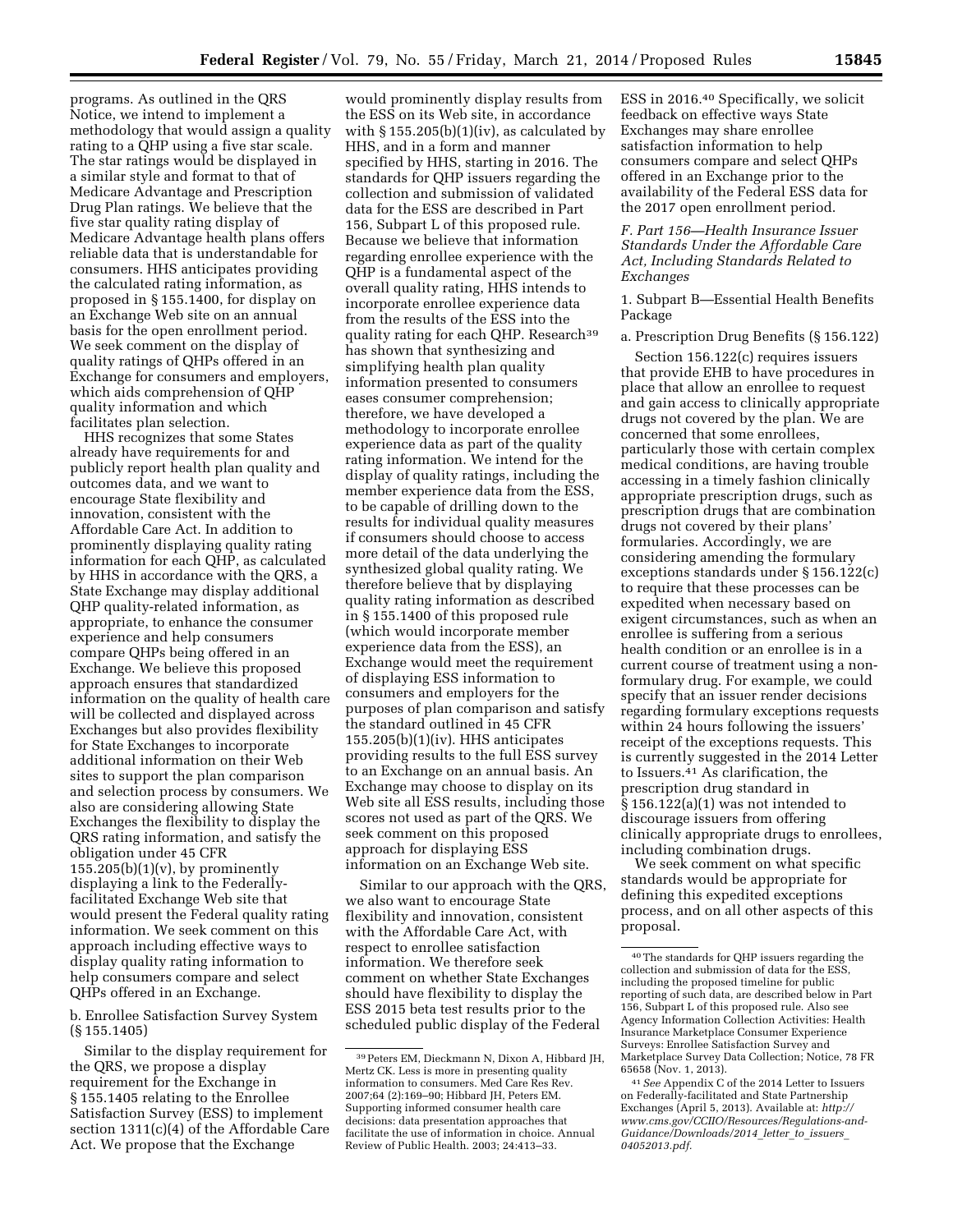b. Cost-Sharing Requirements (§ 156.130)

Under § 156.130(a), cost sharing for 2014 for self-only coverage may not exceed the annual dollar limit described in section  $223(c)(2)(A)(ii)(I)$  of the Code. Under § 156.130(b), for a plan year beginning in calendar year 2014, the annual deductible for a health plan in the small group market for self-only coverage may not exceed \$2,000. For 2015 and later years, these limitations are to be increased by an amount equal to the products of these amounts and the premium adjustment percentage established pursuant to paragraph (e) of that section. (The limitations for other than self-only coverage are twice the limitations for self-only coverage.) Under § 156.130(d), any increase in these annual limits that does not result in a multiple of \$50 is to be rounded to the next lowest multiple of 50 dollars.

Section 156.130(e) provides that the premium adjustment percentage is the percentage (if any) by which the average per capita premium for health insurance coverage for the preceding calendar year exceeds such average per capita premium for health insurance for 2013, and that this percentage will be published annually in the HHS notice of benefit and payment parameters. The 2015 Payment Notice established our methodology for calculating the premium adjustment percentage.

In calculating the proposed limitations on cost sharing and small group deductible in the proposed 2015 Payment Notice, we rounded these limitations *up* to the next lowest multiple of \$50. However, we subsequently learned that the IRS convention for interpreting similar language for a number of longstanding tax parameters—such as indexing methodologies for the alternative minimum tax and the standard deduction—is to round *down* to the nearest applicable multiple. For example, the Department of the Treasury, in a rule on how employers should calculate average annual fulltime-equivalent wages for purposes of the small employer health insurance tax credit, provides that if the result is not a multiple of \$1,000, employers should round the result to the next lowest multiple of \$1,000.42

As a result, to align our rounding rules with those used by the Department of the Treasury and the Internal Revenue Service, we propose to amend § 156.130(d) to specify that when indexing the annual limitation on cost sharing and the annual limitation on

small group deductibles for years after 2014, we will round to the multiple of 50 dollars that is lower than the number calculated by the formula.

Under this proposed amendment to § 156.130(d), using the premium adjustment percentage of 4.213431463 percent for 2015 we established in the 2015 Payment Notice and the 2014 maximum annual limitation on cost sharing of \$6,350 for self-only coverage, which was published by the IRS on May 2, 2013,43 the 2015 maximum annual limitation on cost sharing would be \$6,600 for self-only coverage and \$13,200 for other than self-only coverage.

Similarly, under the proposed amendment to § 156.130(d), using the premium adjustment percentage for 2015 of 4.213431463 percent and the 2014 maximum annual limitation on deductibles of \$2,000 for self-only coverage, as specified in § 156.130(b)(1)(i), the 2015 maximum annual limitation on deductibles would be \$2,050 for self-only coverage and \$4,100 for other than self-only coverage.

We seek comment on our proposed amendment and its application for 2015.

2. Subpart C—General Functions of an Exchange

a. QHP Issuer Participation Standards (§ 156.200)

In § 156.200(b)(5), we propose technical amendments to clarify that implementing and reporting for the QRS and implementing a quality improvement strategy are conditions of participation in an Exchange. Specifically, we propose to include a reference to sections 1311(c)(3) and (c)(1)(E) of the Affordable Care Act to correctly align with other quality standards listed as part of QHP certification standards, including the ESS.

We also propose to amend § 156.200 to add paragraph (h) to require that, in order to receive QHP certification, the offering issuer attest that, subsequent to receiving such certification, it will comply with all operational requirements contained in Part 156, Subparts D, E, H, K, L, and M. We are proposing to add paragraph (h), however, to ensure that issuers seeking QHP certification understand and have fully committed to compliance with all operational requirements.

3. Subpart G—Minimum Essential Coverage

a. Other Coverage That Qualifies as Minimum Essential Coverage (§ 156.602)

In the final rule published on July 1, 2013 (78 FR 39494), we designated certain types of coverage as minimum essential coverage, including selffunded student health coverage (for plan or policy years beginning on or before December 31, 2014), Refugee Medical Assistance supported by the Administration for Children and Families, Medicare advantage plans, State-high risk pool coverage (for plan or policy years beginning on or before December 31, 2014) and other coverage that qualifies pursuant to the minimum essential coverage application process in 45 CFR 156.604. We also established a process by which sponsors of other coverage not designated as minimum essential coverage could apply with HHS to be recognized as minimum essential coverage.

In guidance published on October 31, 2013, we further indicated that coverage under a group health plan provided through insurance regulated by a foreign government (and not regulated by a State) is recognized as minimum essential coverage for a month with respect to an individual who, for such month, is physically absent from the United States for at least one day of the month. In addition, coverage under a group health plan provided through insurance regulated by a foreign government (and not regulated by a State) will also be recognized as minimum essential coverage with respect to an individual who is physically present in the United States for an entire month if the coverage provides health benefits within the United States while the individual is an expatriate.44 The rationale behind this policy was that insurance that is regulated by a foreign government and not subject to regulation by a State does not meet the definition of health insurance coverage under the PHS Act, and thus should not be considered for purposes of a PHS Act analysis. The effect of this policy is to place group health coverage provided through foreign insurance on the same footing as self-insured group health coverage with respect to being deemed minimal

<sup>42</sup>*See* 26 CFR 1.45R–2(f)(1).

<sup>43</sup>See *[http://www.irs.gov/pub/irs-drop/rp-13-](http://www.irs.gov/pub/irs-drop/rp-13-25.pdf)  [25.pdf.](http://www.irs.gov/pub/irs-drop/rp-13-25.pdf)* 

<sup>44</sup>*See* CCIIO Sub-Regulatory Guidance: Process for Obtaining Recognition as Minimum Essential Coverage (October 31, 2013. Available at: *[http://](http://www.cms.gov/CCIIO/Resources/Regulations-and-Guidance/Downloads/mec-guidance-10-31-2013.pdf) [www.cms.gov/CCIIO/Resources/Regulations-and-](http://www.cms.gov/CCIIO/Resources/Regulations-and-Guidance/Downloads/mec-guidance-10-31-2013.pdf)[Guidance/Downloads/mec-guidance-10-31-](http://www.cms.gov/CCIIO/Resources/Regulations-and-Guidance/Downloads/mec-guidance-10-31-2013.pdf)  [2013.pdf](http://www.cms.gov/CCIIO/Resources/Regulations-and-Guidance/Downloads/mec-guidance-10-31-2013.pdf)*.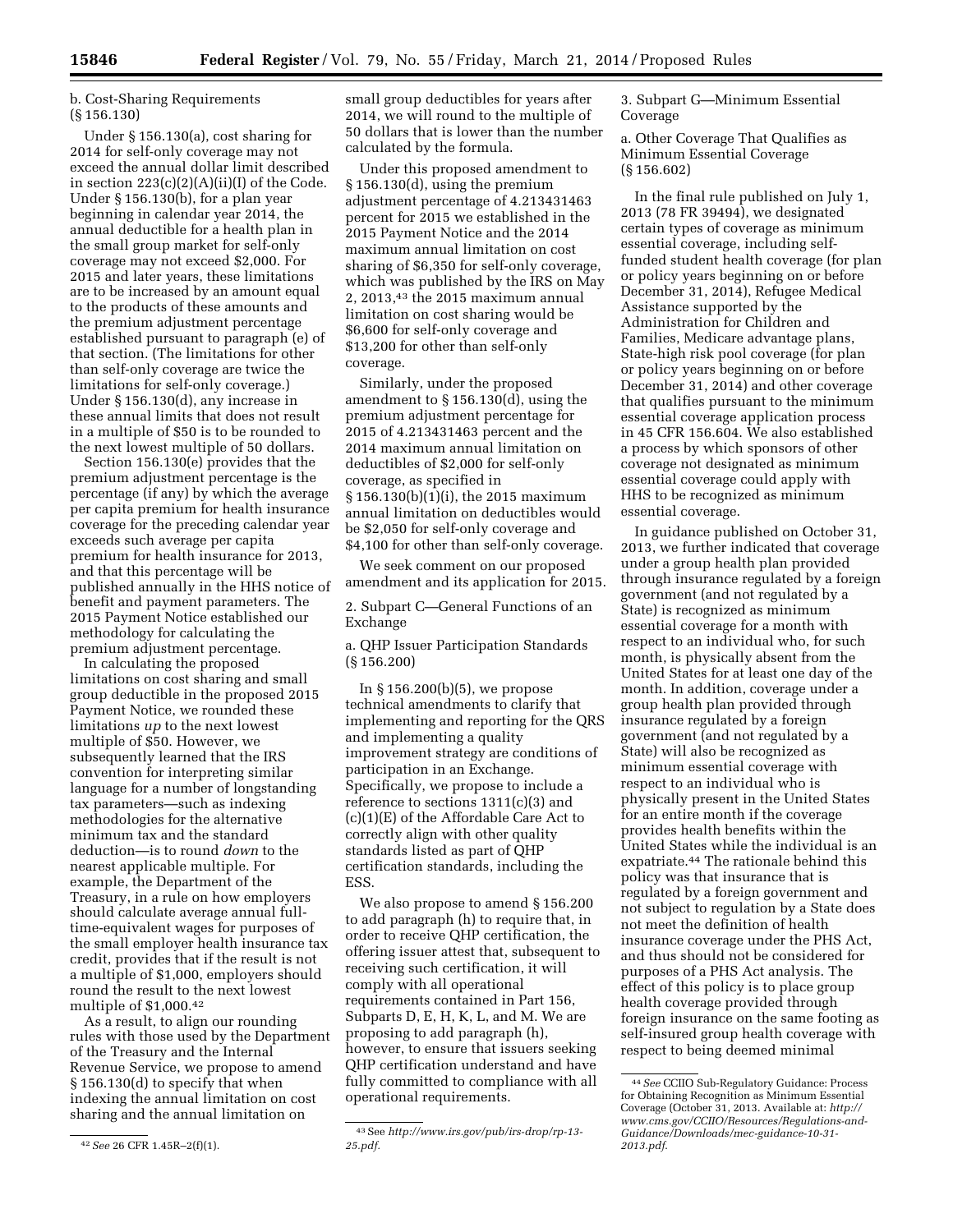essential coverage without having to go through the application process.

We now propose to add new paragraph (e) to § 156.602 codifying the treatment of foreign group health coverage as stated in the October 31, 2013 guidance. We propose to designate foreign group health coverage for expatriates as minimum essential coverage if the coverage is self-insured, or is insured by an entity that is not subject to regulation by a State. Specifically, we propose to clarify in the regulations that foreign group health coverage is group health coverage that (1) is not insured by an issuer regulated by a State and (2) is for expatriates who are citizens or nationals of the United States residing abroad, or is for expatriates who are not citizens or nationals of the United States residing in the United States. We propose that if coverage for expatriates who are citizens or nationals of the United States who reside abroad is provided by a selfinsured group health plan, or is provided by group health insurance not regulated by a State or group health coverage provided by a foreign national health plan, the coverage is designated as minimum essential coverage for any month that the citizen or national of the United States is physically absent from the United States for at least one day of the month.

For purposes of this section, we propose to define an ''expatriate'' as an individual for whom there is a good faith expectation that such individual will reside outside of their home country for at least six months of a 12 month period, including any covered dependents. This definition was adopted from the January 9, 2014 Affordable Care Act Implementation FAQs.45 Another option is that we define ''expatriate'' more broadly to apply to individuals that are living outside of their home country for less than six months. For example, the Black's Law Dictionary defines ''expatriate'' as a citizen of country A living in country B where the classification of this citizen occurs regardless of if the citizen has a short stay or an extended or lifetime stay in country B.46 We solicit comments on either definition of expatriate discussed above or another definition that would be appropriate for this section.

If an expatriate is a citizen or national of the United States and is physically present in the United States for an entire month, we propose that their foreign group health coverage is designated as minimum essential coverage if the coverage provides health benefits within the United States, and is provided by a self-insured group health plan, group health insurance regulated by a foreign government (and not by a State), or group health coverage provided by a foreign national health plan. We propose this time period so that expatriates who are citizens or nationals of the United States working abroad may visit the United States for a short period of time without their foreign group health coverage losing its designation as minimum essential coverage. We propose that the coverage must provide health benefits within the United States to ensure that the coverage is not limited to providing health benefits while an individual is absent from the United States. We solicit comments on the time period that expatriates who are citizens or nationals of the United States working abroad can remain in the United States without their foreign group health coverage losing its designation as minimum essential coverage.

In 45 CFR 156.602(e), we propose that if the foreign group health coverage is for expatriates residing in the United States who are not citizens or nationals of the United States, the coverage is designated as minimum essential coverage if the coverage provides health benefits within the United States, and is provided by a self-insured group health plan, group health insurance regulated by a foreign government (and not regulated by a State), or group health coverage provided by a foreign national health plan. We propose that the coverage must provide health benefits within the United States so as to ensure that the coverage provides health insurance benefits in the United States while an individual is living in the United States.

To ensure that expatriates enrolled in foreign group health coverage are aware that their coverage has been designated as minimum essential coverage and that foreign group health coverage complies with the same reporting requirements as other types of minimum essential coverage, we propose to require that the sponsor, issuer, or plan administrator, as applicable, of any foreign group health coverage must provide notice to enrollees who are citizens or nationals of the United States of its minimum essential coverage status and comply with the information and reporting requirements of section 6055 of the

Code and implementing regulations with respect to those enrollees. We welcome comments on any aspect of these proposals.

b. Requirements for Recognition as Minimum Essential Coverage for Types of Coverage Not Otherwise Designated Minimum Essential Coverage in the Statute or This Subpart (§ 156.604)

Section 45 CFR 156.604 outlined a process by which types of coverage not statutorily specified and not designated by regulation as minimum essential coverage may seek to be recognized as minimum essential coverage. We established the requirement that the application must be submitted to HHS on behalf of the plan or policy by the sponsor of the coverage or government agency.

We now propose to clarify that the application may also be submitted to HHS on behalf of the plan or policy by a health insurance issuer or a plan administrator because the health insurance issuer or plan administrator may be the more appropriate party to submit the application. For example, a health insurance issuer may more efficiently provide the information required for an application on behalf of a foreign health insurance plan sold in the individual market to expatriates living abroad. We welcome comments on all aspects of these proposals.

4. Subpart I—Enforcement Remedies in Federally-Facilitated Exchanges

a. Available Remedies; Scope (§ 156.800)

In subpart I of 45 CFR part 156, finalized on August 30, 2013 in the rule Patient Protection and Affordable Care Act; Program Integrity: Exchange, SHOP, and Eligibility Appeals (Program Integrity Rule), $47$  we established the enforcement remedies available to HHS for enforcing standards applicable to issuers offering QHPs in the FFEs. Since the publication of that rule and in the course of our routine monitoring of QHP issuers for compliance with applicable FFE standards, we have received multiple inquiries from QHP issuers and States about whether HHS will be coordinating and sharing information about QHP issuers with State regulatory entities as part of its oversight activities. We propose adding paragraph (d) to clarify that HHS may consult and share information about QHP issuers with other Federal and State regulatory and enforcement entities to the extent that

<sup>45</sup>*See* FAQs about Affordable Care Act Implementation (Part XVIII) and Mental Health Parity Implementation (January 9, 2014). Available at: *[http://www.cms.gov/CCIIO/Resources/Fact-](http://www.cms.gov/CCIIO/Resources/Fact-Sheets-and-FAQs/aca_implementation_faqs18.html)[Sheets-and-FAQs/aca](http://www.cms.gov/CCIIO/Resources/Fact-Sheets-and-FAQs/aca_implementation_faqs18.html)*\_*implementation*\_*faqs18.html*  and *<http://www.dol.gov/ebsa/faqs/faq-aca18.html>*.

<sup>46</sup>*See* Black's Law Dictionary Free (2d ed. 2014). Available at: *<http://thelawdictionary.org/expatriate>*.

<sup>47</sup>Patient Protection and Affordable Care Act; Program Integrity: Exchange, SHOP, and Eligibility Appeals, 78 FR 54070 (August 30, 2013) (to be codified at 45 CFR parts 147, 153, 155, and 156).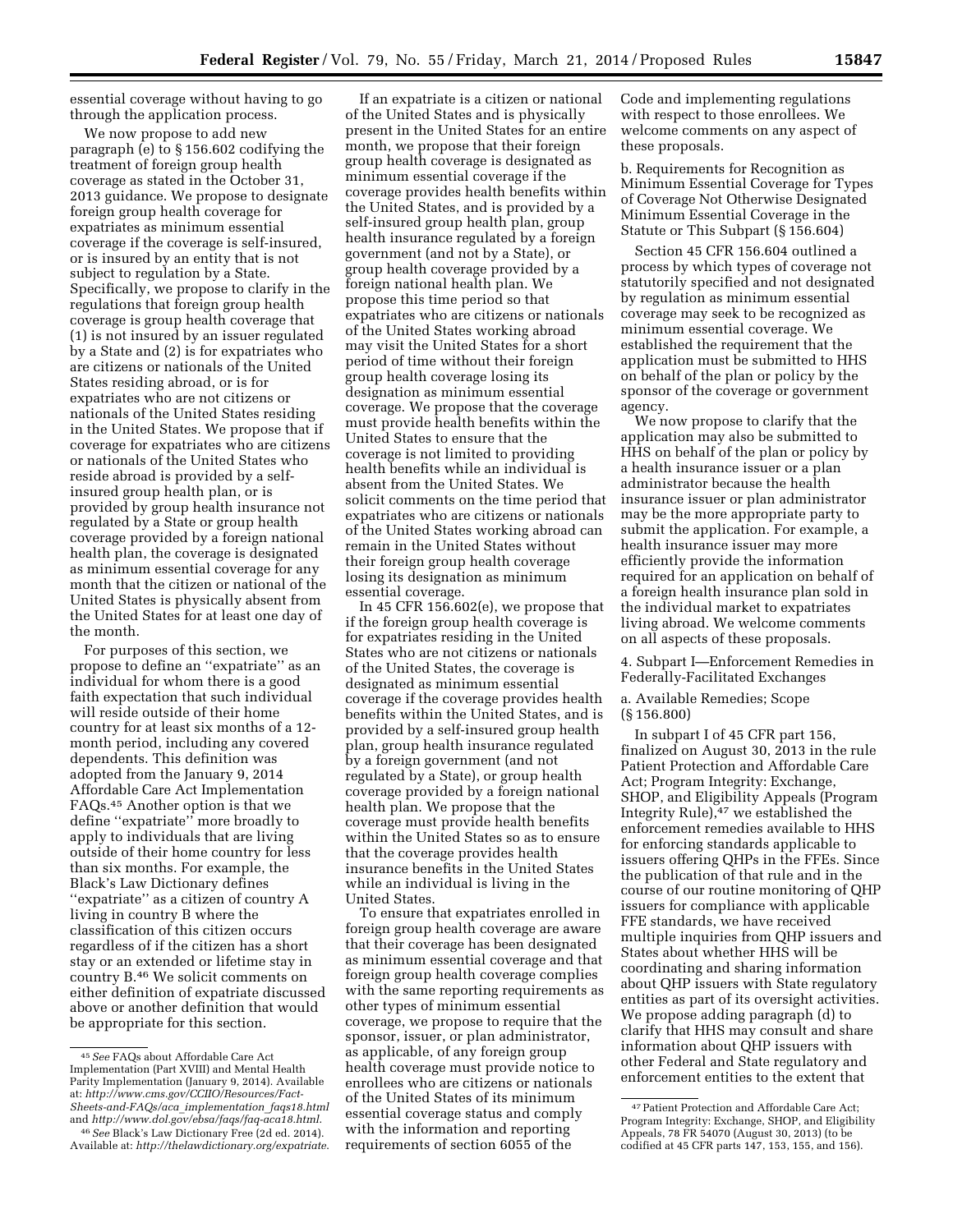this information is necessary for HHS to determine whether an enforcement remedy under subpart I is appropriate. We believe this is consistent with our intent to coordinate with States in enforcement actions as described in the proposed Program Integrity Rule.48

b. Bases and Process for Imposing Civil Money Penalties in Federally-Facilitated Exchanges (§ 156.805)

In the Program Integrity Rules, we established the bases for HHS to impose CMPs against QHP issuers for violations of certain standards applicable to issuers offering QHPs in the FFEs. In § 156.805(d) we set forth the general process for notifying the QHP issuer against which the CMP is being imposed. The general process did not address how prior to the imposition of the CMP, the QHP issuer would be notified of the alleged violation which forms the basis for the imposition of CMP. We propose adding § 156.806 to explain that HHS will provide a written notice to the issuer, to include a description of the potential violation, a 30-day period for the QHP issuer to respond and to provide additional information to refute an alleged violation.

If HHS determines that a CMP will be imposed, HHS will notify the QHP issuer as required under § 156.805(d). We note that § 156.805(d) does not specify the method of delivery of such notice. We believe it is important to ensure that such notices are appropriately delivered to the QHP issuer to provide the QHP issuer with proper notice. We propose adding § 156.805(d)(3) to require that delivery of the notice required in paragraph (d) will be either hand delivered, sent by certified mail, return receipt requested, or sent by overnight delivery service with signature upon delivery required. This requirement is identical to the requirement under § 158.613 which applies to the delivery of notice of civil penalties under 45 CFR Part 158, with which we believe QHP issuers will generally be familiar. We believe this proposed requirement will ensure that QHP issuers have proper notice of HHS's intent to impose CMPs. Finally, we also note that paragraph (e)(2) requires HHS to notify the QHP issuer of any penalty that has been assessed and of the means by which the responsible entity may satisfy the judgment. We propose rewording the regulatory text to clarify that the

responsible entity refers to the QHP issuer against whom a CMP is being imposed or another entity responsible for satisfying the CMP assessment and that the judgment refers to the CMP assessed under of this subpart.

c. Bases and Process for Decertification of a QHP Offered by an Issuer Through a Federally-Facilitated Exchange (§ 156.810)

In subpart I of 45 CFR part 156, finalized in the Program Integrity Rule, we established the bases for HHS to decertify QHPs for violations of certain standards applicable to issuers offering QHPs in the Federally-facilitated Exchanges. Under § 156.810(a) we set forth the bases for decertification. Since the publication of this final rule, we believe that certain paragraphs should be clarified. For example, paragraph (a)(6) should be reworded to clarify that the certification criteria means the standards under subpart C of this part. In paragraph (a)(9), it was unclear which laws were intended and we proposing clarifying that violation of State or Federal law relating to internal claims and appeals and external review processes are bases for decertification under this paragraph. We propose aligning the standards set forth under subparts K and M with the bases for decertification. We propose adding a paragraph (12) to reflect that HHS may decertify a QHP if the QHP issuer substantially fails to meet the requirements related to the cases forwarded to QHP issuers under Subpart K, and adding a paragraph (13) to reflect that HHS may decertify a QHP if the QHP issuer substantially fails to meet the requirements in Subpart M. Finally, in the preamble to the proposed Program Integrity Rule, we explained that when the basis for a decertification is one in which the QHP enrollees' ability to access necessary medical items or services is at risk or the integrity of an FFE is substantially compromised, HHS would have the authority to pursue an expedited decertification (78 FR 37062). Because QHP issuers are required to demonstrate compliance with the minimum certification standards in subpart C of part 156 and Exchanges are required under section 155.1010(a)(2) to monitor QHP issuers for demonstration of ongoing compliance with the certification requirements, we believe that it is appropriate for the FFEs to be able to pursue an expedited decertification when HHS has determined that the QHP no longer meets applicable certification standards. Accordingly, we propose amending § 156.810(d) to reflect this change.

5. Subpart L—Quality Standards

a. Establishment of Standards for HHS-Approved Enrollee Satisfaction Survey Vendors for Use by QHP Issuers in Exchanges (§ 156.1105)

In the rule Patient Protection and Affordable Care Act; Program Integrity: Exchange, Premium Stabilization Programs, and Market Standards; Amendments to the HHS Notice of Benefit and Payment Parameters for 2014 (Second Program Integrity Rule)<sup>49</sup> at 45 CFR 156.1105, we established processes for HHS to approve and oversee ESS vendors that will administer the ESS on behalf of QHP issuers. We outlined a process by which enrollee satisfaction survey vendors would submit an annual application demonstrating that they meet all of the application and approval standards in paragraphs (a) and (b). Lastly, we noted that HHS would publish a list of approved enrollee satisfaction survey vendors on an HHS Web site.

We propose to amend § 156.1105 to also include monitoring and appeals processes that would apply for plan years beginning 2015. In paragraph (d), we propose that HHS will monitor HHSapproved enrollee satisfaction survey vendors to ensure ongoing compliance with the application and approval standards. Further, we propose that if HHS determines that an approved vendor is non-compliant with the standards outlined in paragraph (b), they may be removed from the approved list described in paragraph (c) and/or the submitted survey results may be ineligible to be included for ESS results.

We propose to establish a monitoring process to prepare for situations when an HHS-approved enrollee satisfaction survey vendor is no longer in compliance with the standards outlined in § 156.1105. It is possible that once the enrollee satisfaction survey vendor is approved and contracts with a QHP issuer to provide survey administration services, the HHS-approved vendor may stop participating in or complying with required activities described in paragraph (b)(1) (for example, the vendor does not participate in site visits or conferences calls or fails to become a registered user for the ESS data warehouse). We propose that in the event that HHS determines, through its oversight activities, that the HHSapproved survey vendor is noncompliant, a process would already be

<sup>48</sup>Patient Protection and Affordable Care Act; Program Integrity: Exchange, SHOP, Premium Stabilization Programs, and Market Standards; Proposed Rule, 78 FR 37032 (June 19, 2013).

<sup>49</sup>Patient Protection and Affordable Care Act; Program Integrity: Exchange, Premium Stabilization Programs, and Market Standards; Amendments to the HHS Notice of Benefit and Payment Parameters for 2014, 78 FR 65046 (Oct. 30, 2013) (to be codified at 45 CFR parts 144, 146, 147, 153, 155, and 156).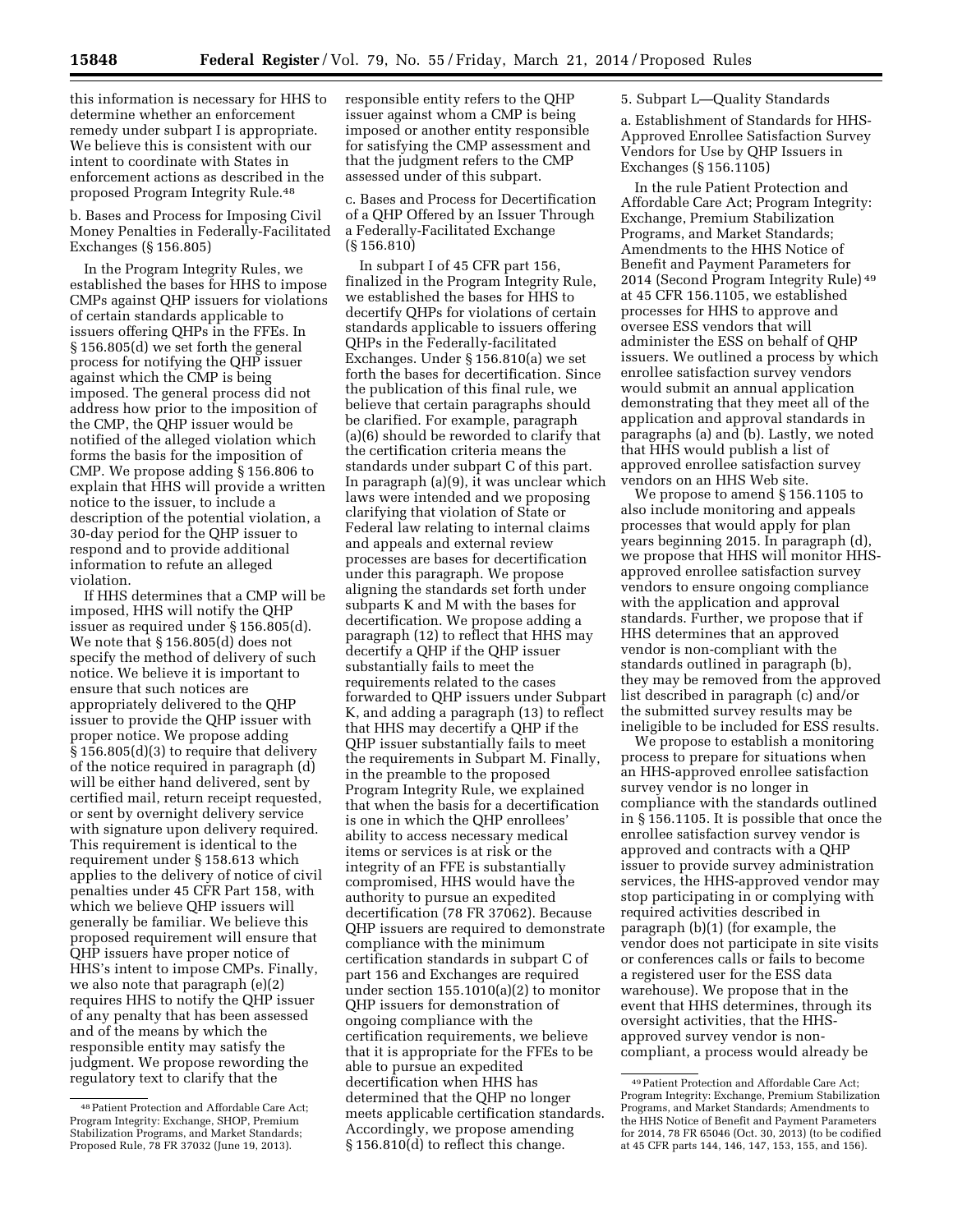in place to take appropriate remedial action as well as notify QHP issuers and the public of any changes to the approved list of vendors. We propose that, in addition to other existing remedies, HHS would have the ability to remove a survey vendor from the approved list and/or determine that the submitted survey results are ineligible to be included for ESS results, as the validity of the results may be impacted. HHS would also update the published list of approved vendors to reflect any changes. We seek comment to inform future guidance on the factors that should be considered, as well as the conditions that may lead to the removal of an approved survey vendor from the HHS approved list and/or a determination that the submitted survey results are ineligible to be included for ESS results.

In paragraph (e), we propose an appeals process for an ESS vendor that submits an application to HHS for approval, as described in paragraph (a), and is not approved. Specifically, we propose that an enrollee satisfaction survey vendor may appeal HHS's decision by notifying HHS in writing within 15 days of the notification of not being approved by HHS and submitting additional documentation demonstrating how the vendor meets the standards in paragraph (b). HHS will review the submitted documentation and make a final approval determination within 30 days from receipt of the additional documentation. An enrollee satisfaction survey vendor that becomes approved via the appeals process would be included in the approved list, described in paragraph (c). We seek comment on the proposed approach to implementing an appeals process for survey vendors that are not approved by HHS after submission of an application for approval.

# b. Quality Rating System (§ 156.1120)

In addition to proposing standards for Exchanges to oversee the QRS and display quality rating information on Exchange Web sites as set forth in § 155.1400 of this proposed rule, we also propose standards for QHP issuers to collect and report the necessary information to implement the QRS pursuant to section 1311(c)(3) of the Affordable Care Act. While the QRS Notice describes areas such as the overarching goals, framework, measure selection process and individual measures of the QRS, this proposed rule outlines the QRS implementation and reporting standards for QHP issuers.

In the QRS Notice, we proposed a QRS measure set that applies to QHPs that provide family and adult self-only

coverage and we proposed a separate Child-only QRS measure set applying to QHPs that provide child-only coverage. CMS continues to monitor the number of child-only QHP offerings on the Exchanges. A limited number of childonly QHPs and enrollees may prohibit reliable child-only QHP rating calculations. As mentioned in the QRS Notice, we will also consider the development of a quality rating system applicable to other Exchange offerings, such as stand-alone dental plans, catastrophic plans, and health savings accounts. After considering public comment as well as the review by the Measures Application Partnership's Health Insurance Exchange Taskforce convened by the National Quality Forum, we intend to finalize the quality measures outlined in the QRS Notice and provide measure specifications in future technical guidance. Our goal is to publish this future technical guidance on a HHS Web site in 2014 to provide time for QHP issuers to collect and submit the relevant validated data for the 2015 beta test.

### QRS Implementation and Reporting

At § 156.1120(a), we propose data submission requirements for a QHP issuer for the information necessary to calculate the quality ratings under the QRS, and in § 156.1120(b), we propose to direct a QHP issuer to annually submit data necessary to calculate the QHP's quality ratings to HHS and the Exchange, on a timeline and in a standardized form and manner specified by HHS. In paragraph (a)(1), we propose that a QHP issuer must submit data to calculate quality ratings for each QHP that has been offered in an Exchange for at least one year. HHS proposes to phase in implementation of the QRS over time in recognition of the fact that QHP issuers would need time to collect, ensure the reliability of, and report quality measure data. In addition, certain quality measures require one or two year reference periods, and QHP issuers would need time for data collection, validation and submission. Therefore, we propose that for the first year that a QHP is offered in an Exchange, the QHP issuer would prepare to submit the required validated data elements for QRS beta testing in the second year that the QHP is offered in an Exchange. The QHP issuer would then submit the required validated data elements for QRS public reporting in the third year that the QHP offers coverage (reflecting second year data). For example, an issuer that offers a QHP in the Exchange during the 2013 open enrollment period for coverage beginning in January 2014 would

submit the required validated data for a QRS beta testing period beginning in mid-2015 (coverage year two), which would not be publicly reported by the Federally-facilitated Exchange. The issuer would next be required to submit the required validated data for the QHP offered in the Exchange to calculate quality rating information for QRS public reporting during the 2016 open enrollment period for the 2017 coverage year (coverage year four). Specifically, we intend for the QRS data reporting period to begin the first month of a calendar year through the middle of the sixth month of the calendar year. For example, a QHP issuer submitting data for the 2015 QRS beta testing period would submit data on or around June 15, 2015 and would submit data for its first QRS public reporting on or around June 15, 2016. We intend for the QRS to include data from all eligible QHP enrollees covered during the measurement year which would be the previous calendar year(s) and based on measure specifications for that year's collection. We intend to provide details of the QRS rating methodology, measure specifications, criteria for quality rating display, and information regarding QRS data validation in technical guidance that would be periodically updated.

In paragraph (a)(2), we propose to direct a QHP issuer to submit data that has been validated in a form and manner specified by HHS. We believe that the submission of validated data by QHP issuers is necessary to ensure the integrity and reliability of the QRS to allow consumers objective and meaningful comparisons of the QHPs' quality data. We believe that review of quality measures data by an independent third party entity will ensure that only valid and appropriate data are used to calculate the quality rating information for QRS public reporting. In the initial years, HHS intends to direct QHP issuers to follow the process specified by the quality measure steward for validation of its quality measures that are incorporated into the QRS. For example, for any Healthcare Effectiveness Data and Information Set (HEDIS)® measure in the QRS, the measure should be validated through the HEDIS® Compliance Audit process using a certified auditor, as defined by the National Committee for Quality Assurance (NCQA). We have drawn from our experience with the Medicare program which also ensures that clinical quality HEDIS® data submitted and reported on behalf of the Medicare Advantage and Prescription Drug Programs are valid and reliable by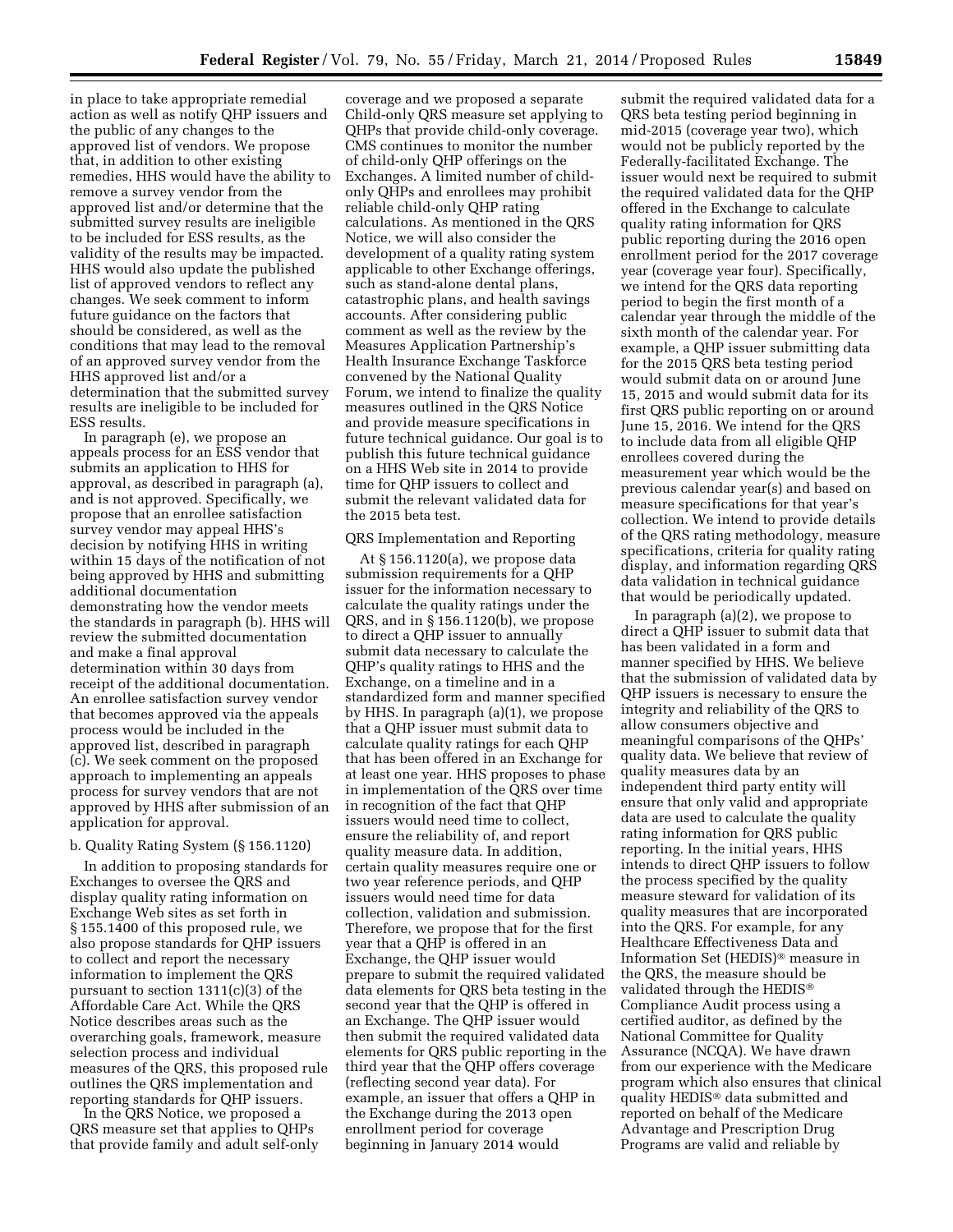requiring data to be validated through the NCQA HEDIS® Compliance Audit process before being provided to CMS for public reporting. HHS would specify in technical guidance a validation process for any measures for which the measure steward has not defined a validation process. In the future and as the QRS evolves, HHS is considering establishing an application and approval process for independent third party data validators to allow QHP issuers to contract with validators that would be approved and monitored by HHS.

In paragraph (a)(3), we propose that a QHP issuer must include information in its data submission only for those QHP enrollees at the reporting level specified by HHS that is necessary to calculate the quality ratings. As we stated in the QRS Notice, HHS intends to specify that for the initial years of QRS implementation, a QHP issuer must collect and submit data for enrollees in each product type offered by a QHP issuer in each State for which the QHP operates (for example, Health Maintenance Organization (HMO), Point of Service (POS), and Preferred Provider Organization (PPO)).50 While we understand that there may be value in reporting quality rating information at more granular QHP levels, such as the QHP product metal level, we believe that a QHP's enrollment size at the product metal level will be too small to ensure reliable QRS results across the measure domains in the beginning years of the Exchange. We intend to revisit the level of QHP issuer reporting for the QRS as Exchanges mature and enrollment sizes increase. We also recognize that a QHP issuer may offer a QHP outside an Exchange that would be considered the same plan as one that is certified as a QHP and offered through the Exchange, if the benefits package, provider network, service areas and cost-sharing structure of the two offerings are identical as outlined in the Program Integrity Final Rule.51 We intend to allow a QHP issuer to collect data for the QRS based on enrollees of QHPs offered through and outside of the Exchange as long as they are considered the same plan. If this approach is finalized, we intend to clarify the operational details of this approach in future technical guidance.

We seek comment on the data submission requirements proposed in paragraph (a) including comment regarding the reporting timeframes and any additional criteria for the submission or reporting of quality data for QRS purposes. We seek comment on the proposed approach, for the initial years of QRS implementation, of product level reporting and allowing the incorporation of quality measure data from QHPs offered outside the Exchange, if they are considered the same plan as the QHP offered through the Exchange. We also solicit comment to inform future rulemaking regarding the potential requirement for QHP issuers to use independent third party data validators that would be approved and monitored by HHS for QRS purposes.

As described in 45 CFR 156.275, QHP issuers are required to be accredited on the basis of local performance of a QHP by an accreditation entity recognized by HHS, and to submit to such entity clinical quality measures, such as HEDIS®. We are seeking comment to inform future rulemaking on how best to align QRS measures reporting requirements with the accreditation standards for QHP issuers.

We note that multi-State plans, as defined in § 155.1000(a), are subject to reporting QRS data for calculation of quality ratings by HHS, as described in paragraph (a). The U.S. Office of Personnel Management (OPM) will provide guidance on quality reporting to issuers with whom it holds multi-State plan contracts.

# Marketing Materials

In paragraph (c), we propose that an issuer may reference its QHP's quality rating information in its marketing materials, in a manner specified by HHS. In the subsequent section 156.1125 regarding the ESS, we propose a similar marketing standard in § 156.1125(c) that a QHP issuer may reference the ESS results for its QHPs in its marketing materials, in a manner specified by HHS.

A QHP issuer has the option to use quality rating information and ESS results in its marketing materials; however, an issuer that elects to use the information must do so in a manner that does not mislead consumers into enrolling in a QHP based on inaccurate information. We intend to provide details regarding display of rating information and ESS results in marketing materials in technical guidance that we anticipate releasing in 2015. We seek comment regarding the proposed allowance for issuers to include its QHPs' quality rating

information and ESS results in its marketing materials in paragraphs (c) of 156.1120 and 156.1125 and ways to prevent the use of the information in a misleading manner when being presented to consumers.

### c. Enrollee Satisfaction Survey (§ 156.1125)

Section 1311(c)(4) of the Affordable Care Act directs the Secretary to establish an enrollee satisfaction survey (ESS) system that would evaluate the level of enrollee satisfaction of members in each QHP with more than 500 enrollees in the previous year that is offered through an Exchange. It also directs Exchanges to display enrollee satisfaction information on their Web sites to allow individuals to readily compare enrollee satisfaction data between QHPs. To implement this provision, HHS is developing the ESS as described in the **Federal Register** Notice dated Nov. 1, 2013 (ESS Notice).52 We outline standards in this proposed rule for a QHP issuer to collect and submit validated enrollee experience data from QHPs offered through an Exchange.

We believe it is important that QHPs offered through Exchanges be assessed using a reliable and valid survey, administered and scored according to standards developed and monitored by independent organizations. We based the ESS on the Consumer Assessment of Health Providers and Systems (CAHPS®) Health Plan 5.0 Medicaid survey to assure consumers and stakeholders that the ESS survey data submitted meet the validity and reliability standards reported by the CAHPS® program and are comparable to data from other quality comparison tools. We used existing CAHPS® supplemental item sets or other CAHPS® surveys, when available and appropriate, to identify any additional items for the ESS.

#### ESS Administration

At § 156.1125(a), we propose to direct QHP issuers to contract with an HHSapproved ESS vendor, as identified by § 156.1105, to administer the ESS of the QHP's enrollees. We also propose to direct a QHP issuer to authorize its contracted ESS vendor to report survey results to HHS and the Exchange on the issuer's behalf. We believe this proposed approach aligns with the Medicare program, which uses a similar process by having approved survey vendors administer the CAHPS® survey

<sup>50</sup>Patient Protection and Affordable Care Act; Exchanges and Qualified Health Plans, Quality Rating System (QRS) Framework, Measures and Methodology; Notice with Comment, 78 FR 69418 (Nov. 19, 2013).

<sup>51</sup>Patient Protection and Affordable Care Act; Program Integrity: Exchange, SHOP, and Eligibility Appeals; Final rule, 78 FR 54070 (Aug 30, 2013).

<sup>52</sup>Agency Information Collection Activities: Health Insurance Marketplace Consumer Experience Surveys: Enrollee Satisfaction Survey and Marketplace Survey Data Collection; Notice, 78 FR 65658 (Nov. 1, 2013).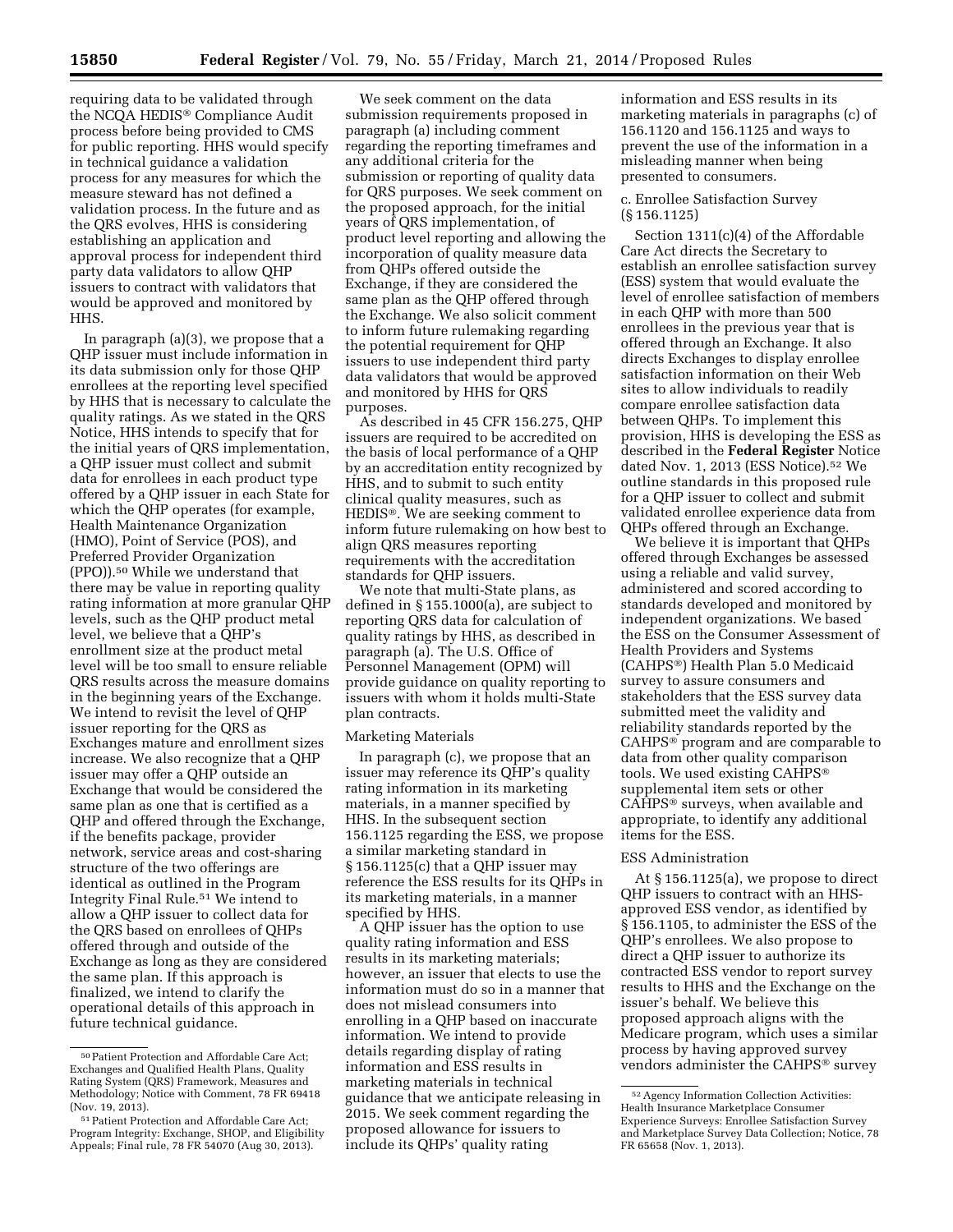to an issuer's Medicare Advantage and Prescription Drug Program enrollees. Similar to the proposed general requirement for the QRS in § 156.1120(a), which directs a QHP issuer to submit data to HHS and the Exchange, QHPs must ensure that their contracted ESS vendors submit the data collected from the ESS survey to HHS and the Exchange so that HHS can calculate the ESS scores and benchmarks based on a standard scoring methodology that will allow for reliable, uniform, and comparable scoring across Exchanges. HHS intends to send calculated ESS scores to the Exchanges for their respective QHPs and also intends to use a subset of scores from the ESS as part of the quality rating for QHPs as described in § 156.1120. We intend for the ESS to be administered from January through April of each calendar year beginning in 2015.

HHS is considering the development of an ESS child-only survey to assess the experience of children enrolled in child-only plans. Similar to the implementation of the QRS child-only measure set, CMS is currently assessing the feasibility of a child-only ESS based upon the number of child-only QHPs and enrollees in Exchanges.

In paragraph (b), we propose several data requirements to clarify the standards for collection and submission of ESS data. At § 156.1125(b)(1), we propose to direct a QHP issuer to collect data of eligible enrollees for each QHP with more than 500 enrollees in the previous year that has been offered in an Exchange for at least one year following a survey sampling methodology provided by HHS. We propose that eligible enrollees would be those individuals enrolled for at least six months during the year prior to the administration of the survey and solicit comment on this approach.

In paragraph  $(b)(2)$ , we propose to direct a QHP issuer to submit data, necessary to conduct the ESS, that has been validated in a form and manner specified by HHS. We propose that the data for the sample of eligible enrollees that a QHP issuer provides to their contracted ESS vendor be validated in a consistent way as data validated for the QRS. For example, if a QHP issuer submits data collected for a quality measure that is validated through the HEDIS® Compliance Audit process using a NCQA certified auditor, we expect the data that the QHP issuer provides to its HHS-approved ESS vendor for the ESS sample be included in that validation process. We solicit comment on this approach for validation of the data for the ESS sample of eligible enrollees.

In paragraph (b)(3), we propose to direct a QHP issuer to include only those QHP enrollees at the reporting level specified by HHS, for data submitted for the ESS. We believe that the QHP metal level (i.e., HMO Silver, HMO Bronze, PPO Silver, PPO Bronze) for each of the issuer's products is the appropriate level (if enrollment is sufficient to ensure credibility) to assess enrollee experience and would provide information regarding experience with plans charging differing premiums. We intend to aggregate the ESS data from the QHP metal level to the QHP product level (for example, a QHP issuer's HMO silver and HMO bronze would be aggregated into one HMO level score) for public reporting purposes to provide consistency with the product-level data that would be submitted for the QRS and align with the QRS methodology in the initial years of implementation of these proposed quality standards for QHPs.

We recognize that a QHP issuer may offer a plan outside an Exchange that would be considered the same plan as one that is certified as a QHP and offered through the Exchange, as defined in § 153.500. Similar to our proposed approach with the QRS, we are considering in the initial years to allow a QHP issuer to include enrollees of QHPs offered through and outside of the Exchange, to ensure a reliable ESS sample size, as long as they are considered the same plan as established in § 153.500. We intend to clarify the operational details of this approach in future technical guidance. OPM will issue technical guidance regarding the sampling methodology for multi-State plans, as defined in 45 CFR 155.1000(a). We envision that the sampling methodology for multi-State plans will align with that of QHPs.

In paragraph (d), we propose to direct a QHP issuer to submit data necessary to conduct the survey to its contracted ESS vendor on a timeline and in a form and manner specified by HHS. We intend to align the timeframes of the proposed reporting requirements for the ESS and the QRS. In future technical guidance, we also intend to specify the timeframes for a QHP issuer to submit the sampling data to its contracted ESS vendor and for the vendor to submit to HHS and the Exchange, data from the administration of the survey.

#### ESS Implementation and Reporting

HHS proposes to phase in implementation of the ESS over time which is consistent with the proposed implementation of the QRS. We believe this will allow for appropriate development and testing of the ESS and

the survey methodology; time for QHP issuers to prepare for data collection, validation and submission; and time for QHP enrollees to build experience with the QHP and their providers to adequately assess their experience and to ensure reliable survey results. Therefore, we propose that for QHPs offered in the Exchange during the 2014 open enrollment period, the QHP issuer would submit the required data elements for ESS beta testing in 2015. The QHP Issuer would then submit the required data elements in 2016 for ESS public reporting during the 2017 open enrollment period. Specifically, we intend for QHP issuers to provide data necessary to conduct the survey to their contracted HHS-approved ESS vendors, as described in paragraph (a), during the first month of the calendar year and to ensure that survey results are submitted to HHS or its' designee, by the fifth month of the calendar year. For example, a QHP issuer reporting data for the 2015 ESS beta test would provide sample frame data necessary to conduct the ESS for eligible enrollees who would be surveyed, to their contracted survey vendor in January 2015, allowing adequate time for the vendor to draw the sample in time to begin fielding the survey on February 1. Then, a QHP issuer would ensure that the ESS survey results are submitted to HHS on or around May 31, 2015. For the first year of ESS public reporting, a QHP issuer would provide sample frame data necessary to conduct the ESS in January 2016 and ensure that results are submitted to HHS or its' designee on or around May 31, 2016. We intend for the ESS sample to include all eligible QHP enrollees covered during the measurement year which would be the previous calendar year and based on sampling specifications. We intend to provide details of the ESS sampling methodology in technical guidance that would be periodically updated and which will be published in draft form on an HHS Web site to obtain feedback from stakeholders.

We seek comment on the proposed requirement in paragraph (a) to direct a QHP issuer to contract with an HHSapproved enrollee satisfaction survey vendor and to authorize its contracted vendor to submit data to HHS and the Exchange. Specifically, request feedback on our proposed approaches for data collection from eligible enrollees for each QHP with more than 500 enrollees in the previous year that has been offered in an Exchange for at least one year, to require validation consistent with the process for QRS measure data and to provide data for eligible enrollees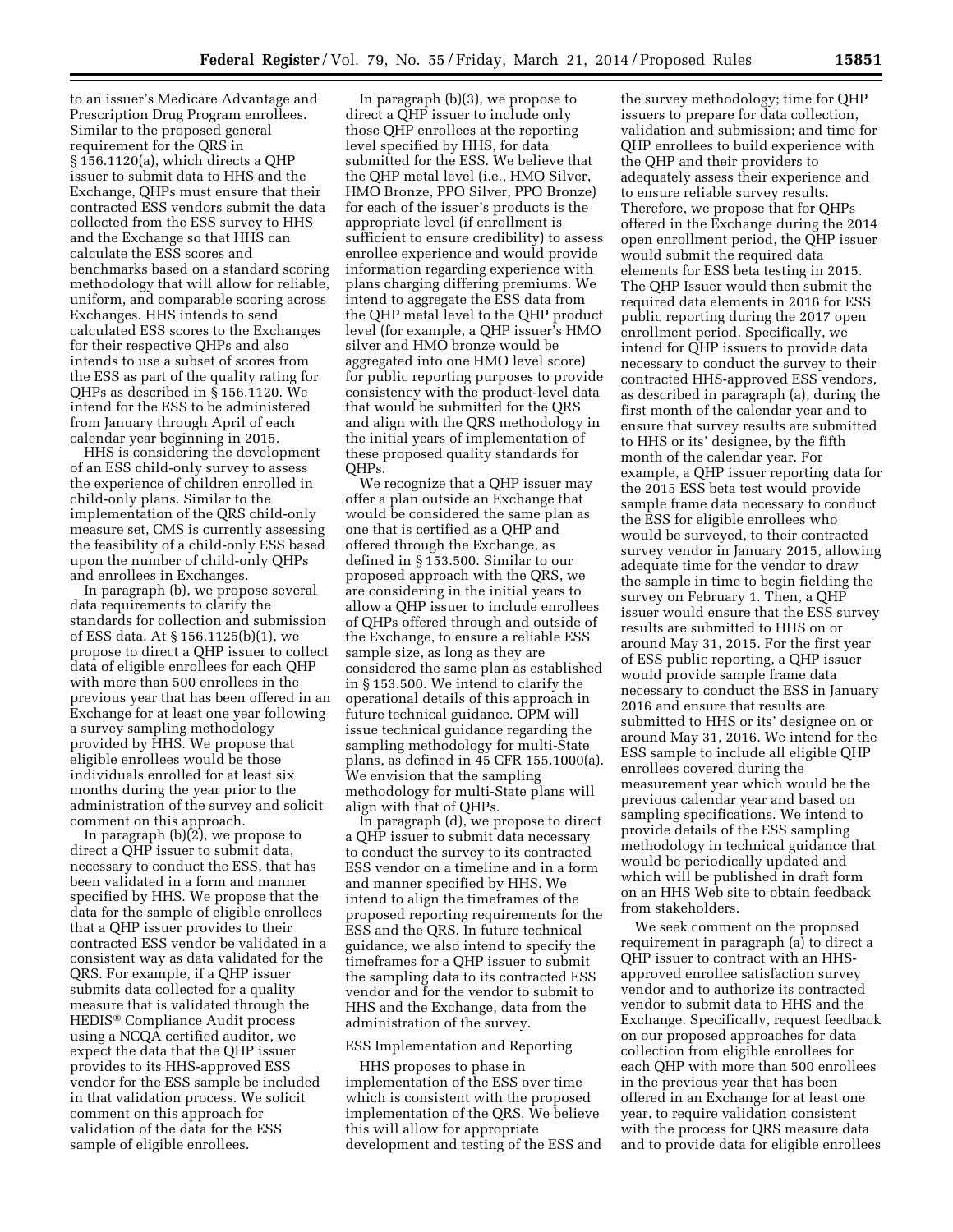at the QHP metal level for each of the issuer's products offered on the Exchange. We also seek comment on the proposed annual data submission requirements in paragraph (b) and (d).

We note that Multi-State Plans, as defined in 45 CFR 155.1000(a), are subject to providing the data described in paragraph (b). The OPM will provide guidance on ESS reporting to issuers with whom it holds Multi-State Plan contracts.

### Marketplace Survey

Sections 1313 and 1321(a) of the Affordable Care Act provide the Secretary with general authority to establish standards and regulations related to Exchanges, QHPs, and other components of title I of the Affordable Care Act. In § 155.1200(b)(3), we direct State Exchanges to submit performance monitoring data on an annual basis, which would include information on consumer satisfaction. Pursuant to this legal authority, HHS has proposed a consumer experience survey, or the Marketplace survey, to assess consumer experience with the Exchange.<sup>53</sup> Similar to the ESS, the Marketplace survey has been developed based on the core set of CAHPS® principles and the format and language of the survey drew from existing CAHPS® items, to the extent possible. However since the CAHPS® program does not have a comparable survey to assess entities similar to Exchanges, the Marketplace survey items are new and were developed based on research and feedback from public comment, technical experts and focus groups. We believe it is important to assess experience of consumers interacting with an Exchange including obtaining information regarding aspects such as the application and eligibility determination process for Medicaid/ Children's Health Insurance Program (CHIP) coverage and the Insurance Affordability Programs. We anticipate that results from the Marketplace survey would drive quality improvement in Exchanges and provide regulators and stakeholders with information to use for monitoring and oversight purposes.

We intend to use a single contracted survey vendor to administer the annual Marketplace survey for each Exchange. We are currently in the survey developmental testing period for the Marketplace survey in the States in the Federally-facilitated Exchange and we anticipate the survey beta test to be conducted in early 2015 in all States.

We intend to provide each Exchange with its respective Marketplace survey results, beginning in 2015, to be able to make improvements for upcoming open enrollment periods.

We seek further comment to inform future rulemaking regarding data provided by State Exchanges to conduct the Marketplace survey. We are considering directing a State Exchange to provide sampling data for four types of consumers in an Exchange including: (1) Potential applicants (individuals who provided contact information but did not submit an application); (2) potential enrollees (individuals who successfully applied and were given eligibility and plan information but did not enroll); (3) enrollees (individuals successfully enrolled); and (4) effectuated enrollees (individuals who have made their first premium payment). We are also considering directing a State Exchange to submit sampling data for the Marketplace survey based on language preference and disability status across each Exchange and we seek comment on the feasibility for a State Exchange to provide such data.

*G. Part 158—Issuer Use of Premium Revenue: Reporting and Rebate Requirements* 

1. Subpart A—Disclosure and Reporting

a. ICD–10 Conversion Expenses (§ 158.150)

In September 2012, the Secretary changed the date on which issuers are required to adopt ICD–10 as the standard medical code set from October 1, 2013 to October 1, 2014. Because HHS cannot accept claims using the ICD–10 code sets prior to that date, issuers may incur conversion costs in 2014 that would otherwise have been incurred only in 2012 and 2013. In the 2012 and 2013 MLR reporting years, issuers were allowed to report their ICD–10 conversion costs as expenditures for activities that improve health care quality (QIA), up to 0.3 percent of an issuer's earned premium in the relevant State and market (MLR Final Rule, 76 FR 76574). Because the ICD–10 implementation date has been postponed to 2014, we propose that issuers be allowed to report their 2014 ICD–10 conversion costs as QIA in the 2014 reporting year, up to 0.3 percent of an issuer's earned premium in the relevant State and market. Although there are no plans to further postpone the ICD–10 implementation date, in recognition of this possibility and to avoid the need for additional regulatory changes, the regulatory change proposed herein permits issuers to include their

ICD–10 conversion costs as QIA through the MLR reporting year in which ICD– 10 implementation is required by the Secretary.

2. Subpart B—Calculating and Providing the Rebate

a. MLR and Rebate Calculations in States With Merged Individual and Small Group Markets (§§ 158.211, 158.220, 158.231)

Our previous rulemakings concerning PHS Act section 2718 permitted issuers to aggregate individual and small group market data for MLR purposes in States that require these two markets to be merged pursuant to section 1312(c)(3) of the Affordable Care Act. This proposed rule would modify the requirements for data aggregation in § 158.220(a) and § 158.231(a) to specify that the individual and small group market data must always be aggregated if a State requires these two markets to be merged. In addition, this proposed rule would modify the requirements regarding a higher State MLR standard in § 158.211 to clarify that if a State establishes a higher MLR standard for the merged market, this higher standard must be used to calculate any rebates for the merged market. These modifications would align the MLR methodology in the Federal MLR rule with the MLR methodologies applied by the affected States.

b. Accounting for Special Circumstances (§ 158.221)

On November 14, 2013, the Federal government announced a policy under which, if certain conditions were met, it would decline to enforce certain specified 2014 market reforms against certain non-grandfathered health insurance coverage in the individual or small group market renewed between January 1, 2014 and October 1, 2014, and requested that States adopt a similar non-enforcement policy.54 CMS noted in the Proposed 2015 Payment Notice (78 FR 72322) that this transitional policy would not have been anticipated by issuers in setting rates for 2014 and stated that we were exploring modifications to different programs to help mitigate the impact of this policy.

Issuers that provided transitional coverage may have incurred additional administrative costs, such as expenses related to developing and sending required consumers notices, and creating and submitting new policy and

<sup>53</sup>Agency Information Collection Activities: Health Insurance Marketplace Consumer Experience Surveys: Enrollee Satisfaction Survey and Marketplace Survey Data Collection; Notice, 78 FR 65658 (Nov. 1, 2013).

<sup>54</sup>Letter to Insurance Commissioners, Center for Consumer Information and Insurance Oversight, November 14, 2013. *Available at: [http://](http://www.cms.gov/CCIIO/Resources/Letters/Downloads/commissioner-letter-11-14-2013.pdf) [www.cms.gov/CCIIO/Resources/Letters/Downloads/](http://www.cms.gov/CCIIO/Resources/Letters/Downloads/commissioner-letter-11-14-2013.pdf) [commissioner-letter-11-14-2013.pdf.](http://www.cms.gov/CCIIO/Resources/Letters/Downloads/commissioner-letter-11-14-2013.pdf)*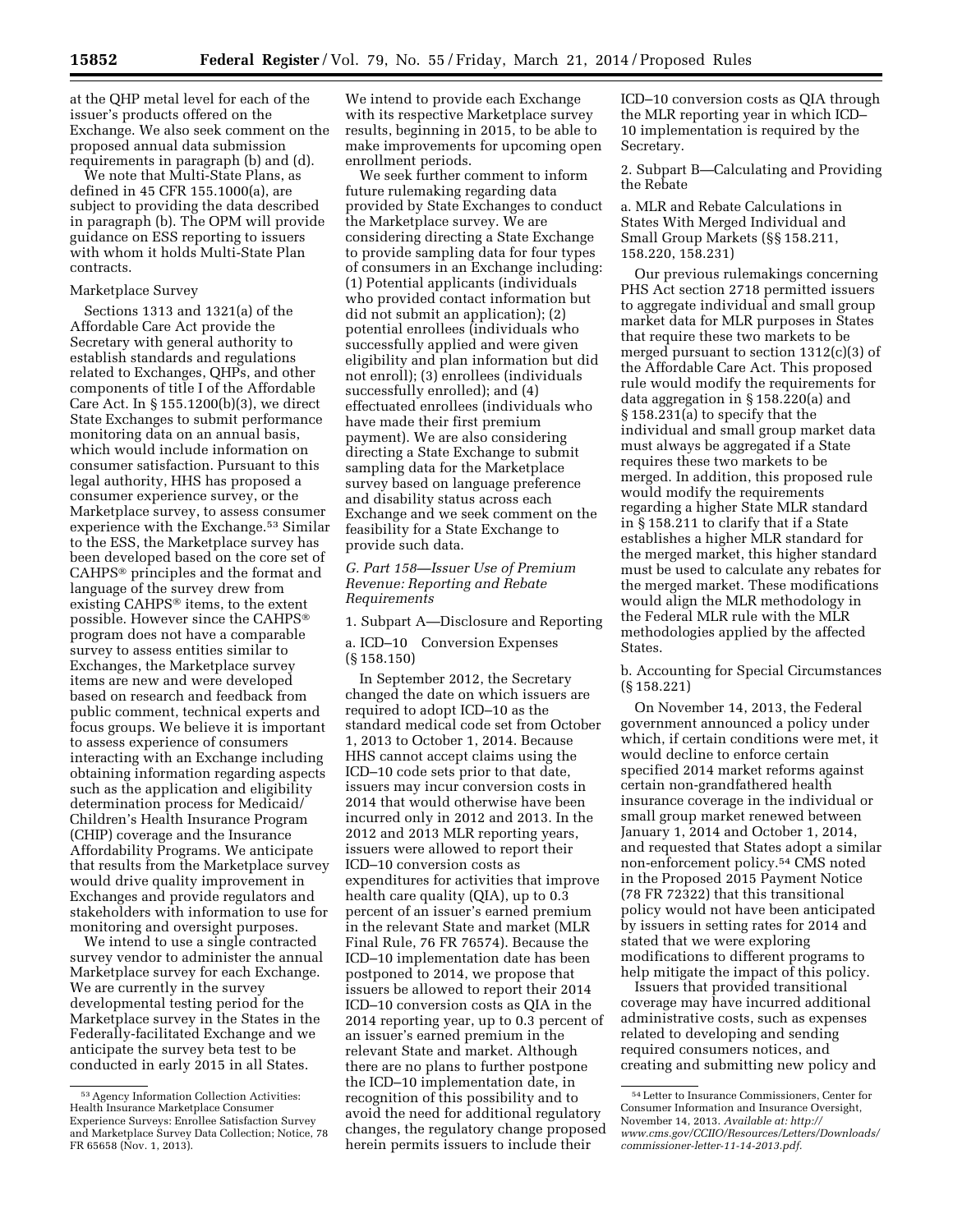rate filings. We also recognize that issuers of QHPs in the individual and small group markets may have incurred costs due to technical problems during the launch of the State and Federal Exchanges.

Pursuant to the direction under PHS Act 2718(c), our development of the standardized methodologies for calculating an issuer's MLR must be designed to ''take into account the special circumstances of smaller plans, different types of plans, and newer plans.'' In the MLR Interim Final Rule (75 FR 74864), HHS exercised this authority by making adjustments to the formula for calculating an issuer's MLR with respect to "expatriate plans" (i.e., policies that provide coverage to employees outside their country of citizenship, employees outside their country of citizenship and outside their employer's country of domicile, and non-U.S. citizens working in their home country) and ''mini-med'' plans (i.e., plans with a total annual benefit maximum of \$250,000 or less).

In its discussion of the ''special circumstances'' that applied to expatriate plans, the Interim Final Rule noted that ''their unique nature results in a higher percentage of administrative costs in relation to premiums than plans that provide coverage primarily within the United States.'' 55 Examples of the higher administrative costs for these plans include: Identifying and credentialing providers worldwide in countries with different licensing and other requirements from those found in the United States, processing claims submitted in various languages that follow various billing procedures and standards, providing translation and other services to enrollees, and helping subscribers locate qualified providers in different countries. The Interim Final Rule also recognized the ''special circumstances'' that applied to minimed plans. In this latter case, it was not higher administrative costs, but lower claims costs relative to administrative costs, due to the very low annual dollar limits of mini-med plans. In both cases, adjustments were made to the MLR methodology as applied to such plans so that they would not be required to pay rebates based on their plan design, even if they were relatively as efficient as other plans that are able to meet the MLR standard under the standard methodology.

Consistent with this approach, we are proposing to exercise our authority to account for the special circumstances of plans affected by the transitional policy or the technical problems during the

launch of the State and Federal Exchanges. These adjustments would only extend to issuers in the individual and small group markets that offered transitional coverage or participated in the State and Federal Exchanges, and only for the 2014 reporting year. A transitional policy cost adjustment to the formula for calculating an issuer's MLR would not apply in States that did not implement the transitional policy, or in States that did, to issuers that did not elect to implement it.

With respect to the adjustment for issuers offering transitional coverage, we are proposing that the MLR calculation methodology for the individual and small group markets would be changed to allow these issuers to multiply the incurred claims and expenses for quality improving activities incurred in 2014 in the MLR numerator by 1.0001. This adjustment takes into account the fact that the multiplier would be applied to the issuer's entire experience in 2014, which may also include experience for plans other than transitional coverage in that State and market. In developing this adjustment, we considered the following costs as they relate to the transitional policy: (1) Developing and sending required notices; (2) actuarial work, including that with respect to premium stabilization programs; (3) regulatory and rate filings; and (4) activities related to re-contracting.

With respect to the adjustment for issuers offering coverage through the State and Federal Exchanges, we are proposing that the MLR calculation methodology for the individual and small group markets would be changed to allow issuers participating in the Exchanges to multiply the incurred claims and expenses for quality improving activities incurred in 2014 in the MLR numerator by 1.0004. This adjustment takes into account the fact that the multiplier would be applied to the issuer's entire experience in 2014, which may also include experience for plans offered off the Exchange in that State and market. In developing this adjustment, we considered the following costs as they relate to the technical issues during the launch of the State and Federal Exchanges: (1) Information technology (IT) development and testing; (2) IT system modifications and re-programming; (3) providing feedback to CMS or a State on functionality and data transmission; (4) assistance to enrollees (e.g., enhanced call center activity); (5) engaging in pilot projects relating to direct enrollment; (6) developing technical ''tickets'' for the CMS or a State help desk; (7) work with the Exchange(s) to resolve these

technical problems; (8) manual processing of enrollment data, including but not limited to enrollment and payment data template creation, monthly submission of data reports, and monthly submission of data accuracy certification forms; and (9) development of other manual workarounds.

HHS believes that these adjustments would appropriately account for the special circumstances related to implementation of the transitional policy and the rollout of the Exchanges, while still requiring issuers to comply with the statutory MLR requirement.

In addition to seeking comment on the above proposed approach, we also invite comment on other options for making an appropriate adjustment to the MLR formula to account for the unanticipated costs related to the transitional policy and the Exchange implementation.

# c. Distribution of *De Minimis* Rebates (§ 158.243)

The MLR December 7, 2011 final rule defines the threshold amounts below which rebates are considered to be *de minimis* and sets forth the provisions for distribution of such rebates. In this proposed rule, we propose to amend the provisions for *de minimis* rebates in § 158.243 to clarify how issuers must distribute rebates where (1) all of an issuer's rebates are *de minimis,* or (2) distribution of *de minimis* rebates to enrollee(s) whose rebates are not *de minimis* would result in an enrollee receiving a rebate that exceeds the enrollee's annual premium. We propose that in these two situations, the issuer must distribute *de minimis* rebates to enrollees in the policies that generated the *de minimis* rebates. The current *de minimis* rebate provisions allow issuers not to distribute *de minimis* rebates to enrollees in the policies that generated those rebates, but instead to aggregate such rebates and distribute them to other enrollees whose rebates are not *de minimis.* 

## **IV. Collection of Information Requirements**

Under the Paperwork Reduction Act (PRA) of 1995, we are required to provide 60-day notice in the **Federal Register** and solicit public comment before a collection of information requirement is submitted to the Office of Management and Budget (OMB) for review and approval. This proposed rule contains information collection requirements (ICRs) that are subject to review by OMB. In order to fairly evaluate whether an information collection should be approved by OMB, section 3506(c)(2)(A) of the Paperwork

<sup>55</sup> 75 CFR 74871.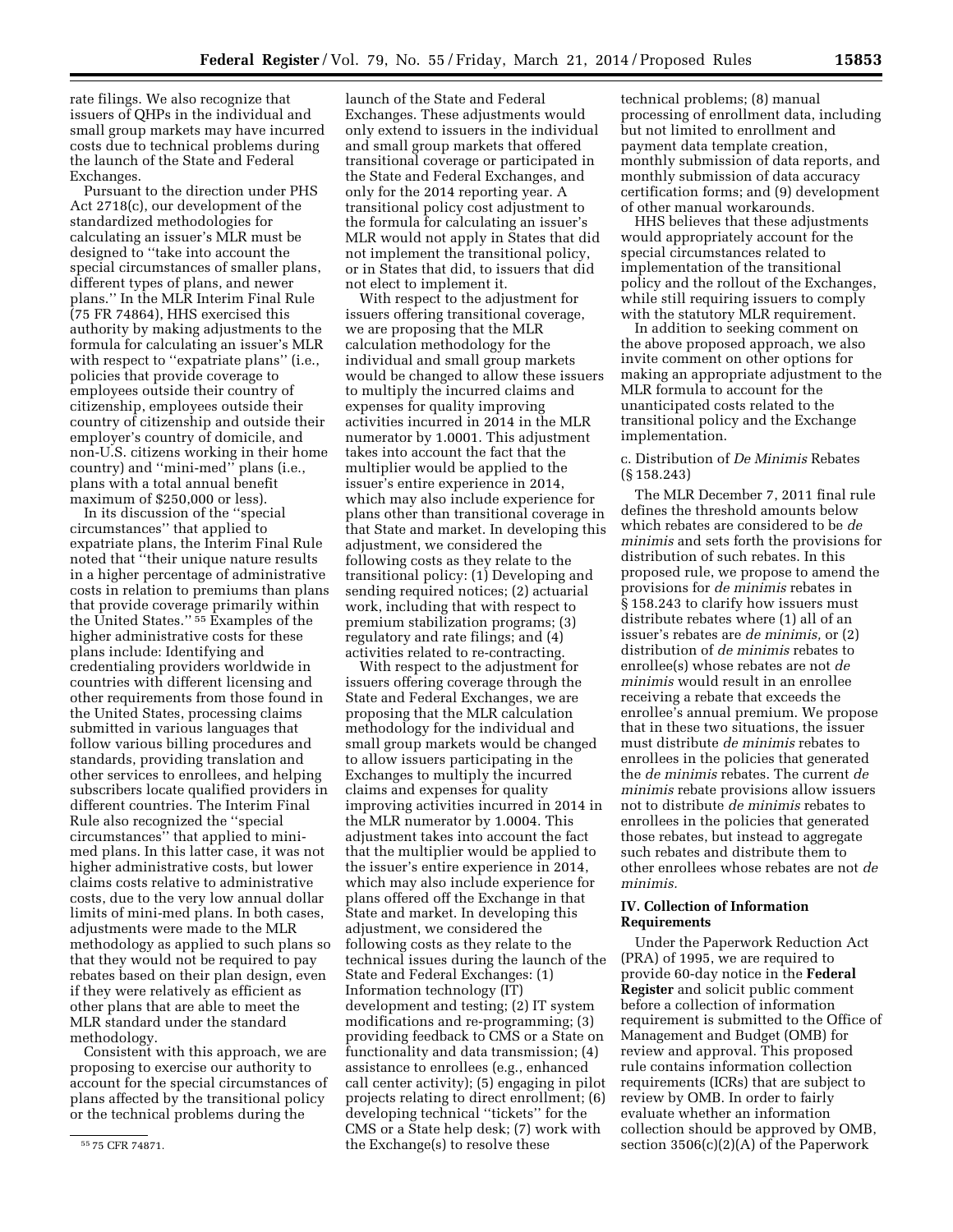Reduction Act of 1995 requires that we solicit comment on the following issues:

• The need for the information collection and its usefulness in carrying out the proper functions of our agency. • The accuracy of our estimate of the

information collection burden. • The quality, utility, and clarity of

the information to be collected.

• Recommendations to minimize the information collection burden on the affected public, including automated collection techniques.

We are soliciting public comment on each of these issues, which contain ICRs.

A. ICRs Regarding Recertification for Certified Application Counselors (§ 155.225)

Under proposed § 155.225(d)(7), certified application counselors would be required to be recertified on at least an annual basis after successfully completing recertification training as required by the Exchange. Each Exchange would be required to establish its own recertification process and standards consistent with these requirements. We expect that establishing a process for recertification would include creating a recertification request form (or similar document) in Exchanges that directly certify certified application counselors. We estimate that up to 18 State Exchanges would develop their own recertification request form.56 We estimate that the development of a recertification request form, as may be applicable for Exchanges that directly certify certified application counselors would take a health policy analyst (at \$49.35 labor cost per hour) up to 1 hour to create, a senior manager (at \$79.08 cost per hour) up to .5 hours (30 minutes) for review, and an attorney up to .5 hours (at \$90.15 labor cost per hour) for legal review. We estimate that the one-time cost burden would be two hours with a cost burden of \$134 for each Exchange, and the total burden for 18 State Exchanges would be 36 hours with a cost burden of \$2,412.

There are recordkeeping requirements associated with developing and maintaining a request form. We estimate that the time burden associated with maintaining a copy of the request form would be .016 hours (1 minute); we assume a mid-level health policy analyst would maintain the form through electronic copies at minimal cost, which we estimate as \$0.79 as a one-time requirement for the Exchange.

The total burden for 18 Exchanges would be 1.08 hours and the total cost burden would be \$14.22.

There would also be third-party disclosure requirements for 18 State Exchanges associated with reviewing each certified application counselor's recertification request, which would require the Exchange to notify the individual of the result of its review and issue a new certificate for each individual who successfully completes recertification. This notice requirement would apply to the Exchange on an annual basis. We estimate that it would take a mid-level health policy analyst in the Exchange up to .08 hours (5 minutes) to notify an individual. The estimated cost burden is \$4.11 for each individual notice, including the certificate. For purposes of this analysis, we estimate that there would be approximately 30,000 certified application counselors nationwide, or approximately 10,600 application counselors in 18 State Exchanges. The total cost burden would be approximately \$2,422 for each State Exchange. The total burden for 18 State Exchanges would be approximately 883 hours and the total cost burden would be \$43,593. There would be recordkeeping requirements associated with issuing each individual notice. We estimate that the time burden associated with maintaining a copy of the notice and certificate would be .016 hours (1 minute); we assume a mid-level health policy analyst, with a labor cost of \$49.35 an hour, would maintain the form through electronic copies at minimal cost, which we estimate as \$0.79 per notice for each individual certified application counselor. The total recordkeeping burden for 10,600 certified application counselors in 18 State Exchanges would be 170 hours and the total cost burden would be \$8,374, or \$265 per Exchange.

For Exchanges that designate organizations to directly certify certified application counselors under § 155.225(b)(1), there would be requirements associated with implementing a recertification process under the applicable Exchange's standards. We expect that this process would include creating and issuing a recertification request form (or similar document) for an organization's certified application counselors to submit to indicate their intention to be recertified and provide an updated conflicts of interest disclosure or other attestations as may be required. We estimate that up to 5,000 designated organizations would develop their own recertification request form. We estimate that the development of a recertification

request form would take a health policy analyst (at \$49.35 labor cost per hour) up to 1 hour to create, a senior manager (at \$79.08 labor cost per hour) up to .5 hours (30 minutes) for review, and an attorney (at \$90.15 labor cost per hour) up to .5 hours (30 minutes) for legal review. We estimate that the one-time cost burden would be \$134 for each organization. The total one-time burden for 5,000 organizations nationwide would be 10,000 hours and the total cost burden would be \$670,000.

There would be recordkeeping requirements associated with developing and maintaining a request form. We estimate that the time burden associated with maintaining a copy of the request form would be .016 hours (1 minute); we assume a mid-level health policy analyst with a labor cost of \$49.35 an hour would maintain the form through electronic copies at minimal cost, which we estimate as \$0.79 as a one-time requirement for each organization. The total one-time burden for 5,000 organizations nationwide would be 80 hours and the total cost burden would be \$3,950.

There would also be third-party disclosure requirements for designated organizations associated with reviewing each certified application counselor's recertification request, which would require the organization to notify the individual of the result of its review and issue a new certificate as appropriate. This notice requirement would apply to the organization on an annual basis. For purposes of estimating the burden on designated organizations, we assume that of the estimated 30,000 certified application counselors nationwide, approximately 19,400 would be directly certified by designated organizations, or four certified applications counselors on average per designated organization. We estimate that it would take a mid-level health policy analyst up to .08 hours (5 minutes) to notify an individual and issue a new certificate. The estimated cost burden is \$4.11 for each individual notice. For an estimated 19,400 certified application counselors nationwide, or approximately four certified application counselors on average in each organization, the total cost burden would be approximately \$16.44 for each organization. The total burden for 5,000 designated organizations nationwide would be approximately 1,617 hours and the total cost burden would be approximately \$79,734.

There would be recordkeeping requirements associated with issuing a certificate. We estimate that the time burden associated with maintaining a copy of each certificate issued at recertification would be .016 hours (1

<sup>56</sup>We estimate 18 State Exchanges (which includes Utah) will develop their own processes for recertification. HHS will establish a single process in all FFEs.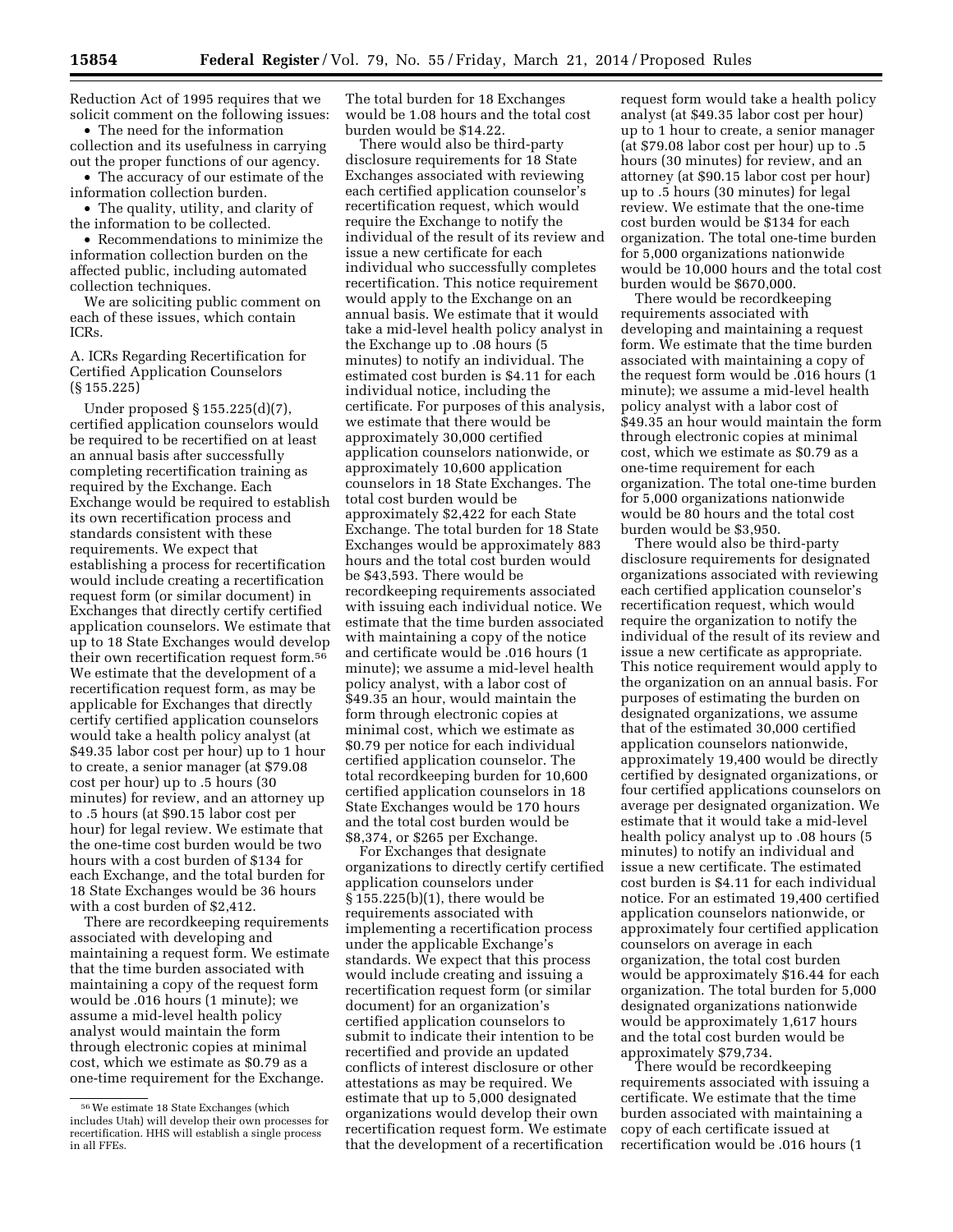minute); we assume a mid-level health policy analyst with a labor cost of \$49.35 an hour would maintain the form through electronic copies at minimal cost, which we estimate as \$0.79 as a per certificate for each organization. The total recordkeeping cost per organization would be \$3.16. The total burden for 5,000 organizations nationwide would be 323 hours and the total cost burden would be approximately \$15,326.

There would be third-party disclosure requirements for individual certified application counselors associated with completing the requirements for recertification, whether done directly through the Exchange or through an Exchange-designated certified application counselor organization. Such recertification requirements would include completing Exchange required training and might also include satisfying other requirements consistent with the Exchange-established processes, such as providing conflicts of interest disclosures, other attestations and submitting a recertification request form (or similar document) and other attestations. These requirements would apply to certified application counselors on an annual basis. Although nothing prohibits individual certified application counselors or organizations from being funded through sources such as applicable private, State, or Federal programs, we expect that certified application counselors would not be guaranteed any specific funding. We estimate the professional wage of certified application counselors for this type of work as equivalent to that of an eligibility interviewer for assistance from government programs and agency resources. We estimate that it would take a certified application counselor with a labor cost of \$26.65 an hour up to 0.17 hours (10 minutes) to complete and submit the recertification request to the organization or Exchange, as applicable. The estimated cost burden would be \$4.53 for each individual seeking recertification. We estimate that there would be approximately 30,000 recertification requests provided, for a total burden of 5,000 hours and a total cost burden of \$135,915 for all certified application counselors nationwide.

There would be third-party disclosure requirements associated with taking recertification training. We expect that an individual certified application counselor would provide proof to the organization or Exchange that he or she has successfully completed the recertification training, in accordance with the Exchange's process. We estimate that it would take a certified application counselor with a labor cost

of \$26.65 an hour up to .03 hours (2 minutes) to provide the training certificate to the organization or Exchange, as may be required. The total estimated cost burden is \$0.80 for each individual seeking recertification. We estimate that there would be approximately 30,000 training certificates provided, and the total burden would be 1,000 hours, with a total cost burden of \$24,000 for all certified application counselors nationwide.

In addition, there would be recordkeeping requirements associated with the training certification. We expect each person who receives training would obtain and maintain a record of training certification. We estimate that the time burden associated with maintaining proof of training certification is .016 hours (1 minute), since we assume this proof would be maintained through electronic copies, at minimal cost. The total cost estimated for each individual to maintain proof of training certification would be \$0.43. The total burden would be 500 hours and the total cost burden would be \$12,900 for all certified application counselors nationwide.

# *B. ICRs Regarding Consumer Authorization (§§ 155.210 and 155.215)*

For purposes of the ICRs associated with this proposal, we use the same labor cost estimates that were used in the final Navigator and non-Navigator assistance personnel standards rule (Patient Protection and Affordable Care Act; Exchange Functions: Standards for Navigators and Non-Navigator Assistance Personnel, July 17, 2013, 78 FR 42842). Navigator personnel and non-Navigator assistance personnel to which § 155.215 applies are estimated to have a labor cost of \$20 per hour. Navigator and non-Navigator assistance project leads to which § 155.215 applies are estimated to have a labor cost of \$29 per hour. Navigator and non-Navigator senior executives to which § 155.215 applies are estimated to have a labor cost of \$48 per hour. These are estimates commonly used for estimating paperwork burden and do not represent a recommendation or a requirement of how much Navigator and non-Navigator personnel to which § 155.215 applies are to be paid. There is nothing in the proposed regulations that would require any of these workers to be paid any specific amount.

In the ICR currently approved under OMB control number (OCN) 0938–1220, we noted that there were 105 Navigator grantee organizations at that time in FFEs, including SPEs, and we estimated that there were 3,000 individuals

working as Navigators. We estimated the number of non-Navigator assistance project leads to be 300 and 1,800 for personnel and we use those estimates here as well.

In accordance with proposed § 155.210(e)(6) and § 155.215(g), Navigators, as well as those non-Navigator personnel to whom § 155.215 applies, would be required to maintain procedures to inform consumers of the functions and responsibilities of Navigators and non-Navigator assistance personnel (as applicable), and to obtain authorization for the disclosure of consumer information to the Navigator or non-Navigator assistance personnel (as applicable). This would be a onetime requirement for the organization. We estimate that it would take a Navigator or non-Navigator assistance personnel project lead up to 2 hours to create the form for providing authorization to applicants, and a Navigator or non-Navigator senior executive up to 1 hour to review the procedure, for a total time burden of up to 3 hours. We estimate the cost burden associated with creating this procedure would be \$106 per organization. The total cost for all 105 Navigator grantee organizations is estimated to be \$11,130. The total cost for all 300 non-Navigator assistance personnel organizations is estimated to be \$31,800.

There are also recordkeeping requirements associated with developing and maintaining a model agreement and authorization form. Each organization is expected to maintain a copy of the executed forms. We estimate that the time burden associated with maintaining a copy of executed agreement and authorization forms for each consumer would be 0.016 hours (1 minute); we assume these would be maintained through electronic copies with minimal cost.

In addition, there would be burdens on individual Navigators, as well as those non-Navigator assistance personnel to whom § 155.215 applies. Under § 155.210(e)(6) and § 155.215(g), respectively, Navigators and non-Navigator assistance personnel would be required to inform consumers of the functions and responsibilities of Navigators and non-Navigator assistance personnel and obtain authorization for the disclosure of consumer information to a Navigator or non-Navigator assistance personnel prior to obtaining the consumer's personally identifiable information. In the final rule on certified application counselors (78 FR 42824, 42854–42855), we estimated that it would take a certified application counselor 0.25 hours (15 minutes) to provide consumers with information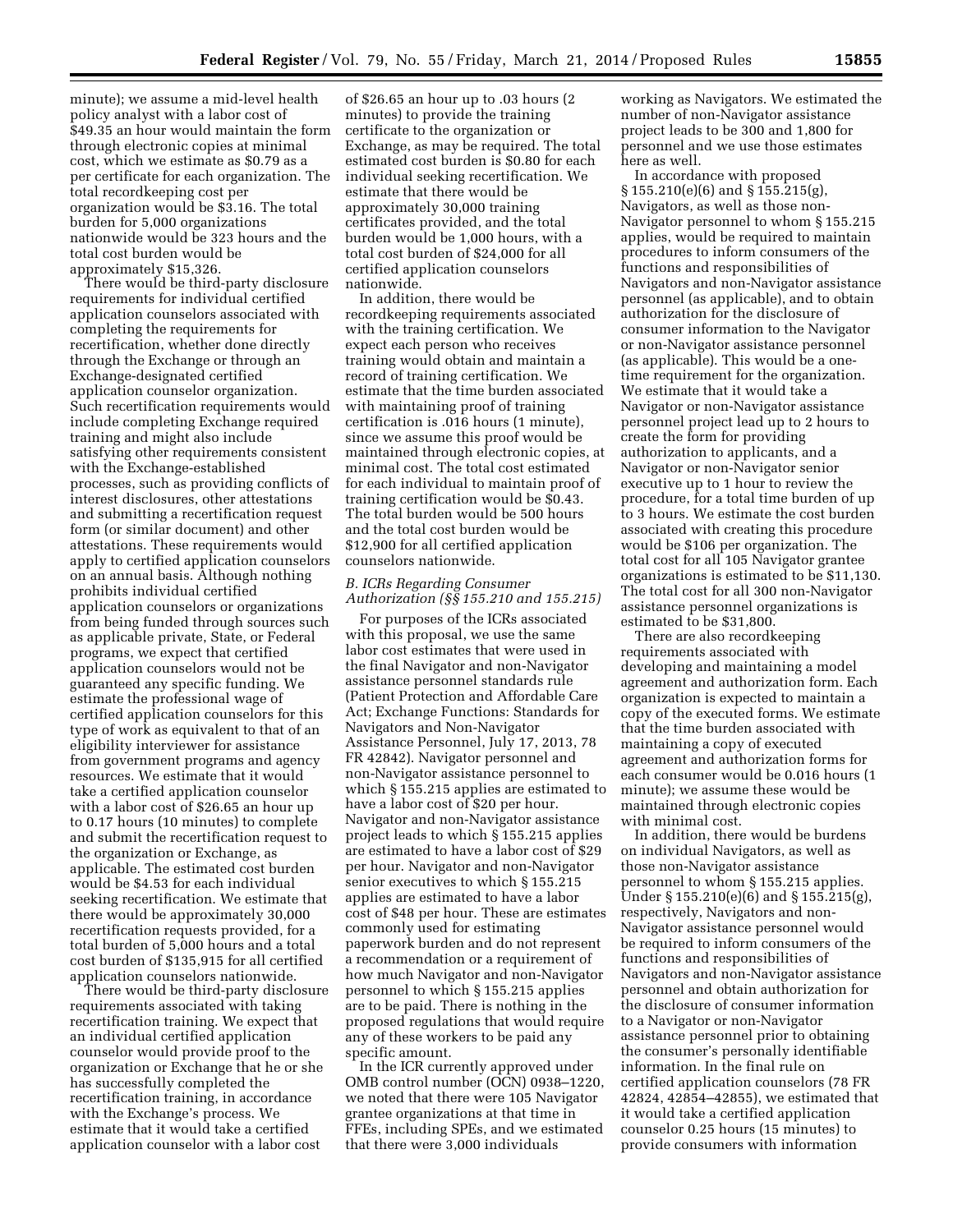about the functions and responsibilities of a certified application counselor, obtain their authorizations, and provide any applicable conflict of interest disclosures. Because here we are only estimating the time required to provide consumers with information about the functions and responsibilities of a Navigator or non-Navigator assistance personnel and obtain their authorization, we estimate that it would take a Navigator or non-Navigator assistance personnel 0.1667 hours (10 minutes) to perform this task. The total cost estimate for the consumer authorization process for Navigators and non-Navigator assistance personnel therefore would be \$3.33. The total time burden on all 3,000 Navigators is estimated to be approximately 500 hours, and the total cost burden on all 3,000 Navigators is estimated to be \$9,990. The total time burden on all 1,800 non-Navigator assistance personnel is estimated to be 300 hours, and the total cost burden on all 1,800 non-Navigator assistance personnel is estimated to be \$5,994.

# *C. ICRs Regarding Enrollee Satisfaction & Marketplace Surveys (§§ 155.1200, 156.1105 and 156.1125)*

In § 156.1105 of this proposed rule, we would establish a monitoring and appeals process for HHS-approved enrollee satisfaction survey vendors. Specifically, in § 156.1105(d), we would establish a process in which HHS would monitor approved vendors for ongoing compliance. HHS might require additional information from approved vendors to be periodically submitted in order to ensure continued compliance. We estimate that HHS would approve approximately 40 ESS vendors. We estimate that it would take no longer than one hour for each vendor (at a cost of \$24.10 per hour) to comply with any additional monitoring by HHS. Therefore, we estimate a total annual burden of 40 hours for all vendors for a total cost burden estimate of \$964.00.

In § 156.1105(e) of this proposed rule, we propose a process by which an enrollee satisfaction survey vendor that is not approved by HHS could appeal HHS's determination. It is estimated that filing an appeal with HHS would take no longer than one hour. We estimate that five survey vendors that apply would not be approved and all of those vendors would appeal HHS's determination and submit additional documentation to HHS. Therefore, we estimate five responses, for a total of five burden hours, for a total cost of \$120.50.

The burden estimate associated with quality standards for QHP issuers

related to the ESS outlined in § 156.1125 would include the time and effort required for QHP issuers to collect, submit and validate ESS data on an annual basis. The burden and cost related to the survey respondents and ESS vendors associated with the ESS has been approved under OCN 0938– 1221. In addition, we estimate that each QHP would need an average of 54 hours or \$1,349.60 for the ESS to be administered by mail, phone and/or by web for its QHPs. Assuming a total of 575 QHP issuers, we estimate that the annual burden would be 31,050 hours or \$776,020.

The burden with the Marketplace survey under § 155.1200(b)(3) would include the time, cost and effort related to survey respondents and has been approved under OCN 0938–1221. In addition, we will revise the information collection currently approved under OCN 0938–1119 to account for any additional burden for an Exchange if sampling data is needed from State Exchanges for CMS to administer the Marketplace survey.

# *D. ICR Regarding Quality Rating System (§ 156.1120)*

The burden and cost estimates associated with quality standards for QHP issuers related to the QRS outlined in § 156.1120 would include estimates for QRS measure data collection, validation, and submission to CMS. We estimate that a total of 575 QHP issuers would be collecting and reporting QRS measure data, by product type, using administrative data sources and medical records. Using the BLS labor category estimates for a general operations manager, computer programmer, business operations specialist, registered nurse, and medical records and health information analyst, the estimated annual cost and hourly burden for a QHP issuer would be \$117,424 and 1650 hours, for an issuer who has performance measures data collection experience. We estimate that approximately eighty percent of all issuers, or 460 issuers, have such experience. We anticipate additional software purchases to generate measure data and rates and increased third-party data validation fees for issuers that do not have the experience in data collection and reporting for the QRS as proposed in § 156.1120. Therefore, we estimate that the additional cost burden for each of the remaining 115 issuers would be approximately \$102,500 in the initial year as they develop their data collection systems and processes, for a total of approximately \$11,787,500. We estimate \$67,518,800 and 948,750 hours as the total annual burden for the

anticipated 575 QHP issuers to collect and report QRS data.

# *E. ICRs Regarding Quality Standards for Exchanges (§§ 155.1400 and 155.1405)*

In § 155.1400 and § 155.1405, we propose that each Exchange must display, on its Web site, quality rating and enrollee satisfaction survey result information for QHPs offered on the Exchange. We estimate 18 State Exchanges and the FFE would collect the relevant QRS and ESS information for display. The burden estimate associated with these standards would include collection of the necessary data by each Exchange to display on its Web site. This burden and cost for Exchanges are currently approved under ONC 0938–1156 in the total Web site site that provides information including ESS and quality ratings, on available QHPs. The provisions of this proposed rule would not affect the burden.

# *F. ICR Regarding Medical Loss Ratio Requirements (§§ 158.150, 158.211, 158.220, 158.221, 158.231 and 158.243)*

This proposed rule would amend the MLR provisions regarding the treatment of ICD–10 conversion costs. This proposed rule further proposes MLR calculation adjustments for issuers affected by the transitional policy announced in the CMS letter dated November 14, 2013 and for issuers participating in the State and Federal Exchanges. This proposed rule would also clarify how issuers are to calculate their MLRs in States that require the small group market and individual market to be merged. In addition, this proposed rule would clarify how issuers must distribute *de minimis* rebates. Both MLRs and rebates are reported on the MLR annual reporting form.

The burden for the existing information collection requirement is approved under OCN 0938–1164. This includes the annual reporting form and instructions that are currently used by issuers to submit MLR information to HHS. The MLR annual reporting form collects information on all distributed and owed rebate amounts, regardless of whether they are *de minimis.* Prior to the July 31, 2015 deadline for the submission of the annual MLR report for the 2014 MLR reporting year, and in accordance with the PRA, HHS plans to solicit public comment and seek OMB approval for an updated MLR annual form that would reflect the changes in MLR calculations. In addition, although HHS is seeking OMB approval for updates to the MLR annual form that reflect changes in MLR calculations in States that require the small group market and individual market to be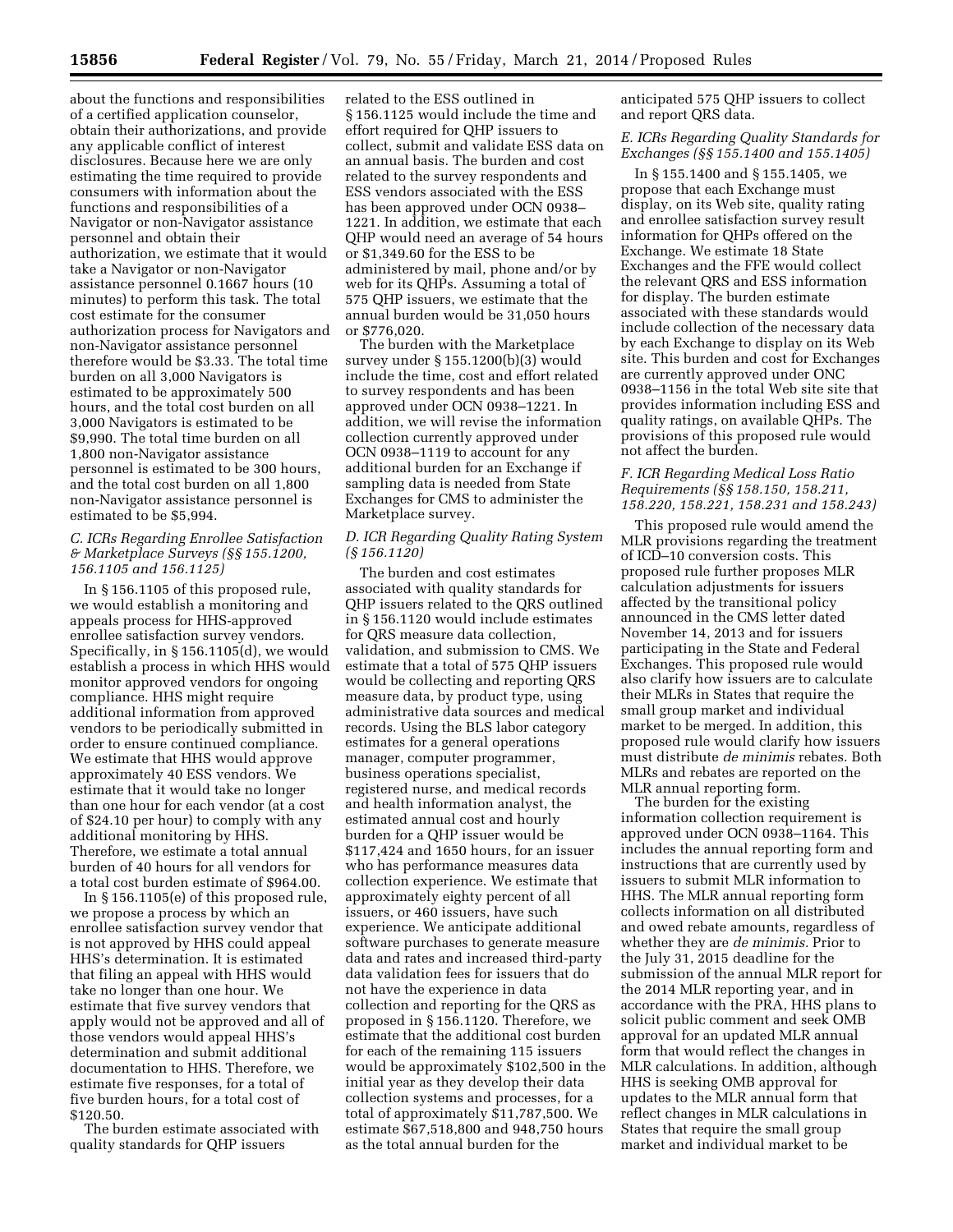merged, and changes that would allow issuers to separately report transitional coverage, these changes are not considered new reporting requirements as they utilize information that is a subset of information that issuers already submit to HHS. We do not anticipate that the proposed changes would increase the burden on issuers.

# *G. ICRs Regarding Civil Money Penalties (§§ 155.206 and 155.285)*

Section 155.206 describes the bases and processes HHS proposes to use to impose CMPs on noncompliant consumer assistance personnel and organizations. Section 155.285 describes the bases and processes HHS proposes to use to impose CMPs on persons who provide false or fraudulent information required under section 1411(b) of the Affordable Care Act or who knowingly and willfully use or disclose information in violation of section 1411(g) of the Affordable Care Act. The ICRs proposed in these provisions are exempt from PRA requirements in accordance with 5 CFR 1320.4(a)(2) because this information would be collected during the conduct of an administrative action or investigation involving an agency against specific individuals or entities.

*H. ICRs Regarding Fixed Indemnity Insurance, Minimum Essential Coverage, Certifications of Creditable Coverage and HIPAA Opt-Out Election Notice, Notice of Discontinuation, Notice of Renewal (§§ 146.152, 146.180, 147.106, 148.122, 148.124, 148.220, and 156.602)* 

In § 148.220 of this proposed rule, we propose that issuers of individual market fixed indemnity insurance include a notice in plan materials stating that the coverage is not a substitute for major medical coverage and that lack of minimum essential coverage may result in an additional payment with one's taxes. The notice requirement could be satisfied by inserting a statement into existing plan documents. HHS would provide the exact text of the notice and it would not need to be customized. In addition, under proposed § 156.602, issuers of foreign group health coverage would be required to provide notice to enrollees who are citizens or nationals of the United States of its minimum essential

coverage status. Plan documents are usually reviewed and updated annually before a new plan year begins. Issuers would be able to insert the statements in their plan documents at that time at minimal cost. Once the notice is included in the plan documents the first year, no additional cost would be incurred in future years. Sections 146.152, 147.106 and 148.122 of this proposed rule provide that issuers that discontinue a product in the group or individual market, or that provide the option to renew coverage, would also be required to provide written notices to enrollees in a form and manner specified by the Secretary. HHS would provide the exact text of the notices and they would not need to be customized. The burden associated with these notices would not be subject to the Paperwork Reduction Act of 1995 in accordance with  $5$  CFR  $1320.3(c)(2)$ .

Certifications of creditable coverage under § 148.124 would no longer be required to be provided starting December 31, 2014. The burden is currently approved under OCN 0938– 0702. In the individual market, the anticipated reduction in annual burden hours would be 835,517, with an anticipated reduction in cost of \$25,625,306. The burden for HIPAA Opt-out Election notices under § 146.180 is currently approved under OCN 0938–0702 as well. Electronic submission of opt-out election notice will also reduce costs for plans by eliminating the need for mailing paper forms.

If you comment on these information collection requirements, please do either of the following:

1. Submit your comments electronically as specified in the **ADDRESSES** section of this proposed rule; or

2. Submit your comments to the Office of Information and Regulatory Affairs, Office of Management and Budget, Attention: CMS Desk Officer, CMS–9949–P. Fax: (202) 395–6974; or *Email: OIRA*\_*[submission@omb.eop.gov](mailto:OIRA_submission@omb.eop.gov)*.

### **V. Regulatory Impact Analysis**

#### *A. Summary*

This proposed rule addresses various requirements applicable to health insurance issuers, Exchanges, Navigators, non-Navigator assistance personnel, and other entities under the

Affordable Care Act. It also proposes a number of amendments relating to the premium stabilization programs, the medical loss ratio program, certified application counselor programs, affordability exemptions, guaranteed availability and renewability of coverage, and quality reporting requirements. Additionally, it proposes the grounds for imposing CMPs on persons who provide false or fraudulent information to the Exchange and on persons improperly using or disclosing information; to modify standards related to opt-out provisions for self-funded non-Federal governmental plans and individual market provisions under the Health Insurance Portability and Accountability Act of 1996; and standards for recognition of certain types of foreign group coverage as minimum essential coverage.

CMS has crafted this rule to implement the protections intended by Congress in an economically efficient manner. We have examined the effects of this rule as required by Executive Order 12866 (58 FR 51735, September 1993, Regulatory Planning and Review), the Regulatory Flexibility Act (RFA) (September 19, 1980, Pub. L. 96–354), section 1102(b) of the Social Security Act, the Unfunded Mandates Reform Act of 1995 (Pub. L. 104–4), Executive Order 13132 on Federalism, and the Congressional Review Act (5 U.S.C. 804(2)). In accordance with OMB Circular A–4, CMS has quantified the benefits, costs and transfers where possible, and has also provided a qualitative discussion of some of the benefits, costs and transfers that may stem from this proposed rule.

#### *B. Executive Orders 13563 and 12866*

Executive Order 12866 (58 FR 51735) directs agencies to assess all costs and benefits of available regulatory alternatives and, if regulation is necessary, to select regulatory approaches that maximize net benefits (including potential economic, environmental, public health and safety effects; distributive impacts; and equity). Executive Order 13563 (76 FR 3821, January 21, 2011) is supplemental to and reaffirms the principles, structures, and definitions governing regulatory review as established in Executive Order 12866.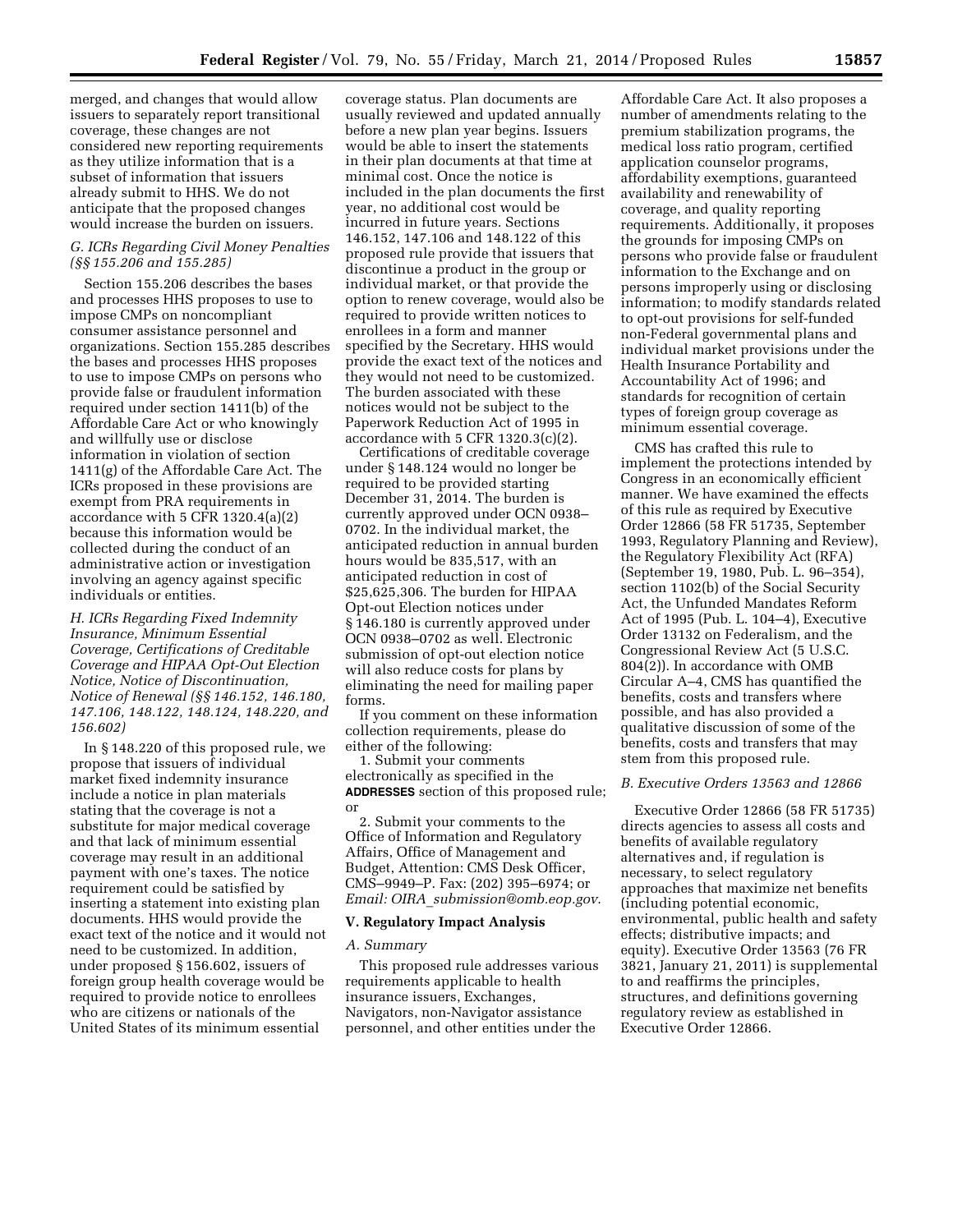Section 3(f) of Executive Order 12866 defines a ''significant regulatory action'' as an action that is likely to result in a proposed rule—(1) having an annual effect on the economy of \$100 million or more in any one year, or adversely and materially affecting a sector of the economy, productivity, competition, jobs, the environment, public health or safety, or State, local or tribal governments or communities (also referred to as ''economically significant''); (2) creating a serious inconsistency or otherwise interfering with an action taken or planned by another agency; (3) materially altering the budgetary impacts of entitlement grants, user fees, or loan programs or the rights and obligations of recipients thereof; or (4) raising novel legal or policy issues arising out of legal mandates, the President's priorities, or the principles set forth in the Executive Order.

A regulatory impact analysis (RIA) must be prepared for major rules with economically significant effects (\$100 million or more in any 1 year), and a ''significant'' regulatory action is subject to review by the OMB. HHS has concluded that this rule is likely to have economic impacts of \$100 million or more in any one year, and therefore

meets the definition of ''significant rule'' under Executive Order 12866. Therefore, HHS has provided an assessment of the potential costs, benefits, and transfers associated with this proposed regulation.

#### 1. Need for Regulatory Action

Starting in 2014, qualified individuals and qualified employers are able to obtain coverage provided through Exchanges. The proposed provisions, amendments and clarifications in this proposed rule would address stakeholder concerns and inquiries and ensure smooth functioning of health insurance markets and Exchanges and ensure that individuals have access to high quality and affordable health insurance coverage. In addition, this proposed rule would establish methodologies for calculating the MLR to address ICD–10 conversion costs, MLR and rebate calculations in States that require the individual and small group markets to be merged, the distribution of *de minimis* rebates, and to accommodate the special circumstances of issuers affected by the transitional policy announced in the CMS letter dated November 14, 2013, and issuers participating in the State and Federal Exchanges.

# TABLE V.1—ACCOUNTING TABLE

# 2. Summary of Impacts

In accordance with OMB Circular A– 4, Table V.1 below depicts an accounting statement summarizing CMS's assessment of the benefits, costs, and transfers associated with this regulatory action. The period covered by the RIA is 2014–2018.

HHS anticipates that the provisions of this proposed rule will ensure that all consumers have access to quality and affordable health care and are able to make informed choices, ensure smooth operation of Exchanges, ensure that premium stabilization programs work as intended, provide flexibility to SHOPs and employers, and protect consumers from fraudulent and criminal activities. Affected entities such as QHP issuers, Navigators and non-Navigator assistance personnel, designated certified application counselor organizations, survey vendors, and States, would incur costs to comply with the proposed provisions, including administrative costs related to notices, surveys, training, and recertification requirements. In accordance with Executive Order 12866, HHS believes that the benefits of this regulatory action justify the costs.

# Benefits:

Qualitative:

- \* Ensure access to affordable and quality health insurance coverage for all individuals.
- \* Allow consumers to make informed choices.
- \* Lower out-of-pocket costs for individuals who purchase fixed indemnity insurance.
- \* Possible reduction in cost sharing due to adjustment in methodology for calculating annual limitations on cost-sharing and small group deductibles.
- \* Ensure sufficiency of funds in the reinsurance payment pool.
- \* Ensure consumer protection and privacy and security of PII.
- \* Discourage fraudulent or criminal activity by consumer assistance personnel and entities.
- \* Provide additional flexibility to SHOPs and employers and allow employers to select plans with updated rate information.
- \* Improve consistency of MLR calculations among issuers in States with merged individual and small group markets and improve accuracy of rebate payments.

| Costs:                                 | Estimate                                             | Year dollar  | <b>Discount</b><br>rate percent | Period<br>covered      |
|----------------------------------------|------------------------------------------------------|--------------|---------------------------------|------------------------|
| Annualized Monetized (\$millions/year) | $$48.78$ million <sup>1</sup><br>\$49.52 million $1$ | 2013<br>2013 |                                 | 2014-2018<br>2014-2018 |

Net annual costs to enrollees related to ESS and Marketplace survey; recertification of certified application counselors by States; administrative costs incurred by survey vendors to appeal application denials; administrative costs to QHP issuers related to data submissions for QRS and ESS administration; costs related to notice and disclosure requirements for certified application counselor recertification; consumer authorization for Navigators and non-Navigator personnel; and a reduction in costs for issuers in the individual market due to discontinuation of certification of creditable coverage.

Qualitative:

- \* Costs to certified application counselors to obtain required training for recertification.
- \* Reduction in costs to consumers due to ability to make requests to dismiss appeals by telephone.
- \* Possible increase in premiums due to adjustments in methodology for calculating annual limitations on cost-sharing and small group deductibles.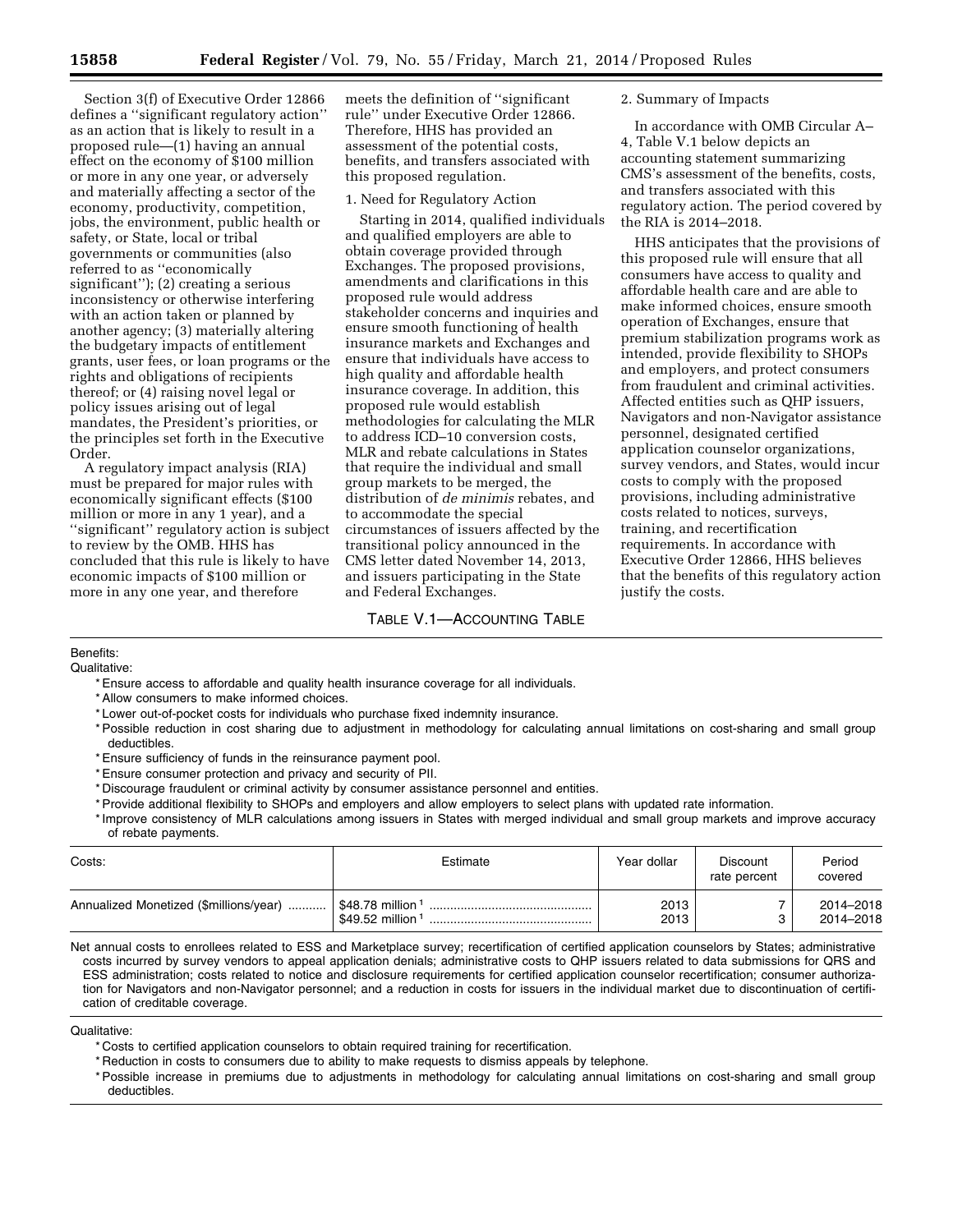# TABLE V.1—ACCOUNTING TABLE - CONTINUED

| Transfers:                             | Estimate | Year dollar  | Discount<br>rate percent | Period<br>covered      |
|----------------------------------------|----------|--------------|--------------------------|------------------------|
| Annualized Monetized (\$millions/year) |          | 2013<br>2013 |                          | 2014-2018<br>2014-2018 |

Net annual transfer of rebate dollars to enrollees from shareholders or nonprofit stakeholders, resulting from adjustment in MLR methodology for issuers in States with merged individual and small group markets. Qualitative:

\* Possible reduction in rebates paid by issuers to enrollees due to adjustment in MLR methodology for issuers affected by the November 2013 transitional policy and unexpected costs during the implementation of the Exchanges, and to account for ICD–10 conversion costs.

\* Possible transfer of transitional reinsurance program funds from the Federal government to non-grandfathered reinsurance-eligible plans in the individual market.

\* Possible increase in total risk corridors payment amounts made by the Federal government and decrease in total risk corridors receipts, although the Federal government intends to implement the risk corridors program in a budget neutral manner.

1. *Note:* Approximately \$13 million in costs are estimated in the RIA below and the remaining costs related to ICRs are estimated in section IV above.

# 3. Anticipated Benefits, Costs and Transfers

The impacts of the existing regulations that are being amended and clarified in this proposed rule have already been addressed in RIAs included in previous rulemaking. This RIA only includes the impacts of new provisions and any changes to previous estimates as a result of amendments to existing provisions.

#### Benefits

Provisions of this proposed rule would ensure that all individuals have access to affordable and quality health insurance coverage and the necessary information to make informed choices. Making quality rating and enrollee satisfaction survey information available to consumers would allow them to make informed choices and provide issuers with an incentive to improve quality of care and consumer experience. The results from the Marketplace survey would drive quality improvement in Exchanges and provide regulators and stakeholders with information to use for monitoring and oversight purposes. The proposed amendments to special enrollment periods would ensure that individuals who experience loss of coverage or exceptional circumstances have continued access to healthcare. The proposal to designate foreign group health coverage for individuals on expatriate status as minimum essential coverage would ensure that such individuals have appropriate coverage while abroad or visiting the United States.

The proposed amendments for fixed indemnity insurance would allow such plans to be sold as secondary to other health insurance coverage that meets the definition of minimum essential coverage. This would allow individuals

that buy such coverage to lower their out-of-pocket costs.

The proposed adjustments to the transitional reinsurance program would ensure that the reinsurance pool is sufficient to provide the premium stabilization benefits intended by statute. The proposed adjustments to the risk corridors formula for the 2015 benefit year would help to mitigate issuers' unexpected administrative costs and uncertainties around operations and the risk pool, and to stabilize the market as it continues to transition to full compliance with Affordable Care Act requirements.

The proposed regulations would clarify some of the standards for Navigator and certified application counselor conduct that would ensure consumer protection and ensure that Navigators provide information and services concerning enrollment in QHPs in a fair and impartial manner and that certified application counselors act in consumers' best interests. The proposed rule would also provide HHS with the authority to impose CMPs on Navigators, non-Navigator assistance personnel, certified application counselors, and certified application counselor organizations in the FFE who violate the Exchange standards applicable to them. This would ensure that consumers interacting with the Exchange receive high-quality assistance and robust consumer protection. The proposed provisions to impose CMPs for provision of false or fraudulent information, and improper use or disclosure of information would also ensure privacy and security of consumers' PII.

The proposed amendments to the annual employer and employee enrollment periods in the SHOP would benefit SHOPs by providing issuers with the same amount of time to complete the SHOP QHP certification process as

that available for the individual Exchange. Aligning the start dates for the employer election period with the start of individual market Exchange open enrollment for 2015 would provide Exchanges with a uniform timeline for improving and launching Exchange services for 2015. Additionally, a uniform QHP filing and review timeline for both markets for 2015 would reduce confusion and provide efficiencies to scale in review, providing potential resource savings to Exchanges and QHP issuers. Removing the required minimum lengths of both the employer election period and the employee open enrollment period would provide additional flexibility to SHOPs and employers and allow employers to select plans with the most up-to-date rate information.

The proposed amendment to provide for a one year transition policy under which a SHOP would be permitted to not implement employee choice in 2015 would alleviate concerns that HHS has with specific circumstances where employee choice would result in significant adverse selection in the State's small group market that cannot be remediated through the premium stabilization programs or the single risk pool, or that there would not be a meaningful choice of QHPs and/or stand-alone dental plans in the State's SHOP. Allowing for this transitional policy in 2015 will provide minimal disruption to small group markets.

The proposed amendment to our methodology for calculating the annual limitation on cost sharing and the annual limitation on small group deductibles could reduce cost sharing paid by some enrollees in the individual and group markets.

The proposed amendments to the MLR methodology in States that require the small group market and individual market to be merged would improve the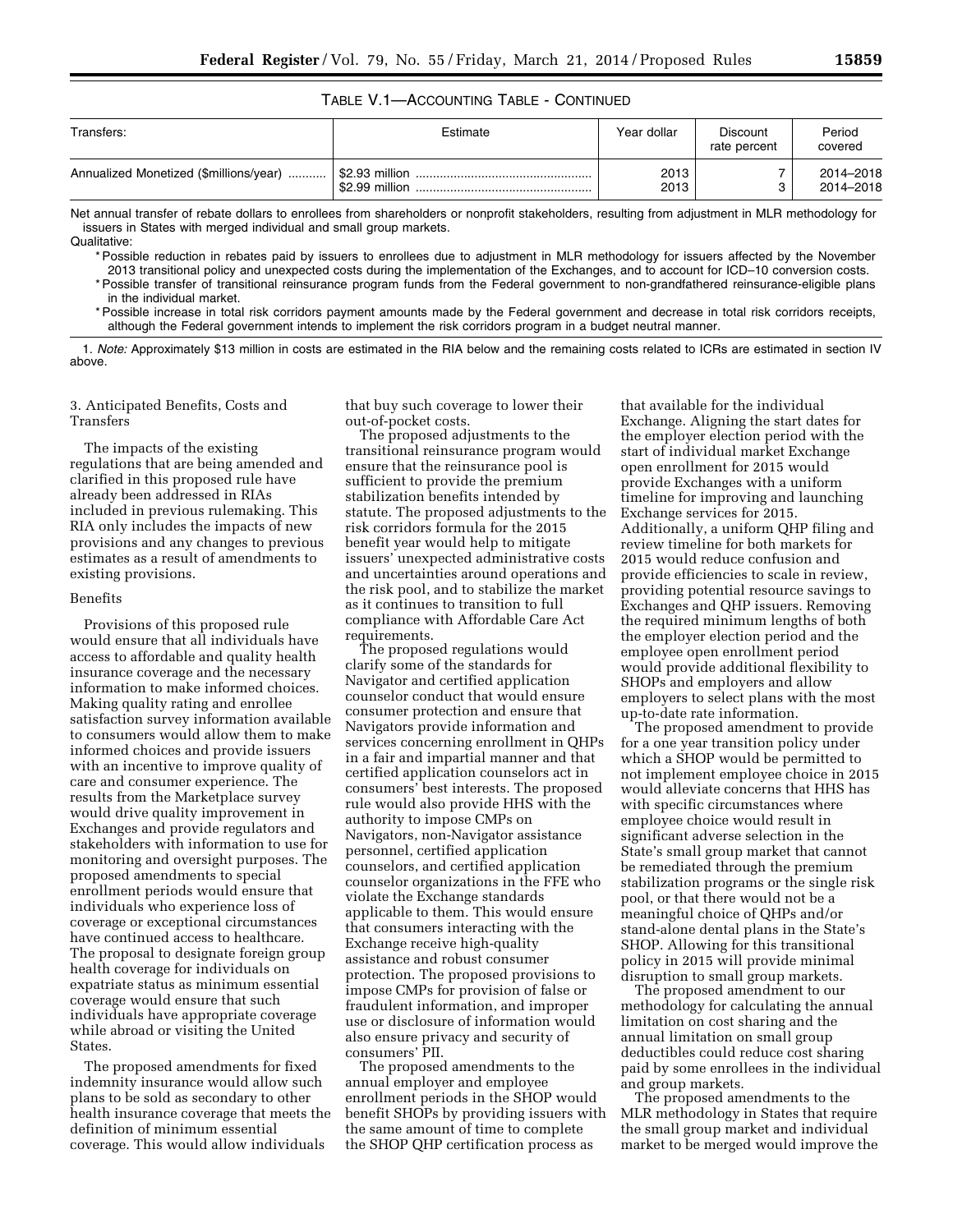consistency of MLR calculations among issuers in those States and improve the accuracy of rebate payments.

The approaches we are considering to define the required contribution percentage would provide that determinations of affordability exemptions would take into account the rate of premium growth over the rate of income growth. We do not anticipate that these approaches would significantly alter the number of individuals who would be expected to enroll in health insurance plans or make shared responsibility payments.

#### Costs

Affected entities would incur costs to comply with the provisions of this proposed rule. Costs related to ICRs subject to PRA are discussed in detail in section IV and include administrative costs incurred by survey vendors to appeal application denials; costs to QHP issuers related to data submissions for QRS, ESS administration; costs related to notice and disclosure requirements for certified application counselor recertification, consumer authorization for Navigators and non-Navigator assistance personnel; and a reduction in costs for issuers in the individual due to discontinuation of certification of creditable coverage. In this section, we discuss other costs related to the proposed provisions.

Each Exchange must establish its own recertification process for certified application counselors and designated certified application counselor organizations. We expect that establishing a process for recertification would include updating recertification training materials in all Exchanges. We estimate that up to 18 State Exchanges will develop their own training materials. We expect that an Exchange would develop training materials for recertification on an annual basis. We assume that it would take a mid-level health insurance analyst (with an hourly labor cost of \$49.35) 8 hours to update the training, 4 hours for a computer programmer (at \$52.50 per hour) to update the online training module and 1 hour by a senior manager (at \$79.08 per hour) to review. The total cost for each State Exchange is estimated to be approximately \$680, and the total cost for 18 State Exchanges would be approximately \$12,240.

The proposed requirement for appeals entities to dismiss an appeal if the request is received via telephonic signature (if the appeals entity is capable of accepting telephonic withdrawals) would make the process more efficient and may reduce costs to the appellant.

The enrollee satisfaction survey would impact enrollees responding to the survey, survey vendors and QHP issuers. In 2014, a psychometric test of the survey would be carried out, while in 2015 a beta test would be performed. The cost to issuers is addressed in section IV. We anticipate that in 2014, 4,200 enrollees would participate in the psychometric test and in 2015 onwards, 6,000,040 enrollees would complete the survey. The total cost in 2014 of administering the survey to enrollees is estimated to be approximately \$45,549 and the total cost to enrollees and survey vendors is estimated to be approximately \$6,507,964 in 2015 and future years. In 2014, only one survey vendor would conduct the psychometric test and in the following years, about 40 vendors are expected to conduct the survey.57 In addition, each QHP issuer would have to contract with an ESS vendor. We estimate approximately \$16,000 as the annual cost for a QHP issuer to contract with an ESS vendor, for a total annual cost of \$9.2 million for 575 QHP issuers.

The Marketplace survey would be administered by a survey vendor under contract with HHS. A psychometric test would be conducted in 2014 with a beta test in 2015. Consumers would incur burden to respond to the survey. We estimate that each response would take 0.4 hours for a total of 3,150 responses requiring 1,260 hours in 2014 and a total of 61,200 responses requiring 24,480 hours in 2015 onwards. Total costs would be approximately \$30,366 in 2014 and \$589,968 in following years.58

The proposed amendment to our methodology for calculating the annual limitation on cost sharing and the annual limitation on small group deductibles could lead some issuers to increase premiums slightly, potentially resulting in higher premiums for consumers.

### Transfers

Currently, the MLR regulation permits inclusion of ICD–10 conversion costs in quality improving activity expenses

only through the 2013 MLR reporting year. However, the Secretary has changed the date by which issuers are required to adopt ICD–10 as the standard medical code set from October 1, 2013 to October 1, 2014. Therefore, this proposed rule proposes to permit issuers to include their ICD–10 conversion costs through the MLR reporting year in which the Secretary requires conversion to be completed, which is currently expected to be 2014. Based on the 2012 MLR data, we estimate that the current ICD–10 provision reduced total rebates for 2012 by less than 2 percent. To the extent issuers may have completed a substantial portion of ICD–10 conversion prior to 2014, we expect that the impact of the proposed change on the 2014 rebates would be even smaller.

This proposed rule also proposes to account for the special circumstances of issuers affected by the CMS November 2013 transitional policy by allowing those issuers to multiply the incurred claims and expenses for quality improving activities incurred in 2014 in the MLR numerator by 1.0001. This adjustment would be limited to issuers that provided transitional coverage in the individual or small group markets in States that adopted the transitional policy. In addition, this proposed rule proposes to account for the special circumstances of the issuers that provided coverage through the State and Federal Exchanges by allowing those issuers to multiply the incurred claims and expenses for quality improving activities incurred in 2014 in the numerator by 1.0004. This adjustment would be limited to issuers offering coverage in the individual or small group markets through the Exchanges. Based on the 2012 MLR data, we estimate that the proposed adjustment for issuers affected by the transitional policy and for issuers affected by the Exchanges rollout might reduce the total rebates by 0.5 percent for 2014.

In addition, this proposed rule proposes to amend the MLR methodology to clarify how issuers must calculate MLRs in States that require the small group market and individual market to be merged for MLR calculation purposes. This would improve the consistency of MLR calculations among issuers in those States and improve the accuracy of rebate payments. Currently, only Massachusetts, Vermont, and the District of Columbia require the small group market and individual market to be merged (the Vermont and the District of Columbia requirements take effect in 2014). If an issuer met the respective MLR standards in the separate markets,

<sup>57</sup> Detailed burden estimates can be found in the Supporting Statement for the Health Insurance Marketplace Consumer Experience Surveys: Enrollee Satisfaction Survey and Marketplace Survey Data Collection, found at *[https://](https://www.cms.gov/Regulations-and-Guidance/Legislation/PaperworkReductionActof1995/PRA-Listing.html) [www.cms.gov/Regulations-and-Guidance/](https://www.cms.gov/Regulations-and-Guidance/Legislation/PaperworkReductionActof1995/PRA-Listing.html) [Legislation/PaperworkReductionActof1995/PRA-](https://www.cms.gov/Regulations-and-Guidance/Legislation/PaperworkReductionActof1995/PRA-Listing.html)[Listing.html](https://www.cms.gov/Regulations-and-Guidance/Legislation/PaperworkReductionActof1995/PRA-Listing.html)*.

<sup>58</sup> Detailed burden estimates can be found in the Supporting Statement for the Health Insurance Marketplace Consumer Experience Surveys: Enrollee Satisfaction Survey and Marketplace Survey Data Collection, found at *[https://](https://www.cms.gov/Regulations-and-Guidance/Legislation/PaperworkReductionActof1995/PRA-Listing.html) [www.cms.gov/Regulations-and-Guidance/](https://www.cms.gov/Regulations-and-Guidance/Legislation/PaperworkReductionActof1995/PRA-Listing.html) [Legislation/PaperworkReductionActof1995/PRA-](https://www.cms.gov/Regulations-and-Guidance/Legislation/PaperworkReductionActof1995/PRA-Listing.html)[Listing.html](https://www.cms.gov/Regulations-and-Guidance/Legislation/PaperworkReductionActof1995/PRA-Listing.html)*.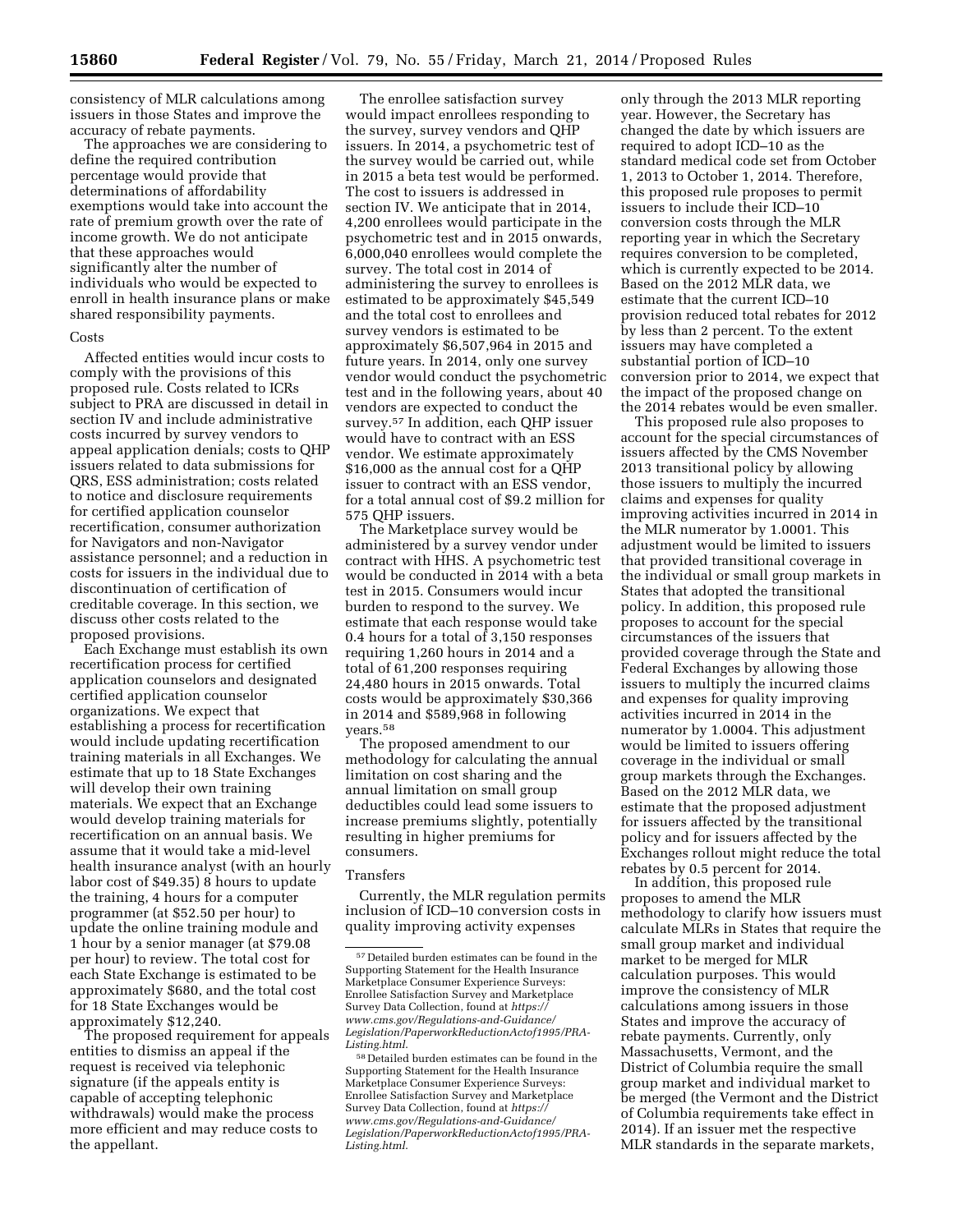then this provision would not have any impact on rebates. However, if an issuer met the MLR standards only in one market and merging the two markets would result in the issuer meeting (or being unable to meet) the MLR standards in the merged market, the issuer might have to pay lower (or higher) rebates and there would be a transfer from enrollees to issuers (or from issuers to enrollees). Based on the 2012 MLR data, we anticipate that the proposed change might result in issuers paying an additional \$3.8 million in rebates.

This proposed rule also proposes that issuers must distribute rebates directly to enrollees where (1) all of an issuer's rebates are *de minimis,* or (2) distribution of *de minimis* rebates to enrollee(s) whose rebates are not *de minimis* would result in an enrollee receiving a rebate that exceeds the enrollee's annual premium. The current *de minimis* rebate provisions allow issuers not to distribute *de minimis*  rebates to enrollees, but instead to aggregate such rebates and distribute them to enrollees whose rebates are not *de minimis.* With respect to the first proposed *de minimis* provision, the current *de minimis* rebate provisions do not account for a situation where all of an issuer's rebates are *de minimis.* It is presumed that in such a circumstance, issuers would distribute the *de minimis*  rebates to all enrollees whose rebates are *de minimis* since these issuers would not have any enrollees with non-*de minimis* rebates; therefore, we do not consider the proposed clarification to create any additional burden. We are currently aware of one issuer that was in this situation, but more issuers may benefit from this clarification as they begin to come closer to meeting the MLR standard in future years. With respect to the second proposed *de minimis* provision, we are not currently aware of any issuers that experienced this circumstance. Further, there should not be any impact to the total amount of rebates disbursed because the changes proposed here only impact the recipient of rebates and not the total amount paid.

In this proposed rule, we propose to revise our allocation of reinsurance contributions collected for the 2014 and 2015 benefit years so that reinsurance contributions collected are allocated first to the reinsurance pool and administrative expenses and second to payments to the U.S. Treasury. We expect that this proposal would not have a significant effect on transfers, because we estimate that we will collect the full amount of reinsurance contributions. This proposal could

lower premiums by reducing the uncertainty associated with reinsurance payments to non-grandfathered plans in the individual market that are eligible for such payments under 45 CFR 153.234.

The Affordable Care Act creates a temporary risk corridors program for the years 2014, 2015, and 2016 that applies to QHPs, as defined in § 153.500. The risk corridors program creates a mechanism for sharing risk for allowable costs between the Federal government and QHP issuers. The Affordable Care Act establishes the risk corridors program as a Federal program; consequently, HHS will operate the risk corridors program under Federal rules with no State variation. The risk corridors program will help protect against inaccurate rate setting in the early years of the Exchanges by limiting the extent of issuer losses and gains. For the 2015 benefit year, we are proposing an adjustment to the risk corridors formula that would help mitigate potential QHP issuers' unexpected administrative costs. Although our initial modeling suggests that this adjustment could increase the total risk corridors payment amount made by the Federal government and decrease risk corridors receipts, we estimate that, even with this change, the program can be implemented in a budget neutral manner.

#### *C. Regulatory Alternatives*

Under the Executive Order, CMS is required to consider alternatives to issuing rules and alternative regulatory approaches. CMS considered the regulatory alternatives below:

1. Collecting ESS Data at the Product Level Instead of Each Product per Metal Tier

Under this alternative, HHS would require QHPs to collect ESS data from a single sample for each product (versus each product in each metal tier). This option would reduce the cost for issuers who offer the same product in multiple tiers. However, collecting data at the product level would prevent consumers from understanding differences in enrollee satisfaction at the individual product per tier level, which may vary with differences in cost sharing. This would reduce the benefits that consumers derive from ESS data.

2. Using Medicaid CAHPS as Is Instead of Adding Additional and New Questions to the ESS

Under this alternative, HHS would require QHPs to collect enrollee satisfaction information using the Medicaid CAHPS instrument without

further enhancement. The ESS will include more questions than the Medicaid CAHPS—including detailed questions about the patient's costs—that are particularly appropriate to Exchange enrollees. Eliminating these questions would reduce the cost to issuers, but also reduce benefits that consumers derive from the ESS data.

3. Collecting QRS Data for Each Product per Metal Tier Instead of at the Product Level

Under this alternative, HHS would require QHPs to collect the QRS data at the same level (individual product per metal tier) as they collect ESS information. Assuming that QHPs offer each product in two metal tiers this option would double the cost to QHPs of collecting QRS data. However, it might not appreciably increase consumer information about QHPs in the early years of the Exchanges if the quality of care in the same product does not differ significantly within tiers (i.e., the variation should only be by the configuration of cost sharing within a limited range of actuarial value). Further, a QHP's enrollment size at the product metal level may be too small in the early years of Exchange implementation to ensure reliable results.

4. Using the Medicare Advantage (MA) CAHPS Instrument and Star System

Under this alternative, HHS would require QHPs to collect enrollee satisfaction information from Exchange enrollees using the MA CAHPS instrument. The ESS presently includes 29 more questions, than MA CAHPS. Use of the MA CAHPS would reduce the cost to consumers and also the QHP cost of data entry. However, the MA CAHPS instrument and Star ratings are designed for a different population and are not necessarily suitable to measure experience among Exchange enrollees. It also would have limited applicability for use by consumers for QHP comparison and selection purposes.

CMS believes that the options adopted for this proposed rule would be more efficient ways to extend the protections of the Affordable Care Act to enrollees without imposing significant burden on issuers and States.

#### *D. Regulatory Flexibility Act*

The Regulatory Flexibility Act (RFA) requires agencies that issue a rule to analyze options for regulatory relief of small businesses if a rule has a significant impact on a substantial number of small entities. The RFA generally defines a ''small entity'' as— (1) a proprietary firm meeting the size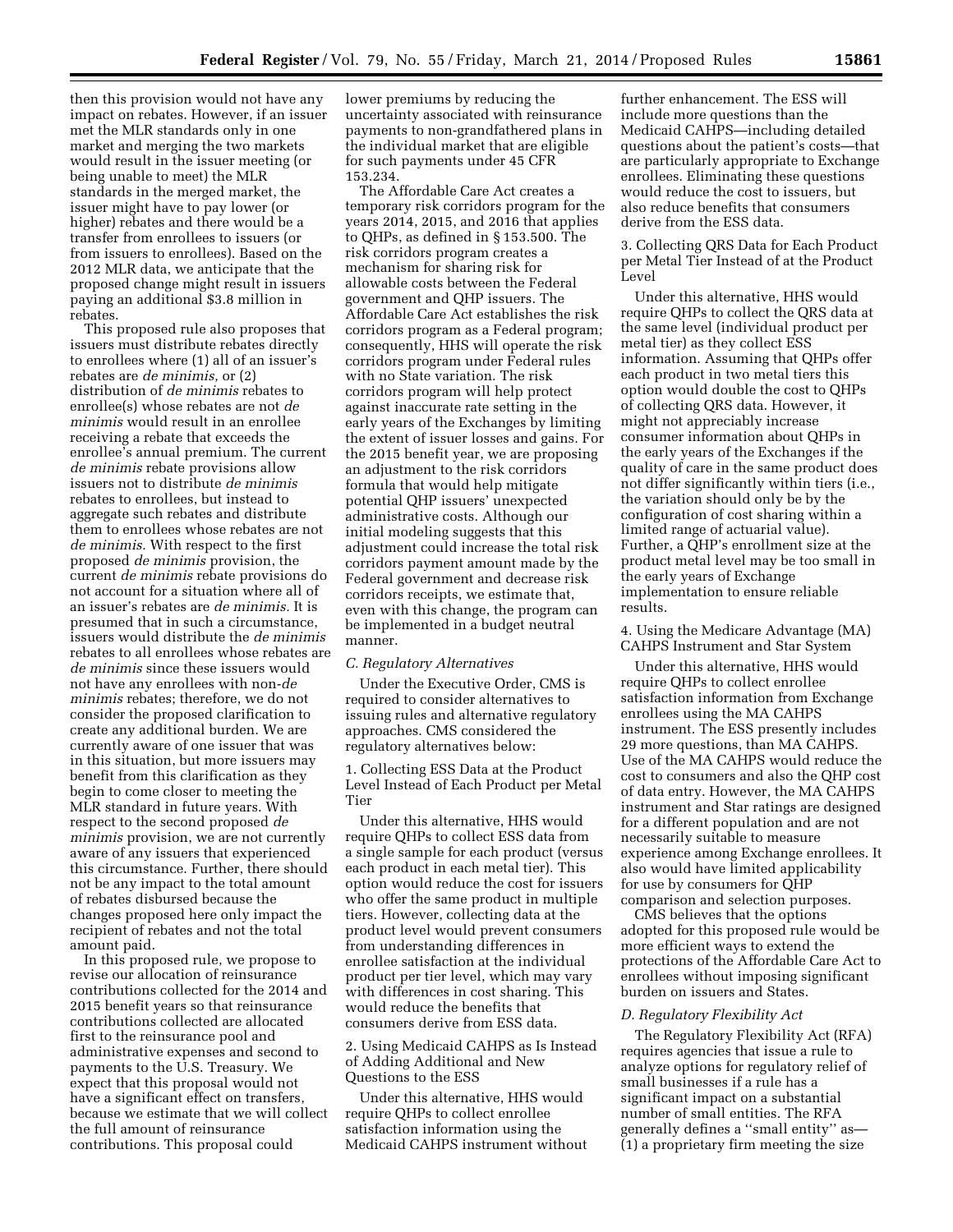standards of the Small Business Administration (SBA), (2) a nonprofit organization that is not dominant in its field, or (3) a small government jurisdiction with a population of less than 50,000 (States and individuals are not included in the definition of ''small entity''). CMS uses as its measure of significant economic impact on a substantial number of small entities a change in revenues of more than 3 percent to 5 percent.

As discussed in the Web Portal interim final rule with comment period published on May 5, 2010 (75 FR 24481), CMS examined the health insurance industry in depth in the RIA we prepared for the proposed rule on establishment of the Medicare Advantage program (69 FR 46866, August 3, 2004). In that analysis it was determined that there were few, if any, insurance firms underwriting comprehensive health insurance policies (in contrast, for example, to travel insurance policies or dental discount policies) that fell below the size thresholds for ''small entity'' established by the SBA. Based on data from MLR annual report submissions for the 2012 MLR reporting year,59 out of 510 companies offering comprehensive health insurance policies nationwide, there are 58 small entities, each with less than \$35.5 million in earned premiums, that offer individual or group health insurance coverage and would therefore be subject to the provisions of this proposed rule.60 Forty-three percent of these small entities belong to holding groups, and many if not all of these small entities are likely to have other lines of business (e.g., insurance business other than health insurance, and business other than insurance) that would result in their revenues exceeding \$35.5 million. Based on this analysis, HHS expects that the proposed provisions would not affect a substantial number of small issuers.

The proposed amendments to the annual employer and employee election periods in the SHOP, including removing the required minimum lengths of both the employer election period and the employee open enrollment period would benefit SHOPs and employers. HHS does not anticipate that this will impose any costs on small employers.

Some of the entities that voluntarily act as Navigators and non-Navigator assistance personnel subject to § 155.215, or as designated certified application counselor organizations, might be small entities and would incur costs to comply with the provisions of this proposed rule. It should be noted that HHS, in its role as the operator of the FFEs, does not impose any fees on these entities for participating in their respective programs, nor are there fees for taking the Federally required training or completing continuing education or recertification in FFEs. Further, the cost burden related to continuing education and recertification, and recordkeeping would generally be considered an allowed cost that would be covered by the Navigator grants for the FFEs, and these grant funds may be drawn down as the grantee incurs such costs. The costs associated with these proposals might also be covered by other compensation provided by an Exchange, such as payments through contracts to non-Navigator assistance personnel. Though it is very likely that all costs associated with these proposals would be largely covered by affected entities' and individuals' funding sources, HHS cannot guarantee that all such costs would be covered because of the possibility of budget limitations applicable to the FFE in any given period, and because there may be variations in how State Exchanges provide funding for these programs. To the extent that all such costs would not covered by these funding sources, other outside sources may also be available to cover unfunded costs that remain. Costs incurred by designated certified application counselor organizations related to continuing education and recertification and recordkeeping are expected to be low. In some circumstances funds from sources outside of the Exchange, including Federal funds such as Health Resources and Services Administration (HRSA) grants to health centers, or private or State funds might be available to cover certified application counselor costs.

#### *E. Unfunded Mandates Reform Act*

Section 202 of the Unfunded Mandates Reform Act (UMRA) of 1995 requires that agencies assess anticipated costs and benefits before issuing any proposed rule that includes a Federal mandate that could result in expenditure in any one year by State, local or tribal governments, in the aggregate, or by the private sector, of \$100 million in 1995 dollars, updated

annually for inflation. In 2014, that threshold level is approximately \$141 million.

UMRA does not address the total cost of a proposed rule. Rather, it focuses on certain categories of cost, mainly those ''Federal mandate'' costs resulting from—(1) imposing enforceable duties on State, local, or tribal governments, or on the private sector; or (2) increasing the stringency of conditions in, or decreasing the funding of, State, local, or tribal governments under entitlement programs.

This proposed rule includes mandates on State, local, or tribal governments. Issuers, certified application counselors and Exchanges are expected to incur costs of approximately \$13 million in 2014 and approximately \$85 million in 2015 onwards to comply with the provisions of this proposed rule. However, beginning in 2015, issuers in the individual market would experience a reduction in costs of approximately \$26 million due to the discontinuation of the certification of creditable coverage. Consistent with policy embodied in UMRA, this proposed rule has been designed to be the least burdensome alternative for State, local and tribal governments, and the private sector while achieving the objectives of the Affordable Care Act.

#### *F. Federalism*

Executive Order 13132 establishes certain requirements that an agency must meet when it promulgates a proposed rule that imposes substantial direct requirement costs on State and local governments, preempts State law, or otherwise has Federalism implications.

States are the primary regulators of health insurance coverage. States will continue to apply State laws regarding health insurance coverage. However, if any State law or requirement prevents the application of a Federal standard, then that particular State law or requirement would be preempted. State requirements that are more stringent than the Federal requirements would be not be preempted by this proposed rule, unless they conflict with or prevent application of the provisions of title I of the Affordable Care Act within the meaning of section 1321(d) of the Affordable Care Act. Accordingly, States have significant latitude to impose requirements with respect to health insurance coverage that are more restrictive than the Federal law requirements.

The proposed amendment to § 155.225(d) would clarify that certified application counselors must meet any licensing, certification or other

<sup>59</sup>These data can be accessed at *[http://](http://www.cms.gov/CCIIO/Resources/Data-Resources/mlr.html) [www.cms.gov/CCIIO/Resources/Data-Resources/](http://www.cms.gov/CCIIO/Resources/Data-Resources/mlr.html) [mlr.html](http://www.cms.gov/CCIIO/Resources/Data-Resources/mlr.html)*.

<sup>60</sup>The size threshold for ''small'' business established by the SBA is currently \$35.5 million in annual receipts for health insurance issuers. See ''Table of Small Business Size Standards Matched To North American Industry Classification System Codes,'' effective July 23, 2013, U.S. Small Business Administration, available at *<http://www.sba.gov>*.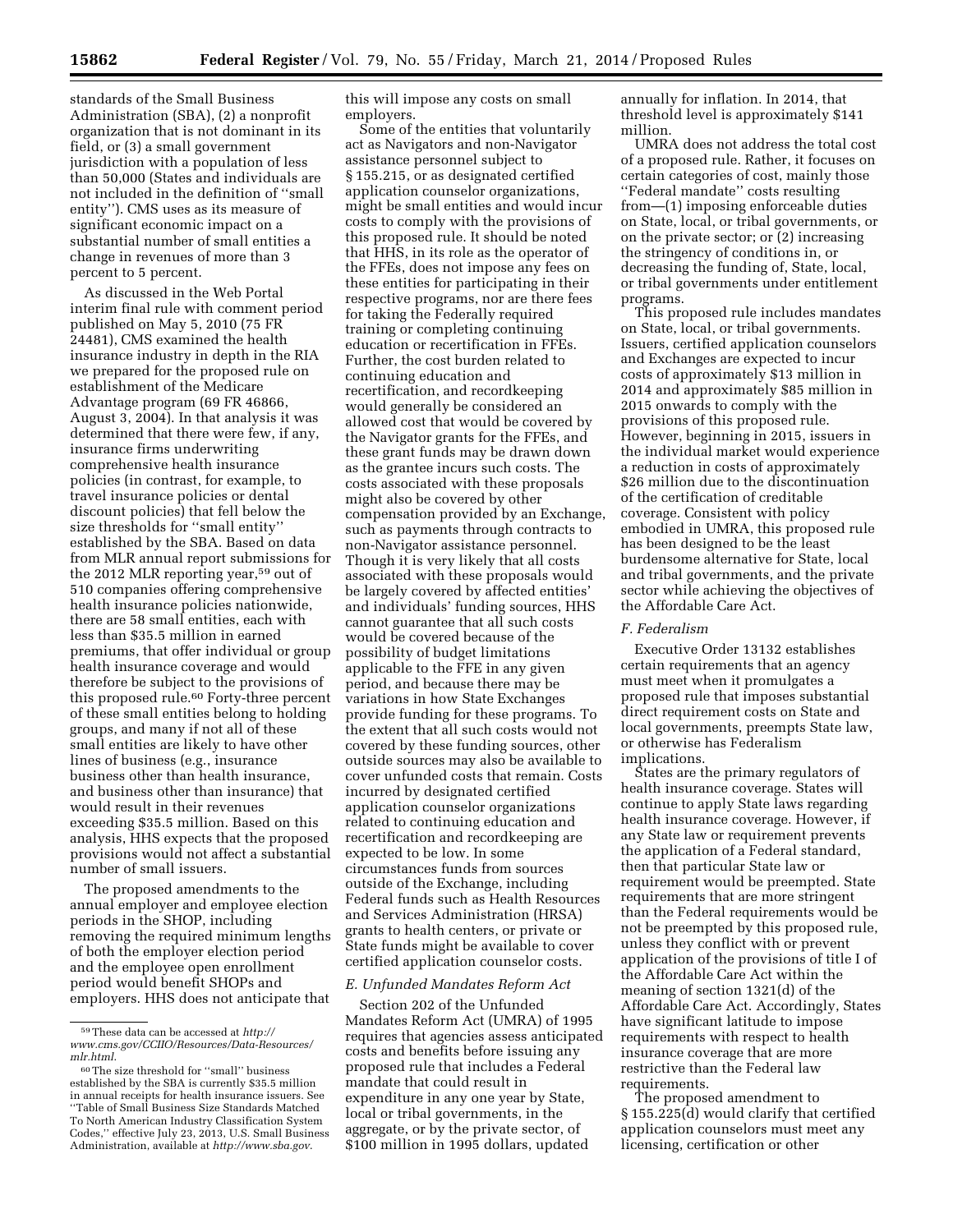standards prescribed by the State so long as such standards do not prevent the application of the provisions of title I of the Affordable Care Act, within the meaning of section 1321(d) of the Affordable Care Act. The proposed provisions also specify State requirements applicable to Navigators, non-Navigator assistance personnel, or certified application counselors that would prevent the application of the provisions of title I of the Affordable Care Act, within the meaning of section 1321(d) of the Affordable Care Act. They include requirements that require referrals to entities or individuals not required to provide impartial information or act in a consumer's best interest, or prevent Navigators, non-Navigator assistance personnel, or certified application counselors from providing services to all individuals seeking assistance, or providing advice regarding substantive benefits or comparative benefits of different health plans; in FFEs conflict with Federal standards or make it impossible to fulfill required duties, as such requirements are applied or implemented in the State; in FFEs, render ineligible otherwise eligible individuals or entities from participating as Navigators, non-Navigator assistance personnel subject to § 155.215 or certified application counselors under standards applicable to an FFE; and requiring that Navigators hold an agent or broker license or carry errors or omissions insurance.

Some States already have requirements for and publicly report health plan quality and outcomes data, and we want to encourage State flexibility and innovation, consistent with the Affordable Care Act. In addition to prominently displaying quality rating information for each QHP, as calculated by HHS in accordance with the QRS, a State Exchange may display additional QHP quality-related information, as appropriate.

In compliance with the requirement of Executive Order 13132 that agencies examine closely any policies that may have Federalism implications or limit the policymaking discretion of the States, HHS has engaged in efforts to consult with and work cooperatively with affected States. HHS has consulted with stakeholders on policies related to the operation of Exchanges, including the SHOP and the premium stabilization programs. HHS has held a number of listening sessions with State representatives to gather public input. HHS consulted with State representatives through regular meetings with the National Association of Insurance Commissioners (NAIC) and regular contact with States through the

Exchange Establishment grant and Exchange Blueprint approval processes.

Throughout the process of developing this proposed rule, CMS has attempted to balance the States' interests in regulating health insurance issuers. By doing so, it is CMS' view that it has complied with the requirements of Executive Order 13132. Under the requirements set forth in section 8(a) of Executive Order 13132, and by the signatures affixed to this rule, HHS certifies that the CMS Center for Consumer Information and Insurance Oversight has complied with the requirements of Executive Order 13132 for the attached proposed rule in a meaningful and timely manner.

#### *G. Congressional Review Act*

This proposed rule is subject to the Congressional Review Act provisions of the Small Business Regulatory Enforcement Fairness Act of 1996 (5 U.S.C. 801 et seq.), which specifies that before a rule can take effect, the Federal agency promulgating the rule shall submit to each House of the Congress and to the Comptroller General a report containing a copy of the rule along with other specified information, and has been transmitted to Congress and the Comptroller General for review.

# **List of Subjects**

# *45 CFR Part 146*

Health care, Health insurance, Reporting and recordkeeping requirements.

#### *45 CFR Part 147*

Health care, Health insurance, Reporting and recordkeeping requirements, State regulation of health insurance.

## *45 CFR Part 148*

Administrative practice and procedure, Health care, Health insurance, Penalties, Reporting and recordkeeping requirements.

#### *45 CFR Part 153*

Administrative practice and procedure, Adverse selection, Health care, Health insurance, Health records, Organization and functions (Government agencies), Premium stabilization, Reporting and recordkeeping requirements, Reinsurance, Risk adjustment, Risk corridors, Risk mitigation, State and local governments.

#### *45 CFR Part 155*

Administrative practice and procedure, Health care access, Health insurance, Reporting and recordkeeping requirements, State and local

governments, Cost-sharing reductions, Advance payments of premium tax credit, Administration and calculation of advance payments of the premium tax credit, Plan variations, Actuarial value.

#### *45 CFR Part 156*

Administrative appeals, Administrative practice and procedure, Administration and calculation of advance payments of premium tax credit, Advertising, Advisory committees, Brokers, Conflict of interest, Consumer protection, Costsharing reductions, Grant programs health, Grants administration, Health care, Health insurance, Health maintenance organization (HMO), Health records, Hospitals, American Indian/Alaska Natives, Individuals with disabilities, Loan programs—health, Organization and functions (Government agencies), Medicaid, Payment and collections reports, Public assistance programs, Reporting and recordkeeping requirements, State and local governments, Sunshine Act, Technical assistance, Women, and Youth.

### *45 CFR Part 158*

Administrative practice and procedure, Claims, Health care, Health insurance, Health plans, Penalties, Reporting and recordkeeping requirements, Premium revenues, Medical loss ratio, Rebating.

For the reasons set forth in the preamble, the Department of Health and Human Services proposes to amend 45 CFR parts 146, 147, 148, 153, 155, 156, and 158 as set forth below:

# **PART 146—REQUIREMENTS FOR THE GROUP HEALTH INSURANCE MARKET**

■ 1. The authority citation for part 146 continues to read as follows:

**Authority:** Secs. 2702 through 2705, 2711 through 2723, 2791, and 2792 of the PHS Act (42 U.S.C. 300gg–1 through 300gg–5, 300gg– 11 through 300gg–23, 300gg–91, and 300gg– 92).

- 2. Section 146.152 is amended by-
- A. Revising paragraphs (c)(1) and (f).
- B. Redesignating paragraph (g) as paragraph (h).
- C. Adding new paragraph (g).

The revision and addition reads as follows:

#### **§ 146.152 Guaranteed renewability of coverage for employers in the group market.**

- \* \* \* \* \*
- (c) \* \* \*

(1) The issuer provides notice in writing, in a form and manner specified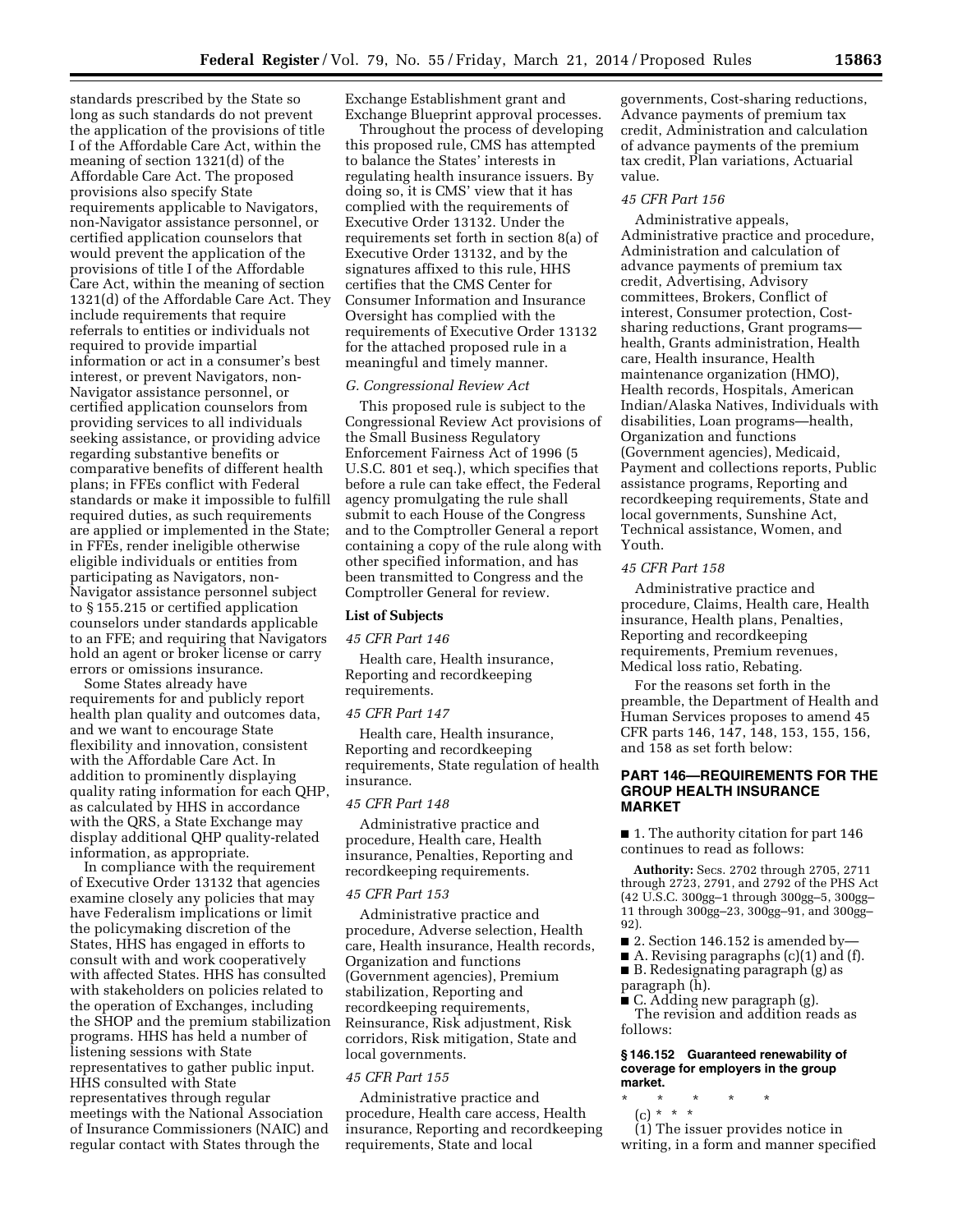by the Secretary, to each plan sponsor provided that particular product in that market (and to all participants and beneficiaries covered under such coverage) of the discontinuation at least 90 days before the date the coverage will be discontinued;

\* \* \* \* \* (f) *Exception for uniform modification of coverage.* (1) Only at the time of coverage renewal may issuers modify the health insurance coverage for a product offered to a group health plan in the following—

(i) Large group market; and

(ii) Small group market if, for coverage available in this market (other than only through one or more bona fide associations), the modification is consistent with State law and is effective uniformly among group health plans with that product.

(2) For purposes of this paragraph (f), modifications made solely pursuant to applicable Federal or State law are considered a uniform modification of coverage. Other types of modifications are considered a uniform modification of coverage if the product that has been modified meets all of the following criteria:

(i) The product is offered by the same health insurance issuer (within the meaning of section 2791(b)(2) of the PHS Act).

(ii) The product is offered as the same product type (e.g., preferred provider organization (PPO) or health maintenance organization (HMO)).

(iii) The product covers a majority of the same counties in its service area;

(iv) The product has the same costsharing structure, except for variation in cost sharing solely related to changes in cost and utilization of medical care, or to maintain the same level of coverage described in sections 1302(d) and (e) of the Affordable Care Act.

(v) The product provides the same covered benefits, except for changes in benefits that cumulatively impact the rate for the product by no more than 2 percent (not including changes required by applicable Federal or State law).

(3) A State may establish criteria that broaden, but not restrict, the definition of a uniform modification of coverage under paragraph (f)(2) of this section.

(g) *Notice of renewal of coverage.* If an issuer is renewing coverage as described in paragraph (a) of this section, or uniformly modifying coverage as described in paragraph (f) of this section, the issuer must provide to each plan sponsor written notice of the renewal in a form and manner specified by the Secretary.

\* \* \* \* \*

■ 3. Section 146.180 is revised to read as follows:

# **§ 146.180 Treatment of non-Federal governmental plans.**

(a) *Opt-out election for self-funded non-Federal governmental plans*—(1) *Requirements subject to exemption.* The PHS Act requirements described in this paragraph are the following:

(i) Limitations on preexisting condition exclusion periods in accordance with section 2701 of the PHS Act as codified before enactment of the Affordable Care Act.

(ii) Special enrollment periods for individuals and dependents described under section 2704(f) of the PHS Act.

(iii) Prohibitions against discriminating against individual participants and beneficiaries based on health status under section 2705 of the PHS Act, except that the sponsor of a self-funded non-Federal governmental plan cannot elect to exempt its plan from requirements under section 2705(a)(6) and 2705(c) through (f) that prohibit discrimination with respect to genetic information.

(iv) Standards relating to benefits for mothers and newborns under section 2725 of the PHS Act.

(v) Parity in mental health and substance use disorder benefits under section 2726 of the PHS Act.

(vi) Required coverage for reconstructive surgery following mastectomies under section 2727 of the PHS Act.

(vii) Coverage of dependent students on a medically necessary leave of absence under section 2728 of the PHS Act.

(2) *General rule.* For plan years beginning on or after September 23, 2010, a sponsor of a non-Federal governmental plan may elect to exempt its plan, to the extent the plan is not provided through health insurance coverage (that is, it is self-funded), from one or more of the requirements described in paragraphs (a)(1)(iv) through (vii) of this section.

(3) *Special rule for certain collectively bargained plans.* In the case of a plan that is maintained pursuant to a collective bargaining agreement that was ratified before March 23, 2010, and whose sponsor made an election to exempt its plan from any of the requirements described in paragraphs (a)(1)(i) through (iii) of this section, the provisions of paragraph (a)(2) of this section apply for plan years beginning after the expiration of the term of the agreement.

(4) *Examples*—(i) *Example 1.* A non-Federal governmental employer has elected to exempt its self-funded group health plan from all of the requirements described in paragraph (a)(1) of this section. The plan year commences September 1 of each year. The plan is not subject to the provisions of paragraph (a)(1)(ii) of this section until the plan year that commences on September 1, 2011. Accordingly, for that plan year and any subsequent plan years, the plan sponsor may elect to exempt its plan only from the requirements described in paragraphs  $(a)(1)(iv)$  through (vii) of this section.

(ii) *Example 2.* A non-Federal governmental employer has elected to exempt its collectively bargained selffunded plan from all of the requirements described in paragraph (a)(1) of this section. The collective bargaining agreement applies to five plan years, October 1, 2009 through September 30, 2014. For the plan year that begins on October 1, 2014, the plan sponsor is no longer permitted to elect to exempt its plan from the requirements described in paragraph (a)(1) of this section. Accordingly, for that plan year and any subsequent plan years, the plan sponsor may elect to exempt its plan only from the requirements described in paragraphs  $(a)(1)(iv)$  through (vii) of this section.

(5) *Limitations.* (i) An election under this section cannot circumvent a requirement of the PHS Act to the extent the requirement applied to the plan before the effective date of the election.

*Example 1.* A plan is subject to requirements of section 2727 of the PHS Act, under which a plan that covers medical and surgical benefits with respect to a mastectomy must cover reconstructive surgery and certain other services following a mastectomy. An enrollee who has had a mastectomy receives reconstructive surgery on August 24. Claims with respect to the surgery are submitted to and processed by the plan in September. The group health plan commences a new plan year each September 1. Effective September 1, the plan sponsor elects to exempt its plan from section 2727 of the PHS Act. The plan cannot, on the basis of its exemption election, decline to pay for the claims incurred on August 24.

(ii) If a group health plan is cosponsored by two or more employers, then only plan enrollees of the non-Federal governmental employer(s) with a valid election under this section are affected by the election.

(6) *Stop-loss or excess risk coverage.*  For purposes of this section—

(i) Subject to paragraph (a)(6)(ii) of this section, the purchase of stop-loss or excess risk coverage by a self-funded non-Federal governmental plan does not prevent an election under this section.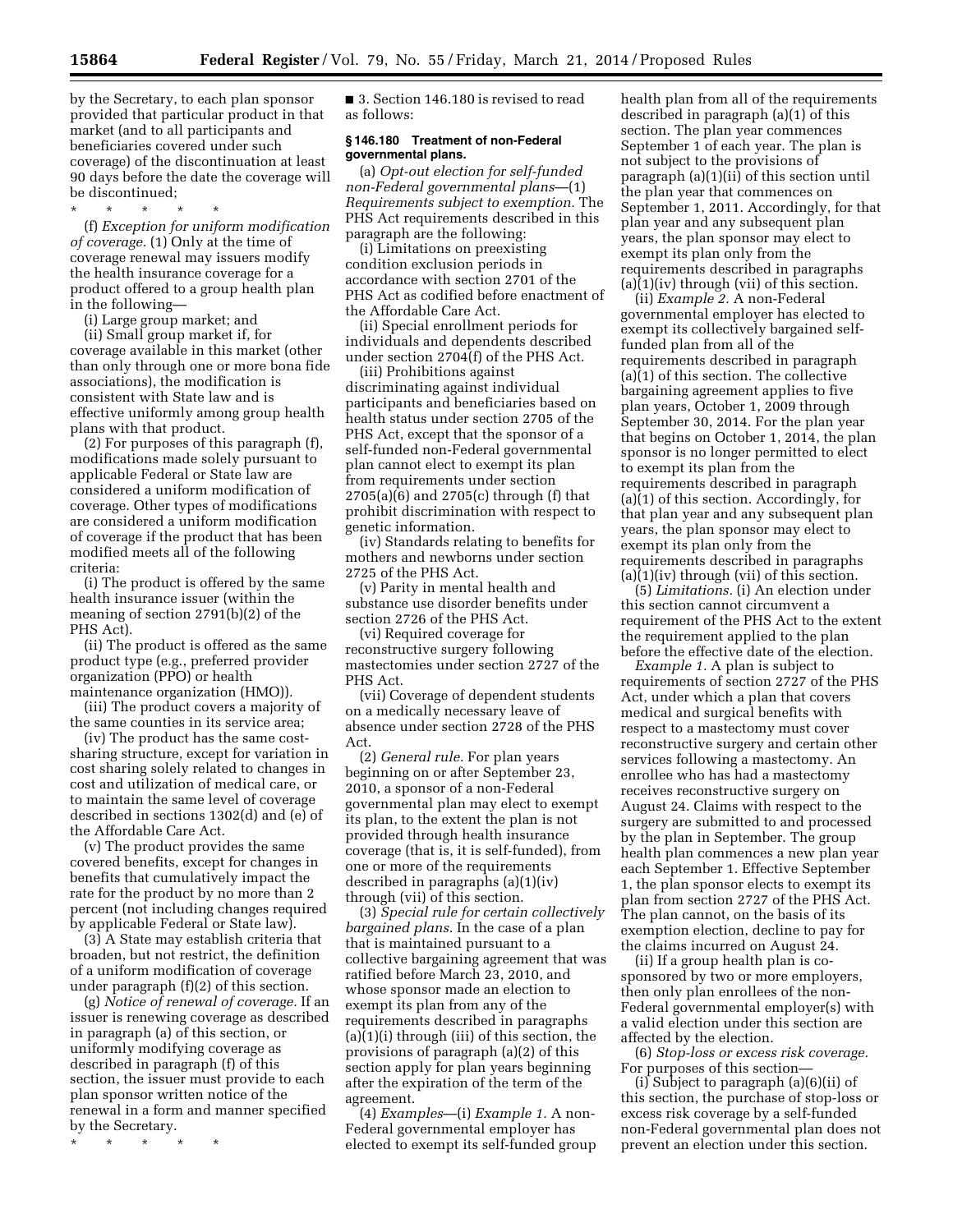(ii) Regardless of whether coverage offered by an issuer is designated as ''stop-loss'' coverage or ''excess risk'' coverage, if it is regulated as group health insurance under an applicable State law, then for purposes of this section, a non-Federal governmental plan that purchases the coverage is considered to be fully insured. In that event, a plan may not be exempted under this section from the requirements described in paragraph (a)(1) of this section.

(7) *Construction.* Nothing in this part should be construed as imposing collective bargaining obligations on any party to the collective bargaining process.

(b) *Form and manner of election*—(1) *Election requirements.* The election must meet the following requirements:

(i) Be made in an electronic format in a form and manner as described by the Secretary in guidance.

(ii) Be made in conformance with all of the plan sponsor's rules, including any public hearing requirements.

(iii) Specify the beginning and ending dates of the period to which the election is to apply. This period can be either of the following periods:

(A) A single specified plan year, as defined in § 144.103 of this subchapter.

(B) The ''term of the agreement,'' as specified in paragraph (b)(2) of this section, in the case of a plan governed by collective bargaining.

(iv) Specify the name of the plan and the name and address of the plan administrator, and include the name and telephone number of a person CMS may contact regarding the election.

(v) State that the plan does not include health insurance coverage, or identify which portion of the plan is not funded through health insurance coverage.

(vi) Specify each requirement described in paragraph (a)(1) of this section from which the plan sponsor elects to exempt the plan.

(vii) Certify that the person signing the election document, including (if applicable) a third party plan administrator, is legally authorized to do so by the plan sponsor.

(viii) Include, as an attachment, a copy of the notice described in paragraph (f) of this section.

(2) ''*Term of the agreement'' defined.*  Except as provided in paragraphs (b)(2)(i) and (ii), for purposes of this section ''term of the agreement'' means all group health plan years governed by a single collective bargaining agreement.

(i) In the case of a group health plan for which the last plan year governed by a prior collective bargaining agreement expires during the bargaining process

for a new agreement, the term of the prior agreement includes all plan years governed by the agreement plus the period of time that precedes the latest of the following dates, as applicable, with respect to the new agreement:

(A) The date of an agreement between the governmental employer and union officials.

(B) The date of ratification of an agreement between the governmental employer and the union.

(C) The date impasse resolution, arbitration or other closure of the collective bargaining process is finalized when agreement is not reached.

(ii) In the case of a group health plan governed by a collective bargaining agreement for which closure is not reached before the last plan year under the immediately preceding agreement expires, the term of the new agreement includes all plan years governed by the agreement excluding the period that precedes the latest applicable date specified in paragraph (b)(2)(i) of this section.

(3) *Construction*—(i) *Dispute resolution.* Nothing in paragraph (b)(1)(ii) of this section should be construed to mean that CMS arbitrates disputes between plan sponsors, participants, beneficiaries, or their representatives regarding whether an election complies with all of a plan sponsor's rules.

(ii) *Future elections not preempted.* If a plan must comply with one or more requirements described in paragraph (a)(1) of this section for a given plan year or period of plan coverage, nothing in this section should be construed as preventing a plan sponsor from submitting an election in accordance with this section for a subsequent plan year or period of plan coverage.

(c) *Filing a timely election*—(1) *Plan not governed by collective bargaining.*  Subject to paragraph (c)(4) of this section, if a plan is not governed by a collective bargaining agreement, a plan sponsor or entity acting on behalf of a plan sponsor must file an election with CMS before the first day of the plan year.

(2) *Plan governed by a collective bargaining agreement.* Subject to paragraph (d)(4) of this section, if a plan is governed by a collective bargaining agreement that was ratified before March 23, 2010, a plan sponsor or entity acting on behalf of a plan sponsor must file an election with CMS before the first day of the first plan year governed by a collective bargaining agreement, or by the 45th day after the latest applicable date specified in paragraph (b)(2)(i) of this section, if the 45th day falls on or after the first day of the plan year.

(3) *Verifying timely filing.* For elections submitted via hard copy through U.S. Mail, CMS uses the postmark on the envelope in which the election is submitted to determine that the election is timely filed as specified under paragraphs (c)(1) or (2) of this section, as applicable. If the latest filing date falls on a Saturday, Sunday, or a State or Federal holiday, CMS accepts a postmark on the next business day.

(4) *Filing extension based on good cause.* CMS may extend the deadlines specified in paragraphs (c)(1) and (2) of this section for good cause if the plan substantially complies with the requirements of paragraph (e) of this section.

(5) *Failure to file a timely election.*  Absent an extension under paragraph (c)(4) of this section, a plan sponsor's failure to file a timely election under paragraph (c)(1) or (2) of this section makes the plan subject to all requirements of this part for the entire plan year to which the election would have applied, or, in the case of a plan governed by a collective bargaining agreement, for any plan years under the agreement for which the election is not timely filed.

(d) *Additional information required*— (1) *Written notification.* If an election is timely filed, but CMS determines that the election document (or the notice to plan enrollees) does not meet all of the requirements of this section, CMS may notify the plan sponsor, or other entity that filed the election, that it must submit any additional information that CMS has determined is necessary to meet those requirements. The additional information must be filed with CMS by the later of the following dates:

(i) The last day of the plan year.

(ii) The 45th day after the date of CMS's written notification requesting additional information.

(2) *Timely response.* For submissions via hard copy via U.S. Mail, CMS uses the postmark on the envelope in which the additional information is submitted to determine that the information is timely filed as specified under paragraph (d)(1) of this section. If the latest filing date falls on a Saturday, Sunday, or a State or Federal holiday, CMS accepts a postmark on the next business day.

(3) *Failure to respond timely.* CMS may invalidate an election if the plan sponsor, or other entity that filed the election, fails to timely submit the additional information as specified under paragraph (d)(1) of this section.

(e) *Notice to enrollees*—(1) *Mandatory notification.* (i) A plan that makes the election described in this section must notify each affected enrollee of the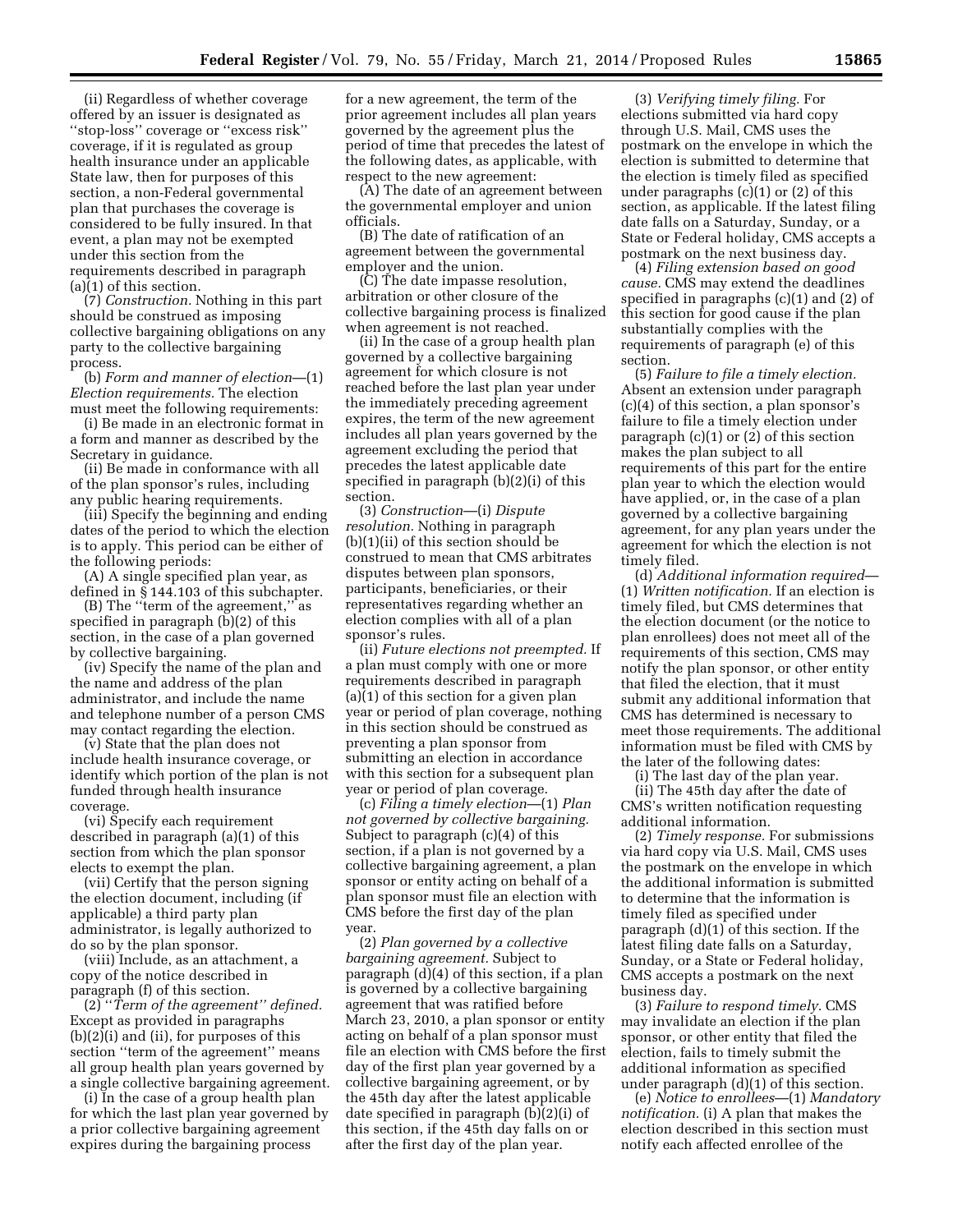election, and explain the consequences of the election. For purposes of this paragraph (e), if the dependent(s) of a participant reside(s) with the participant, a plan need only provide notice to the participant.

(ii) The notice must be in writing and, except as provided in paragraph (e)(2) of this section with regard to initial notices, must be provided to each enrollee at the time of enrollment under the plan, and on an annual basis no later than the last day of each plan year (as defined in § 144.103 of this subchapter) for which there is an election.

(iii) A plan may meet the notification requirements of this paragraph (e) by prominently printing the notice in a summary plan description, or equivalent description, that it provides to each enrollee at the time of enrollment, and annually. Also, when a plan provides a notice to an enrollee at the time of enrollment, that notice may serve as the initial annual notice for that enrollee.

(2) *Initial notices.* (i) If a plan is not governed by a collective bargaining agreement, with regard to the initial plan year to which an election under this section applies, the plan must provide the initial annual notice of the election to all enrollees before the first day of that plan year, and notice at the time of enrollment to all individuals who enroll during that plan year.

(ii) In the case of a collectively bargained plan, with regard to the initial plan year to which an election under this section applies, the plan must provide the initial annual notice of the election to all enrollees before the first day of the plan year, or within 30 days after the latest applicable date specified in paragraph (b)(2)(i) of this section if the 30th day falls on or after the first day of the plan year. Also, the plan must provide a notice at the time of enrollment to individuals who—

(A) Enroll on or after the first day of the plan year, when closure of the collective bargaining process is reached before the plan year begins; or

(B) Enroll on or after the latest applicable date specified in paragraph (b)(2)(i) of this section if that date falls on or after the first day of the plan year.

(3) *Notice content.* The notice must include at least the following information:

(i) The specific requirements described in paragraph (a)(1) of this section from which the plan sponsor is electing to exempt the plan, and a statement that, in general, Federal law imposes these requirements upon group health plans.

(ii) A statement that Federal law gives the plan sponsor of a self-funded nonFederal governmental plan the right to exempt the plan in whole, or in part, from the listed requirements, and that the plan sponsor has elected to do so.

(iii) A statement identifying which parts of the plan are subject to the election.

(iv) A statement identifying which of the listed requirements, if any, apply under the terms of the plan, or as required by State law, without regard to an exemption under this section.

(f) *Subsequent elections*—(1) *Election renewal*. A plan sponsor may renew an election under this section through subsequent elections. The timeliness standards described in paragraph (c) of this section apply to election renewals under this paragraph (f).

(2) *Form and manner of renewal*. Except for the requirement to forward to CMS a copy of the notice to enrollees under paragraph (b)(1)(viii) of this section, the plan sponsor must comply with the election requirements of paragraph (b)(1) of this section. In lieu of providing a copy of the notice under  $(b)(1)(viii)$ , the plan sponsor may include a statement that the notice has been, or will be, provided to enrollees as specified under paragraph (e) of this section.

(3) *Election renewal includes provisions from which plan not previously exempted*. If an election renewal includes a requirement described in paragraph (a)(1) of this section from which the plan sponsor did not elect to exempt the plan for the preceding plan year, the advance notification requirements of paragraph (e)(2) of this section apply with respect to the additional requirement(s) of paragraph (a) from which the plan sponsor is electing to exempt the plan.

(4) *Special rules regarding renewal of an election under a collective bargaining agreement*—(i) If protracted negotiations with respect to a new agreement result in an extension of the term of the prior agreement (as provided under paragraph (b)(2)(i) of this section) under which an election under this section was in effect, the plan must comply with the enrollee notification requirements of paragraph (e)(1) of this section, and, following closure of the collective bargaining process, must file an election renewal with CMS as provided under paragraph (c)(2) of this section.

(ii) If a single plan applies to more than one bargaining unit, and the plan is governed by collective bargaining agreements of varying lengths, paragraph (c)(2) of this section, with respect to an election renewal, applies to the plan as governed by the

agreement that results in the earliest filing date.

(g) *Requirements not subject to exemption*—(1) *Genetic information*. Without regard to an election under this section that exempts a non-Federal governmental plan from any or all of the provisions of §§ 146.111 and 146.121, the exemption election must not be construed to exempt the plan from any provisions of this part 146 that pertain to genetic information.

(2) *Enforcement*. CMS enforces these requirements as provided under paragraph (j) of this section.

(h) *Effect of failure to comply with certification and notification requirements*—(1) *Substantial failure*— (i) *General rule*. Except as provided in paragraph (h)(1)(iii) of this section, a substantial failure to comply with paragraph (e) or (g)(1) of this section results in the invalidation of an election under this section with respect to all plan enrollees for the entire plan year. That is, the plan is subject to all requirements of this part for the entire plan year to which the election otherwise would have applied.

(ii) *Determination of substantial failure*. CMS determines whether a plan has substantially failed to comply with a requirement of paragraph (e) or paragraph (g)(1) of this section based on all relevant facts and circumstances, including previous record of compliance, gravity of the violation and whether a plan corrects the failure, as warranted, within 30 days of learning of the violation. However, in general, a plan's failure to provide a notice of the fact and consequences of an election under this section to an individual at the time of enrollment, or on an annual basis before a given plan year expires, constitutes a substantial failure.

(iii) *Exceptions*—(A) *Multiple employers*. If the plan is sponsored by multiple employers, and only certain employers substantially fail to comply with the requirements of paragraph (e) or (g)(1) of this section, then the election is invalidated with respect to those employers only, and not with respect to other employers that complied with those requirements, unless the plan chooses to cancel its election entirely.

(B) *Limited failure to provide notice*. If a substantial failure to notify enrollees of the fact and consequences of an election is limited to certain individuals, the election under this section is valid only if, for the plan year with respect to which the failure has occurred, the plan agrees not to apply the election with respect to the individuals who were not notified and so informs those individuals in writing. (2) *Examples*—(i)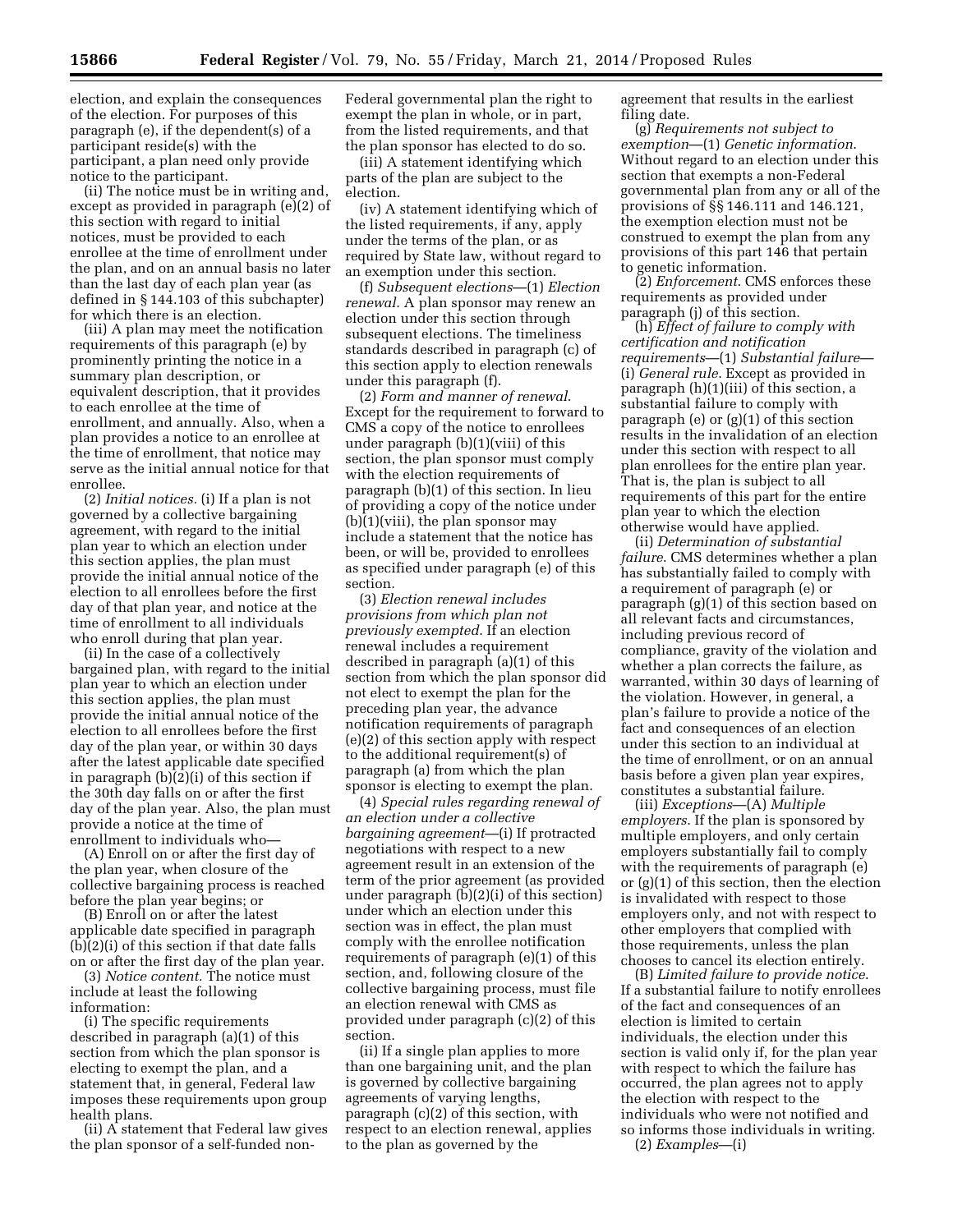*Example 1.* A self-funded, non-Federal group health plan is co-sponsored by 10 school districts. Nine of the school districts have fully complied with the requirements of paragraph (e) of this section, including providing notice to new employees at the time of their enrollment in the plan, regarding the group health plan's exemption under this section from requirements of this part. One school district, which hired 10 new teachers during the summer for the upcoming school year, neglected to notify three of the new hires about the group health plan's exemption election at the time they enrolled in the plan. The school district has substantially failed to comply with a requirement of paragraph (e) of this section with respect to these individuals. The school district learned of the oversight six weeks into the school year, and promptly (within 30 days of learning of the oversight) provided notice to the three teachers regarding the plan's exemption under this section and that the exemption does not apply to them, or their dependents, during the plan year of their enrollment because of the plan's failure to timely notify them of its exemption. The plan complies with the requirements of this part for these individuals for the plan year of their enrollment. CMS would not require the plan to come into compliance with the requirements of this part for other enrollees.

### (ii)

*Example 2.* Two non-Federal governmental employers cosponsor a self-funded group health plan. One employer substantially fails to comply with the requirements of paragraph (e) of this section. While the plan may limit the invalidation of the election to enrollees of the plan sponsor that is responsible for the substantial failure, the plan sponsors determine that administering the plan in that manner would be too burdensome. Accordingly, in this example, the plan sponsors choose to cancel the election entirely. Both plan sponsors come into compliance with the requirements of this part with respect to all enrollees for the plan year for which the substantial failure has occurred.

(i) *Election invalidated.* If CMS finds cause to invalidate an election under this section, the following rules apply:

(1) CMS notifies the plan sponsor (and the plan administrator if other than the plan sponsor and the administrator's address is known to CMS) in writing that CMS has made a preliminary determination that an election is invalid, and states the basis for that determination.

(2) CMS's notice informs the plan sponsor that it has 45 days after the date of CMS's notice to explain in writing why it believes its election is valid. The plan sponsor should provide applicable statutory and regulatory citations to support its position.

(3) CMS verifies that the plan sponsor's response is timely filed as provided under paragraph (c)(3) of this section. CMS will not consider a response that is not timely filed.

(4) If CMS's preliminary determination that an election is invalid remains unchanged after CMS considers the plan sponsor's timely response (or in the event that the plan sponsor fails to respond timely), CMS provides written notice to the plan sponsor (and the plan administrator if other than the plan sponsor and the administrator's address is known to CMS) of CMS's final determination that the election is invalid. Also, CMS informs the plan sponsor that, within 45 days of the date of the notice of final determination, the plan, subject to paragraph (i)(1)(iii) of this section, must comply with all requirements of this part for the specified period for which CMS has determined the election to be invalid.

(j) *Enforcement*. To the extent that an election under this section has not been filed or a non-Federal governmental plan otherwise is subject to one or more requirements of this part, CMS enforces those requirements under part 150 of this subchapter. This may include imposing a civil money penalty against the plan or plan sponsor, as determined under subpart C of part 150.

(k) *Construction*. Nothing in this section should be construed to prevent a State from taking the following actions:

(1) Establishing, and enforcing compliance with, the requirements of State law (as defined in § 146.143(d)(1)), including requirements that parallel provisions of title XXVII of the PHS Act, that apply to non-Federal governmental plans or sponsors.

(2) Prohibiting a sponsor of a non-Federal governmental plan within the State from making an election under this section.

# **PART 147—HEALTH INSURANCE REFORM REQUIREMENTS FOR THE GROUP AND INDIVIDUAL HEALTH INSURANCE MARKETS**

■ 4. The authority citation for part 147 continues to read as follows:

**Authority:** Secs. 2701 through 2763, 2791, and 2792 of the Public Health Service Act (42 U.S.C. 300gg through 300gg–63, 300gg–91, and 300gg–92), as amended.

■ 5. Section 147.104 is amended by revising paragraph (b)(1)(i) and adding paragraph (h) to read as follows:

#### **§ 147.104 Guaranteed availability of coverage.**

- \* \* \* \* \*
- (b) \* \* \*
- $(1) * * * *$

(i) *Group market.* (A) Subject to paragraph  $(b)(1)(i)(B)$  of this section, a health insurance issuer in the group market must allow an employer to

purchase health insurance coverage for a group health plan at any point during the year.

(B) In the case of a group health plan in the small group market that cannot comply with employer contribution or group participation rules for the offering of health insurance coverage, as allowed under applicable State law and in the case of a QHP offered in the SHOP, as permitted by § 156.1250(c) of this subchapter, a health insurance issuer may restrict the availability of coverage to an annual enrollment period that begins November 15 and extends through December 15 of each calendar year.

(C) With respect to coverage in the small group market, and in the large group market if such coverage is offered through a Small Business Health Options Program (SHOP) in a State, coverage must become effective consistent with the dates described in § 155.725(a)(2) of this subchapter, except as provided in paragraph (b)(1)(iii) of this section.

\* \* \* \* \* (h) *Construction*. Nothing in this section should be construed to require an issuer to offer coverage otherwise prohibited under applicable Federal law.

- $\blacksquare$  6. Section 147.106 is amended by-
- A. Revising paragraphs (c)(1) and (e). ■ B. Redesignating paragraphs (f), (g), and (h) as paragraphs (h), (i) and (j).
- D. Adding new paragraphs (f) and (g).
- The revisions and additions read as follows:

#### **§ 147.106 Guaranteed renewability of coverage.**

- \* \* \* \* \*
- (c) \* \* \*

(1) The issuer provides notice in writing, in a form and manner specified by the Secretary, to each plan sponsor or individual, as applicable, provided that particular product in that market (and to all participants and beneficiaries covered under such coverage) of the discontinuation at least 90 calendar days before the date the coverage will be discontinued.

\* \* \* \* \* (e) *Exception for uniform modification of coverage*. (1) Only at the time of coverage renewal may issuers modify the health insurance coverage for a product offered to a group health plan or an individual, as applicable, in the following:

(i) Large group market.

(ii) Small group market if, for coverage available in this market (other than only through one or more bona fide associations), the modification is consistent with State law and is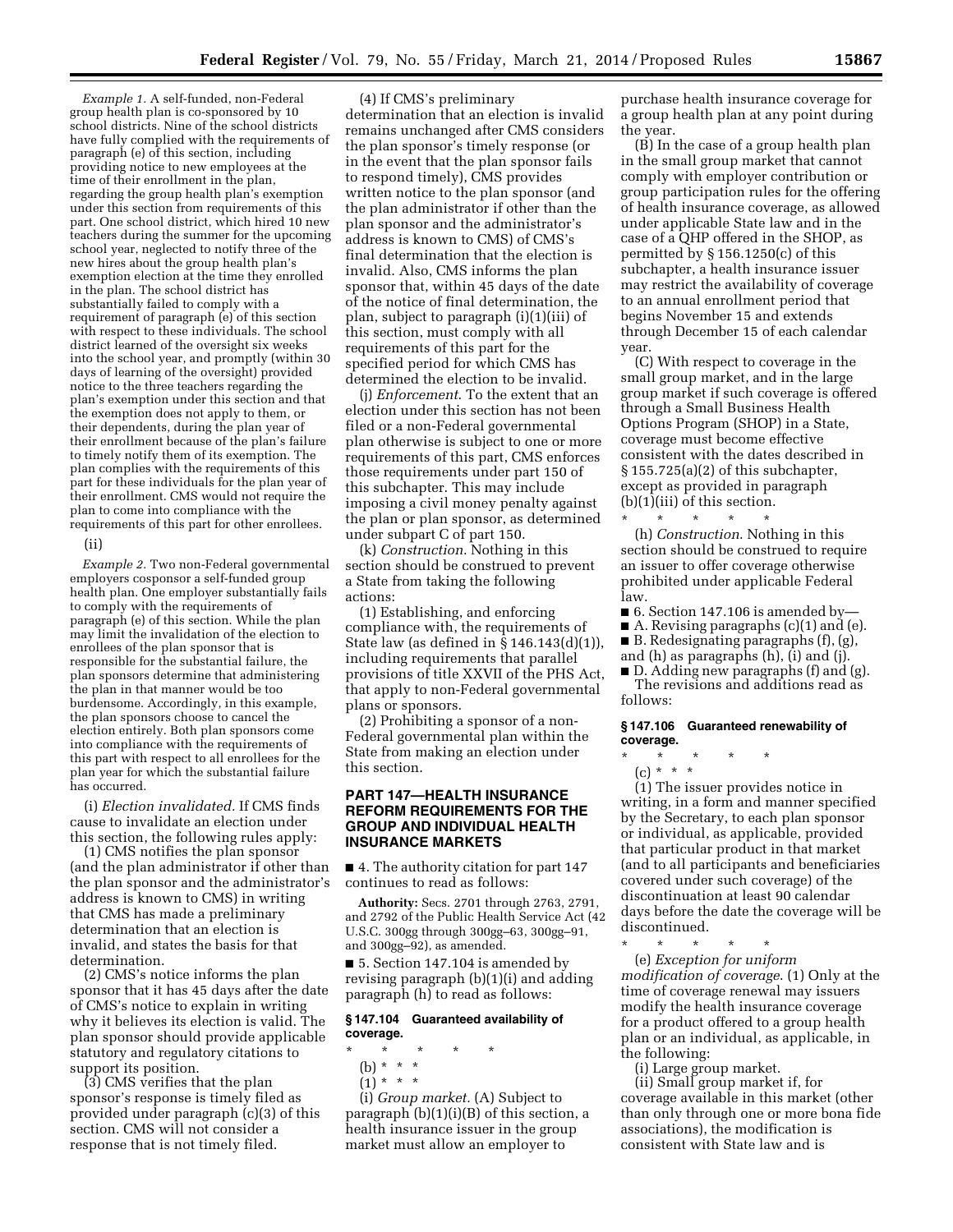effective uniformly among group health plans with that product.

(iii) Individual market if the modification is consistent with State law and is effective uniformly for all individuals with that product.

(2) For purposes of this paragraph (e), modifications made solely pursuant to applicable Federal or State law are considered a uniform modification of coverage. Other types of modifications are considered a uniform modification of coverage if the product that has been modified meets all of the following criteria:

(i) The product is offered by the same health insurance issuer (within the meaning of section 2791(b)(2) of the PHS Act).

(ii) The product is offered as the same product type (e.g., preferred provider organization (PPO) or health maintenance organization (HMO)).

(iii) The product covers a majority of the same counties in its service area;

(iv) The product has the same costsharing structure, except for variation in cost sharing solely related to changes in cost and utilization of medical care, or to maintain the same level of coverage described in sections 1302(d) and (e) of the Affordable Care Act.

(v) The product provides the same covered benefits, except for changes in benefits that cumulatively impact the plan-adjusted index rate for the product (as described in  $\S 156.80(d)(2)$ ) by no more than 2 percent (not including changes required by applicable Federal or State law).

(3) A State may establish criteria that broaden, but not restrict, the definition of a uniform modification of coverage under paragraph (e)(2) of this section.

(f) *Notice of renewal of coverage*. If an issuer is renewing coverage as described in paragraph (a) of this section, or uniformly modifying coverage as described in paragraph (e) of this section, the issuer must provide to each plan sponsor or individual, as applicable, written notice of the renewal in a form and manner specified by the Secretary.

(g) *Construction*. Nothing in this section should be construed to require an issuer to renew or continue in force coverage for which continued eligibility would otherwise be prohibited under applicable Federal law.

\* \* \* \* \*

# **PART 148—REQUIREMENTS FOR THE INDIVIDUAL HEALTH INSURANCE MARKET**

■ 7. The authority citation for part 148 continues to read as follows:

**Authority:** Secs. 2701 through 2763, 2791, and 2792 of the Public Health Service Act (42 U.S.C. 300gg through 300gg–63, 300gg–91, and 300gg–92), as amended.

■ 8. Section 148.101 is revised to read as follows:

#### **§ 148.101 Basis and purpose.**

This part implements sections 2741 through 2763 and 2791 and 2792 of the PHS Act. Its purpose is to guarantee the renewability of all coverage in the individual market. It also provides certain protections for mothers and newborns with respect to coverage for hospital stays in connection with childbirth and protects all individuals and family members who have, or seek, individual health insurance coverage from discrimination based on genetic information.

■ 9. Section 148.102 is revised to read as follows:

# **§ 148.102 Scope, applicability, and effective dates.**

(a) *Scope and applicability.* (1) Individual health insurance coverage includes all health insurance coverage (as defined in § 144.103 of this subchapter) that is neither health insurance coverage sold in connection with an employment-related group health plan, nor short-term, limitedduration coverage as defined in § 144.103 of this subchapter.

(2) The requirements that pertain to guaranteed renewability for all individuals, to protections for mothers and newborns with respect to hospital stays in connection with childbirth, and to protections against discrimination based on genetic information apply to all issuers of individual health insurance coverage in the State.

(b) *Applicability date*. Except as provided in § 148.124 (certificate of creditable coverage), § 148.170 (standards relating to benefits for mothers and newborns), and § 148.180 (prohibition of health discrimination based on genetic information), the requirements of this part apply to health insurance coverage offered, sold, issued, renewed, in effect, or operated in the individual market after June 30, 1997.

#### **§ 148.103 [Removed]**

■ 10. Section 148.103 is removed. ■ 11. Section 148.120 is revised to read as follows:

#### **§ 148.120 Guaranteed availability of individual health insurance coverage to certain individuals with prior group coverage.**

The rules for guaranteeing the availability of individual health insurance coverage to certain eligible individuals with prior group coverage have been superseded by the requirements of § 147.104 of this subchapter, which set forth Federal requirements for guaranteed availability of coverage in the group and individual markets.

 $\blacksquare$  12. Section 148.122 is amended by-A. Revising paragraphs (a),  $(d)(1)$ , and

(g).

■ B. Redesignating paragraph (h) as paragraph (i).

■ C. Adding new paragraph (h). The revisions and addition read as follows:

### **§ 148.122 Guaranteed renewability of individual health insurance coverage.**

(a) *Applicability*. This section applies to non-grandfathered and grandfathered health plans (within the meaning of § 147.140 of this subchapter) that are individual health insurance coverage. *See* also § 147.106 of this subchapter for requirements relating to guaranteed renewability of coverage with respect to non-grandfathered health plans.

(d) \* \* \*

\* \* \* \* \*

(1) Provides notice in writing, in a form and manner specified by the Secretary, to each individual provided coverage of that type of health insurance at least 90 calendar days before the date the coverage will be discontinued. \* \* \* \* \*

(g) *Exception for uniform modification of coverage*. (1) An issuer may, only at the time of coverage renewal, modify the health insurance coverage for a policy form offered in the individual market if the modification is consistent with State law and is effective uniformly for all individuals with that policy form.

(2) For purposes of this paragraph (g), modifications made solely pursuant to applicable Federal or State law are considered a uniform modification of coverage. Other types of modifications are considered a uniform modification of coverage if the product that has been modified meets all of the following criteria:

(i) The product is offered by the same health insurance issuer (within the meaning of section 2791(b)(2) of the PHS Act).

(ii) The product is offered as the same product type (e.g., preferred provider organization (PPO) or health maintenance organization (HMO)).

(iii) The product covers a majority of the same counties in its service area;

(iv) The product has the same costsharing structure, except for variation in cost sharing solely related to changes in cost and utilization of medical care, or to maintain the same level of coverage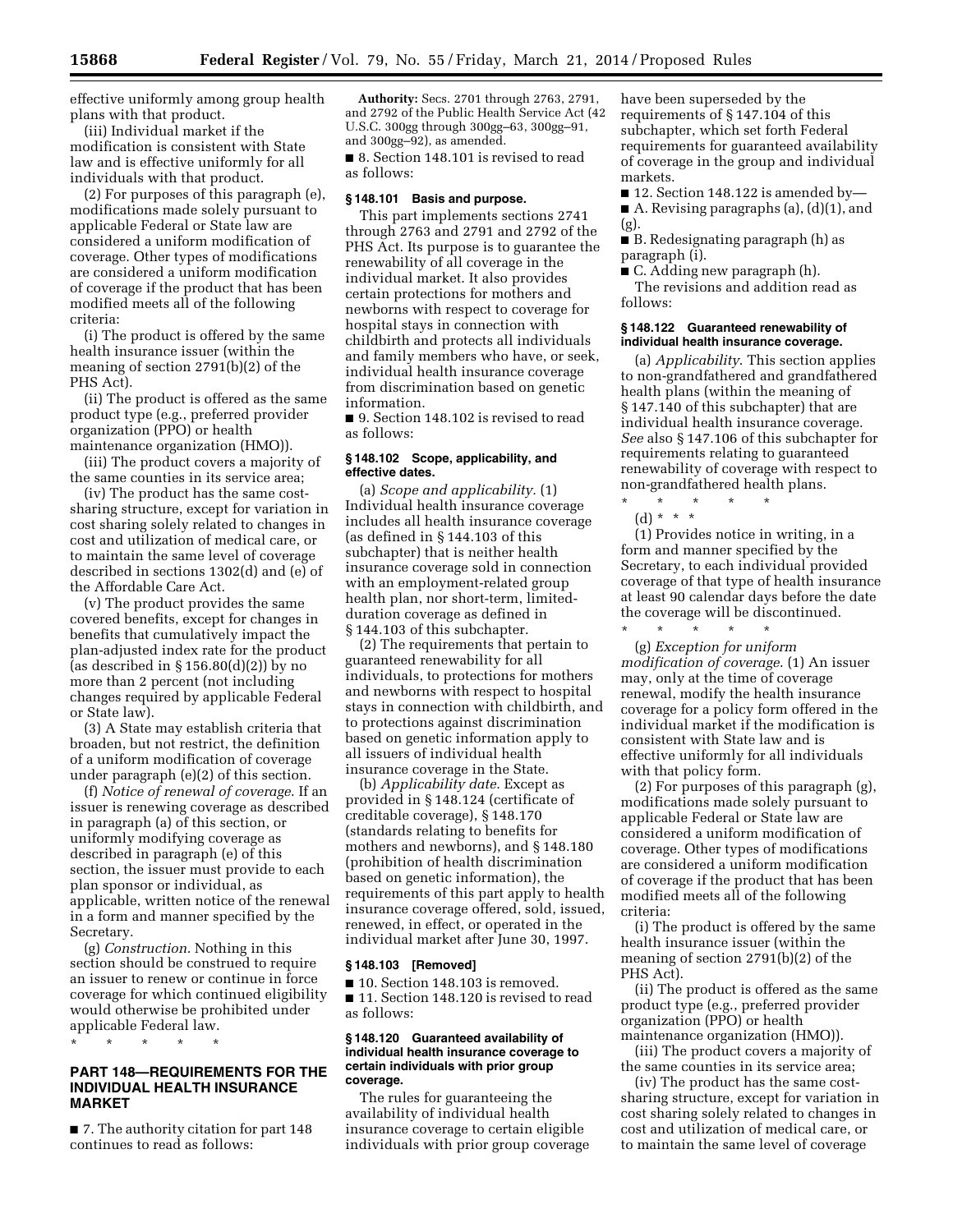described in sections 1302(d) and (e) of the Affordable Care Act.

(v) The product provides the same covered benefits, except for changes in benefits that cumulatively impact the rate for the product by no more than 2 percent (not including changes required by applicable Federal or State law).

(3) A State may establish criteria that broaden, but not restrict, the definition of a uniform modification of coverage under paragraph (g)(2) of this section.

(h) *Notice of renewal of coverage*. If an issuer is renewing coverage as described in paragraph (b) of this section, or uniformly modifying coverage as described in paragraph (g) of this section, the issuer must provide to each individual written notice of the renewal in a form and manner specified by the Secretary.

\* \* \* \* \*

■ 13. Section 148.124 is revised to read as follows:

# **§ 148.124 Certification and disclosure of coverage.**

(a) *General rule*. The rules for providing certificates of creditable coverage and demonstrating creditable coverage have been superseded by the prohibition on preexisting condition exclusions. *See* § 147.108 of this subchapter for rules prohibiting the imposition of a preexisting condition exclusion.

(b) *Applicability*. The provisions of this section apply beginning December 31, 2014.

■ 14. Section 148.126 is revised to read as follows:

# **§ 148.126 Determination of an eligible individual.**

The rules for guaranteeing the availability of individual health insurance coverage to certain eligible individuals with prior group coverage have been superseded by the requirements of § 147.104 of this subchapter, which set forth Federal requirements for guaranteed availability of coverage in the group and individual markets.

■ 15. Section 148.128 is revised to read as follows:

### **§ 148.128 State flexibility in individual market reforms—alternative mechanisms.**

The rules for a State to implement an acceptable alternative mechanism for purposes of guaranteeing the availability of individual health insurance coverage to certain eligible individuals with prior group coverage have been superseded by the requirements of § 147.104 of this subchapter, which set forth Federal requirements for guaranteed availability of coverage in the group and individual markets.

■ 16. Section 148.220 is amended by-

■ A. Revising the introductory text.

■ B. Revising paragraph (b)(3).

■ C. Redesignating paragraphs (b)(4) through (6) as paragraphs (b)(5) through (7), respectively.

■ D. Adding new paragraph (b)(4).

The revisions and additions read as follows:

#### **§ 148.220 Excepted benefits.**

The requirements of this part and part 147 do not apply to individual health insurance coverage in relation to its provision of the benefits described in paragraphs (a) and (b) of this section (or any combination of the benefits).

\* \* \* \* \* (b) \* \* \*

(3) Coverage only for a specified disease or illness (for example, cancer policies) if the policies meet the requirements of  $\S 146.145(b)(4)(ii)(B)$ and (C) of this subchapter regarding noncoordination of benefits.

(4) Hospital indemnity or other fixed indemnity insurance only if—

(i) The benefits are provided only to individuals who have other health coverage that is minimum essential coverage within the meaning of section 5000A(f) of the Internal Revenue Code.

(ii) There is no coordination between the provision of benefits and an exclusion of benefits under any other health coverage.

(iii) The benefits are paid in a fixed dollar amount per day of hospitalization or illness or per service (for example, \$100/day or \$50/visit) regardless of the amount of expenses incurred and without regard to the amount of benefits provided with respect to the event or service under any other health coverage.

(iv) A notice is displayed prominently in the plan materials in at least 14 point type that has the following language: ''THIS IS A SUPPLEMENT TO HEALTH INSURANCE AND IS NOT A SUBSTITUTE FOR MAJOR MEDICAL COVERAGE. LACK OF MAJOR MEDICAL COVERAGE (OR OTHER MINIMUM ESSENTIAL COVERAGE) MAY RESULT IN AN ADDITIONAL PAYMENT WITH YOUR TAXES.''

\* \* \* \* \*

# **PART 153—STANDARDS RELATED TO REINSURANCE, RISK CORRIDORS, AND RISK ADJUSTMENT UNDER THE AFFORDABLE CARE ACT**

■ 17. The authority citation for part 153 continues to read as follows:

**Authority:** Secs. 1311, 1321, 1341–1343, Pub. L. 111–148, 24 Stat. 119.

■ 18. Section 153.500 is amended by revising the definition of ''adjustment percentage,'' as added on March 11, 2014 (79 FR 13835), effective on May 12, 2014, to read as follows:

#### **§ 153.500 Definitions.**

\* \* \* \* \*

*Adjustment percentage* means, with respect to a QHP:

(1) For benefit year 2014, for a QHP offered by a health insurance issuer with allowable costs of at least 80 percent of after-tax premium in a transitional State, the percentage specified by HHS for such QHPs in the transitional State; and otherwise zero percent.

(2) For benefit year 2015, for a QHP offered by a health insurance issuer in any State, two percent.

\* \* \* \* \*

# **PART 155—EXCHANGE ESTABLISHMENT STANDARDS AND OTHER RELATED STANDARDS UNDER THE AFFORDABLE CARE ACT**

■ 19. The authority citation for part 155 continues to read as follows:

**Authority:** Title I of the Affordable Care Act, sections 1301, 1302, 1303, 1304, 1311, 1312, 1313, 1321, 1322, 1331, 1332, 1334, 1402, 1411, 1412, 1413, Pub. L. 111–148, 124 Stat. 119 (42 U.S.C. 18021–18024, 18031– 18033, 18041–18042, 18051, 18054, 18071, and 18081–18083).

■ 20. Section 155.120 is amended by revising paragraph (c) to read as follows:

# **§ 155.120 Non-interference with Federal law and non-discrimination standards.**

\* \* \* \* \* (c) *Non-discrimination.* (1) In carrying out the requirements of this part, the State and the Exchange must:

(i) Comply with applicable nondiscrimination statutes; and

(ii) Not discriminate based on race, color, national origin, disability, age, sex, gender identity or sexual orientation.

(2) *Exception.* Notwithstanding the provisions of paragraph (c)(1) of this section, an organization that receives Federal funds to provide services to a defined population under the terms of Federal legal authorities that participates in the certified application counselor program under § 155.225 may limit its provision of certified application counselor services to the same defined population. If the organization limits its provision of certified application counselor services pursuant to this exception, but is approached for certified application counselor services by an individual who is not included in the defined population that the organization serves, the organization must refer the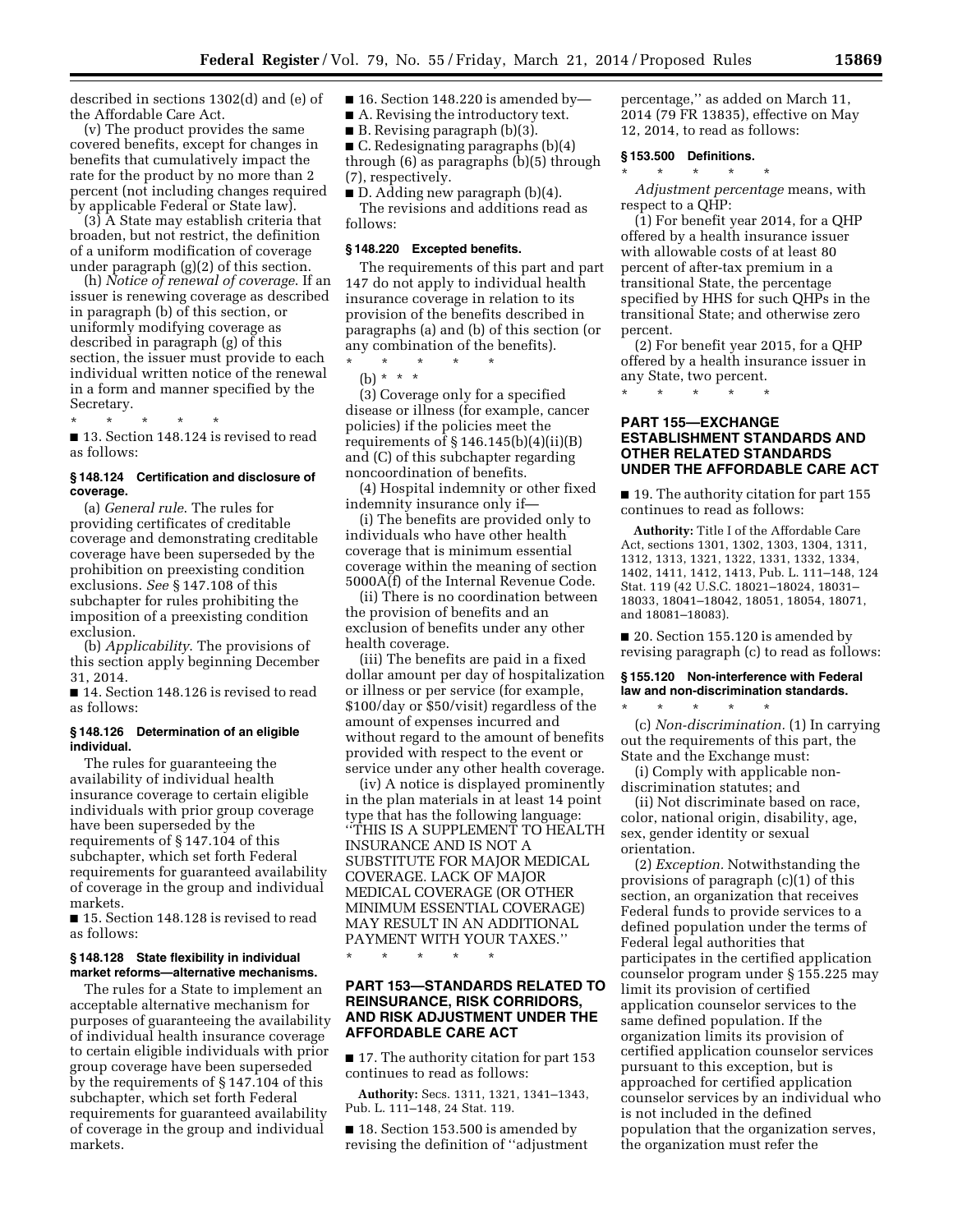individual to other Exchange-approved resources that can provide assistance. If the organization does not limit its provision of certified application counselor services pursuant to this exception, the organization must comply with paragraph (c)(1) of this section.

■ 21. Section 155.206 is added to read as follows:

### **§ 155.206 Civil money penalties for violations of applicable Exchange standards by consumer assistance entities in Federally-facilitated Exchanges.**

(a) *Enforcement actions.* If an individual or entity specified in paragraph (b) of this section engages in activity specified in paragraph (c) of this section, the Department of Health and Human Services (HHS) may impose the following sanctions:

(1) Civil money penalties (CMPs), subject to the provisions of this section.

(2) Corrective action plans. In the notice of assessment of CMPs specified in paragraph (l) of this section, HHS may provide an individual or entity specified in paragraph (b) of this section the opportunity to enter into a corrective action plan to correct the violation instead of paying the CMP, based on evaluation of the factors set forth in paragraph (h) of this section. In the event that the individual or entity does not follow such a corrective action plan, HHS could require payment of the CMP.

(b) *Consumer assistance entities.*  CMPs may be assessed under this section against the following consumer assistance entities:

(1) Individual Navigators and Navigator entities in Federallyfacilitated Exchanges, including grantees, sub-grantees, and all personnel carrying out Navigator duties on behalf of a grantee or sub-grantee;

(2) Non-Navigator assistance personnel authorized under § 155.205(d) and (e) and non-Navigator assistance personnel entities in Federallyfacilitated Exchanges, including but not limited to individuals and entities under contract with HHS to facilitate consumer enrollment in QHPs in Federally-facilitated Exchanges; and

(3) Organizations that the Federallyfacilitated Exchanges have designated as certified application counselor organizations and individual certified application counselors carrying out certified application counselor duties in the Federally-facilitated Exchanges.

(c) *Grounds for assessing CMPs.* HHS may assess CMPs against a consumer assistance entity if, based on the outcome of the investigative process outlined in paragraphs (d) through (i) of this section, HHS has reasonably determined that the consumer assistance entity has failed to comply with the Federally-facilitated Exchange requirements and standards applicable to the consumer assistance entity, unless a CMP has been assessed for the same conduct under 45 CFR 155.285.

(d) *Basis for initiating an investigation of a potential violation.* (1) *Information.*  Any information received by HHS that indicates that a consumer assistance entity may have engaged or may be engaging in activity specified in paragraph (c) of this section may warrant an investigation. Information that might trigger an investigation includes, but is not limited to, the following:

(i) Complaints from the general public;

(ii) Reports from State regulatory agencies, and other Federal and State agencies; or

(iii) Any other information that indicates potential involvement in activity specified in paragraph (c) of this section.

(2) *Who may file a complaint.* Any entity or individual, or the legally authorized representative of an entity or individual, may file a complaint with HHS alleging that a consumer assistance entity has engaged or is engaging in an activity specified in paragraph (c) of this section.

(e) *Notice of investigation.* If HHS learns of a potential violation described in paragraph (c) of this section through the means described in paragraph (d) of this section, HHS must provide a written notice of its investigation to the consumer assistance entity. This notice must include the following:

(1) Description of the activity that is being investigated.

(2) Explanation that the consumer assistance entity has 30 days from the date of the notice to respond with additional information or documentation, including information or documentation to refute an alleged violation.

(3) State that a CMP might be assessed if the allegations are not, as determined by HHS, refuted within 30 days from the date of the notice.

(f) *Request for extension.* In circumstances in which a consumer assistance entity cannot prepare a response to HHS within the 30 days provided in the notice of investigation described in (e) of this section, the entity may make a written request for an extension from HHS detailing the reason for the extension request and showing good cause. If HHS grants the extension, the consumer assistance entity must respond to the notice within the time

frame specified in HHS's letter granting the extension of time. Failure to respond within 30 days, or, if applicable, within an extended time frame, may result in HHS's imposition of a CMP depending upon the outcome of HHS's investigation of the alleged violation.

(g) *Responses to allegations of noncompliance.* In determining whether to impose a CMP, HHS may review and consider documents or information received or collected in accordance with paragraph (d)(1) of this section, as well as additional documents or information provided by the consumer assistance entity in response to receiving a notice of investigation in accordance with paragraph (e)(2) of this section. HHS may also conduct an independent investigation into the alleged violation, which may include site visits and interviews, if applicable, and may consider the results of this investigation in its determination.

(h) *Factors in determining noncompliance and CMPs, if any.* In determining whether there has been noncompliance by the consumer assistance entity, and whether CMPs are appropriate,

(1) HHS must take into account the following:

(i) The consumer assistance entity's previous or ongoing record of compliance, including but not limited to compliance or noncompliance with any corrective action plan under section (c) of this section.

(ii) The gravity of the violation, which may be determined in part by—

(A) The frequency of the violation, taking into consideration whether any violation is an isolated occurrence, represents a pattern, or is widespread; and

(B) Whether the violation caused, or could reasonably be expected to cause, financial or other adverse impacts on consumer(s), and the magnitude of those impacts;

(2) HHS may take into account the following:

(i) The degree of culpability of the consumer assistance entity, including but not limited to—

(A) Whether the violation was beyond the direct control of the consumer assistance entity; and

(B) The extent to which the consumer assistance entity received compensation—legal or otherwise—for the services associated with the violation;

(ii) Aggravating or mitigating circumstances; or

(iii) Other such factors as justice may require.

(i) *Maximum per-day penalty.* The maximum amount of penalty imposed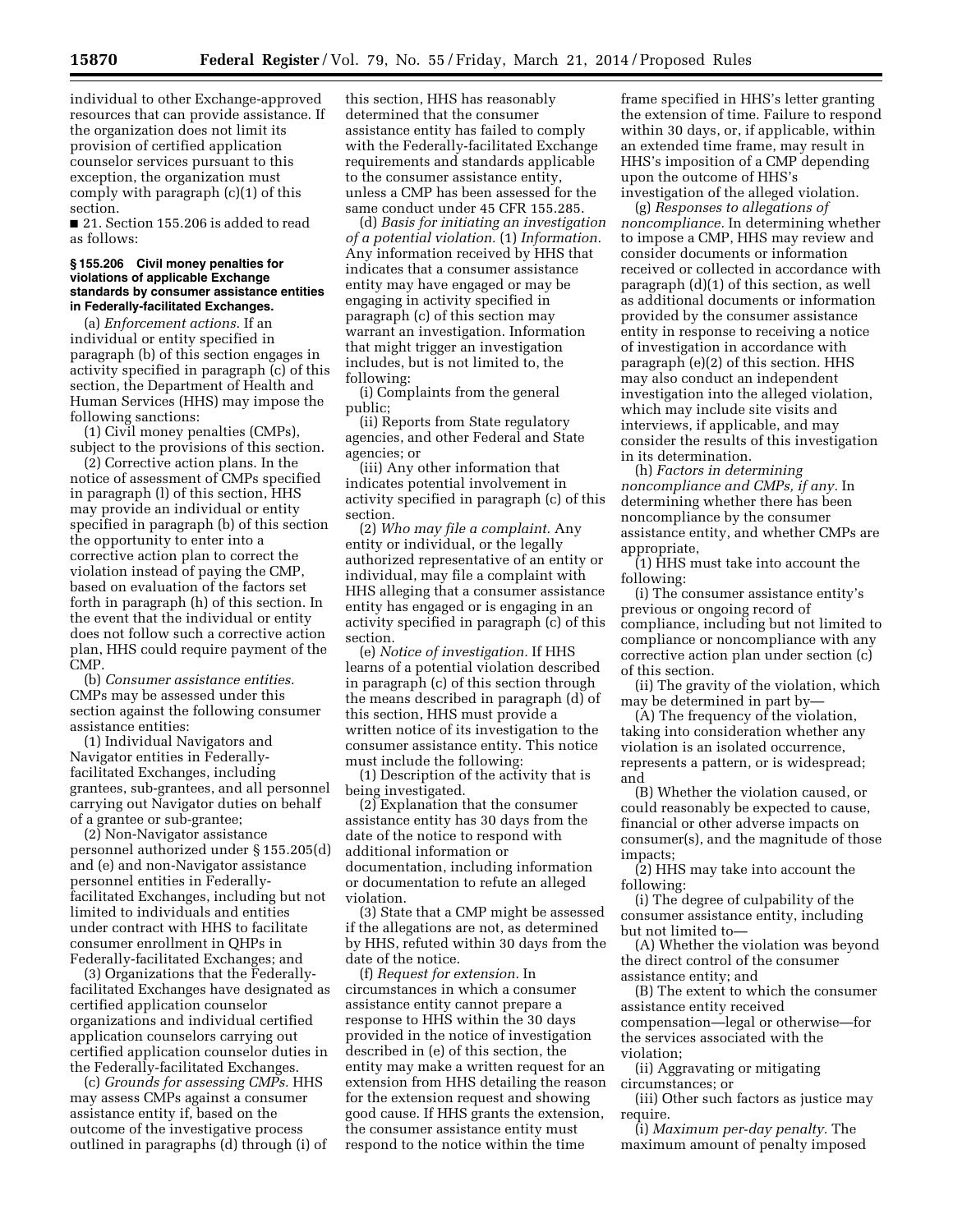for each violation is \$100 for each day for each consumer assistance entity for each individual directly affected by the consumer assistance entity's noncompliance; and where the number of individuals cannot be determined, the Exchange may reasonably estimate the number of individuals directly affected by the violation.

(j) *Settlement authority.* Nothing in § 155.206 limits the authority of HHS to settle any issue or case described in the notice furnished in accordance with paragraph (e) or to compromise on any penalty provided for in this section.

(k) *Limitations on penalties.* (1) *Circumstances under which a civil money penalty is not imposed.* HHS will not impose any civil money penalty on:

(i) Any violation for the period of time during which none of the consumer assistance entities knew, or exercising reasonable diligence would have known, of the violation; or

(ii) The period of time after any of the consumer assistance entities knew, or exercising reasonable diligence would have known, of the failure, if the violation was due to reasonable cause and not due to willful neglect and the violation was corrected within 30 days of the first day that any of the consumer assistance entities against whom the penalty would be imposed knew, or exercising reasonable diligence would have known, that the violation existed.

(2) *Burden of establishing knowledge.*  The burden is on the consumer assistance entity or entities to establish to HHS's satisfaction that the consumer assistance entity did not know, or exercising reasonable diligence would have known, that the violation existed, as well as the period of time during which that limitation applies; or that the violation was due to reasonable cause and not due to willful neglect and was corrected pursuant to the elements in subparagraph (k)(1)(ii).

(l) *Notice of assessment of CMP.* If HHS proposes to assess a CMP in accordance with this section, HHS will send a written notice of this decision to—

(1) The consumer assistance entity against whom the sanction is being imposed, which notice must include the following:

(i) A description of the basis for the determination;

(ii) The basis for the CMP;

(iii) The amount of the CMP, if applicable;

(iv) The date the CMP, if applicable, is due;

(v) Whether HHS would permit the consumer assistance entity to enter into a corrective action plan in place of

paying the CMP, and the terms of any such corrective action plan;

(vi) An explanation of the consumer assistance entity's right to a hearing under paragraph (m) of this section; and

(vii) Information about the process for filing a request for a hearing.

(m) *Appeal of proposed sanction.* Any consumer assistance entity against which HHS has assessed a sanction may appeal that penalty in accordance with the procedures set forth at 45 CFR Part 150, Subpart D.

(n) *Failure to request a hearing.* (1) If the consumer assistance entity does not request a hearing within 30 days of the issuance of the notice of assessment of CMP described in paragraph (l) of this section, HHS may require payment of the proposed CMP.

(2) HHS will notify the consumer assistance entity in writing of any CMP that has been assessed and of the means by which the consumer assistance entity may pay the CMP.

(3) The consumer assistance entity has no right to appeal a CMP with respect to which it has not requested a hearing in accordance with paragraph (m) of this section unless the consumer assistance entity can show good cause in accordance with § 150.405(b) of this subchapter for failing to timely exercise its right to a hearing.

■ 22. Section 155.210 is amended—

■ A. By revising paragraph (c)(1)(iii). ■ B. In paragraph (d)(3) by removing ''or,'' after the semicolon.

■ C. In paragraph (d)(4) by removing the period at the end of the paragraph and adding a semicolon in its place. ■ D. By adding paragraphs (d)(5)

through (9) and (e)(6) and (7).

The revision and additions read as follows:

#### **§ 155.210 Navigator program standards.**

# $(c) * * * *$

 $(1) * * * *$ 

(iii) Meet any licensing, certification or other standards prescribed by the State or Exchange, if applicable, so long as such standards do not prevent the application of the provisions of title I of the Affordable Care Act. Standards that would prevent the application of the provisions of title I of the Affordable Care Act include but are not limited to the following:

(A) Except as otherwise provided under § 155.705(d), requirements that Navigators refer consumers to other entities not required to provide fair, accurate, and impartial information.

(B) Except as otherwise provided under § 155.705(d), requirements that would prevent Navigators from providing services to all persons to whom they are required to provide assistance.

(C) Requirements that would prevent Navigators from providing advice regarding substantive benefits or comparative benefits of different health plans.

(D) Requiring that a Navigator hold an agent or broker license or carry errors or omissions insurance.

(E) In a Federally-facilitated Exchange, imposing standards that would prohibit individuals or entities from acting as Navigators that would be eligible to participate as Navigators under standards applicable to the Federally-facilitated Exchange.

(F) In a Federally-facilitated Exchange, imposing standards that would, as applied or as implemented in a State, prevent the application of requirements applicable to the Federally-facilitated Exchange.

\* \* \* \* \* (d) \* \* \*

(5) Charge any applicant or enrollee, or request or receive any form of remuneration from or on behalf of an individual applicant or enrollee, for application or other assistance related to Navigator duties; or

(6) Provide compensation to individual Navigators on a perapplication, per-individual-assisted, or per-enrollment basis.

(7) Provide gifts, including gift cards or cash, unless they are of nominal value, or provide promotional items that market or promote the products or services of a third party, to any applicant or potential enrollee in connection with or as an inducement for application assistance or enrollment.

(8) Solicit any consumer for application or enrollment assistance by going door-to-door or through other unsolicited means of direct contact, including calling a consumer to provide application or enrollment assistance without the consumer initiating the contact.

(9) Initiate any telephone call to a consumer using an automatic telephone dialing system or an artificial or prerecorded voice.

(e) \* \* \*

(6) Ensure that applicants—

(i) Are informed of the functions and responsibilities of Navigators;

(ii) Provide authorization in a form and manner as determined by the Secretary prior to a Navigator's obtaining access to an applicant's personally identifiable information, and that the Navigator maintains a record of the authorization provided. The Exchange must establish a reasonable retention period for maintaining these records. In Federally-facilitated Exchanges, this period is three years,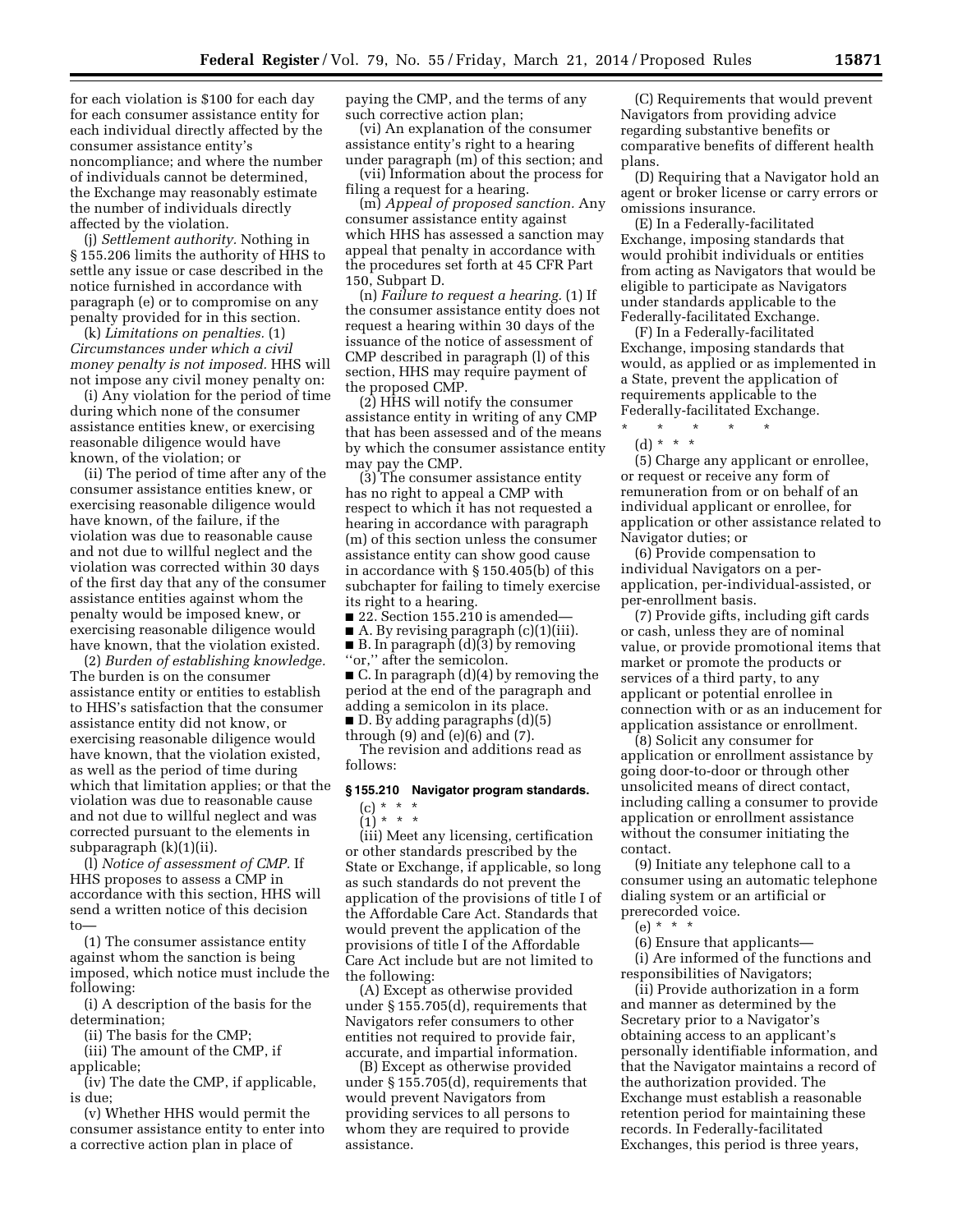unless a different retention period has already been provided under 45 CFR 92.42 and 45 CFR 74.53 or other applicable Federal law; and

(iii) May revoke at any time the authorization provided the Navigator pursuant to paragraph (e)(6)(ii) of this section.

(7) Maintain a physical presence in the Exchange service area, so that faceto-face assistance can be provided to applicants and enrollees.

\* \* \* \* \*

■ 23. Section 155.215 is amended by adding paragraphs (f) and (g) to read as follows:

#### **§ 155.215 Standards applicable to Navigators and Non-Navigator Assistance Personnel carrying out consumer assistance functions under §§ 155.205(d) and (e) and 155.210 in a Federally-facilitated Exchange and to Non-Navigator Assistance Personnel funded through an Exchange Establishment Grant.**

\* \* \* \* \*

(f) *State or Exchange standards.* All non-Navigator entities or individuals carrying out consumer assistance functions under § 155.205(d) and (e) must comply with the eligibility standard set forth under § 155.210(c)(1)(iii), except for  $§ 155.210(c)(1)(iii)(D).$ 

(g) *Consumer authorization.* All non-Navigator entities or individuals carrying out consumer assistance functions under § 155.205(d) and (e) must establish procedures to ensure that applicants—

(1) Are informed of the functions and responsibilities of non-Navigator assistance personnel;

(2) Provide authorization in a form and manner as determined by the Secretary prior to a non-Navigator assistance personnel's obtaining access to an applicant's personally identifiable information, and that the non-Navigator assistance personnel maintains a record of the authorization provided. The Exchange must establish a reasonable retention period for maintaining these records. In Federally-facilitated Exchanges, this period is three years, unless an different retention period has already been provided in applicable Federal law; and

(3) May revoke at any time the authorization provided the non-Navigator assistance personnel pursuant to paragraph (g)(2) of this section.

■ 24. Section 155.225 is amended–

A. In paragraph  $(b)(1)(i)$  by removing ''and'' after the semicolon.

■ B. In paragraph (b)(1)(ii) by removing the period at the end of the paragraph and adding ''; and'' in its place. ■ C. By adding paragraph (b)(1)(iii).

■ D. In paragraph (d)(5) by removing ''and'' after the semicolon.

 $\blacksquare$  E. In paragraph (d)(6) by removing the period at the end of the paragraph and adding a semicolon in its place.

■ F. By adding paragraphs (d)(7) and (8).  $\blacksquare$  G. By revising paragraphs (f)(1) and (2) and (g).

The revisions and additions read as follows:

### **§ 155.225 Certified application counselors.**

- \* \* \* \* \*
- (b) \* \* \*
- $(1) * * * *$

(iii) Maintain a physical presence in the Exchange service area, so that faceto-face assistance can be provided to applicants and enrollees.

 $\star$   $\star$   $\star$ 

(d) \* \* \*

(7) Is recertified on at least an annual basis after successfully completing recertification training as required by the Exchange; and

(8) Meets any licensing, certification, or other standards prescribed by the State or Exchange, if applicable, so long as such standards do not prevent the application of the provisions of title I of the Affordable Care Act. Standards that would prevent the application of the provisions of title I of the Affordable Care Act include but are not limited to the following:

(i) Requirements that certified application counselors refer consumers to other entities not required to act in the best interest of applicants assisted.

(ii) Requirements that would prevent certified application counselors from providing services to all persons to whom they are required to provide assistance.

(iii) Requirements that would prevent certified application counselors from providing advice regarding substantive benefits or comparative benefits of different health plans.

(iv) In a Federally-facilitated Exchange, imposing standards that would prohibit individuals or entities from acting as certified application counselors that would be eligible to participate as certified application counselors under standards applicable to the Federally-facilitated Exchange.

(v) In a Federally-facilitated Exchange, imposing standards that would, as applied or as implemented in a State, prevent the application of requirements applicable to the Federally-facilitated Exchange.

\* \* \* \* \* (f) \* \* \*

(1) Are informed of the functions and responsibilities of certified application counselors;

(2) Provide authorization prior to a certified application counselor obtaining access to an applicant's personally identifiable information and that the organization or certified application counselor maintains a record of the authorization. The Exchange must establish a reasonable retention period for maintaining these records. In Federally-facilitated Exchanges, this period is three years, unless a different retention period has already been provided under other applicable Federal law; and \* \* \* \* \*

(g) *Fees, consideration, solicitation, and marketing.* Organizations designated by the Exchange under paragraph (b) of this section and certified application counselors must not—

(1) Impose any charge on applicants or enrollees for application or other assistance related to the Exchange;

(2) Receive any consideration directly or indirectly from any health insurance issuer or issuer of stop-loss insurance in connection with the enrollment of any individuals in a QHP or a non-QHP;

(3) Provide compensation to individual certified application counselors on a per-application, perindividual- assisted, or per-enrollment basis;

(4) Provide gifts, including gift cards or cash, unless they are of nominal value, or provide promotional items that market or promote the products or services of a third party, to any applicant or potential enrollee in connection with or as an inducement for application assistance or enrollment;

(5) Solicit any consumer for application or enrollment assistance by going door-to-door or through other unsolicited means of direct contact, including calling a consumer to provide application or enrollment assistance without the consumer initiating the contact; or

(6) Initiate any telephone call to a consumer using an automatic telephone dialing system or an artificial or prerecorded voice.

■ 25. Section 155.240 is amended by adding paragraph (e) to read as follows:

# **§ 155.240 Payment of premium.**

\* \* \* \* \*

(e) *Premium calculation.* The Exchange may establish one or more standard processes for premium calculation.

(1) For a Federally-facilitated Exchange, the premium for coverage lasting less than one month must equal the product of—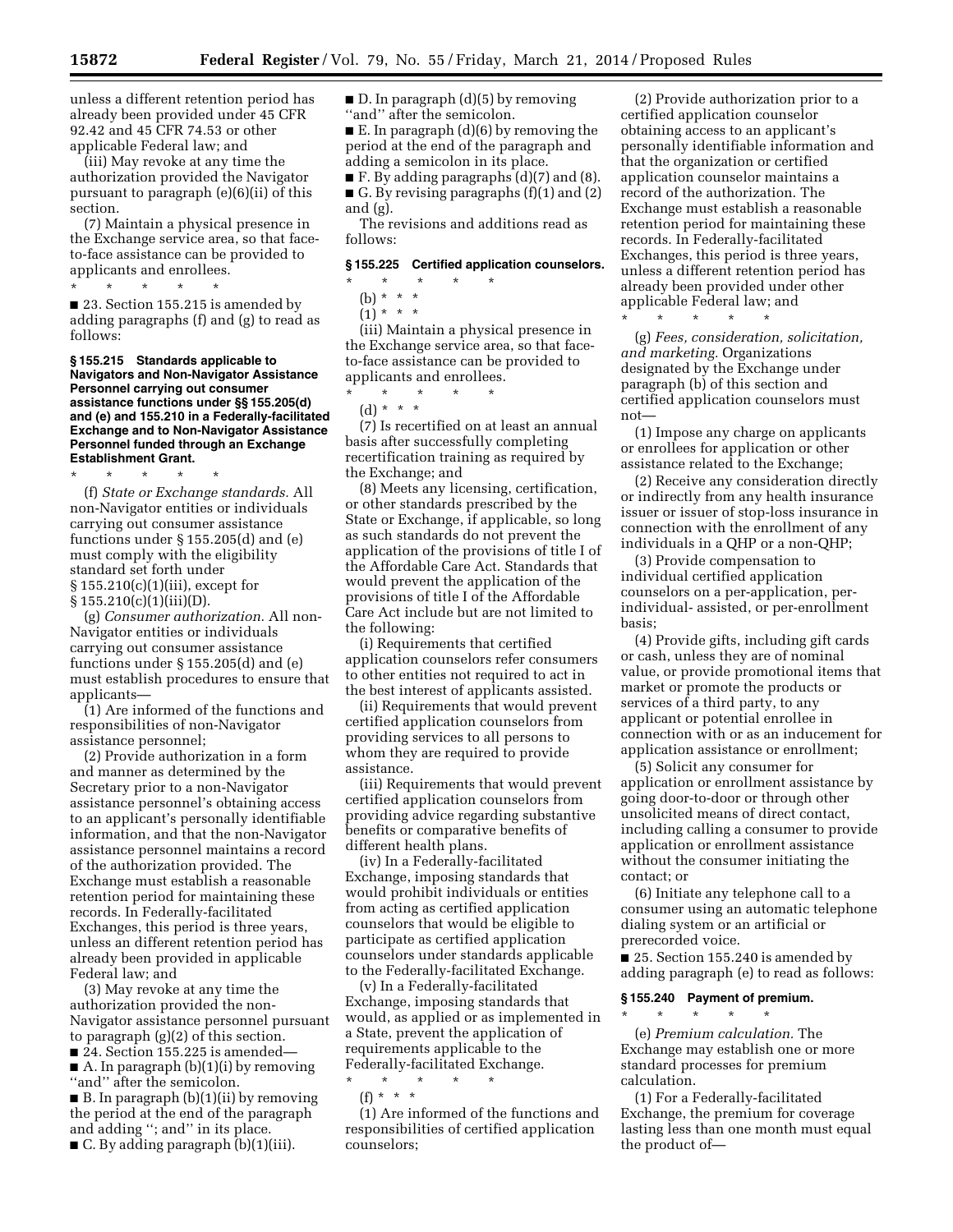(i) The premium for one month of coverage divided by the number of days in the month; and

(ii) The number of days for which coverage is being provided in the month described in paragraph (e)(1)(i) of this section.

(2) [Reserved]

■ 26. Section 156.260 is amended by revising paragraph (g) to read as follows:

# **§ 155.260 Privacy and security of personally identifiable information.**

\* \* \* \* \* (g) *Improper use and disclosure of information.* Any person who knowingly and willfully uses or discloses information in violation of section 1411(g) of the Affordable Care Act will be subject to a CMP of not more than the maximum amount specified in section 1411(h)(2) of the Affordable Care Act per person or entity, per use or disclosure, consistent with the bases and process for imposing civil penalties specified at § 155.285 of this subpart, in addition to other penalties that may be prescribed by law.

■ 27. Section 155.285 is added to subpart C to read as follows:

#### **§ 155.285 Bases and process for imposing civil penalties for provision of false or fraudulent information to an Exchange or improper use or disclosure of information.**

(a) *Grounds for imposing civil money penalties.* (1) HHS may impose civil money penalties on any person, as defined in paragraph (a)(2) of this section, if, based on credible evidence, HHS reasonably determines that a person has engaged in one or more of the following actions:

(i) Failure to provide correct information under section 1411(b) of the Affordable Care Act where such failure is attributable to negligence or disregard of any rules or regulations of the Secretary with negligence and disregard defined as they are in section 6662 of the Internal Revenue Code of 1986:

(A) ''Negligence'' includes any failure to make a reasonable attempt to provide accurate, complete, and comprehensive information; and

(B) ''Disregard'' includes any careless, reckless, or intentional disregard for any rules or regulations of the Secretary.

(ii) Knowing and willful provision of false or fraudulent information required under section 1411(b) of the Affordable Care Act, where knowing and willful means the intentional provision of information that the person knows to be false; or

(iii) Knowing and willful use or disclosure of information in violation of section 1411(g) of the Affordable Care Act, where knowing and willful means

the intentional use or disclosure of information in violation of section 1411(g). Such violations would include, but not be limited to, the following:

(A) Any use or disclosure performed which violates relevant privacy and security standards established by the Exchange pursuant to § 155.260;

(B) Any other use or disclosure which has not been determined by the Secretary to be in compliance with section  $1411(g)(2)(A)$  of the Affordable Care Act pursuant to § 155.260(a); and

(C) Any other use or disclosure which is not necessary to carry out a function described in a contract with a non-Exchange entity executed pursuant to  $§ 155.260(b)(2).$ 

(2) For purposes of this section, the term ''person'' is defined to include, but is not limited to, all individuals; corporations; Exchanges; Medicaid and CHIP agencies; other entities gaining access to personally identifiable information submitted to an Exchange to carry out additional functions which the Secretary has determined ensure the efficient operation of the Exchange pursuant to § 155.260(a)(1); and non-Exchange entities as defined in § 155.260(b) which includes agents, brokers, Web-brokers, QHP issuers, Navigators, non-Navigator assistance personnel; certified application counselors, in-person assistors, and other third party contractors.

(b) *Factors in determining the amount of civil money penalties imposed.* In determining the amount of civil money penalties, HHS may take into account factors which include, but are not limited to, the following:

(1) The nature and circumstances of the conduct including:

(i) The number of violations;

(ii) The severity of the violations; (iii) The person's history with the

Exchange including any prior violations that would indicate whether the violation is an isolated occurrence or represents a pattern of behavior;

(iv) The length of time of the violation;

(v) The number of individuals affected or potentially affected;

(vi) The extent to which the person received compensation or other consideration associated with the violation; and

(vii) Any documentation provided in any complaint or other information, as well as any additional information provided by the individual to refute performing the violation.

(2) The nature of the harm resulting from, or reasonably expected to result from, the violation including:

(i) Whether the violation resulted in financial harm;

(ii) Whether there was harm to an individual's reputation;

(iii) Whether the violation hindered or could have hindered an individual's ability to obtain health insurance coverage;

(v) The actual or potential impact of the provision of false or fraudulent information or of the improper use or disclosure of the information; and

(vi) Whether any person received a more favorable eligibility determination for enrollment in a QHP or insurance affordability program, such as greater advance payment of the premium tax credits or cost-sharing reductions than he or she would be eligible for if the correct information had been provided.

(3) No penalty will be imposed under paragraph (a)(1)(i) of this section if HHS determines that there was a reasonable cause for the failure to provide correct information required under section 1411(b) of the Affordable Care Act and that the person acted in good faith.

(c) *Maximum penalty.* The amount of a civil money penalty will be determined by HHS in accordance with paragraph (b) of this section.

(1) The following provisions provide maximum penalties for a single ''plan year,'' where ''plan year'' has the same meaning as at § 155.20 of this part:

(i) Any person who fails to provide correct information as specified in paragraph (a)(1)(i) of this section may be subject to a maximum civil money penalty as specified in section 1411(h)(1)(A)(i) of the Affordable Care Act for each application, as defined at paragraph (c)(1)(iii) of this section, pursuant to which a person fails to provide correct information.

(ii) Any person who knowingly and willfully provides false information as specified in paragraph (a)(1)(ii) of this section may be subject to a maximum civil money penalty as specified in section 1411(h)(1)(B) of the Affordable Care Act for each application, as defined at paragraph (c)(1)(iii) of this section, on which a person knowingly and willfully provides false information.

(iii) For the purposes of this subsection, "application" is defined as a submission of information, whether through an online portal, over the telephone through a call center, or through a paper submission process, in which the information is provided in relation to an eligibility determination; an eligibility redetermination based on a change in an individual's circumstances; or an annual eligibility redetermination for any of the following:

(A) Enrollment in a qualified health plan;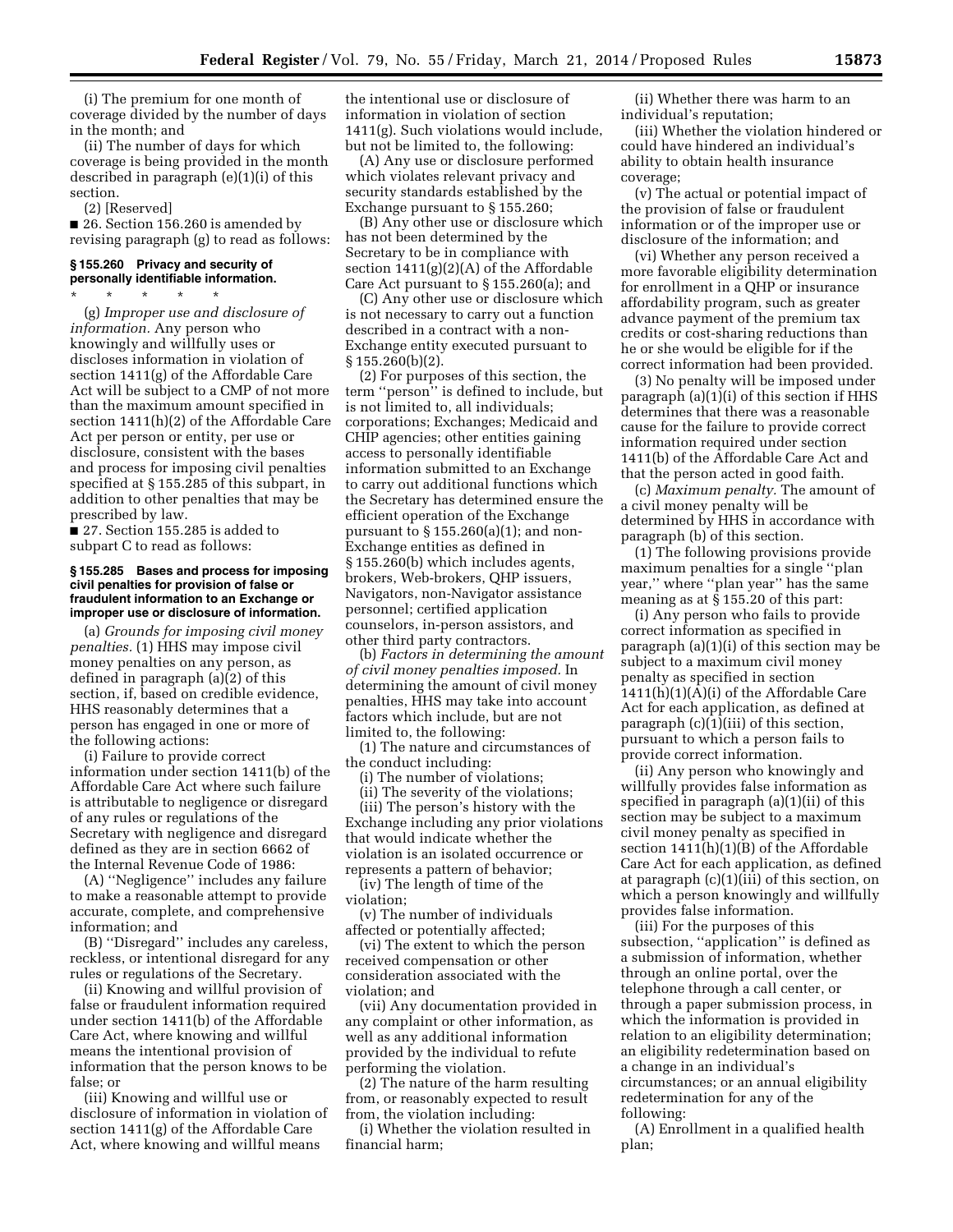(B) Premium tax credits or cost sharing reductions; or

(C) An exemption from the individual shared responsibility payment.

(2) Any person who knowingly or willfully uses or discloses information as specified in paragraph (a)(1)(iii) of this section may be subject to the following civil money penalty:

(i) A civil money penalty for each use or disclosure described in paragraph (a)(1)(iii) of this section of not more than the maximum amount specified in section 1411(h)(2) of the Affordable Care Act per use or disclosure.

(ii) For purposes of this subsection, a use or disclosure includes one separate use or disclosure of a single individual's personally identifiable information where the person against whom a civil money penalty may be imposed has made the use or disclosure.

(3) These penalties may be imposed in addition to any other penalties that may be prescribed by law.

(d) *Notice of intent to issue civil money penalty.* If HHS intends to impose a civil money penalty in accordance with this part, HHS will send a written notice of such intent to the person against whom it intends to impose a civil money penalty.

(1) This written notice will be either hand delivered, sent by certified mail, return receipt requested, or sent by overnight delivery service with signature upon delivery required. The written notice must include the following elements:

(i) A description of the findings of fact regarding the violations with respect to which the civil money penalty is proposed;

(ii) The basis and reasons why the findings of fact subject the person to a penalty;

(iii) Any circumstances described in paragraph (b) of this section that were considered in determining the amount of the proposed penalty;

(iv) The amount of the proposed penalty;

(v) An explanation of the person's right to a hearing under any applicable administrative hearing process;

(vi) A statement that failure to request a hearing within 60 calendar days after the date of issuance printed on the notice permits the assessment of the proposed penalty; and

(vii) Information explaining how to file a request for a hearing and the address to which the hearing request must be sent.

(2) The person may request a hearing before an ALJ on the proposed penalty by filing a request in accordance with the procedure to file a request specified in the notice of intent to issue a civil money penalty.

(e) *Failure to request a hearing.* If the person does not request a hearing within 60 calendar days of the date of issuance printed on the notice described in paragraph (d) of this section, HHS may impose the proposed civil money penalty.

(1) HHS will notify the person in writing of any penalty that has been imposed, the means by which the person may satisfy the penalty, and the date on which the penalty is due.

(2) A person has no right to appeal a penalty with respect to which the person has not timely requested a hearing in accordance with paragraph (d) of this section.

(f) *Appeal of proposed penalty.*  Subject to paragraph (e)(2) of this section, any person against whom HHS has imposed a civil money penalty may appeal that penalty in accordance with the rules and procedures outlined at 45 CFR part 150, subpart D, excluding §§ 150.461, 150.463, and 150.465.

(g) *Enforcement authority.* (1) *CMS.*  CMS may impose civil money penalties up to the maximum amounts specified in paragraph (d) of this section for any of the violations described in paragraph (a) of this section.

(2) *OIG.* In accordance with the rules and procedures of 42 CFR part 1003, and in place of imposition of penalties by CMS, the OIG may impose civil money penalties for violations described in paragraphs (a)(1)(ii) and (iii) of this section.

(h) *Settlement authority.* Nothing in this section limits the authority of CMS to settle any issue or case described in the notice furnished in accordance with § 155.285(d) or to compromise on any penalty provided for in this section.

(i) *Limitations.* No action under this section will be entertained unless commenced, in accordance with § 155.285(d), within 6 years from the date on which the violation occurred. ■ 28. Section 155.320 is amended by revising the section heading and removing paragraph (d)(4).

The revision reads as follows:

# **§ 155.320 Verification process related to eligibility for insurance affordability programs.**

\* \* \* \* \* ■ 29. Section 155.330 is amended by revising paragraph (d)(2)(ii) to read as follows:

**§ 155.330 Eligibility redetermination during a benefit year.** 

- \* \* \* \* \*
	- (d) \* \* \*
	- $(2) * * * *$

(ii) Comply with the standards specified in paragraph (e)(2) of this section.

\* \* \* \* \* ■ 30. Section 155.400 is amended by adding paragraphs (e) and (f) to read as follows:

# **§ 155.400 Enrollment of qualified individuals into QHPs.**

\* \* \* \* \* (e) *Premium payment.* Exchanges may, and the Federally-facilitated Exchange will, require payment of the first month's premium to effectuate an enrollment.

(f) *Processing enrollment transactions.*  The Exchange may provide requirements to QHP issuers regarding the instructions for processing electronic enrollment-related transactions.

■ 31. Section 155.420 is amended by revising paragraphs (b)(2)(i) through  $(iii)$ ,  $(c)$ ,  $(d)(1)$ ,  $(d)(6)(iii)$ , and  $(e)$ introductory text to read as follows:

#### **§ 155.420 Special enrollment periods.**

# \* \* \* \* \*

- (b) \* \* \*
- $(2)^*$  \* \* \*

(i) In the case of birth, adoption, placement for adoption, or placement in foster care, the Exchange must ensure that coverage is effective for a qualified individual or enrollee on the date of birth, adoption, placement for adoption, or placement in foster care, but may permit the qualified individual or enrollee to elect a later coverage effective date. If the Exchange permits the qualified individual or enrollee to elect a later coverage effective date, the Exchange must ensure coverage is effective on the date elected by the qualified individual or enrollee.

(ii) In the case of marriage, or in the case where a qualified individual loses minimum essential coverage or other coverage, as described in paragraph (d)(1) of this section, the Exchange must ensure that coverage is effective for a qualified individual or enrollee on the first day of the following month.

(iii) In the case of a qualified individual or enrollee eligible for a special enrollment period as described in paragraphs  $(d)(4)$ ,  $(d)(5)$ ,  $(d)(9)$ , or (d)(10) of this section, the Exchange must ensure that coverage is effective on an appropriate date based on the circumstances of the special enrollment period, in accordance with guidelines issued by HHS.

\* \* \* \* \* (c) *Availability and length of special enrollment periods.* (1) Unless specifically stated otherwise herein, a qualified individual or enrollee has 60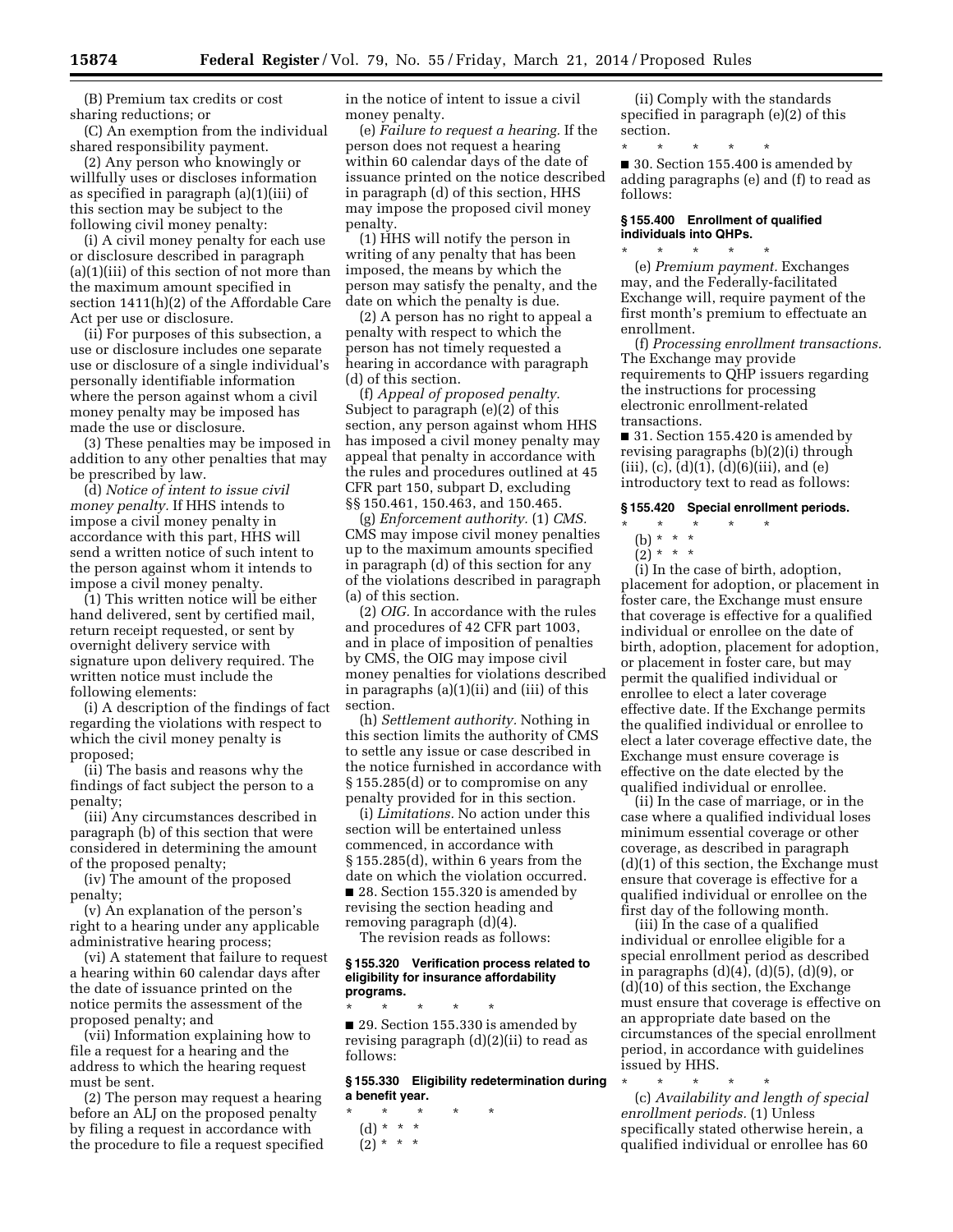days from the date of a triggering event to select a QHP;

(2) A qualified individual or enrollee whose coverage specified in paragraph (d)(1) or whose eligibility for qualifying coverage in an eligible-employer sponsored plan as specified in paragraph (d)(6)(iii) of this section will end within the next 60 days has 120 days from the date that is 60 days prior to the end of such coverage or eligibility to select a QHP, including prior to the end of his or her existing coverage or eligibility for qualifying coverage in an eligible-employer sponsored plan as specified in paragraph (d)(6)(iii) of this section, although he or she is not eligible for advance payments of the premium tax credit until the end of his or her existing coverage or eligibility for qualifying coverage in an eligibleemployer sponsored plan as specified in paragraph (d)(6)(iii) of this section;

(3) In the case of a qualified individual or enrollee eligible for a special enrollment period as described in paragraphs (d)(4), (d)(5), (d)(9), or (d)(10) of this section, the Exchange may define the length of this special enrollment period as appropriate based on the circumstances of the special enrollment period, in accordance with guidelines issued by HHS.

 $(d) * * * *$ 

(1) The qualified individual or his or her dependent loses minimum essential coverage, is enrolled in any noncalendar year individual health insurance policy as described in § 147.104(b)(2) of this subchapter, even if the qualified individual or his her or dependent has the option to renew the expiring non-calendar year individual health insurance policy, or loses pregnancy-related coverage described under section  $1902(a)(10)(A)(i)(IV)$  and  $(a)(10)(A)(ii)(IX)$  of the Social Security Act (42 U.S.C. 1396a(a)(10)(A)(i)(IV),  $(a)(10)(A)(ii)(IX)).$ 

- \* \* \* \* \*
	- (6) \* \* \*

(iii) A qualified individual or his or her dependent who is enrolled in an eligible employer-sponsored plan is determined newly eligible for advance payments of the premium tax credit based in part on a finding that such individual is ineligible for qualifying coverage in an eligible-employer sponsored plan in accordance with 26 CFR 1.36B–2(c)(3), including as a result of his or her employer discontinuing or changing available coverage within the next 60 days, provided that such individual is allowed to terminate existing coverage.

\* \* \* \* \*

(e) *Loss of coverage.* Loss of minimum essential coverage or other coverage described in paragraph (d)(1) of this section includes those circumstances described in 26 CFR 54.9801–6(a)(3)(i) through (iii). Loss of coverage does not include voluntary termination or loss due to—

\* \* \* \* \* ■ 32. Section 155.430 is amended by revising paragraph (d)(6) and adding paragraph (e) to read as follows:

#### **§ 155.430 Termination of coverage.**

\* \* \* \* \*

(d) \* \* \* (6) In the case of a termination in accordance with paragraph (b)(2)(v) of this section, the last day of coverage in an enrollee's prior QHP is the day before the effective date of coverage in his or her new QHP, including any retroactive enrollments effectuated under § 155.420(b)(2)(iii). In cases of retroactive terminations dates, the Exchange will ensure that appropriate actions are taken to make necessary adjustments to advance payments of the premium tax credit, cost-sharing reductions, premiums, and claims. \* \* \* \* \*

(e) *Termination, cancellation, and reinstatement.* The Exchange may establish operational instructions as to the form, manner, and method for addressing each of the following:

(1) *Termination.* A termination is an action taken after a coverage effective date that ends an enrollee's coverage through the Exchange for a date after the original coverage effective date, resulting in a period during which the individual was covered by the issuer.

(2) *Cancellation.* A cancellation is specific type of termination action that ends a qualified individuals' enrollment on the date coverage became effective resulting in coverage never having been effective with the QHP.

(3) *Reinstatement.* A reinstatement is a correction of an erroneous termination or cancellation action and results in restoration of an enrollment with no break in coverage.

## **§ 155.505 [Amended].**

■ 33. Section 155.505 is amended in paragraph (b)(4) by removing ''; and'' at the end of the paragraph and adding a period in its place.

■ 34. Section 155.530 is amended by revising paragraph (a)(1) to read as follows:

#### **§ 155.530 Dismissals.**

 $(a) * * * *$ 

(1) Withdraws the appeal request in writing or by telephone, if the appeals entity is capable of accepting telephonic withdrawals.

(i) Accepting telephonic withdrawals means the appeals entity—

(A) Records in full the appellant's statement and telephonic signature made under penalty of perjury; and

(B) Provides a written confirmation to the appellant documenting the telephonic interaction.

(ii) [Reserved]

\* \* \* \* \*  $\blacksquare$  35. Section 155.555 is amended by-■ A. Redesignating paragraphs (d) introductory text,  $(d)(1)$ ,  $(d)(2)$ introductory text, (d)(2)(i), (ii), (iii),  $(d)(3)$ , and  $(d)(4)$  as paragraphs  $(d)(1)$ introductory text,  $(d)(1)(i)$ ,  $(d)(1)(ii)$ introductory text,  $(d)(1)(ii)(A)$ ,  $(B)$ ,  $(C)$ ,  $(d)(1)(iii)$ , and  $(d)(2)$ .

■ B. Revising new paragraph (d)(2) introductory text.

The revision reads as follows:

#### **§ 155.555 Employer appeals process.**

 $*$  \* (d) \* \* \*

(2) Upon receipt of an invalid appeal request, the appeals entity must promptly and without undue delay send written notice to the employer that the appeal request is not valid because it fails to meet the requirements of this section. The written notice must inform the employer—

\* \* \* \* \* ■ 36. Section 155.625 is revised to read as follows:

#### **§ 155.625 Options for conducting eligibility determinations for exemptions.**

(a) *Options for conducting eligibility determinations.* The Exchange may satisfy the requirements of this subpart—

(1) Directly or through contracting arrangements in accordance with § 155.110(a); or

(2) For an application submitted before November 15, 2014, through the approach described in paragraph (b) of this section.

(b) *Use of HHS service.*  Notwithstanding the requirements of this subpart, for an application submitted before November 15, 2014, the Exchange may adopt an exemption eligibility determination made by HHS, provided that—

(1) The Exchange adheres to the eligibility determination made by HHS;

(2) The Exchange furnishes to HHS any information available through the Exchange that is necessary for an applicant to utilize the process administered by HHS; and

(3) The Exchange call center and Internet Web site specified in § 155.205(a) and (b), respectively,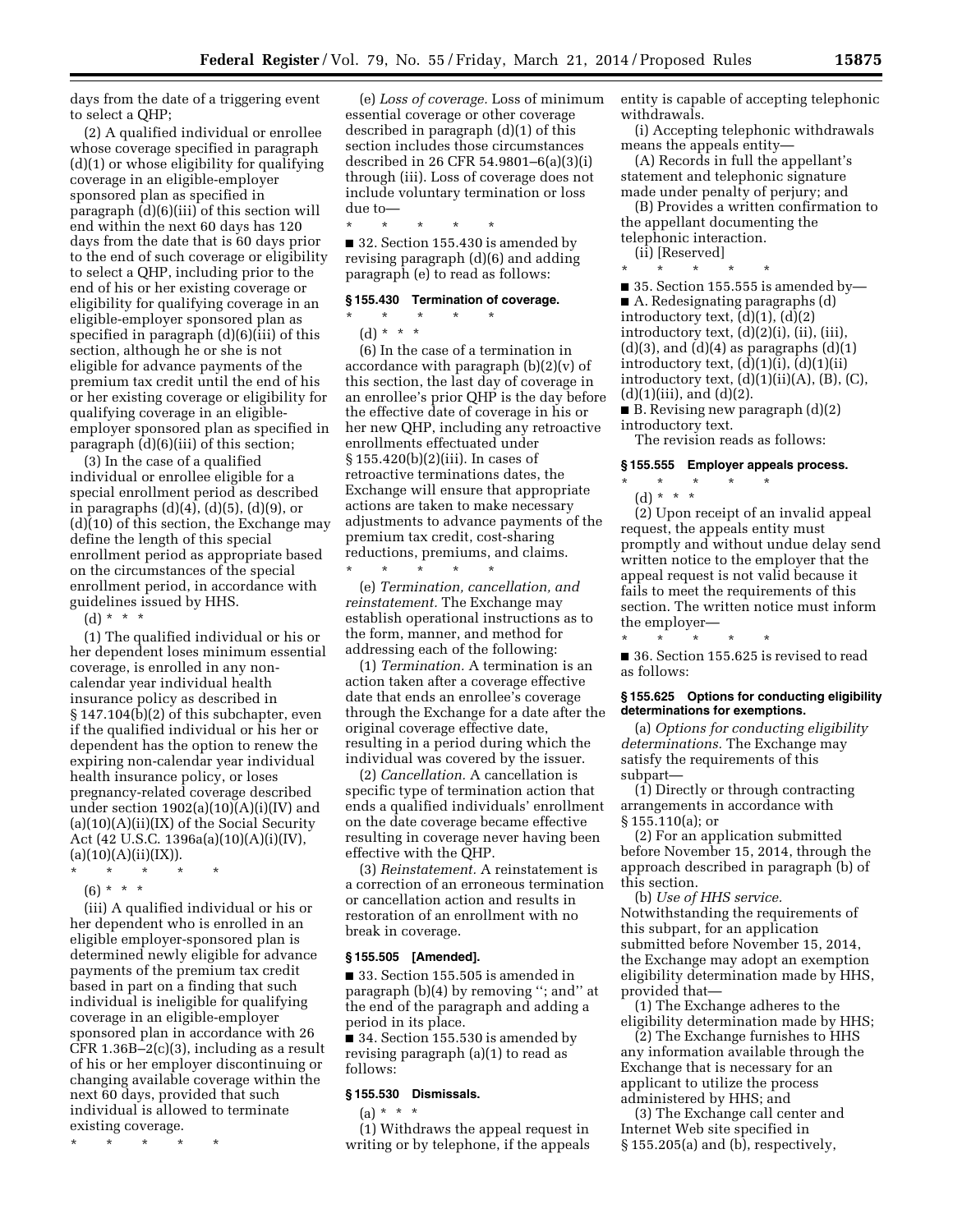provide information to consumers regarding the exemption eligibility process.

■ 37. Section 155.705, as amended March 11, 2014 (79 FR 13838), and effective May 12, 2014, is amended by— ■ A. Revising paragraphs (b)(2) and  $(b)(3)(ii)$  introductory text and  $(b)(3)(iv)$ introductory text.

■ B. Adding paragraph (b)(3)(vi).

The revisions and addition read as follows:

# **§ 155.705 Functions of a SHOP.**

\* \* \* \* \* (b) \* \* \*

(2) *Employer choice requirements*. With regard to QHPs offered through the SHOP for plan years beginning on or after January 1, 2015, the SHOP must allow a qualified employer to select a level of coverage as described in section 1302(d)(1) of the Affordable Care Act, in which all QHPs within that level are made available to the qualified employees of the employer, unless the SHOP makes an election pursuant to paragraph (b)(3)(vi) of this section.

 $(3)^{x}$  \* \* \*

(ii) Unless the SHOP makes an election pursuant to paragraph (b)(3)(vi) of this section, for plan years beginning on or after January 1, 2015, a SHOP:

\* \* \* \* \*

(iv) Unless the Secretary makes an election pursuant to paragraph (b)(3)(vi) of this section, for plan years beginning on or after January 1, 2015, a Federallyfacilitated SHOP will provide a qualified employer a choice of two methods to make QHPs available to qualified employees:

\* \* \* \* \*

(vi) For plan years beginning in 2015, the SHOP may, based on the recommendation of a State regulatory agency, elect to provide employers only with the options set forth at paragraph (b)(3)(ii)(B) or in the case of a Federallyfacilitated SHOP, only with the option set forth at paragraph (b)(3)(iv)(B) of this section, only if:

(A) The implementation of paragraphs  $(b)(3)(ii)(A)$  or  $(b)(3)(iv)(A)$  of this section would result in significant adverse selection in the State's small group market resulting in market disruptions that could not be remediated by sections 1312(c), 1342, and 1343 of the Affordable Care Act (relating to single risk pool, risk corridors, and risk adjustment); or

(B) There are insufficient issuers of qualified health plans or qualified stand-alone dental plans in the SHOP to allow for meaningful choice among qualified health plans or qualified stand-alone dental plans for all levels of coverage as described in section 1302(d)(1) of the Affordable Care Act. \* \* \* \* \*

■ 38. Section 155.725 is amended by revising paragraphs (c) and (e) to read as follows:

# **§ 155.725 Enrollment periods under SHOP.**  \* \* \* \* \*

(c) *Annual employer election period*. (1) Notwithstanding any other paragraph in this section, for coverage beginning in 2015, a qualified employer's annual election period may begin no sooner than November 15, 2014.

(2) The SHOP must provide qualified employers with a standard election period prior to the completion of the employer's plan year and before the annual employee open enrollment period, in which the qualified employer may change its participation in the SHOP for the next plan year, including—

(i) The method by which the qualified employer makes QHPs available to qualified employees pursuant to § 155.705(b)(2) and (3);

(ii) The employer contribution towards the premium cost of coverage;

(iii) The level of coverage offered to qualified employees as described in § 155.705(b)(2) and (3); and

(iv) The QHP or QHPs offered to qualified employees in accordance with  $§ 155.705.$ 

\* \* \* \* \* (e) *Annual employee open enrollment period*. The SHOP must establish a standardized annual open enrollment period for qualified employees prior to the completion of the applicable qualified employer's plan year and after that employer's annual election period.

\* \* \* \* \*  $\blacksquare$  39. Section 155.740 is amended by-

■ A. Redesignating paragraphs (g) introductory text, (g)(1) introductory text,  $(g)(1)(i)$ ,  $(g)(1)(ii)$ ,  $(g)(2)$ , and  $(g)(3)$ as paragraphs (g)(1)(i) introductory text,  $(g)(1)(i)(A), (g)(1)(i)(B), (g)(1)(ii), and$  $(g)(2)$ .

■ B. Revising paragraph (i)(1)(i). The revision read as follows:

# **§ 155.740 SHOP employer and employee eligibility appeals requirements.**

- \* \* \* \* \*
	- (i) \* \* \*
	- $(1) * * * *$

(i) Withdraws the request in accordance with the standards set forth in § 155.530(a)(1); or

\* \* \* \* \* ■ 40. Subpart O is added to read as follows:

# **Subpart O—Quality Reporting Standards for Exchanges**

Sec.

155.1400 Quality rating system.

155.1405 Enrollee satisfaction survey system.

# **Subpart O—Quality Reporting Standards for Exchanges**

# **§ 155.1400 Quality rating system.**

The Exchange must prominently display the quality rating information assigned to each QHP on its Web site, in accordance with  $\S 155.205(b)(1)(v)$ , as calculated by HHS and in a form and manner specified by HHS.

# **§ 155.1405 Enrollee satisfaction survey system.**

The Exchange must prominently display results from the Enrollee Satisfaction Survey for each QHP on its Web site, in accordance with  $\S 155.205(b)(1)(iv)$ , as calculated by HHS and in a form and manner specified by HHS.

# **PART 156—HEALTH INSURANCE ISSUER STANDARDS UNDER THE AFFORDABLE CARE ACT, INCLUDING STANDARDS RELATED TO EXCHANGES**

■ 41. The authority citation for part 156 continues to read as follows:

**Authority:** Title I of the Affordable Care Act, sections 1301–1304, 1311–1313, 1321– 1322, 1324, 1334, 1342–1343, 1401–1402, Pub. L. 111–148, 124 Stat. 119 42 U.S.C. 18021–18024, 18031–18032, 18041–18042, 18044, 18054, 18061, 18063, 18071, 18082, 26 U.S.C. 36B, and 31 U.S.C. 9701).

■ 42. Section 156.130 is amended by revising paragraph (d) to read as follows:

### **§ 156.130 Cost-sharing requirements.**

\* \* \* \* \* (d) *Increase annual dollar limits in multiples of 50*. For a plan year beginning in a calendar year after 2014, any increase in the annual dollar limits described in paragraphs (a) and (b) of this section that does not result in a multiple of 50 dollars will be rounded down, to the next lowest multiple of 50 dollars.

\* \* \* \* \* ■ 43. Section 156.200 is amended by revising paragraph (b)(5) and adding paragraph (h) to read as follows:

## **§ 156.200 QHP issuer participation standards.**

- \* \* \* \* \* (b) \* \* \*
- (5) Implement and report on a quality improvement strategy or strategies described in section  $1311(c)(1)(E)$  of the Affordable Care Act consistent with the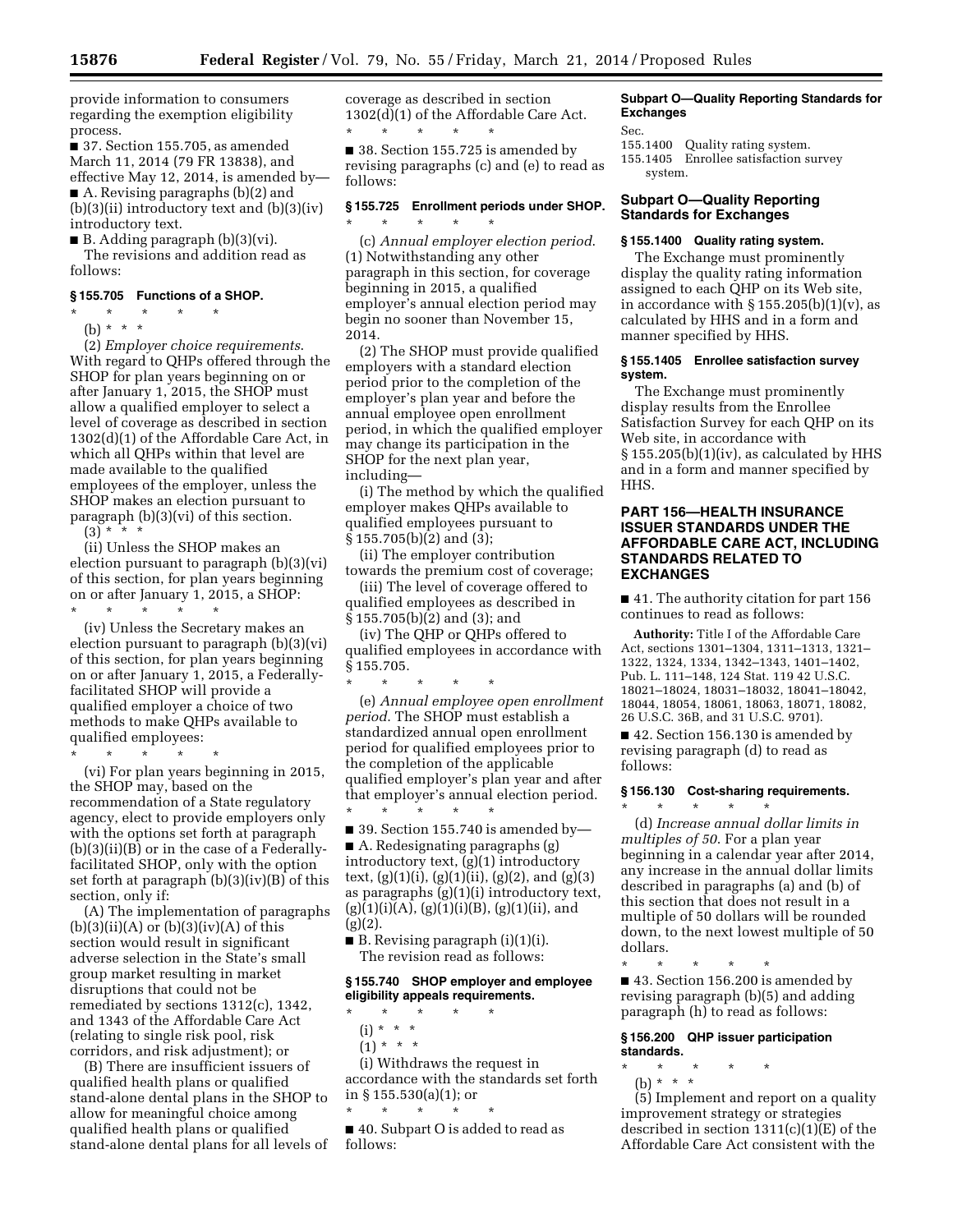standards of section 1311(g) of the Affordable Care Act, disclose and report information on health care quality and outcomes described in sections 1311(c)(1)(H), (c)(1)(I), and (c)(3) of the Affordable Care Act, and implement appropriate enrollee satisfaction surveys consistent with section 1311(c)(4) of the Affordable Care Act;

\* \* \* \* \*

(h) *Operational requirements*. As a condition of certification of a QHP, an issuer must attest that it will comply with all QHP operational requirements described in Subparts D, E, H, K, L and M of this part.

■ 44. Section 156.265 is amended by revising paragraph (d) to read as follows:

# **§ 156.265 Enrollment process for qualified individuals.**

\* \* \* \* \* (d) *Premium payment*. A QHP issuer—

(1) Must follow the premium payment process established by the Exchange in accordance with § 155.240.

(2) Must, for QHPs offered through a Federally-facilitated Exchange, establish the date by which a qualified individual that has selected a QHP within the enrollment period dates in § 155.410(b) of this subchapter must make a premium payment in order to effectuate coverage by the applicable coverage date, provided that:

(i) The payment date is no later than the day before the coverage effective date.

(ii) The payment date policy is applied consistently to all applicants in a non-discriminatory manner. \* \* \* \* \*

■ 45. Section 156.602 is amended by redesignating paragraph (e) as paragraph (f) and adding a new paragraph (e) to read as follows:

# **§ 156.602 Other coverage that qualifies as minimum essential coverage.**

\* \* \* \* \* (e) *Foreign group health coverage*. (1) *Foreign group health coverage for expatriates*. The following types of foreign group health coverage will be recognized as minimum essential coverage for expatriates:

(i) Group health coverage for citizens or nationals of the United States working abroad, provided by either of the following:

(A) A foreign, self-insured group health plan.

(B) Health insurance regulated by a foreign government or health coverage provided by a foreign national health plan with respect to a citizen or national of the United States who, for such

month, is physically absent from the United States for at least one day of the month, or who is physically present in the United States for an entire month if the coverage provides health benefits within the United States.

(ii) Group health coverage for non-United States citizens or nationals residing in the United States, provided by a self-insured group health plan, health insurance regulated by a foreign government, or health coverage provided by a foreign national health plan, if the coverage provides health benefits within the United States.

(2) *Notice*. The sponsor, issuer, or plan administrator of foreign group health coverage as described in this paragraph (e) must provide notice to enrollees who are citizens or nationals of the United States of its minimum essential coverage status and must comply, if applicable, with the information and reporting requirements of section 6055 of the Code and implementing regulations with respect to those enrollees.

(3) *Definition of expatriate*. For purposes of this section, an expatriate means an individual for whom there is a good faith expectation that such individual will reside outside of their home country or outside of the United States for at least six months of a 12 month period and any covered dependents.

\* \* \* \* \* ■ 46. Section 156.604 is amended by revising paragraphs (a)(2) introductory text and (d) to read as follows:

### **§ 156.604 Requirements for recognition as minimum essential coverage for types of coverage not otherwise designated minimum essential coverage in the statute or this subpart.**

 $(a) * * * *$ (2) *Procedural requirements for recognition as minimum essential coverage*. To be considered for recognition as minimum essential coverage, the sponsor of the coverage, government agency, health insurance issuer, or plan administrator must submit the following information to HHS:

\* \* \* \* \*

(d) *Notice*. Once recognized as minimum essential coverage, the sponsor of the coverage, government agency, health insurance issuer, or plan administrator must provide notice to all enrollees of its minimum essential coverage status and must comply with the information reporting requirements of section 6055 of the Code and implementing regulations. ■ 47. Section 156.800 is amended by adding paragraph (d) to read as follows:

**§ 156.800 Available remedies; Scope.** 

\* \* \* \* \* (d) HHS may consult and share information about QHP issuers with other Federal and State regulatory and enforcement entities to the extent that the consultation and information is necessary for HHS to determine whether an enforcement remedy under subpart I is appropriate.

 $\blacksquare$  48. Section 156.805 is amended by—

■ A. Removing "or" after the semicolon in paragraph (a)(6).

■ B. Removing the period in paragraph (a)(7) and adding ''; or'' in its place.

■ C. Adding paragraph (d)(3).

■ D. Revising paragraph (e)(2).

The revisions and additions read as follows:

### **§ 156.805 Bases and process for imposing civil money penalties in Federally-facilitated Exchanges.**

\* \* \* \* \* (d) \* \* \*

(3) HHS will deliver notice under this paragraph by either hand delivery, certified mail, return receipt requested, or by overnight delivery service with signature upon delivery required.  $(e) * * * *$ 

(2) HHS will notify the issuer in writing of any penalty that has been assessed under this subpart and of the means by which the QHP issuer or another responsible entity may satisfy the CMP assessment.

\* \* \* \* \* ■ 49. Section 156.806 is added to read as follows:

#### **§ 156.806 Notice of non-compliance.**

If HHS learns of a potential violation described in § 156.805 or if a State informs HHS of a potential violation, prior to imposing any CMPs, HHS must provide a written notice to the issuer, to include the following:

(a) Describe the potential violation.

(b) Provide 30 days from the date of the notice for the QHP issuer to respond and to provide additional information to refute an alleged violation.

(c) State that a civil money penalty may be assessed if the allegations are not, as determined by HHS, refuted.

 $\blacksquare$  50. Section 156.810 is amended—

■ A. By revising paragraph (a)(6).

 $\blacksquare$  C. In paragraph (a)(9) by removing ''or'' after the semicolon.

■ D. In paragraph (a)(10) by removing the period and adding a semicolon in its place.

■ E. By revising paragraph (a)(11).

■ F. By adding a new paragraph (a)(12).

■ G. By revising paragraph (d) introductory text.

The revisions and additions read as follows: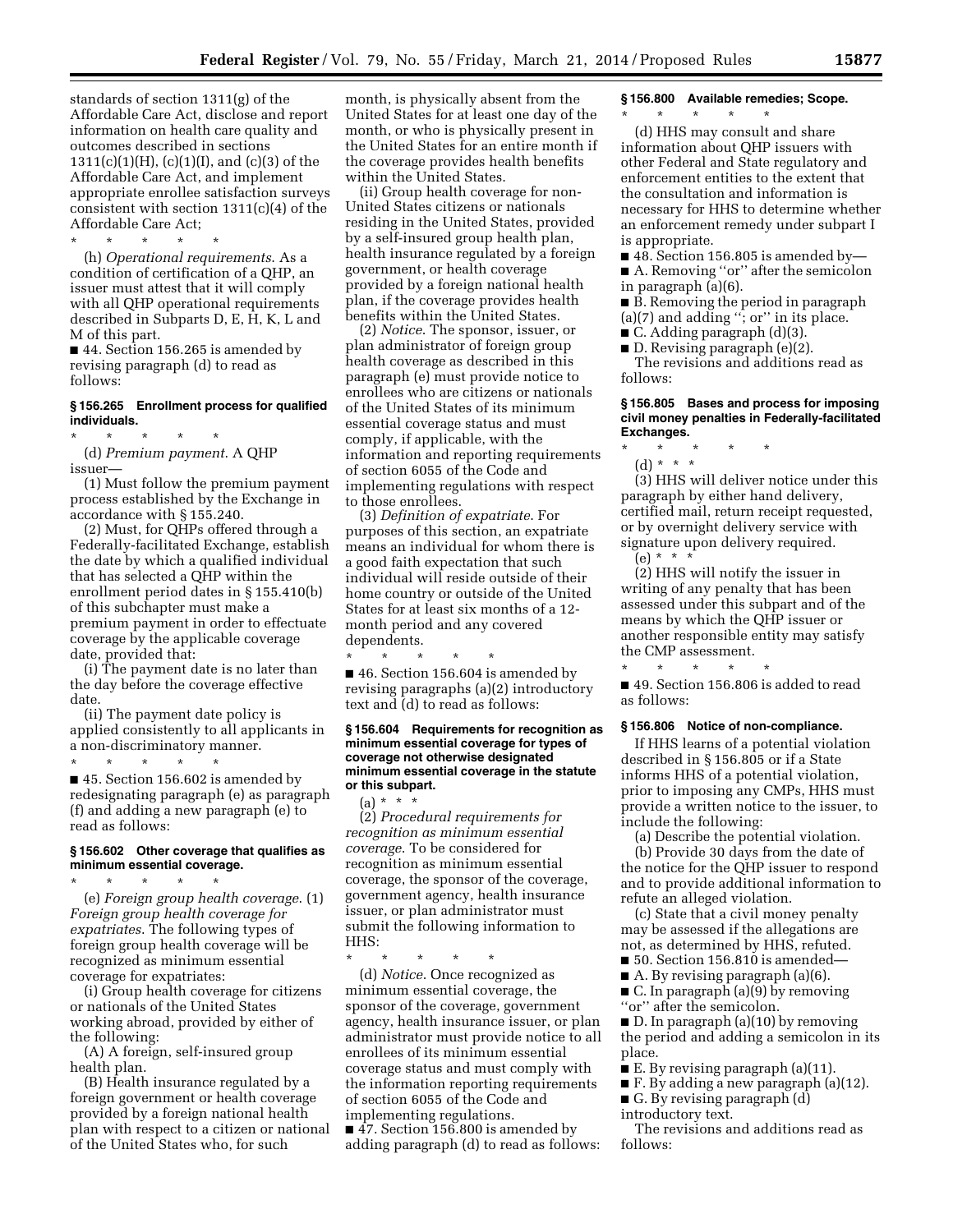**§ 156.810 Bases and process for decertification of a QHP offered by an issuer through a Federally-facilitated Exchange.** 

(a) \* \* \*

(6) The QHP no longer meets the applicable standards set forth under subpart C of Part 156.

\* \* \* \* \*

(12) The QHP issuer substantially fails to meet the requirements related to the cases forwarded to QHP issuers under Subpart K; or

(13) The QHP issuer substantially fails to meet the requirements related to the offering of a QHP under Subpart M.

\* \* \* \* \* (d) *Expedited decertification process*. For decertification actions on grounds described in paragraphs (a)(6), (7), (8), or (9) of this section, HHS will provide written notice to the QHP issuer, enrollees, and the State department of insurance in the State in which the QHP is being decertified. The written notice must include the following:

\* \* \* \* \*

■ 51. Section 156.1105 is amended by adding paragraphs (d) and (e) to read as follows:

# **§ 156.1105 Establishment of standards for HHS-approved enrollee satisfaction survey vendors for use by QHP issuers in Exchanges.**

\* \* \* \* \*

(d) *Monitoring*. HHS will periodically monitor HHS-approved enrollee satisfaction survey vendors to ensure ongoing compliance with the standards in paragraph (b) of this section. If HHS determines that an HHS-approved enrollee satisfaction survey vendor is non-compliant with the standards required in paragraph (b) of this section, the survey vendor may be removed from the approved list described in paragraph (c) of this section and/or the submitted survey results may be ineligible to be included for ESS results.

(e) *Appeals*. An enrollee satisfaction survey vendor that is not approved by HHS after submitting the application described in paragraph (a) of this section may appeal HHS's decision by notifying HHS in writing within 15 days from receipt of the notification of not being approved and submitting additional documentation demonstrating how the vendor meets the standards in paragraph (b) of this section. HHS will review the submitted documentation and make a final approval determination within 30 days from receipt of the additional documentation.

■ 52. Section 156.1120 is added to subpart L to read as follows:

# **§ 156.1120 Quality rating system.**

(a) *Data submission requirement*. (1) A QHP issuer must submit data to HHS and Exchanges to support the calculation of quality ratings for each QHP that has been offered in an Exchange for at least one year.

(2) In order to ensure the integrity of the data required to calculate the QRS, a QHP issuer must submit data that has been validated in a form and manner specified by HHS.

(3) A QHP issuer must include in its data submission information only for those QHP enrollees at the reporting level specified by HHS.

(b) *Timeline.* A QHP issuer must annually submit data necessary to calculate the QHP's quality ratings to HHS and Exchanges, on a timeline and in a standardized form and manner specified by HHS.

(c) *Marketing requirement.* A QHP issuer may reference the quality ratings for its QHPs in its marketing materials, in a manner specified by HHS.

(d) *Multi-State plans.* Issuers of multi-State plans, as defined in § 155.1000(a) of this subchapter, must provide the data described in paragraph (a) of this section to the U.S. Office of Personnel management, in the time and manner specified by the U.S. Office of Personnel Management.

■ 53. Section 156.1125 is added to subpart L to read as follows:

### **§ 156.1125 Enrollee satisfaction survey system.**

(a) *General requirement.* A QHP issuer must contract with an HHS-approved enrollee satisfaction survey (ESS) vendor, as identified by § 156.1105, in order to administer the Enrollee Satisfaction Survey of the QHP's enrollees. A QHP issuer must authorize its contracted ESS vendor to report survey results to HHS and the Exchange on the issuer's behalf.

(b) *Data requirement.* (1) A QHP issuer must collect data for each QHP, with more than 500 enrollees in the previous year that has been offered in an Exchange for at least one year and following a survey sampling methodology provided by HHS.

(2) In order to ensure the integrity of the data required to conduct the survey, a QHP issuer must submit data that has been validated in a form and manner specified by HHS, and submit this data to its contracted ESS vendor.

(3) A QHP issuer must include in its data submission information only for those QHP enrollees at the reporting level specified by HHS.

(c) *Marketing requirement.* A QHP issuer may reference the survey results for its QHPs in its marketing materials, in a manner specified by HHS.

(d) *Timeline.* A QHP issuer must annually submit data necessary to conduct the survey to its contracted ESS vendor on a timeline and in a standardized form and manner specified by HHS.

(e) *Multi-State plans.* Issuers of multi-State plans, as defined in § 155.1000(a) of this subchapter, must provide the data described in paragraph (b) of this section to the U.S. Office of Personnel management, in the time and manner specified by the U.S. Office of Personnel Management.

# **PART 158—ISSUER USE OF PREMIUM REVENUE: REPORTING AND REBATE REQUIREMENTS**

■ 54. The authority citation for part 158 continues to read as follows:

**Authority:** Section 2718 of the Public Health Service Act (42 U.S.C. 300gg–18), as amended.

■ 55. Section 158.150 is amended by revising paragraph (b)(2)(i)(A)(*6*) to read as follows:

# **§ 158.150 Activities that improve health care quality.**

- \* \* \* \* \*
	- (b) \* \* \*
	- $(2) * * * *$
- $(i) * * * *$  $(A) * * * *$
- 

(*6*) Commencing with the 2012 reporting year and extending through the first reporting year in which the Secretary requires ICD–10 as the standard medical data code set, implementing ICD–10 code sets that are designed to improve quality and are adopted pursuant to the Health Insurance Portability and Accountability Act (HIPAA), 42 U.S.C. 1320d–2, as amended, limited to 0.3 percent of an issuer's earned premium as defined in § 158.130.

\* \* \* \* \* ■ 56. Section 158.211 is amended by revising paragraph (a) to read as follows:

## **§ 158.211 Requirement in States with a higher medical loss ratio.**

(a) *State option to set higher minimum loss ratio*. For coverage offered in a State whose law provides that issuers in the State must meet a higher MLR than that set forth in § 158.210, the State's higher percentage must be substituted for the percentage stated in § 158.210. If a State requires the small group market and individual market to be merged and also sets a higher MLR standard for the merged market, the State's higher percentage must be substituted for the percentage